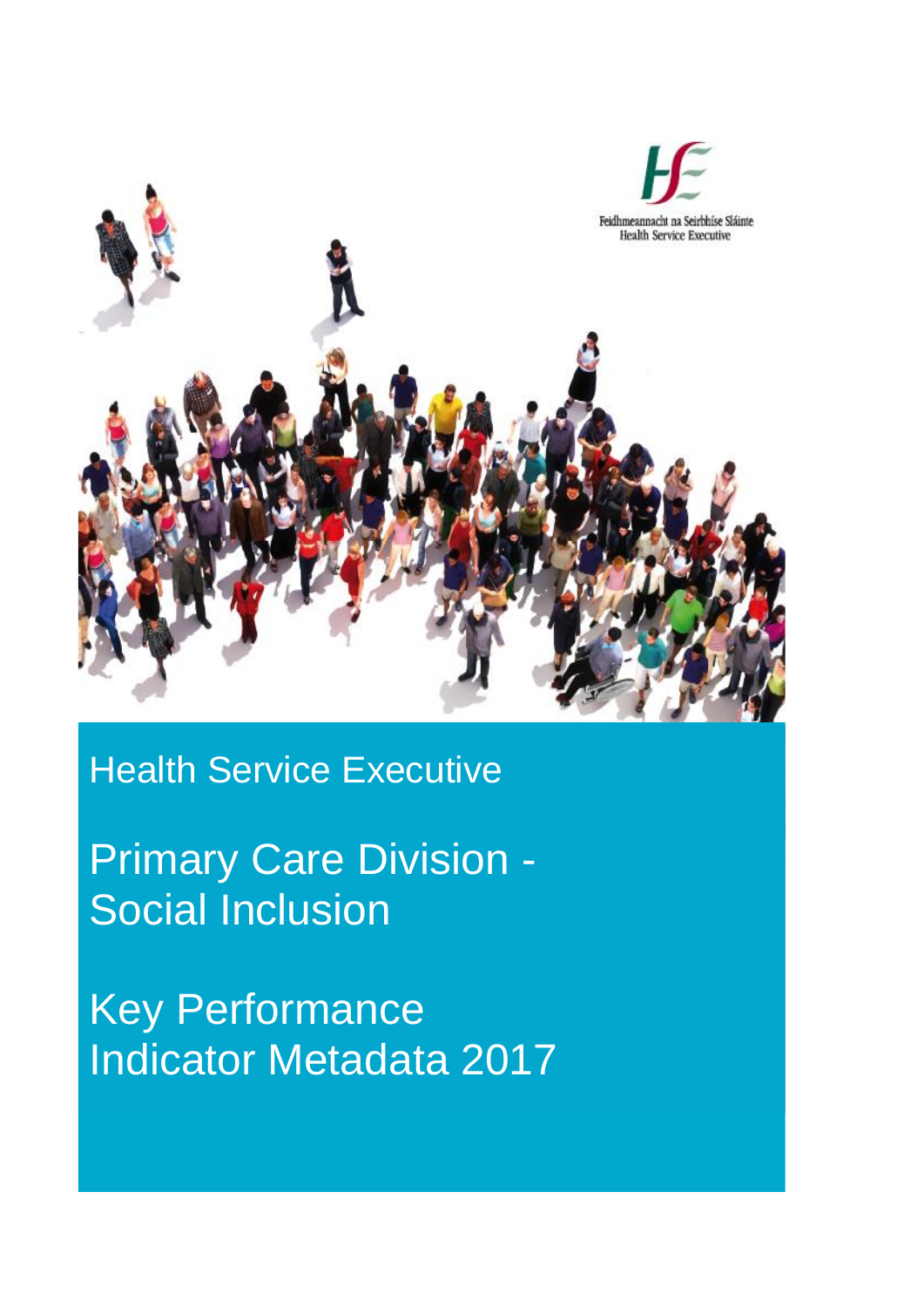|   | 1 KPI Title                                                         | No. of substance misusers who present for treatment                                                                                                                                                                                                                                                                     |
|---|---------------------------------------------------------------------|-------------------------------------------------------------------------------------------------------------------------------------------------------------------------------------------------------------------------------------------------------------------------------------------------------------------------|
|   | 2 KPI Description                                                   | This is a count of the number of substance users (all ages) who present for treatment at a HSE treatment centre.<br>Substance use includes illicit drugs (opiates, cannabis, heroin, cocaine) and alcohol. Presentation includes self,                                                                                  |
|   |                                                                     | family, GP referral etc.                                                                                                                                                                                                                                                                                                |
| 3 | <b>KPI Rationale</b>                                                | Speedy access to treatment is critical when substance users are at the stage of the change cycle to present for<br>treatment, particularly so for young people.                                                                                                                                                         |
|   | <b>Indicator Classification</b>                                     | Please tick which Indicator Classification this indicator applies to, ideally choose one classification (in some cases                                                                                                                                                                                                  |
|   |                                                                     | you may need to choose two).                                                                                                                                                                                                                                                                                            |
|   |                                                                     | □ Person Centred Care ☑ Effective Care □ Safe Care, □ Better Health and Wellbeing, □ Use of Information,                                                                                                                                                                                                                |
|   |                                                                     | $\Box$ Workforce, $\Box$ Use of Resources, $\Box$ Governance, $\Box$ Leadership and Management                                                                                                                                                                                                                          |
|   | 4 KPI Target                                                        | 2017 Operational Plan Target: 6,760 CHO 1 - 804, CHO 2- 624, CHO 3-288, CHO 4-512, CHO 5-1,316, CHO 6-<br>588, CHO 7-1,276, CHO 8-652, CHO 9-700                                                                                                                                                                        |
| 5 | <b>KPI Calculation</b>                                              | Count all substance users (all ages) who present for treatment at a HSE treatment centre during the reporting                                                                                                                                                                                                           |
| 6 | <b>Data Source</b>                                                  | quarter.<br>Imormation is sourced by the HSE Addiction Service providers. Data is collated / verified via the Health Research<br>Board (HRB) or Community Healthcare Organisation (CHO) (6, 7 & 9). The validated information is returned to the<br>relevant CHO for submission to the Business Information Unit (BIU). |
|   | <b>Data Completeness</b>                                            | Data completeness is expected at 100%.                                                                                                                                                                                                                                                                                  |
|   | <b>Data Quality Issues</b>                                          | Data quality issues are addressed as they arise.                                                                                                                                                                                                                                                                        |
| 7 | <b>Data Collection</b>                                              | □Weekly □Monthly ⊠Quarterly, one quarter in arrears □Bi-annually □Annually □Other - give<br>$\square$ Daily                                                                                                                                                                                                             |
|   | <b>Frequency</b>                                                    | details:                                                                                                                                                                                                                                                                                                                |
| 8 | <b>Tracer Conditions</b>                                            | Substance users who present for treatment at a HSE treatment centre during the reporting quarter.                                                                                                                                                                                                                       |
| 9 | <b>Minimum Data Set</b>                                             | The minimum dataset is a National Drug Treatment Reporting System (NDTRS) form with standard demographic<br>information, diagnosis, treatment record, referral reason etc.                                                                                                                                              |
|   | 10 International Comparison                                         | Yes, through European Monitoring Centre for Drugs and Drug Addiction (EMCDDA).                                                                                                                                                                                                                                          |
|   | <b>11 KPI Monitoring</b>                                            | KPI will be monitored on a (please indicate below) basis:                                                                                                                                                                                                                                                               |
|   |                                                                     | □Daily □Weekly □ Monthly □Quarterly □Bi-annually □Annually □Other - give details:                                                                                                                                                                                                                                       |
|   |                                                                     | Please indicate who is responsible for monitoring this KPI: The validated data is monitored by the Primary Care                                                                                                                                                                                                         |
|   |                                                                     | Lead/Social Inclusion Manager, the Chief Officer and the Primary Care Division Operational Team via performance                                                                                                                                                                                                         |
|   |                                                                     | meetings. This data is returned to the BIU for publication in the national Performance Report (PR). As the data is                                                                                                                                                                                                      |
|   |                                                                     | reported quarterly, one quarter in arrears, quarter 4 data is returned by 15th April, quarter 1 data is returned by 15th                                                                                                                                                                                                |
|   |                                                                     | July, quarter 2 data is returned by 15th Oct and quarter 3 data returned by 15th Jan.                                                                                                                                                                                                                                   |
|   | <b>12 KPI Reporting Frequency</b>                                   | $\Box$ Daily<br>$\square$ Weekly $\square$ Monthly $\square$ Quarterly, one quarter in arrears $\square$ Bi-annually<br>□Annually □Other-                                                                                                                                                                               |
|   |                                                                     | give details:                                                                                                                                                                                                                                                                                                           |
|   | 13 KPI report period                                                | $\Box$ Current (e.g. daily data reported on that same day of activity, monthly data reported within the same month of                                                                                                                                                                                                   |
|   |                                                                     | activity)                                                                                                                                                                                                                                                                                                               |
|   |                                                                     | □Monthly in arrears (June data reported in July)                                                                                                                                                                                                                                                                        |
|   |                                                                     | $\boxtimes$ Quarterly in arrears (quarter 1 data reported in quarter 2)                                                                                                                                                                                                                                                 |
|   |                                                                     | □Rolling 12 months (previous 12 month period)                                                                                                                                                                                                                                                                           |
|   | <b>14 KPI Reporting</b>                                             | ☑ National ☑CHO ☑LHO Area □ Hospital                                                                                                                                                                                                                                                                                    |
|   | Aggregation                                                         | $\Box$ County $\Box$ Institution $\Box$ Other – give details:                                                                                                                                                                                                                                                           |
|   | 15 KPI is reported in which                                         | ☑ Performance Report (NSP) □ Other - give details:                                                                                                                                                                                                                                                                      |
|   | reports?                                                            |                                                                                                                                                                                                                                                                                                                         |
|   | 16 Web link to data                                                 | http://www.hse.ie/eng/services/publications/                                                                                                                                                                                                                                                                            |
|   | 17 Additional Information                                           |                                                                                                                                                                                                                                                                                                                         |
|   | <b>Contact details for Data</b><br><b>Manager / Specialist Lead</b> | Information Analyst: Geraldine Littler, Business Information Unit - Palliative Care & Social Inclusion<br>Planning and Business Information (PBI), 046 9251330 Email: Geraldine.Littler@hse.ie                                                                                                                          |
|   |                                                                     | National Lead: Joseph Doyle, National Planning Specialist, National Social Inclusion Office<br>Email: joseph.doyle@hse.ie                                                                                                                                                                                               |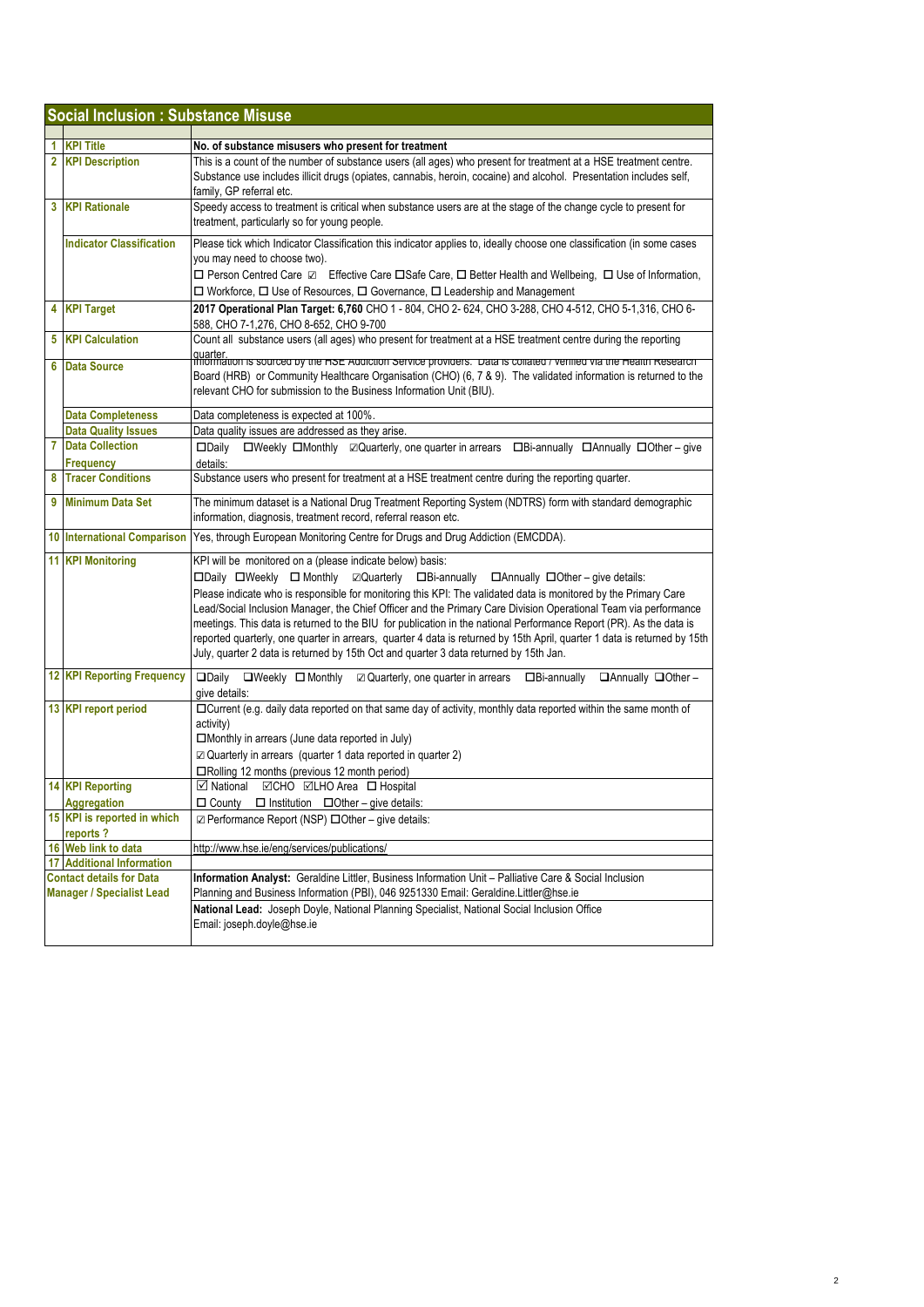| 1.             | <b>KPI Title</b>                                                    | No. of substance misusers who present for treatment who receive an assessment within two weeks                                                                                                                                                                                                                                                                                                                                                                                                                                                                                                                                                                                                                                                                                                             |
|----------------|---------------------------------------------------------------------|------------------------------------------------------------------------------------------------------------------------------------------------------------------------------------------------------------------------------------------------------------------------------------------------------------------------------------------------------------------------------------------------------------------------------------------------------------------------------------------------------------------------------------------------------------------------------------------------------------------------------------------------------------------------------------------------------------------------------------------------------------------------------------------------------------|
| $\overline{2}$ | <b>KPI Description</b>                                              | This is a count of the number of substance users (all ages) who having presented for treatment at a HSE treatment<br>centre have received an assessment of their needs within two weeks (14 days) of their presentation for treatment.<br>Substance use includes illicit drugs (opiates, cannabis, heroin, cocaine) and alcohol. Presentation includes self,<br>family, GP referral etc. Needs assessment aims to determine the seriousness and urgency of the drug/alcohol<br>problem. An assessment of both the nature and extent of the addiction as well as the service user's motivation to<br>engage with treatment and rehabilitation services is carried out. It also includes any immediate risk factors and<br>whether or not the service user is suitable for treatment at a particular centre. |
| 3              | <b>KPI Rationale</b>                                                | Speedy access to treatment is critical when substance users are at the stage of the change cycle to present for<br>treatment, particularly so for young people.                                                                                                                                                                                                                                                                                                                                                                                                                                                                                                                                                                                                                                            |
|                | <b>Indicator Classification</b>                                     | Please tick which Indicator Classification this indicator applies to, ideally choose one classification (in some cases<br>you may need to choose two).<br>□ Person Centred Care 2 Effective Care □ Safe Care, □ Better Health and Wellbeing, □ Use of Information, □<br>Workforce, □ Use of Resources, □ Governance, □ Leadership and Management                                                                                                                                                                                                                                                                                                                                                                                                                                                           |
| 4              | <b>KPI Target</b>                                                   | 2017 Operational Plan Target: 4,748 CHO1 348 CHO2 616 CHO3 256 CHO4 280 CHO5 1024 CHO6 432 CHO7<br>1088 CHO8 216 CHO9 488                                                                                                                                                                                                                                                                                                                                                                                                                                                                                                                                                                                                                                                                                  |
| 5              | <b>KPI Calculation</b>                                              | Count all susbstance users (all ages) who having presented for treatment at a HSE treatment centre, have had a<br>needs assessment completed within two weeks (14 days) of their presentation date (referral date), during the<br>reporting quarter.                                                                                                                                                                                                                                                                                                                                                                                                                                                                                                                                                       |
| 6              | <b>Data Source</b>                                                  | Information is sourced by the HSE Addiction Service providers. Data is collated / verified via the Health Research<br>Board (HRB) or Community Healthcare Organisation (CHO) (6, 7 & 9). The validated information is returned to the<br>relevant CHO for submission to the Business Information Unit (BIU).                                                                                                                                                                                                                                                                                                                                                                                                                                                                                               |
|                | <b>Data Completeness</b>                                            | Data completeness is expected at 100%.                                                                                                                                                                                                                                                                                                                                                                                                                                                                                                                                                                                                                                                                                                                                                                     |
|                | <b>Data Quality Issues</b>                                          | Data quality issues are addressed as they arise.                                                                                                                                                                                                                                                                                                                                                                                                                                                                                                                                                                                                                                                                                                                                                           |
| 7              | <b>Data Collection</b>                                              | □Daily □Weekly □Monthly □Quarterly, one quarter in arrears □Bi-annually □Annually □Other - give                                                                                                                                                                                                                                                                                                                                                                                                                                                                                                                                                                                                                                                                                                            |
| 8              | <b>Frequency</b><br><b>Tracer Conditions</b>                        | details: This metric is to be reported quarterly in arrears.                                                                                                                                                                                                                                                                                                                                                                                                                                                                                                                                                                                                                                                                                                                                               |
|                |                                                                     | Numbers of substance users who having presented for treatment have had their needs assessed within two weeks<br>(14 days) of presentation.                                                                                                                                                                                                                                                                                                                                                                                                                                                                                                                                                                                                                                                                 |
| 9              | <b>Minimum Data Set</b>                                             | The minimum dataset is a National Drug Treatment Reporting System (NDTRS) form with standard demographic<br>information, diagnosis, treatment record, referral reason etc.                                                                                                                                                                                                                                                                                                                                                                                                                                                                                                                                                                                                                                 |
|                | <b>10 International Comparison</b>                                  | Yes, through European Monitoring Centre for Drugs and Drug Addiction (EMCDDA).                                                                                                                                                                                                                                                                                                                                                                                                                                                                                                                                                                                                                                                                                                                             |
|                | 11 KPI Monitoring                                                   | KPI will be monitored on a (please indicate below) basis:<br>□Daily □Weekly □ Monthly ☑ Quarterly □Bi-annually □ Annually □ Other – give details:<br>Please indicate who is responsible for monitoring this KPI: The validated data is monitored by the Primary Care<br>Lead/Social Inclusion Manager, the Chief Officer and the Primary Care Division Operational Team via performance<br>meetings. This data is returned to the BIU for publication in the national Performance Report (PR). As the data is<br>reported quarterly, one quarter in arrears, quarter 4 data is returned by 15th April, quarter 1 data is returned by 15th<br>July, quarter 2 data is returned by 15th Oct and quarter 3 data returned by 15th Jan.                                                                         |
|                | <b>12 KPI Reporting Frequency</b>                                   | $\square$ Daily<br>$\Box$ Weekly $\Box$ Monthly<br>$\boxtimes$ Quarterly, one quarter in arrears<br>$\Box$ Bi-annually<br>□Annually □Other-<br>give details:                                                                                                                                                                                                                                                                                                                                                                                                                                                                                                                                                                                                                                               |
|                | 13 KPI report period                                                | DCurrent (e.g. daily data reported on that same day of activity, monthly data reported within the same month of<br>activity)<br>□Monthly in arrears (June data reported in July)<br>☑ Quarterly in arrears (quarter 1 data reported in quarter 2)<br>□Rolling 12 months (previous 12 month period)                                                                                                                                                                                                                                                                                                                                                                                                                                                                                                         |
|                | <b>14 KPI Reporting</b>                                             | ⊠CHO <b>ØLHO</b> Area <b>□</b> Hospital<br><b>⊠</b> National                                                                                                                                                                                                                                                                                                                                                                                                                                                                                                                                                                                                                                                                                                                                               |
|                | <b>Aggregation</b>                                                  | $\Box$ County $\Box$ Institution $\Box$ Other – give details:                                                                                                                                                                                                                                                                                                                                                                                                                                                                                                                                                                                                                                                                                                                                              |
|                | 15 KPI is reported in which<br>reports?                             | $\boxtimes$ Performance Report (NSP) $\Box$ Other – give details:                                                                                                                                                                                                                                                                                                                                                                                                                                                                                                                                                                                                                                                                                                                                          |
|                | 16 Web link to data                                                 | http://www.hse.ie/eng/services/publications/                                                                                                                                                                                                                                                                                                                                                                                                                                                                                                                                                                                                                                                                                                                                                               |
|                | 17 Additional Information                                           |                                                                                                                                                                                                                                                                                                                                                                                                                                                                                                                                                                                                                                                                                                                                                                                                            |
|                | <b>Contact details for Data</b><br><b>Manager / Specialist Lead</b> | Information Analyst: Geraldine Littler, Business Information Unit - Palliative Care & Social Inclusion<br>Planning and Business Information (PBI), 046 9251330 Email: Geraldine.Littler@hse.ie                                                                                                                                                                                                                                                                                                                                                                                                                                                                                                                                                                                                             |
|                |                                                                     | National Lead: Joseph Doyle, National Planning Specialist, National Social Inclusion Office<br>Email: joseph.doyle@hse.ie                                                                                                                                                                                                                                                                                                                                                                                                                                                                                                                                                                                                                                                                                  |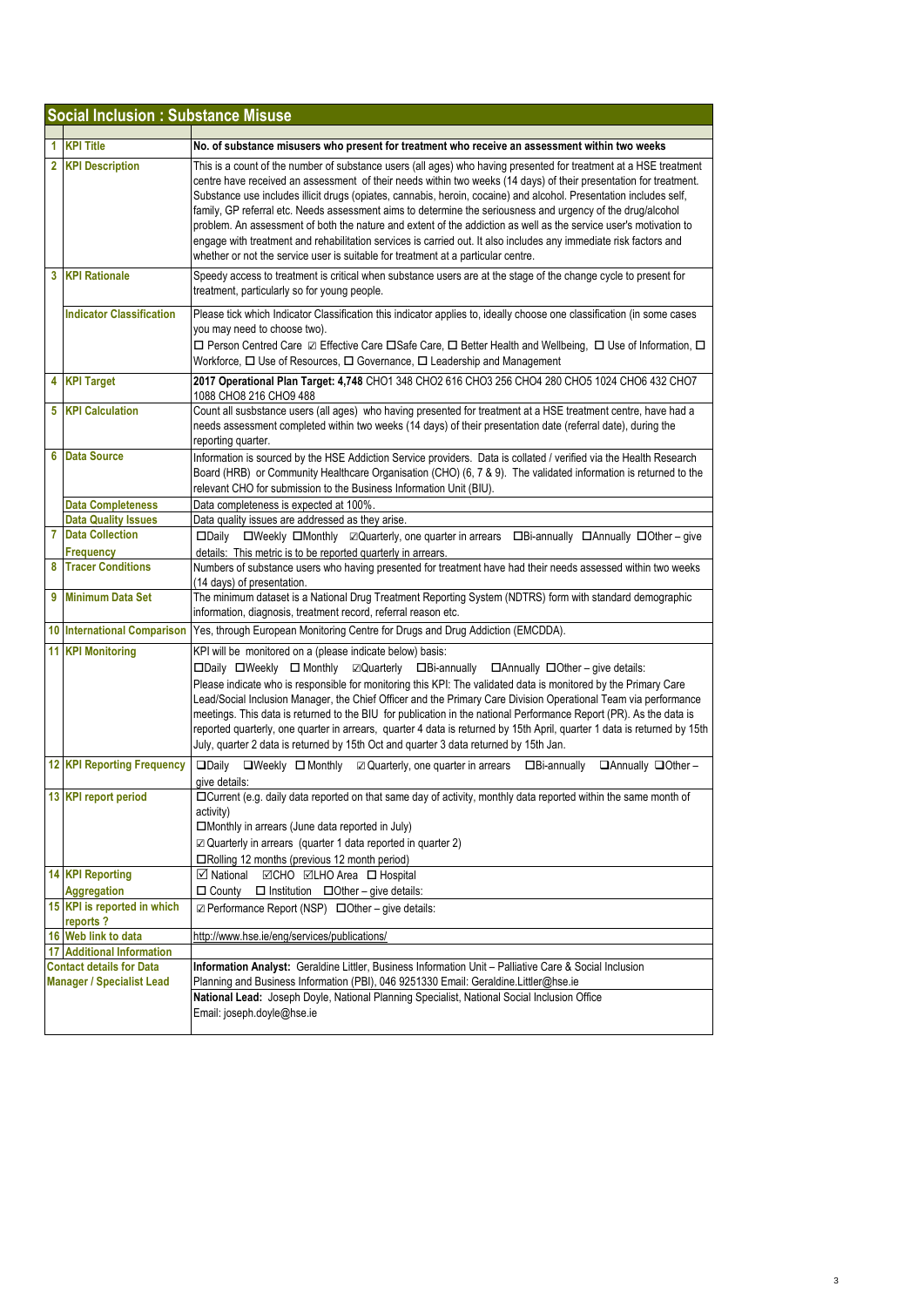|   | <b>Social Inclusion: Substance Misuse</b>                           |                                                                                                                                                                                                                                                                                                                                                                                                                                                                                                                                                                                                                                                                                                                                                                                                                                        |
|---|---------------------------------------------------------------------|----------------------------------------------------------------------------------------------------------------------------------------------------------------------------------------------------------------------------------------------------------------------------------------------------------------------------------------------------------------------------------------------------------------------------------------------------------------------------------------------------------------------------------------------------------------------------------------------------------------------------------------------------------------------------------------------------------------------------------------------------------------------------------------------------------------------------------------|
| 1 | <b>KPI Title</b>                                                    | % of substance misusers who present for treatment who receive an assessment within two weeks                                                                                                                                                                                                                                                                                                                                                                                                                                                                                                                                                                                                                                                                                                                                           |
| 2 | <b>KPI Description</b>                                              | This is a calculation of the percentage of the overall number of substance users (all ages) who having presented for<br>treatment at a HSE treatment centre, received an assessment of their needs within two weeks (14 days) of their<br>presentation for treatment. Substance use includes illicit drugs (opiates, cannabis, heroin, cocaine) and alcohol.<br>Presentation includes self, family, GP referral etc. Needs assessment aims to determine the seriousness and<br>urgency of the drug/alcohol problem. An assessment of both the nature and extent of the addiction as well as the<br>service user's motivation to engage with treatment and rehabilitation services is carried out. It also includes any<br>immediate risk factors and whether or not the service user is suitable for treatment at a particular centre. |
| 3 | <b>KPI Rationale</b>                                                | Speedy access to treatment is critical when substance users are at the stage of the change cycle to present for<br>treatment, particularly so for young people.                                                                                                                                                                                                                                                                                                                                                                                                                                                                                                                                                                                                                                                                        |
|   | <b>Indicator Classification</b>                                     | Please tick which Indicator Classification this indicator applies to, ideally choose one classification (in some cases<br>you may need to choose two).<br>□ Person Centred Care ☑ Effective Care □Safe Care, □ Better Health and Wellbeing, □ Use of Information,<br>□ Workforce, □ Use of Resources, □ Governance, □ Leadership and Management                                                                                                                                                                                                                                                                                                                                                                                                                                                                                        |
|   | <b>KPI Target</b>                                                   | 2017 Operational Plan Target: 100%                                                                                                                                                                                                                                                                                                                                                                                                                                                                                                                                                                                                                                                                                                                                                                                                     |
| 5 | <b>KPI Calculation</b>                                              | The number of substance users (all ages) who presented for treatment at a HSE treatment centre and had an<br>assessment completed within two weeks (14 days) is divided by the total number of substance users (all ages) who<br>presented for treatment at a HSE treatment centre during the reporting quarter and is then multiplied by 100.                                                                                                                                                                                                                                                                                                                                                                                                                                                                                         |
| 6 | <b>Data Source</b>                                                  | Information is sourced by the HSE Addiction Service providers. Data is collated / verified via the Health Research<br>Board (HRB) or Community Healthcare Organisation (CHO) (6, 7 & 9). The validated information is returned to the<br>relevant CHO for submission to the Business Information Unit (BIU).                                                                                                                                                                                                                                                                                                                                                                                                                                                                                                                           |
|   | <b>Data Completeness</b>                                            | Data completeness is expected at 100%.                                                                                                                                                                                                                                                                                                                                                                                                                                                                                                                                                                                                                                                                                                                                                                                                 |
|   | <b>Data Quality Issues</b>                                          | Data quality issues are addressed as they arise.                                                                                                                                                                                                                                                                                                                                                                                                                                                                                                                                                                                                                                                                                                                                                                                       |
| 7 | <b>Data Collection</b><br>Frequency                                 | □Weekly □Monthly 2Quarterly one quarter in arrears □Bi-annually □Annually □Other - give<br>$\square$ Daily<br>details:                                                                                                                                                                                                                                                                                                                                                                                                                                                                                                                                                                                                                                                                                                                 |
| 8 | <b>Tracer Conditions</b>                                            | Number of substance users who having presented for treatment have had their needs assessed within two weeks<br>(14 days) of presentation.                                                                                                                                                                                                                                                                                                                                                                                                                                                                                                                                                                                                                                                                                              |
| 9 | <b>Minimum Data Set</b>                                             | The minimum dataset is a National Drug Treatment Reporting System (NDTRS) form with standard demographic<br>information, diagnosis, treatment record, referral reason etc.                                                                                                                                                                                                                                                                                                                                                                                                                                                                                                                                                                                                                                                             |
|   | <b>10 International Comparison</b>                                  | Yes, through European Monitoring Centre for Drugs and Drug Addiction (EMCDDA).                                                                                                                                                                                                                                                                                                                                                                                                                                                                                                                                                                                                                                                                                                                                                         |
|   | <b>11 KPI Monitoring</b>                                            | KPI will be monitored on a (please indicate below) basis:<br>□Daily □Weekly □ Monthly ☑ Quarterly □Bi-annually □ Annually □ Other – give details:<br>Please indicate who is responsible for monitoring this KPI: The validated data is monitored by the Primary Care<br>Lead/Social Inclusion Manager, the Chief Officer and the Primary Care Division Operational Team via performance<br>meetings. This data is returned to the BIU for publication in the national Performance Report (PR). As the data is<br>reported quarterly, one quarter in arrears, quarter 4 data is returned by 15th April, quarter 1 data is returned by 15th<br>July, quarter 2 data is returned by 15th Oct and quarter 3 data returned by 15th Jan.                                                                                                     |
|   | <b>12 KPI Reporting Frequency</b>                                   | □Daily □Weekly □ Monthly ☑ Quarterly one quarter in arrears □Bi-annually □ Annually □ Other –<br>give details:                                                                                                                                                                                                                                                                                                                                                                                                                                                                                                                                                                                                                                                                                                                         |
|   | 13 KPI report period                                                | □ Current (e.g. daily data reported on that same day of activity, monthly data reported within the same month of<br>activity)<br>$\square$ Monthly in arrears (June data reported in July)<br>$\boxtimes$ Quarterly in arrears (quarter 1 data reported in quarter 2)<br>□Rolling 12 months (previous 12 month period)                                                                                                                                                                                                                                                                                                                                                                                                                                                                                                                 |
|   | <b>14 KPI Reporting</b><br><b>Aggregation</b>                       | <b>⊠CHO <b>ØLHO</b> Area □ Hospital</b><br><b>⊠</b> National<br>$\Box$ County $\Box$ Institution $\Box$ Other – give details:                                                                                                                                                                                                                                                                                                                                                                                                                                                                                                                                                                                                                                                                                                          |
|   | 15 KPI is reported in which                                         | ☑ Performance Report (NSP) □ Other - give details:                                                                                                                                                                                                                                                                                                                                                                                                                                                                                                                                                                                                                                                                                                                                                                                     |
|   | reports?                                                            |                                                                                                                                                                                                                                                                                                                                                                                                                                                                                                                                                                                                                                                                                                                                                                                                                                        |
|   | 16 Web link to data                                                 | http://www.hse.ie/eng/services/publications/                                                                                                                                                                                                                                                                                                                                                                                                                                                                                                                                                                                                                                                                                                                                                                                           |
|   | <b>17 Additional Information</b>                                    |                                                                                                                                                                                                                                                                                                                                                                                                                                                                                                                                                                                                                                                                                                                                                                                                                                        |
|   | <b>Contact details for Data</b><br><b>Manager / Specialist Lead</b> | Information Analyst: Geraldine Littler, Business Information Unit - Palliative Care & Social Inclusion<br>Planning and Business Information (PBI), 046 9251330 Email: Geraldine.Littler@hse.ie                                                                                                                                                                                                                                                                                                                                                                                                                                                                                                                                                                                                                                         |
|   |                                                                     | National Lead: Joseph Doyle, National Planning Specialist, National Social Inclusion Office<br>Email: joseph.doyle@hse.ie                                                                                                                                                                                                                                                                                                                                                                                                                                                                                                                                                                                                                                                                                                              |
|   |                                                                     |                                                                                                                                                                                                                                                                                                                                                                                                                                                                                                                                                                                                                                                                                                                                                                                                                                        |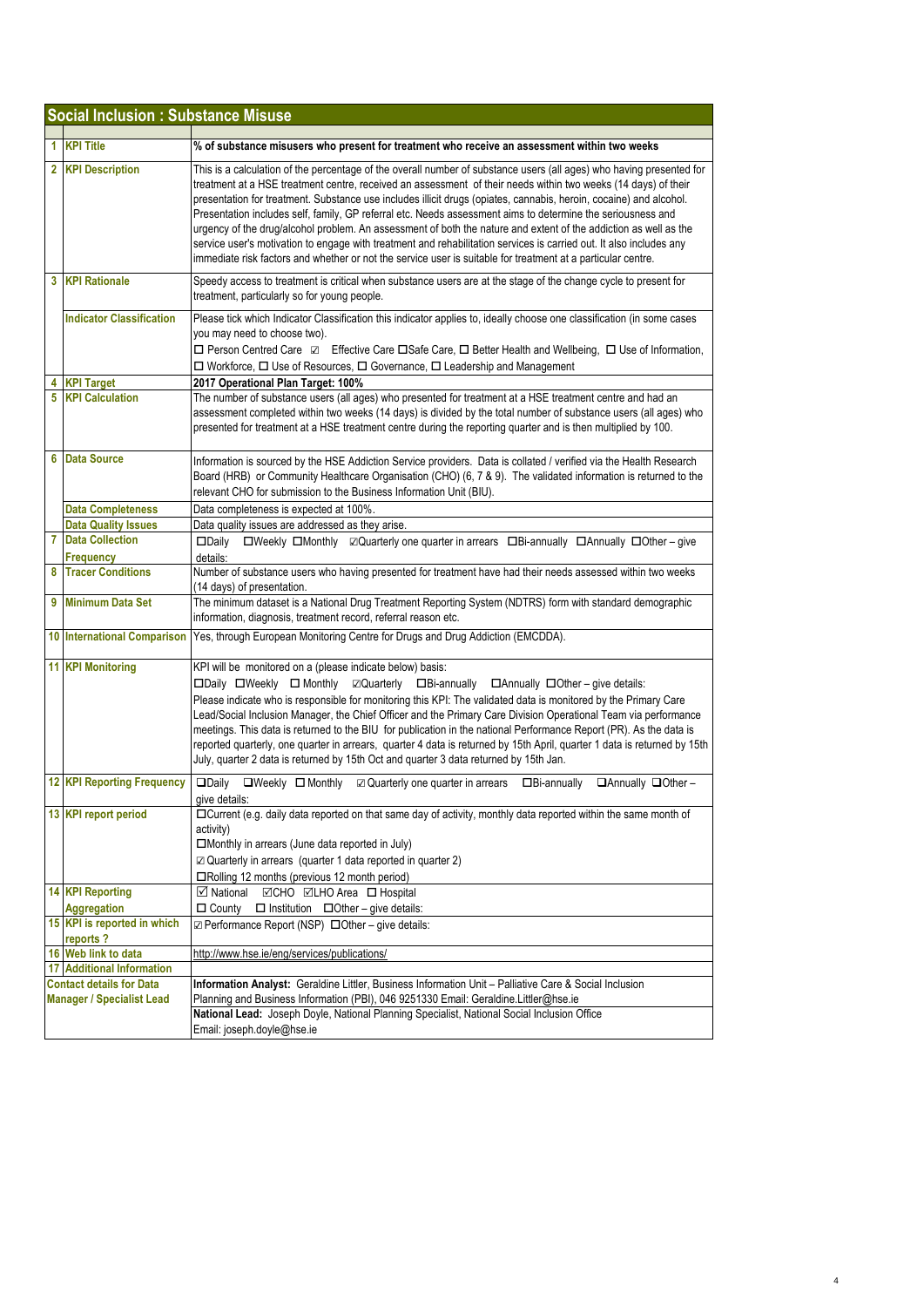|   | <b>Social Inclusion: Substance Misuse</b>                           |                                                                                                                                                                                                                                                                                                                                                                                                                                                                                                                                                                                                                                                                                                                                    |
|---|---------------------------------------------------------------------|------------------------------------------------------------------------------------------------------------------------------------------------------------------------------------------------------------------------------------------------------------------------------------------------------------------------------------------------------------------------------------------------------------------------------------------------------------------------------------------------------------------------------------------------------------------------------------------------------------------------------------------------------------------------------------------------------------------------------------|
|   |                                                                     |                                                                                                                                                                                                                                                                                                                                                                                                                                                                                                                                                                                                                                                                                                                                    |
|   | 1 KPI Title                                                         | No. of substance misusers (over 18 years) for whom treatment has commenced following assessment                                                                                                                                                                                                                                                                                                                                                                                                                                                                                                                                                                                                                                    |
|   | 2 KPI Description                                                   | This is a count of the number of substance users, aged 18 years and over, who having completed a needs<br>assessment have commenced treatment at a HSE treatment centre. Substance use includes illicit drugs (opiates,<br>cannabis, heroin, cocaine) and alcohol. Treatment includes Brief Intervention, individual counselling, group<br>counselling, group education / awareness programme, medication-free therapy, social and / or occupational<br>reintegration, family therapy, structured after care programme, opioid substitution treatment (OST), detoxification etc.                                                                                                                                                   |
| 3 | <b>KPI Rationale</b>                                                | Speedy access to treatment is critical when substance users are at the stage of the change cycle to present for<br>treatment.                                                                                                                                                                                                                                                                                                                                                                                                                                                                                                                                                                                                      |
|   | <b>Indicator Classification</b>                                     | □Person Centred Care ☑ Effective Care □Safe Care, □ Better Health and Wellbeing, □ Use of Information,<br>$\Box$ Workforce, $\Box$ Use of Resources, $\Box$ Governance, $\Box$ Leadership and Management                                                                                                                                                                                                                                                                                                                                                                                                                                                                                                                           |
|   | 4 KPI Target                                                        | 2017 Operational Plan Target: 5,932 CHO 1-664, CHO 2-616, CHO 3-240, CHO 4-440, CHO 5-1,212, CHO 6-532,<br>CHO 7-1,136, CHO 8-516, CHO 9-576                                                                                                                                                                                                                                                                                                                                                                                                                                                                                                                                                                                       |
| 5 | <b>KPI Calculation</b>                                              | Count the number of substance users aged 18 years and over who having had their needs assessed, commenced<br>treatment at a HSE treatment centre, during the reporting quarter.                                                                                                                                                                                                                                                                                                                                                                                                                                                                                                                                                    |
| 6 | <b>Data Source</b>                                                  | Information is sourced by the HSE Addiction Service providers. Data is collated / verified via the Health Research<br>Board (HRB) or Community Healthcare Organisation (CHO) (6, 7 & 9). The validated information is returned to the<br>relevant CHO for submission to the Business Information Unit (BIU).                                                                                                                                                                                                                                                                                                                                                                                                                       |
|   | <b>Data Completeness</b>                                            | Data completeness is expected at 100%.                                                                                                                                                                                                                                                                                                                                                                                                                                                                                                                                                                                                                                                                                             |
|   | <b>Data Quality Issues</b>                                          | Data quality issues are addressed as they arise.                                                                                                                                                                                                                                                                                                                                                                                                                                                                                                                                                                                                                                                                                   |
| 7 | <b>Data Collection</b><br><b>Frequency</b>                          | □Weekly □Monthly 2Quarterly one quarter in arrears □Bi-annually □Annually □Other - give<br>$\square$ Daily<br>details:                                                                                                                                                                                                                                                                                                                                                                                                                                                                                                                                                                                                             |
| 8 | <b>Tracer Conditions</b>                                            | The number of people aged 18 years and over who have been assessed and commenced treatment for their                                                                                                                                                                                                                                                                                                                                                                                                                                                                                                                                                                                                                               |
|   |                                                                     | substance use.                                                                                                                                                                                                                                                                                                                                                                                                                                                                                                                                                                                                                                                                                                                     |
| 9 | <b>Minimum Data Set</b>                                             | The minimum dataset is a National Drug Treatment Reporting System (NDTRS) form with standard demographic<br>information, diagnosis, treatment record, referral reason etc.                                                                                                                                                                                                                                                                                                                                                                                                                                                                                                                                                         |
|   | 10 International Comparison                                         | Yes, through European Monitoring Centre for Drugs and Drug Addiction (EMCDDA).                                                                                                                                                                                                                                                                                                                                                                                                                                                                                                                                                                                                                                                     |
|   | <b>11 KPI Monitoring</b>                                            | KPI will be monitored on a (please indicate below) basis:<br>□Daily □Weekly □ Monthly □ Quarterly □Bi-annually □ Annually □ Other – give details:<br>Please indicate who is responsible for monitoring this KPI: The validated data is monitored by the Primary Care<br>Lead/Social Inclusion Manager, the Chief Officer and the Primary Care Division Operational Team via performance<br>meetings. This data is returned to the BIU for publication in the national Performance Report (PR). As the data is<br>reported quarterly, one quarter in arrears, quarter 4 data is returned by 15th April, quarter 1 data is returned by 15th<br>July, quarter 2 data is returned by 15th Oct and quarter 3 data returned by 15th Jan. |
|   | <b>12 KPI Reporting Frequency</b>                                   | $\square$ Daily<br>$\Box$ Weekly $\Box$ Monthly $\Box$ Quarterly one quarter in arrears<br>$\Box$ Annually $\Box$ Other -<br>$\Box$ Bi-annually<br>give details:                                                                                                                                                                                                                                                                                                                                                                                                                                                                                                                                                                   |
|   | 13 KPI report period                                                | $\Box$ Current (e.g. daily data reported on that same day of activity, monthly data reported within the same month of<br>activity)<br>□Monthly in arrears (June data reported in July)<br>$\boxtimes$ Quarterly in arrears (quarter 1 data reported in quarter 2)<br>□Rolling 12 months (previous 12 month period)                                                                                                                                                                                                                                                                                                                                                                                                                 |
|   | <b>14 KPI Reporting</b>                                             | <b>Ø</b> National ØCHO ØLHO Area □ Hospital                                                                                                                                                                                                                                                                                                                                                                                                                                                                                                                                                                                                                                                                                        |
|   | <b>Aggregation</b>                                                  | $\Box$ County $\Box$ Institution $\Box$ Other – give details:                                                                                                                                                                                                                                                                                                                                                                                                                                                                                                                                                                                                                                                                      |
|   | 15 KPI is reported in which<br>reports?                             | ☑ Performance Report (NSP) □ Other - give details:                                                                                                                                                                                                                                                                                                                                                                                                                                                                                                                                                                                                                                                                                 |
|   | 16 Web link to data                                                 | http://www.hse.ie/eng/services/publications/                                                                                                                                                                                                                                                                                                                                                                                                                                                                                                                                                                                                                                                                                       |
|   | 17 Additional Information                                           |                                                                                                                                                                                                                                                                                                                                                                                                                                                                                                                                                                                                                                                                                                                                    |
|   | <b>Contact details for Data</b><br><b>Manager / Specialist Lead</b> | Information Analyst: Geraldine Littler, Business Information Unit - Palliative Care & Social Inclusion<br>Planning and Business Information (PBI), 046 9251330 Email: Geraldine.Littler@hse.ie                                                                                                                                                                                                                                                                                                                                                                                                                                                                                                                                     |
|   |                                                                     | National Lead: Joseph Doyle, National Planning Specialist, National Social Inclusion Office<br>Email: joseph.doyle@hse.ie                                                                                                                                                                                                                                                                                                                                                                                                                                                                                                                                                                                                          |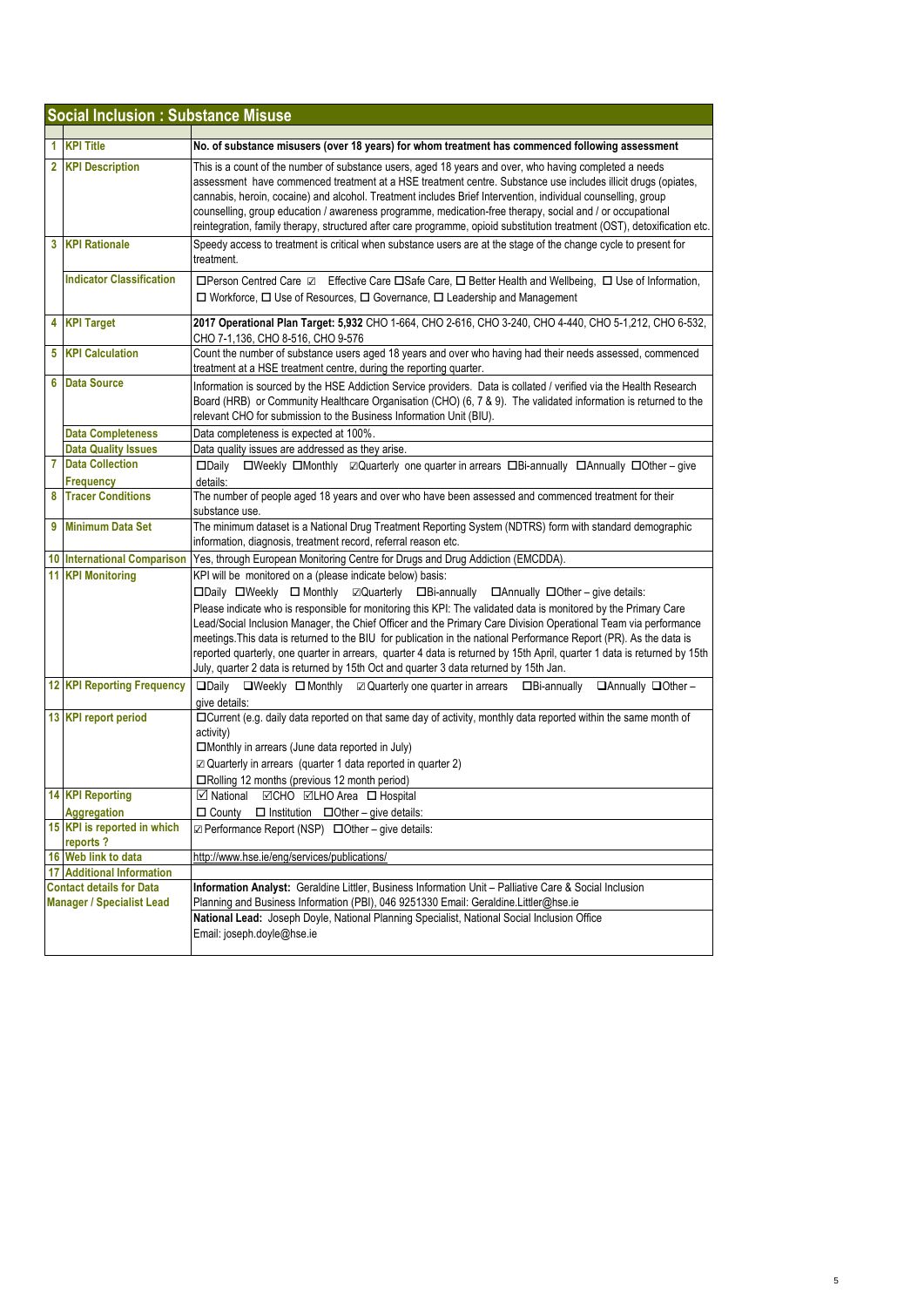|    | <b>Social Inclusion: Substance Misuse</b>               |                                                                                                                                                                                                                                                                                                                                                                                                                                                                                                                                                                                                                                                                                                                                    |  |
|----|---------------------------------------------------------|------------------------------------------------------------------------------------------------------------------------------------------------------------------------------------------------------------------------------------------------------------------------------------------------------------------------------------------------------------------------------------------------------------------------------------------------------------------------------------------------------------------------------------------------------------------------------------------------------------------------------------------------------------------------------------------------------------------------------------|--|
|    |                                                         |                                                                                                                                                                                                                                                                                                                                                                                                                                                                                                                                                                                                                                                                                                                                    |  |
| 1. | <b>KPI Title</b>                                        | No. of substance misusers (over 18 years) for whom treatment has commenced within one calendar month<br>following assessment                                                                                                                                                                                                                                                                                                                                                                                                                                                                                                                                                                                                       |  |
|    | 2 KPI Description                                       | This is a count of the number of substance users, aged 18 years and over, who having completed a needs<br>assessment have commenced treatment at a HSE treatment centre within one calendar month (30 days) of this<br>assessment. Substance use includes illicit drugs (opiates, cannabis, heroin, cocaine) and alcohol. Treatment<br>includes Brief Intervention, individual counselling, group counselling, group education / awareness programme,<br>medication-free therapy, social and / or occupational reintegration, family therapy, structured after care programme,<br>opioid substitution treatment (OST), detoxification etc.                                                                                         |  |
|    | 3 KPI Rationale                                         | Speedy access to treatment is critical when substance users are at the stage of the change cycle to present for<br>treatment.                                                                                                                                                                                                                                                                                                                                                                                                                                                                                                                                                                                                      |  |
|    | <b>Indicator Classification</b>                         | Please tick which Indicator Classification this indicator applies to, ideally choose one classification (in some cases<br>you may need to choose two). □ Person Centred Care, ☑ Effective Care □ Safe Care, □ Better Health and<br>Wellbeing, $\Box$ Use of Information, $\Box$ Workforce, $\Box$ Use of Resources, $\Box$ Governance, $\Box$ Leadership and                                                                                                                                                                                                                                                                                                                                                                       |  |
|    | 4 KPI Target                                            | 2017 Operational Plan Target: 5,304 CHO 1-656, CHO 2-552, CHO 3-148, CHO 4-440, CHO 5-1,204, CHO 6-380,<br>CHO 7-892, CHO 8-512, CHO 9-520                                                                                                                                                                                                                                                                                                                                                                                                                                                                                                                                                                                         |  |
| 5  | <b>KPI Calculation</b>                                  | Count all substance users aged 18 years and over who having completed a needs assessment have commenced<br>treatment for their substance use at a HSE treatment centre within one calendar month (30 days) of that<br>assessment, during the reporting quarter.                                                                                                                                                                                                                                                                                                                                                                                                                                                                    |  |
| 6  | <b>Data Source</b>                                      | Information is sourced by the HSE Addiction Service providers. Data is collated / verified via the Health Research<br>Board (HRB) or Community Healthcare Organisation (CHO) (6, 7 & 9). The validated information is returned to the<br>relevant CHO for submission to the Business Information Unit (BIU).                                                                                                                                                                                                                                                                                                                                                                                                                       |  |
|    | <b>Data Completeness</b>                                | Data completeness is expected at 100%.                                                                                                                                                                                                                                                                                                                                                                                                                                                                                                                                                                                                                                                                                             |  |
|    | <b>Data Quality Issues</b>                              | Data quality issues are addressed as they arise.                                                                                                                                                                                                                                                                                                                                                                                                                                                                                                                                                                                                                                                                                   |  |
| 7  | <b>Data Collection</b><br>Frequency                     | □Weekly □Monthly ⊠Quarterly one quarter in arrears □Bi-annually □Annually □Other - give<br>$\square$ Daily<br>details:                                                                                                                                                                                                                                                                                                                                                                                                                                                                                                                                                                                                             |  |
| 8  | <b>Tracer Conditions</b>                                | The number of people aged 18 years and over who have been assessed and deemed appropriate for treatment for<br>substance use at a HSE treatment centre and have commenced treatment within one calendar month of                                                                                                                                                                                                                                                                                                                                                                                                                                                                                                                   |  |
| 9  | <b>Minimum Data Set</b>                                 | The minimum dataset is a National Drug Treatment Reporting System (NDTRS) form with standard demographic<br>information, diagnosis, treatment record, referral reason etc.                                                                                                                                                                                                                                                                                                                                                                                                                                                                                                                                                         |  |
|    | <b>10 International Comparison</b>                      | Yes, through European Monitoring Centre for Drugs and Drug Addiction (EMCDDA).                                                                                                                                                                                                                                                                                                                                                                                                                                                                                                                                                                                                                                                     |  |
|    | 11 KPI Monitoring                                       | KPI will be monitored on a (please indicate below) basis:<br>□Daily □Weekly □ Monthly □ Quarterly □Bi-annually □ Annually □ Other – give details:<br>Please indicate who is responsible for monitoring this KPI: The validated data is monitored by the Primary Care<br>Lead/Social Inclusion Manager, the Chief Officer and the Primary Care Division Operational Team via performance<br>meetings. This data is returned to the BIU for publication in the national Performance Report (PR). As the data is<br>reported quarterly, one quarter in arrears, quarter 4 data is returned by 15th April, quarter 1 data is returned by 15th<br>July, quarter 2 data is returned by 15th Oct and quarter 3 data returned by 15th Jan. |  |
|    | <b>12 KPI Reporting Frequency</b>                       | $\square$ Daily<br>$\Box$ Weekly $\Box$ Monthly $\Box$ Quarterly one quarter in arrears $\Box$ Bi-annually<br>□Annually □Other-<br>give details:                                                                                                                                                                                                                                                                                                                                                                                                                                                                                                                                                                                   |  |
|    | 13 KPI report period                                    | □Current (e.g. daily data reported on that same day of activity, monthly data reported within the same month of<br>activity)<br>□Monthly in arrears (June data reported in July)<br>$\boxtimes$ Quarterly in arrears (quarter 1 data reported in quarter 2)<br>□Rolling 12 months (previous 12 month period)                                                                                                                                                                                                                                                                                                                                                                                                                       |  |
|    | <b>14 KPI Reporting</b>                                 | <b>⊠</b> National<br>⊠CHO <b>ØLHO</b> Area <b>□</b> Hospital                                                                                                                                                                                                                                                                                                                                                                                                                                                                                                                                                                                                                                                                       |  |
|    | <b>Aggregation</b><br>15 KPI is reported in which       | $\Box$ County<br>$\Box$ Institution $\Box$ Other – give details:<br>$\Box$ Performance Report (NSP) $\Box$ Other – give details:                                                                                                                                                                                                                                                                                                                                                                                                                                                                                                                                                                                                   |  |
|    | reports?                                                |                                                                                                                                                                                                                                                                                                                                                                                                                                                                                                                                                                                                                                                                                                                                    |  |
|    | 16 Web link to data<br><b>17 Additional Information</b> | http://www.hse.ie/eng/services/publications/                                                                                                                                                                                                                                                                                                                                                                                                                                                                                                                                                                                                                                                                                       |  |
|    | <b>Contact details for Data</b>                         | Information Analyst: Geraldine Littler, Business Information Unit - Palliative Care & Social Inclusion                                                                                                                                                                                                                                                                                                                                                                                                                                                                                                                                                                                                                             |  |
|    | <b>Manager / Specialist Lead</b>                        | Planning and Business Information (PBI), 046 9251330 Email: Geraldine.Littler@hse.ie<br>National Lead: Joseph Doyle, National Planning Specialist, National Social Inclusion Office<br>Email: joseph.doyle@hse.ie                                                                                                                                                                                                                                                                                                                                                                                                                                                                                                                  |  |
|    |                                                         |                                                                                                                                                                                                                                                                                                                                                                                                                                                                                                                                                                                                                                                                                                                                    |  |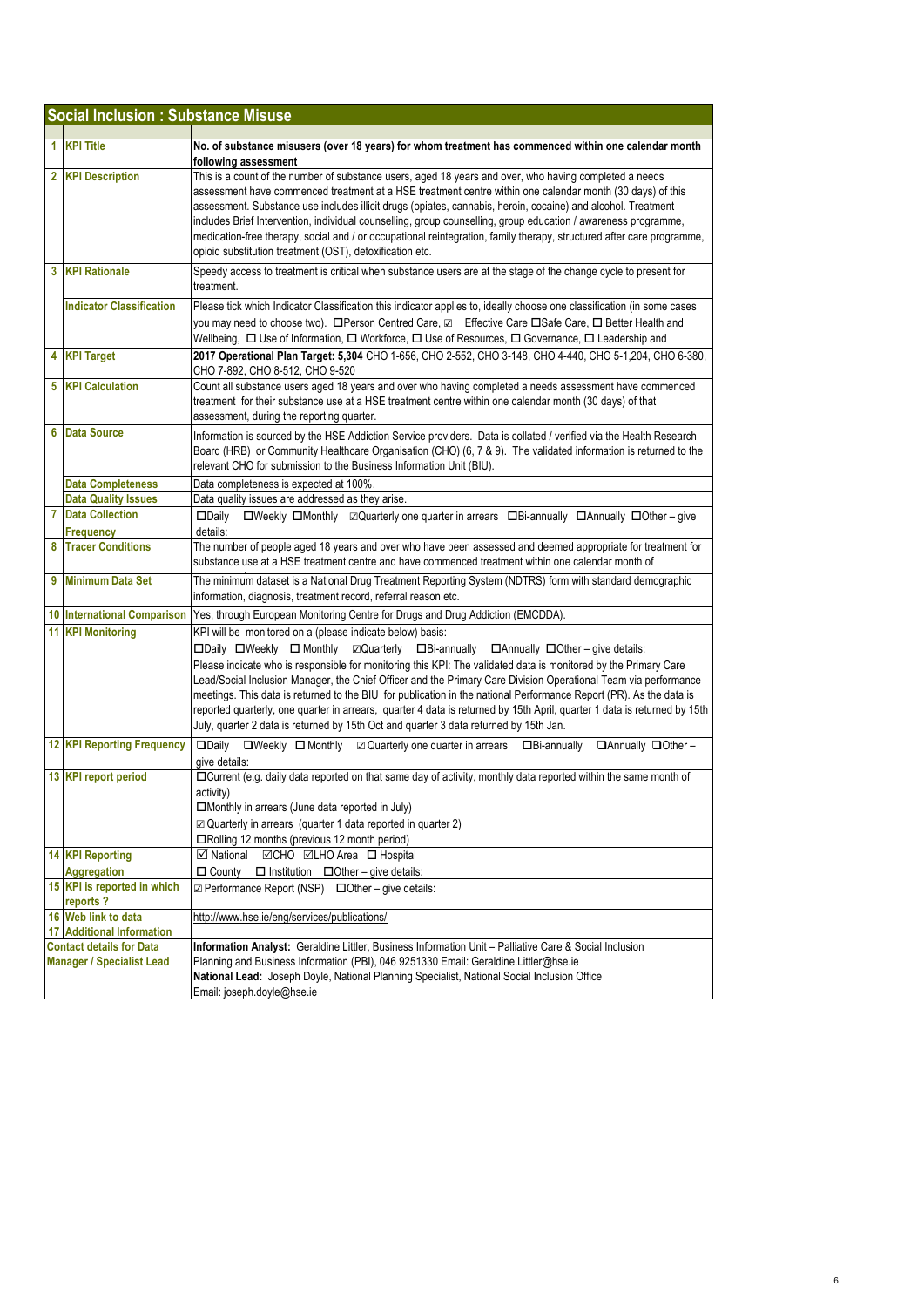|   | <b>Social Inclusion: Substance Misuse</b>                           |                                                                                                                                                                                                                                                                                                                                                                                                                                                                                                                                                                                                                                                                                                                                    |
|---|---------------------------------------------------------------------|------------------------------------------------------------------------------------------------------------------------------------------------------------------------------------------------------------------------------------------------------------------------------------------------------------------------------------------------------------------------------------------------------------------------------------------------------------------------------------------------------------------------------------------------------------------------------------------------------------------------------------------------------------------------------------------------------------------------------------|
| 1 | <b>KPI Title</b>                                                    | %. of substance misusers (over 18 years) for whom treatment has commenced within one calendar month                                                                                                                                                                                                                                                                                                                                                                                                                                                                                                                                                                                                                                |
|   |                                                                     | following assessment                                                                                                                                                                                                                                                                                                                                                                                                                                                                                                                                                                                                                                                                                                               |
|   | 2 KPI Description                                                   | This is a calculation of the percentage of the overall number of substance users aged 18 years and over who having<br>completed a needs assessment commenced treatment for their substance use at a HSE treatment centre within one<br>calendar month (30 days). Substance use includes illicit drugs (opiates, cannabis, heroin, cocaine) and alcohol.<br>Treatment includes Brief Intervention, individual counselling, group counselling, group education / awareness<br>programme, medication-free therapy, social and / or occupational reintegration, family therapy, structured after care<br>programme, opioid substitution treatment (OST), detoxification etc.                                                           |
|   | <b>3 KPI Rationale</b>                                              | Speedy access to treatment is critical when substance users are at the stage of the change cycle to present for<br>treatment. This is a performance indicator in the National Drugs Strategy (Interim 2009-2016).                                                                                                                                                                                                                                                                                                                                                                                                                                                                                                                  |
|   | <b>Indicator Classification</b>                                     | Please tick which Indicator Classification this indicator applies to, ideally choose one classification (in some cases<br>you may need to choose two). □ Person Centred Care, ØEffective Care □ Safe Care, □ Better Health and<br>Wellbeing, $\Box$ Use of Information, $\Box$ Workforce, $\Box$ Use of Resources, $\Box$ Governance, $\Box$ Leadership and                                                                                                                                                                                                                                                                                                                                                                        |
|   | <b>KPI Target</b>                                                   | 2017 Operational Plan Target: 100%                                                                                                                                                                                                                                                                                                                                                                                                                                                                                                                                                                                                                                                                                                 |
| 5 | <b>KPI Calculation</b>                                              | The number of substance users aged 18 years and over for whom treatment commenced at a HSE treatment centre<br>within one calendar month (30 days) of assessment is divided by the total number of substance users aged 18<br>years and over who commenced treatment at a HSE treatment centre during the reporting quarter and is then<br>multiplied by 100.                                                                                                                                                                                                                                                                                                                                                                      |
| 6 | <b>Data Source</b>                                                  | Information is sourced by the HSE Addiction Service providers. Data is collated / verified via the Health Research<br>Board (HRB) or Community Healthcare Organisation (CHO) (6, 7 & 9). The validated information is returned to the<br>relevant CHO for submission to the Business Information Unit (BIU).                                                                                                                                                                                                                                                                                                                                                                                                                       |
|   | <b>Data Completeness</b>                                            | Data completeness is expected at 100%.                                                                                                                                                                                                                                                                                                                                                                                                                                                                                                                                                                                                                                                                                             |
|   | <b>Data Quality Issues</b>                                          | Data quality issues are addressed as they arise.                                                                                                                                                                                                                                                                                                                                                                                                                                                                                                                                                                                                                                                                                   |
| 7 | <b>Data Collection</b>                                              | □Weekly □Monthly ⊠Quarterly one quarter in arrears □Bi-annually □Annually □Other - give<br>$\square$ Daily                                                                                                                                                                                                                                                                                                                                                                                                                                                                                                                                                                                                                         |
|   | Frequency                                                           | details:                                                                                                                                                                                                                                                                                                                                                                                                                                                                                                                                                                                                                                                                                                                           |
| 8 | <b>Tracer Conditions</b>                                            | The number of people aged 18 years and over who have been assessed and commenced treatment for their<br>substance use at a HSE treatment centre within one calendar month.                                                                                                                                                                                                                                                                                                                                                                                                                                                                                                                                                         |
| 9 | <b>Minimum Data Set</b>                                             | The minimum dataset is a National Drug Treatment Reporting System (NDTRS) form with standard demographic<br>information, diagnosis, treatment record, referral reason etc.                                                                                                                                                                                                                                                                                                                                                                                                                                                                                                                                                         |
|   | <b>10 International Comparison</b>                                  | Yes, through European Monitoring Centre for Drugs and Drug Addiction (EMCDDA).                                                                                                                                                                                                                                                                                                                                                                                                                                                                                                                                                                                                                                                     |
|   | <b>11 KPI Monitoring</b>                                            | KPI will be monitored on a (please indicate below) basis:<br>□Daily □Weekly □ Monthly ☑ Quarterly □Bi-annually □ Annually □ Other – give details:<br>Please indicate who is responsible for monitoring this KPI: The validated data is monitored by the Primary Care<br>Lead/Social Inclusion Manager, the Chief Officer and the Primary Care Division Operational Team via performance<br>meetings. This data is returned to the BIU for publication in the national Performance Report (PR). As the data is<br>reported quarterly, one quarter in arrears, quarter 4 data is returned by 15th April, quarter 1 data is returned by 15th<br>July, quarter 2 data is returned by 15th Oct and quarter 3 data returned by 15th Jan. |
|   | <b>12 KPI Reporting Frequency</b>                                   | $\square$ Daily<br>$\Box$ Weekly $\Box$ Monthly $\Box$ Quarterly one quarter in arrears $\Box$ Bi-annually<br>□ Annually □ Other -<br>give details:                                                                                                                                                                                                                                                                                                                                                                                                                                                                                                                                                                                |
|   | 13 KPI report period                                                | □Current (e.g. daily data reported on that same day of activity, monthly data reported within the same month of<br>activity)<br>□Monthly in arrears (June data reported in July)<br>$\boxtimes$ Quarterly in arrears (quarter 1 data reported in quarter 2)<br>□Rolling 12 months (previous 12 month period)                                                                                                                                                                                                                                                                                                                                                                                                                       |
|   | <b>14 KPI Reporting</b>                                             | <b>⊠</b> National<br><b>IOCHO IOLHO</b> Area □ Hospital                                                                                                                                                                                                                                                                                                                                                                                                                                                                                                                                                                                                                                                                            |
|   | <b>Aggregation</b>                                                  | $\Box$ County<br>$\Box$ Institution $\Box$ Other – give details:                                                                                                                                                                                                                                                                                                                                                                                                                                                                                                                                                                                                                                                                   |
|   | 15 KPI is reported in which<br>reports?                             | Performance Report (NSP) □ Other - give details:                                                                                                                                                                                                                                                                                                                                                                                                                                                                                                                                                                                                                                                                                   |
|   | 16 Web link to data                                                 | http://www.hse.ie/eng/services/publications/                                                                                                                                                                                                                                                                                                                                                                                                                                                                                                                                                                                                                                                                                       |
|   | 17 Additional Information                                           |                                                                                                                                                                                                                                                                                                                                                                                                                                                                                                                                                                                                                                                                                                                                    |
|   | <b>Contact details for Data</b><br><b>Manager / Specialist Lead</b> | Information Analyst: Geraldine Littler, Business Information Unit - Palliative Care & Social Inclusion<br>Planning and Business Information (PBI), 046 9251330 Email: Geraldine.Littler@hse.ie                                                                                                                                                                                                                                                                                                                                                                                                                                                                                                                                     |
|   |                                                                     | National Lead: Joseph Doyle, National Planning Specialist, National Social Inclusion Office<br>Email: joseph.doyle@hse.ie                                                                                                                                                                                                                                                                                                                                                                                                                                                                                                                                                                                                          |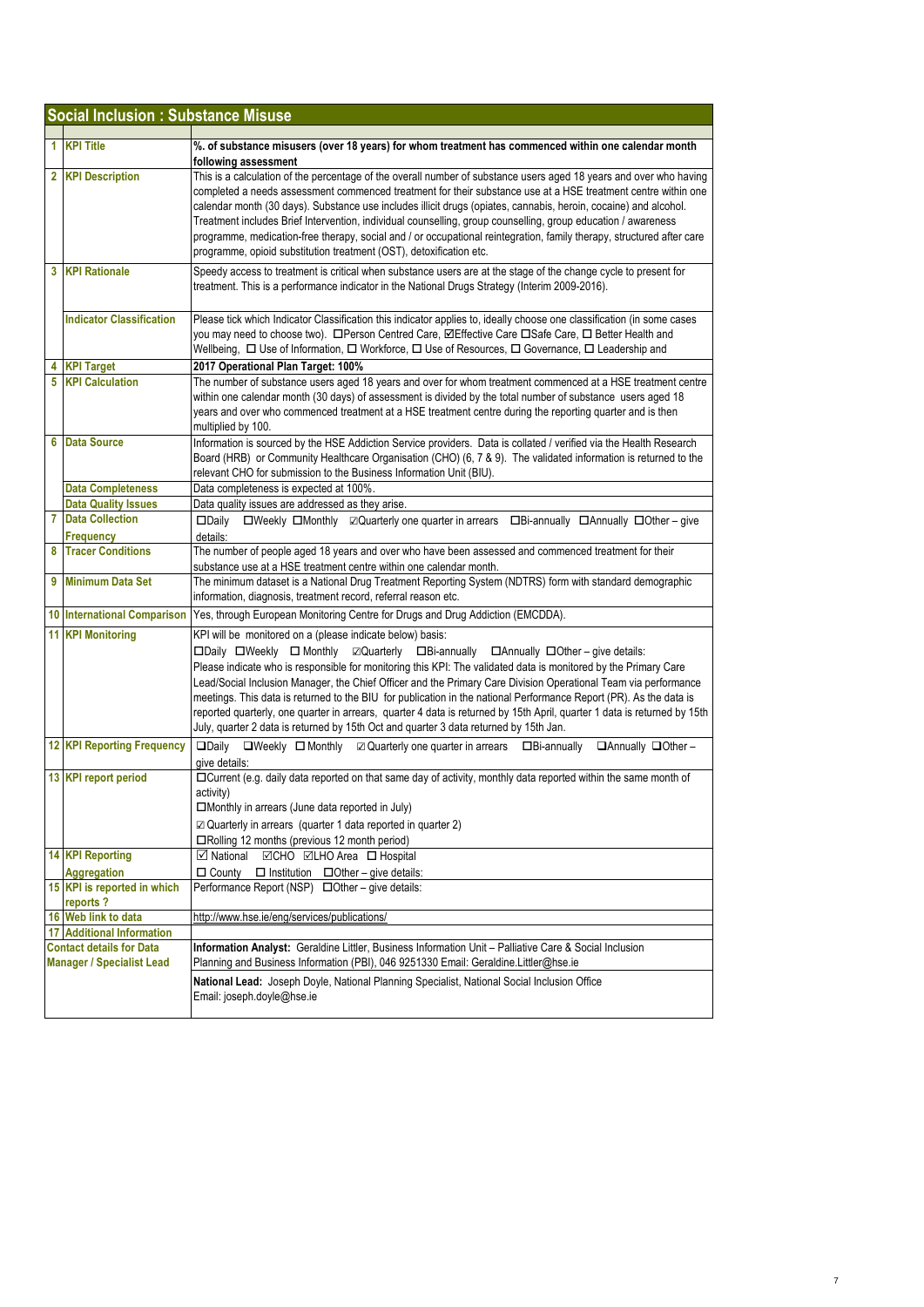|                | <b>Social Inclusion: Substance Misuse</b>         |                                                                                                                                                                                                                                                                                                                                                                                                                                                                                                                                                                                                                                                                                                                                             |  |  |  |
|----------------|---------------------------------------------------|---------------------------------------------------------------------------------------------------------------------------------------------------------------------------------------------------------------------------------------------------------------------------------------------------------------------------------------------------------------------------------------------------------------------------------------------------------------------------------------------------------------------------------------------------------------------------------------------------------------------------------------------------------------------------------------------------------------------------------------------|--|--|--|
| 1              | <b>KPI Title</b>                                  |                                                                                                                                                                                                                                                                                                                                                                                                                                                                                                                                                                                                                                                                                                                                             |  |  |  |
| $\overline{2}$ | <b>KPI Description</b>                            | No. of substance misusers (under 18 years) for whom treatment has commenced following assessment<br>This is a count of the number of substance users under 18 years of age, who having completed a needs<br>assessment have commenced treatment for their substance use at a HSE treatment centre during the reporting<br>quarter. Substance use includes illicit drugs (opiates, cannabis, heroin, cocaine) and alcohol. Treatment includes<br>Brief Intervention, individual counselling, group counselling, group education / awareness programme, medication-<br>free therapy, social and / or occupational reintegration, family therapy, structured after care programme, opioid<br>substitution treatment (OST), detoxification etc. |  |  |  |
| 3              | <b>KPI Rationale</b>                              | Speedy access to treatment is critical when substance users are at the stage of the change cycle to present for<br>treatment, particularly so for young people.                                                                                                                                                                                                                                                                                                                                                                                                                                                                                                                                                                             |  |  |  |
|                | <b>Indicator Classification</b>                   | Please tick which Indicator Classification this indicator applies to, ideally choose one classification (in some cases<br>you may need to choose two).<br>□ Person Centred Care, Z Effective Care □ Safe Care, □ Better Health and Wellbeing, □ Use of Information,<br>$\Box$ Workforce, $\Box$ Use of Resources, $\Box$ Governance, $\Box$ Leadership and Management                                                                                                                                                                                                                                                                                                                                                                       |  |  |  |
|                | 4 KPI Target                                      | 2017 Operational Plan Target: 348 CHO 1-44, CHO 2-84, CHO 3-4, CHO 4-32, CHO 5-52, CHO 6-0, CHO 7-116,<br>CHO 8-0, CHO 9-16                                                                                                                                                                                                                                                                                                                                                                                                                                                                                                                                                                                                                 |  |  |  |
| 5              | <b>KPI Calculation</b>                            | Count all substance users aged under 18 years who having completed a needs assessment have commenced<br>treatment at a HSE treatment centre during the reporting quarter.                                                                                                                                                                                                                                                                                                                                                                                                                                                                                                                                                                   |  |  |  |
| 6              | <b>Data Source</b>                                | Information is sourced by the HSE Addiction Service providers. Data is collated / verified via the Health Research<br>Board (HRB) or Community Healthcare Organisation (CHO) (6, 7 & 9). The validated information is returned to the<br>relevant CHO for submission to the Business Information Unit (BIU).                                                                                                                                                                                                                                                                                                                                                                                                                                |  |  |  |
|                | Data Completeness                                 | Data completeness is expected at 100%.                                                                                                                                                                                                                                                                                                                                                                                                                                                                                                                                                                                                                                                                                                      |  |  |  |
|                | <b>Data Quality Issues</b>                        | Data quality issues are addressed as they arise.                                                                                                                                                                                                                                                                                                                                                                                                                                                                                                                                                                                                                                                                                            |  |  |  |
| 7              | <b>Data Collection</b><br><b>Frequency</b>        | □Weekly □Monthly 2Quarterly one quarter in arrears □Bi-annually □Annually □Other - give<br>$\square$ Daily<br>details:                                                                                                                                                                                                                                                                                                                                                                                                                                                                                                                                                                                                                      |  |  |  |
| 8              | <b>Tracer Conditions</b>                          | The number of people under the age of 18 years, who have been assessed and have commenced treatment for their<br>substance use at a HSE treatment centre.                                                                                                                                                                                                                                                                                                                                                                                                                                                                                                                                                                                   |  |  |  |
| 9              | <b>Minimum Data Set</b>                           | The minimum dataset is a National Drug Treatment Reporting System (NDTRS) form with standard demographic<br>information, diagnosis, treatment record, referral reason etc.                                                                                                                                                                                                                                                                                                                                                                                                                                                                                                                                                                  |  |  |  |
|                | <b>10 International Comparison</b>                | Yes, through European Monitoring Centre for Drugs and Drug Addiction (EMCDDA).                                                                                                                                                                                                                                                                                                                                                                                                                                                                                                                                                                                                                                                              |  |  |  |
|                | <b>11 KPI Monitoring</b>                          | KPI will be monitored on a (please indicate below) basis:<br>□Daily □Weekly □ Monthly ⊠Quarterly □Bi-annually □ Annually □ Other - give details:<br>Please indicate who is responsible for monitoring this KPI: The validated data is monitored by the Primary Care<br>Lead/Social Inclusion Manager, the Chief Officer and the Primary Care Division Operational Team via performance<br>meetings. This data is returned to the BIU for publication in the national Performance Report (PR). As the data is<br>reported quarterly, one quarter in arrears, quarter 4 data is returned by 15th April, quarter 1 data is returned by 15th<br>July, quarter 2 data is returned by 15th Oct and quarter 3 data returned by 15th Jan.           |  |  |  |
|                | <b>12 KPI Reporting Frequency</b>                 | $\Box$ Daily<br>□Weekly □ Monthly ☑ Quarterly one quarter in arrears □Bi-annually □ Annually □ Other -<br>give details:                                                                                                                                                                                                                                                                                                                                                                                                                                                                                                                                                                                                                     |  |  |  |
|                | 13 KPI report period                              | □ Current (e.g. daily data reported on that same day of activity, monthly data reported within the same month of<br>activity)<br>$\square$ Monthly in arrears (June data reported in July)<br>☑ Quarterly in arrears (quarter 1 data reported in quarter 2)<br>□Rolling 12 months (previous 12 month period)                                                                                                                                                                                                                                                                                                                                                                                                                                |  |  |  |
|                | 14 KPI Reporting                                  | ☑CHO <b>MLHO</b> Area □ Hospital<br><b>⊡</b> National                                                                                                                                                                                                                                                                                                                                                                                                                                                                                                                                                                                                                                                                                       |  |  |  |
|                | <b>Aggregation</b><br>15 KPI is reported in which | $\Box$ County<br>$\Box$ Institution $\Box$ Other – give details:<br>☑ Performance Report (NSP) □ Other - give details:                                                                                                                                                                                                                                                                                                                                                                                                                                                                                                                                                                                                                      |  |  |  |
|                | reports?<br>16 Web link to data                   | http://www.hse.ie/eng/services/publications/                                                                                                                                                                                                                                                                                                                                                                                                                                                                                                                                                                                                                                                                                                |  |  |  |
|                | <b>17 Additional Information</b>                  |                                                                                                                                                                                                                                                                                                                                                                                                                                                                                                                                                                                                                                                                                                                                             |  |  |  |
|                | <b>Contact details for Data</b>                   | Information Analyst: Geraldine Littler, Business Information Unit - Palliative Care & Social Inclusion                                                                                                                                                                                                                                                                                                                                                                                                                                                                                                                                                                                                                                      |  |  |  |
|                | <b>Manager / Specialist Lead</b>                  | Planning and Business Information (PBI), 046 9251330 Email: Geraldine.Littler@hse.ie<br>Email: joseph.doyle@hse.ie                                                                                                                                                                                                                                                                                                                                                                                                                                                                                                                                                                                                                          |  |  |  |
|                |                                                   |                                                                                                                                                                                                                                                                                                                                                                                                                                                                                                                                                                                                                                                                                                                                             |  |  |  |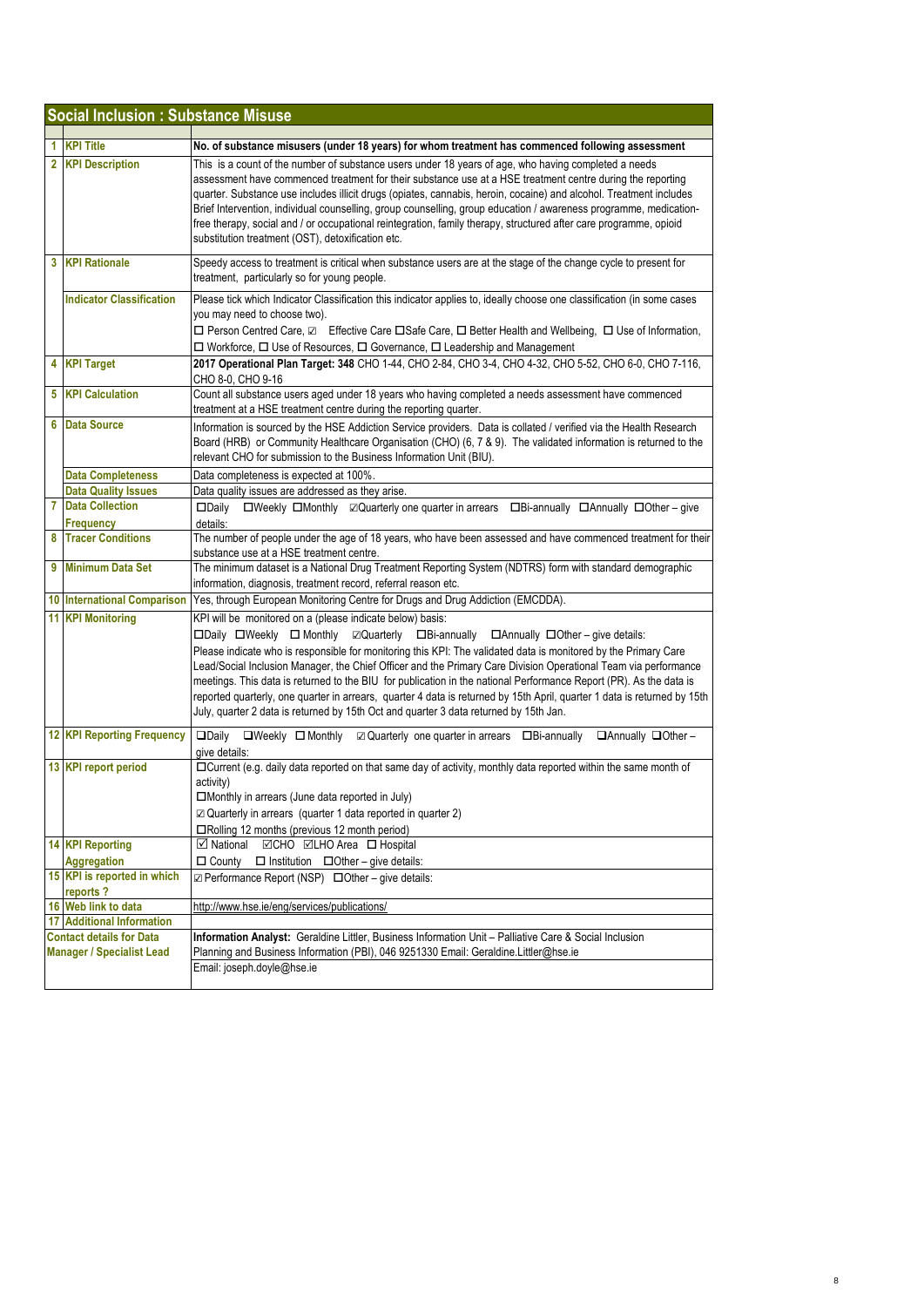|    | <b>Social Inclusion: Substance Misuse</b>     |                                                                                                                                                                                                                                                                                                                                                                                                                                                                                                                                                                                                                                                                                                                                   |  |
|----|-----------------------------------------------|-----------------------------------------------------------------------------------------------------------------------------------------------------------------------------------------------------------------------------------------------------------------------------------------------------------------------------------------------------------------------------------------------------------------------------------------------------------------------------------------------------------------------------------------------------------------------------------------------------------------------------------------------------------------------------------------------------------------------------------|--|
| 1. | <b>KPI Title</b>                              | No. of substance misusers (under 18 years) for whom treatment has commenced within one week following<br>assessment                                                                                                                                                                                                                                                                                                                                                                                                                                                                                                                                                                                                               |  |
|    | 2 KPI Description                             | This is a count of the number of substance users, aged under 18 years, who having completed a needs assessment<br>have commenced treatment at a HSE treatment centre within one week (seven days) of this assessment. Substance<br>use includes illicit drugs (opiates, cannabis, heroin, cocaine) and alcohol. Treatment includes Brief Intervention,<br>individual counselling, group counselling, group education / awareness programme, medication-free therapy, social<br>and / or occupational reintegration, family therapy, structured after care programme, opioid substitution treatment<br>(OST), detoxification etc.                                                                                                  |  |
|    | <b>3 KPI Rationale</b>                        | Speedy access to treatment is critical when substance users are at the stage of the change cycle to present for<br>treatment, particularly so for young people.                                                                                                                                                                                                                                                                                                                                                                                                                                                                                                                                                                   |  |
|    | <b>Indicator Classification</b>               | Please tick which Indicator Classification this indicator applies to, ideally choose one classification (in some cases<br>you may need to choose two).<br>□ Person Centred Care, ☑Effective Care □Safe Care, □ Better Health and Wellbeing, □ Use of Information, □<br>Workforce, □ Use of Resources, □ Governance, □ Leadership and Management                                                                                                                                                                                                                                                                                                                                                                                   |  |
|    | 4 KPI Target                                  | 2017 Operational Plan Target: 296 CHO 1-24, CHO 2-76, CHO 3-4, CHO 4-32, CHO 5-52, CHO 6-0, CHO 7-92,<br>CHO 8-0, CHO 9-16                                                                                                                                                                                                                                                                                                                                                                                                                                                                                                                                                                                                        |  |
|    | <b>5</b> KPI Calculation                      | Count all substance users aged under 18 years of age who having completed a needs assessment have<br>commenced treatment at a HSE treatment centre within one week (seven days) of this assessment, during the<br>reporting quarter.                                                                                                                                                                                                                                                                                                                                                                                                                                                                                              |  |
| 6  | <b>Data Source</b>                            | Information is sourced by the HSE Addiction Service providers. Data is collated / verified via the Health Research<br>Board (HRB) or Community Healthcare Organisation (CHO) (6, 7 & 9). The validated information is returned to the<br>relevant CHO for submission to the Business Information Unit (BIU).                                                                                                                                                                                                                                                                                                                                                                                                                      |  |
|    | Data Completeness                             | Data completeness is expected at 100%.                                                                                                                                                                                                                                                                                                                                                                                                                                                                                                                                                                                                                                                                                            |  |
|    | <b>Data Quality Issues</b>                    | Data quality issues are addressed as they arise.                                                                                                                                                                                                                                                                                                                                                                                                                                                                                                                                                                                                                                                                                  |  |
| 7  | <b>Data Collection</b><br><b>Frequency</b>    | □Weekly □Monthly 2Quarterly one quarter in arrears □Bi-annually □Annually □Other - give<br>$\square$ Daily<br>details:                                                                                                                                                                                                                                                                                                                                                                                                                                                                                                                                                                                                            |  |
| 8  | <b>Tracer Conditions</b>                      | The number of people under the age of 18 years who have been assessed and commenced treatment for their<br>substance use at a HSE treatment centre within one week of this assessment.                                                                                                                                                                                                                                                                                                                                                                                                                                                                                                                                            |  |
| 9  | <b>Minimum Data Set</b>                       | The minimum dataset is a National Drug Treatment Reporting System (NDTRS) form with standard demographic<br>information, diagnosis, treatment record, referral reason etc.                                                                                                                                                                                                                                                                                                                                                                                                                                                                                                                                                        |  |
|    | <b>10 International Comparison</b>            | Yes, through European Monitoring Centre for Drugs and Drug Addiction (EMCDDA).                                                                                                                                                                                                                                                                                                                                                                                                                                                                                                                                                                                                                                                    |  |
|    | <b>11 KPI Monitoring</b>                      | KPI will be monitored on a (please indicate below) basis:<br>□Daily □Weekly □ Monthly ⊠Quarterly □Bi-annually □ Annually □ Other - give details:<br>Please indicate who is responsible for monitoring this KPI: The validated data is monitored by the Primary Care<br>Lead/Social Inclusion Manager, the Chief Officer and the Primary Care Division Operational Team via performance<br>meetings. This data is returned to the BIU for publication in the national Performance Report (PR). As the data is<br>reported quarterly, one quarter in arrears, quarter 4 data is returned by 15th April, quarter 1 data is returned by 15th<br>July, quarter 2 data is returned by 15th Oct and quarter 3 data returned by 15th Jan. |  |
|    | <b>12 KPI Reporting Frequency</b>             | □Weekly □ Monthly ⊠ Quarterly one quarter in arrears □Bi-annually □ Annually □ Other -<br>$\square$ Daily<br>give details:                                                                                                                                                                                                                                                                                                                                                                                                                                                                                                                                                                                                        |  |
|    | 13 KPI report period                          | □ Current (e.g. daily data reported on that same day of activity, monthly data reported within the same month of<br>activity)<br>□Monthly in arrears (June data reported in July)<br>$\boxtimes$ Quarterly in arrears (quarter 1 data reported in quarter 2)<br>□Rolling 12 months (previous 12 month period)                                                                                                                                                                                                                                                                                                                                                                                                                     |  |
|    | <b>14 KPI Reporting</b><br><b>Aggregation</b> | <b>⊡CHO ⊡LHO</b> Area □ Hospital<br><b>⊠</b> National<br>$\Box$ County $\Box$ Institution $\Box$ Other – give details:                                                                                                                                                                                                                                                                                                                                                                                                                                                                                                                                                                                                            |  |
|    | 15 KPI is reported in which<br>reports?       | ☑ Performance Report (NSP) □ Other - give details:                                                                                                                                                                                                                                                                                                                                                                                                                                                                                                                                                                                                                                                                                |  |
|    | 16 Web link to data                           | http://www.hse.ie/eng/services/publications/                                                                                                                                                                                                                                                                                                                                                                                                                                                                                                                                                                                                                                                                                      |  |
|    | <b>17 Additional Information</b>              |                                                                                                                                                                                                                                                                                                                                                                                                                                                                                                                                                                                                                                                                                                                                   |  |
|    | <b>Contact details for Data</b>               | Information Analyst: Geraldine Littler, Business Information Unit - Palliative Care & Social Inclusion                                                                                                                                                                                                                                                                                                                                                                                                                                                                                                                                                                                                                            |  |
|    | <b>Manager / Specialist Lead</b>              | Planning and Business Information (PBI), 046 9251330 Email: Geraldine.Littler@hse.ie                                                                                                                                                                                                                                                                                                                                                                                                                                                                                                                                                                                                                                              |  |
|    |                                               | National Lead: Joseph Doyle, National Planning Specialist, National Social Inclusion Office                                                                                                                                                                                                                                                                                                                                                                                                                                                                                                                                                                                                                                       |  |
|    |                                               | Email: joseph.doyle@hse.ie                                                                                                                                                                                                                                                                                                                                                                                                                                                                                                                                                                                                                                                                                                        |  |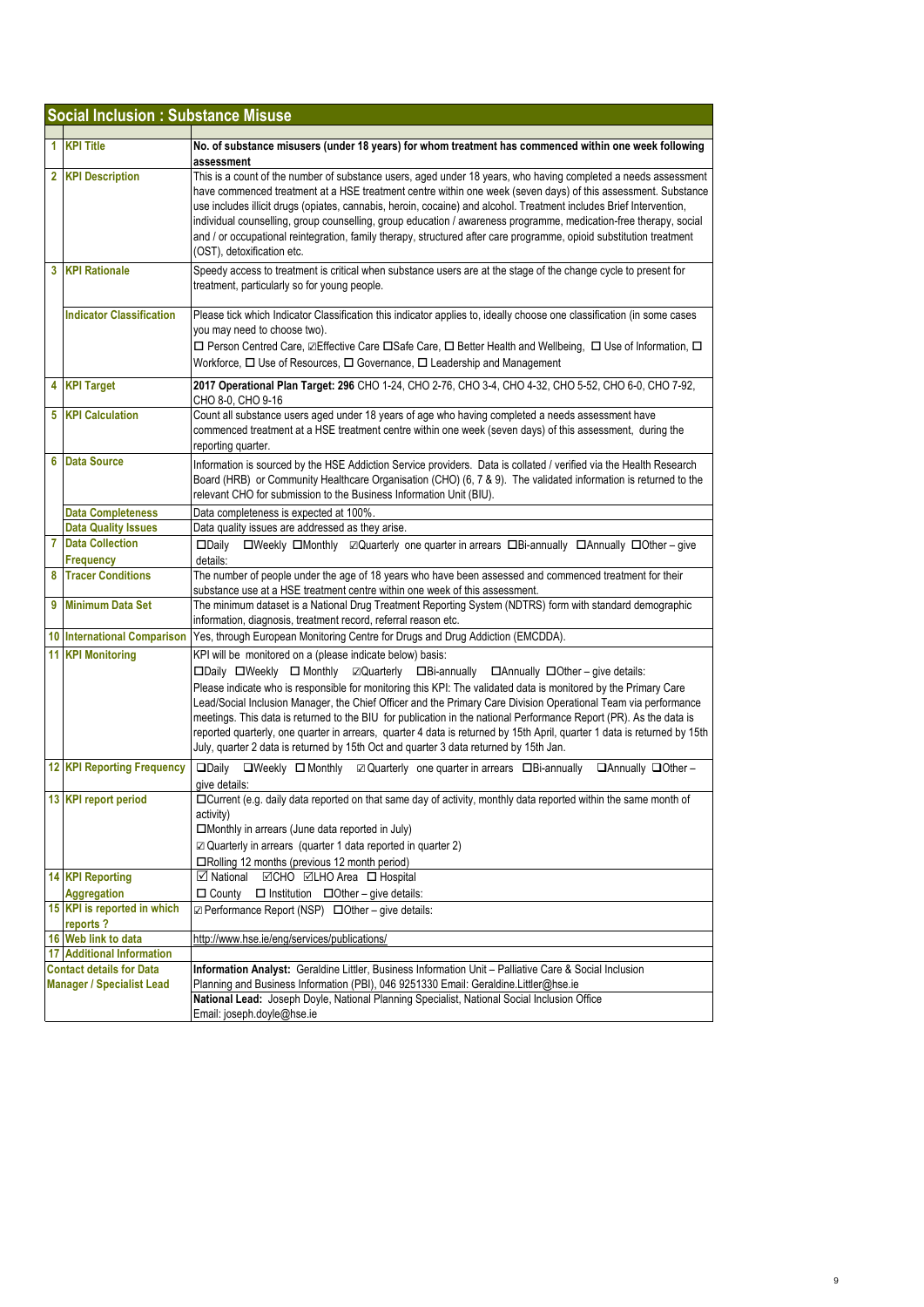|   | <b>Social Inclusion: Substance Misuse</b>                           |                                                                                                                                                                                                                                                                                                                                                                                                                                                                                                                                                                                                                                                                                                                                                                                                                                                                                                                                                                                                     |  |  |  |
|---|---------------------------------------------------------------------|-----------------------------------------------------------------------------------------------------------------------------------------------------------------------------------------------------------------------------------------------------------------------------------------------------------------------------------------------------------------------------------------------------------------------------------------------------------------------------------------------------------------------------------------------------------------------------------------------------------------------------------------------------------------------------------------------------------------------------------------------------------------------------------------------------------------------------------------------------------------------------------------------------------------------------------------------------------------------------------------------------|--|--|--|
|   |                                                                     |                                                                                                                                                                                                                                                                                                                                                                                                                                                                                                                                                                                                                                                                                                                                                                                                                                                                                                                                                                                                     |  |  |  |
|   | 1 KPI Title                                                         | % of substance misusers (under 18 years) for whom treatment has commenced within one week following<br>assessment                                                                                                                                                                                                                                                                                                                                                                                                                                                                                                                                                                                                                                                                                                                                                                                                                                                                                   |  |  |  |
|   | 2 KPI Description                                                   | This is a calculation of the percentage of the overall number of substance users under 18 years of age, who having<br>been assessed for treatment have commenced that treatment at a HSE treatment centre within one week (seven<br>days) of their assessment. Needs assessment aims to determine the seriousness and urgency of the drug / alcohol<br>problem. An assessment of both the nature and extent of the addiction as well as the service user's motivation to<br>engage with treatment and rehabilitation services is carried out. It also includes any immediate risk factors and<br>whether or not the service user is suitable for treatment at a particular centre. Treatment includes Brief Intervention,<br>individual counselling, group counselling, group education / awareness programme, medication-free therapy, social<br>and / or occupational reintegration, family therapy, structured after care programme, opioid substitution treatment<br>(OST), detoxification etc. |  |  |  |
| 3 | <b>KPI Rationale</b>                                                | Speedy access to treatment is critical when substance users are at the stage of the change cycle to present for<br>treatment, particularly so for young people. This is a performance indicator in the National Drugs Strategy (Interim<br>2009-2016).                                                                                                                                                                                                                                                                                                                                                                                                                                                                                                                                                                                                                                                                                                                                              |  |  |  |
|   | <b>Indicator Classification</b>                                     | Please tick which Indicator Classification this indicator applies to, ideally choose one classification (in some cases<br>you may need to choose two).<br>□ Person Centred Care, Z Effective Care □Safe Care, □ Better Health and Wellbeing, □ Use of Information,<br>□ Workforce, □ Use of Resources, □ Governance, □ Leadership and Management                                                                                                                                                                                                                                                                                                                                                                                                                                                                                                                                                                                                                                                    |  |  |  |
|   | 4 KPI Target                                                        | 2017 Operational Plan Target: 100%                                                                                                                                                                                                                                                                                                                                                                                                                                                                                                                                                                                                                                                                                                                                                                                                                                                                                                                                                                  |  |  |  |
|   | <b>5</b> KPI Calculation                                            | The number of substance users aged under 18 years for whom treatment at a HSE treatment centre commenced<br>within one week (seven days) following assessment is divided by the total number of substance users aged under 18<br>years treated at a HSE treatment centre during the reporting quarter and is then multiplied by 100.                                                                                                                                                                                                                                                                                                                                                                                                                                                                                                                                                                                                                                                                |  |  |  |
| 6 | <b>Data Source</b>                                                  | Information is sourced by the HSE Addiction Service providers. Data is collated / verified via the Health Research<br>Board (HRB) or Community Healthcare Organisation (CHO) (6, 7 & 9). The validated information is returned to the<br>relevant CHO for submission to the Business Information Unit (BIU).                                                                                                                                                                                                                                                                                                                                                                                                                                                                                                                                                                                                                                                                                        |  |  |  |
|   | <b>Data Completeness</b>                                            | Data completeness is expected at 100%.                                                                                                                                                                                                                                                                                                                                                                                                                                                                                                                                                                                                                                                                                                                                                                                                                                                                                                                                                              |  |  |  |
|   | <b>Data Quality Issues</b>                                          | Data quality issues are addressed as they arise.                                                                                                                                                                                                                                                                                                                                                                                                                                                                                                                                                                                                                                                                                                                                                                                                                                                                                                                                                    |  |  |  |
| 7 | <b>Data Collection</b>                                              | □Weekly □Monthly ⊠Quarterly one quarter in arrears □Bi-annually □Annually □Other - give<br>$\square$ Daily                                                                                                                                                                                                                                                                                                                                                                                                                                                                                                                                                                                                                                                                                                                                                                                                                                                                                          |  |  |  |
|   | Frequency                                                           | details:                                                                                                                                                                                                                                                                                                                                                                                                                                                                                                                                                                                                                                                                                                                                                                                                                                                                                                                                                                                            |  |  |  |
|   | 8 Tracer Conditions                                                 | The number of people under the age of 18 years who have been assessed and commenced treatment at a HSE<br>treatment centre for their substance use within one week of this assessment.                                                                                                                                                                                                                                                                                                                                                                                                                                                                                                                                                                                                                                                                                                                                                                                                              |  |  |  |
|   | 9 Minimum Data Set                                                  | The minimum dataset is a National Drug Treatment Reporting System (NDTRS) form with standard demographic<br>information, diagnosis, treatment record, referral reason etc.                                                                                                                                                                                                                                                                                                                                                                                                                                                                                                                                                                                                                                                                                                                                                                                                                          |  |  |  |
|   | <b>10 International Comparison</b>                                  | Yes, through European Monitoring Centre for Drugs and Drug Addiction (EMCDDA).                                                                                                                                                                                                                                                                                                                                                                                                                                                                                                                                                                                                                                                                                                                                                                                                                                                                                                                      |  |  |  |
|   | 11 KPI Monitoring                                                   | KPI will be monitored on a (please indicate below) basis:<br>□Daily □Weekly □ Monthly ⊠Quarterly □Bi-annually □ Annually □ Other - give details:<br>Please indicate who is responsible for monitoring this KPI: The validated data is monitored by the Primary Care<br>Lead/Social Inclusion Manager, the Chief Officer and the Primary Care Division Operational Team via performance<br>meetings. This data is returned to the BIU for publication in the national Performance Report (PR). As the data is<br>reported quarterly, one quarter in arrears, quarter 4 data is returned by 15th April, quarter 1 data is returned by 15th<br>July, quarter 2 data is returned by 15th Oct and quarter 3 data returned by 15th Jan.                                                                                                                                                                                                                                                                   |  |  |  |
|   | <b>12 KPI Reporting Frequency</b>                                   | □Daily □Weekly □ Monthly □ Quarterly one quarter in arrears □Bi-annually □ Annually □ Other -<br>give details:                                                                                                                                                                                                                                                                                                                                                                                                                                                                                                                                                                                                                                                                                                                                                                                                                                                                                      |  |  |  |
|   | 13 KPI report period                                                | □ Current (e.g. daily data reported on that same day of activity, monthly data reported within the same month of<br>activity)<br>□Monthly in arrears (June data reported in July)<br>$\boxtimes$ Quarterly in arrears (quarter 1 data reported in quarter 2)<br>□Rolling 12 months (previous 12 month period)                                                                                                                                                                                                                                                                                                                                                                                                                                                                                                                                                                                                                                                                                       |  |  |  |
|   | <b>14 KPI Reporting</b><br><b>Aggregation</b>                       | <b>⊠</b> National<br><b>⊠CHO ⊠LHO Area</b> □ Hospital<br>$\Box$ County $\Box$ Institution $\Box$ Other – give details:                                                                                                                                                                                                                                                                                                                                                                                                                                                                                                                                                                                                                                                                                                                                                                                                                                                                              |  |  |  |
|   | 15 KPI is reported in which<br>reports?                             | $\boxtimes$ Performance Report (NSP) $\Box$ Other – give details:                                                                                                                                                                                                                                                                                                                                                                                                                                                                                                                                                                                                                                                                                                                                                                                                                                                                                                                                   |  |  |  |
|   | 16 Web link to data                                                 | http://www.hse.ie/eng/services/publications/                                                                                                                                                                                                                                                                                                                                                                                                                                                                                                                                                                                                                                                                                                                                                                                                                                                                                                                                                        |  |  |  |
|   | <b>17 Additional Information</b>                                    |                                                                                                                                                                                                                                                                                                                                                                                                                                                                                                                                                                                                                                                                                                                                                                                                                                                                                                                                                                                                     |  |  |  |
|   | <b>Contact details for Data</b><br><b>Manager / Specialist Lead</b> | Information Analyst: Geraldine Littler, Business Information Unit - Palliative Care & Social Inclusion<br>Planning and Business Information (PBI), 046 9251330 Email: Geraldine.Littler@hse.ie                                                                                                                                                                                                                                                                                                                                                                                                                                                                                                                                                                                                                                                                                                                                                                                                      |  |  |  |
|   |                                                                     | National Lead: Joseph Doyle, National Planning Specialist, National Social Inclusion Office<br>Email: joseph.doyle@hse.ie                                                                                                                                                                                                                                                                                                                                                                                                                                                                                                                                                                                                                                                                                                                                                                                                                                                                           |  |  |  |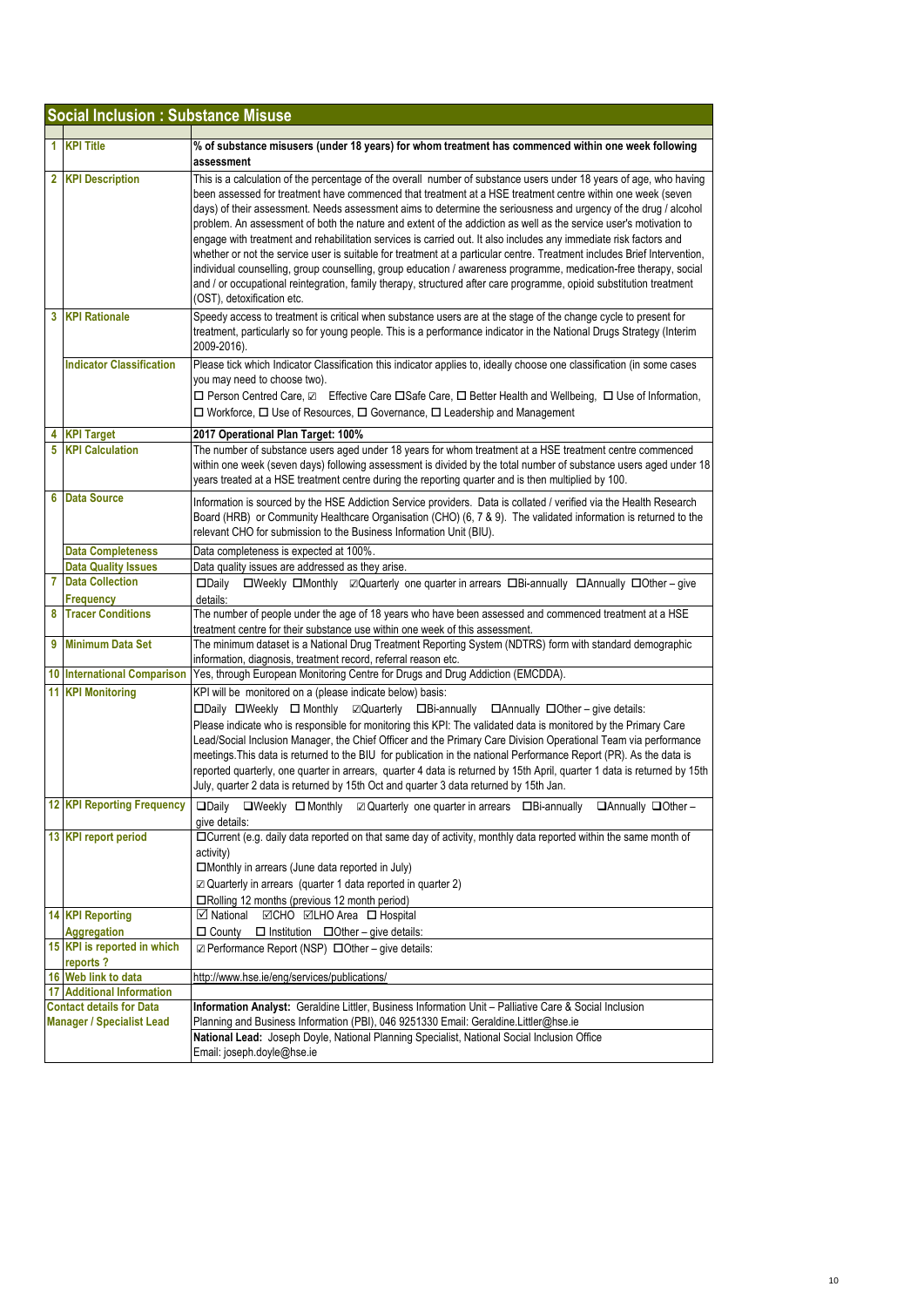|    | <b>Social Inclusion: Substance Misuse</b>                           |                                                                                                                                                                                                                                                                                                                                                                                                                                                                                                                                                                                                                                                                                                                                    |
|----|---------------------------------------------------------------------|------------------------------------------------------------------------------------------------------------------------------------------------------------------------------------------------------------------------------------------------------------------------------------------------------------------------------------------------------------------------------------------------------------------------------------------------------------------------------------------------------------------------------------------------------------------------------------------------------------------------------------------------------------------------------------------------------------------------------------|
| 1. | <b>KPI Title</b>                                                    | % of substance misusers (over 18 years) for whom treatment has commenced who have an assigned key<br>worker                                                                                                                                                                                                                                                                                                                                                                                                                                                                                                                                                                                                                        |
|    | 2 KPI Description                                                   | This is a calculation of the percentage of the overall substance users aged 18 years and over who have commenced<br>treatment for their substance use at a HSE treatment centre that have an assigned key worker. Substance use<br>includes illicit drugs (opiates, cannabis, heroin, cocaine) and alcohol. A key worker is the named person assigned to<br>work closely with the service user and provide a range of psycho-social interventions/advocacy for that service user.                                                                                                                                                                                                                                                  |
| 3  | <b>KPI Rationale</b>                                                | Key workers work with substance users to ensure that comprehensive needs assessments are undertaken and to<br>advocate for these needs to be met through the delivery / review of the individuals care plan. It is therefore<br>important to track the number and percentage of substance users who have access to the support of a key worker.                                                                                                                                                                                                                                                                                                                                                                                    |
|    | <b>Indicator Classification</b>                                     | Please tick which Indicator Classification this indicator applies to, ideally choose one classification (in some cases<br>you may need to choose two). □ Person Centred Care, ZEffective Care □ Safe Care, □ Better Health and<br>Wellbeing, $\Box$ Use of Information, $\Box$ Workforce, $\Box$ Use of Resources, $\Box$ Governance, $\Box$ Leadership and                                                                                                                                                                                                                                                                                                                                                                        |
| 5  | <b>KPI Target</b><br><b>KPI Calculation</b>                         | 2017 Operational Plan Target: 100%<br>The number of substance users aged 18 years and over who commenced treatment for their substance use at a<br>HSE treatment centre who have an assigned key worker is divided by the total number of substance users aged 18<br>years and over who commenced treatment at a HSE treatment centre, during the reporting quarter, and is then<br>multiplied by 100.                                                                                                                                                                                                                                                                                                                             |
| 6  | <b>Data Source</b>                                                  | Information is sourced by the HSE Addiction Service providers. Data is collated / verified via the Health Research<br>Board (HRB) or Community Healthcare Organisation (CHO) (6, 7 & 9). The validated information is returned to the<br>relevant CHO for submission to the Business Information Unit (BIU).                                                                                                                                                                                                                                                                                                                                                                                                                       |
|    | <b>Data Completeness</b>                                            | Data completeness is expected at 100%.                                                                                                                                                                                                                                                                                                                                                                                                                                                                                                                                                                                                                                                                                             |
|    | <b>Data Quality Issues</b>                                          | Data quality issues are addressed as they arise.                                                                                                                                                                                                                                                                                                                                                                                                                                                                                                                                                                                                                                                                                   |
| 7  | <b>Data Collection</b><br><b>Frequency</b>                          | □Weekly □Monthly ⊠Quarterly one quarter in arrears □Bi-annually □Annually □Other - give<br>$\square$ Daily<br>details                                                                                                                                                                                                                                                                                                                                                                                                                                                                                                                                                                                                              |
| 8  | <b>Tracer Conditions</b>                                            | The number of people aged 18 years and over who have commenced treatment for their substance use at a HSE<br>treatment centre that have been assigned a key worker.                                                                                                                                                                                                                                                                                                                                                                                                                                                                                                                                                                |
| 9  | <b>Minimum Data Set</b>                                             | The minimum dataset is a National Drug Treatment Reporting System (NDTRS) form with standard demographic<br>information, diagnosis, treatment record, referral reason etc.                                                                                                                                                                                                                                                                                                                                                                                                                                                                                                                                                         |
|    | <b>10 International Comparison</b>                                  | Yes, through European Monitoring Centre for Drugs and Drug Addiction (EMCDDA).                                                                                                                                                                                                                                                                                                                                                                                                                                                                                                                                                                                                                                                     |
|    | <b>11 KPI Monitoring</b>                                            | KPI will be monitored on a (please indicate below) basis:<br>□Daily □Weekly □ Monthly □ Quarterly □Bi-annually □ Annually □ Other – give details:<br>Please indicate who is responsible for monitoring this KPI: The validated data is monitored by the Primary Care<br>Lead/Social Inclusion Manager, the Chief Officer and the Primary Care Division Operational Team via performance<br>meetings. This data is returned to the BIU for publication in the national Performance Report (PR). As the data is<br>reported quarterly, one quarter in arrears, quarter 4 data is returned by 15th April, quarter 1 data is returned by 15th<br>July, quarter 2 data is returned by 15th Oct and quarter 3 data returned by 15th Jan. |
|    | <b>12 KPI Reporting Frequency</b>                                   | $\Box$ Daily<br>□Bi-annually<br>$\Box$ Weekly $\Box$ Monthly<br>$\boxtimes$ Quarterly one quarter in arrears<br>$\Box$ Annually $\Box$ Other -<br>give details:                                                                                                                                                                                                                                                                                                                                                                                                                                                                                                                                                                    |
|    | 13 KPI report period                                                | □Current (e.g. daily data reported on that same day of activity, monthly data reported within the same month of<br>activity)<br>□Monthly in arrears (June data reported in July)<br>$\boxtimes$ Quarterly in arrears (quarter 1 data reported in quarter 2)<br>□Rolling 12 months (previous 12 month period)                                                                                                                                                                                                                                                                                                                                                                                                                       |
|    | <b>14 KPI Reporting</b>                                             | <b>⊠</b> National<br><b>⊠CHO ⊠LHO Area</b> □ Hospital                                                                                                                                                                                                                                                                                                                                                                                                                                                                                                                                                                                                                                                                              |
|    | <b>Aggregation</b>                                                  | □ County<br>$\Box$ Institution $\Box$ Other – give details:                                                                                                                                                                                                                                                                                                                                                                                                                                                                                                                                                                                                                                                                        |
|    | 15 KPI is reported in which<br>reports?                             | ☑ Performance Report (NSP) □ Other - give details:                                                                                                                                                                                                                                                                                                                                                                                                                                                                                                                                                                                                                                                                                 |
|    | 16 Web link to data                                                 | http://www.hse.ie/eng/services/publications/                                                                                                                                                                                                                                                                                                                                                                                                                                                                                                                                                                                                                                                                                       |
| 17 | <b>Additional Information</b>                                       |                                                                                                                                                                                                                                                                                                                                                                                                                                                                                                                                                                                                                                                                                                                                    |
|    | <b>Contact details for Data</b><br><b>Manager / Specialist Lead</b> | Information Analyst: Geraldine Littler, Business Information Unit - Palliative Care & Social Inclusion<br>Planning and Business Information (PBI), 046 9251330 Email: Geraldine.Littler@hse.ie                                                                                                                                                                                                                                                                                                                                                                                                                                                                                                                                     |
|    |                                                                     | National Lead: Joseph Doyle, National Planning Specialist, National Social Inclusion Office<br>Email: joseph.doyle@hse.ie                                                                                                                                                                                                                                                                                                                                                                                                                                                                                                                                                                                                          |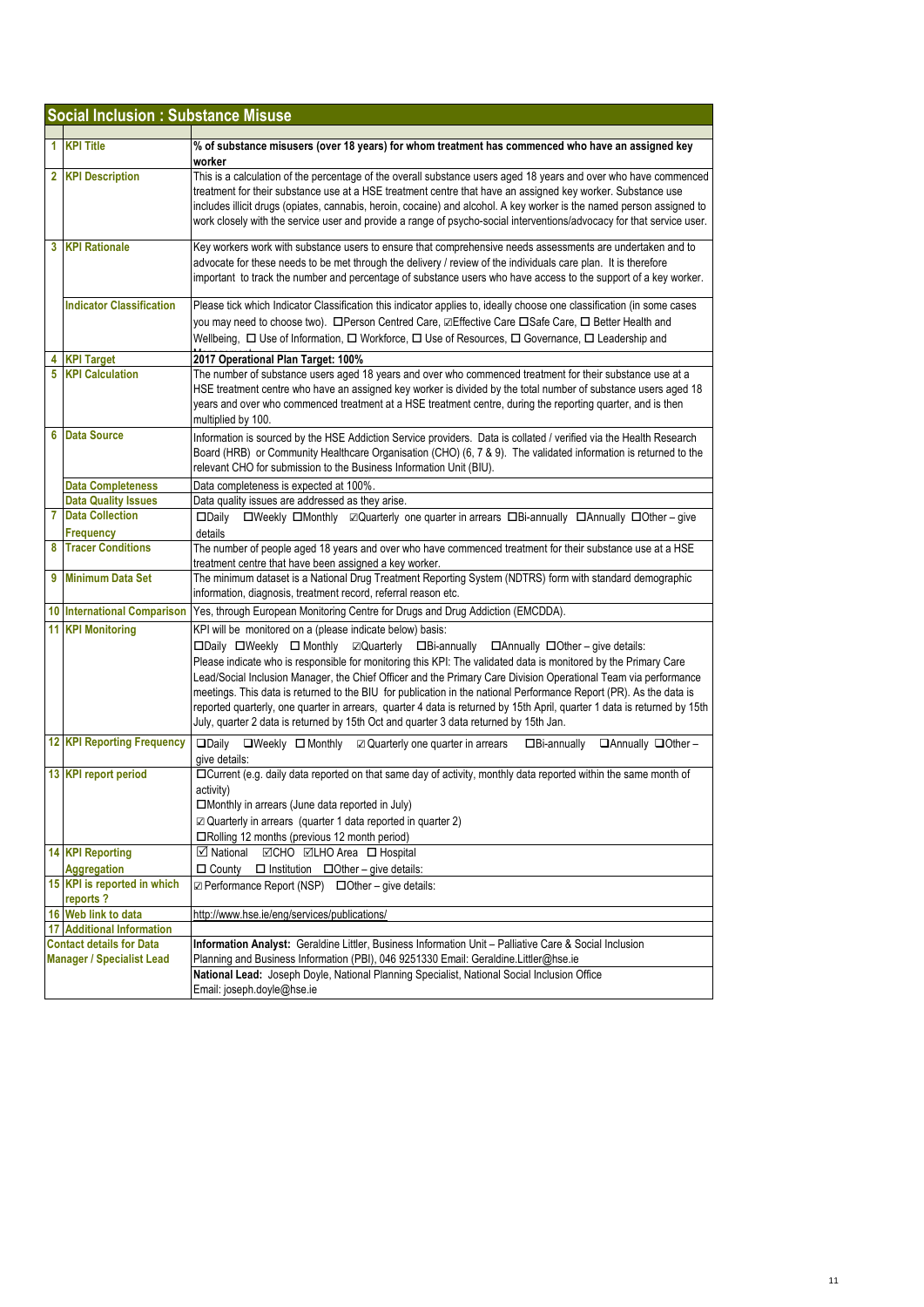|                                  | <b>Social Inclusion: Substance Misuse</b> |                                                                                                                                                                                                                                                                                                                                                                                                                                                                                                                                                                                                                                                                                                                                                                                                                                             |  |  |
|----------------------------------|-------------------------------------------|---------------------------------------------------------------------------------------------------------------------------------------------------------------------------------------------------------------------------------------------------------------------------------------------------------------------------------------------------------------------------------------------------------------------------------------------------------------------------------------------------------------------------------------------------------------------------------------------------------------------------------------------------------------------------------------------------------------------------------------------------------------------------------------------------------------------------------------------|--|--|
|                                  | 1 KPI Title                               | % of substance misusers (over 18 years) for whom treatment has commenced who have a written care plan                                                                                                                                                                                                                                                                                                                                                                                                                                                                                                                                                                                                                                                                                                                                       |  |  |
|                                  | 2 KPI Description                         | This is a calculation of the percentage of the overall substance users, aged 18 years and over, for whom treatment<br>has commenced at a HSE treatment centre who have a written care plan. Substance use includes illicit drugs<br>(opiates, cannabis, heroin, cocaine) and alcohol. Based on the National Drugs and Rehabilitation Framework<br>(http://www.hrb.ie/fileadmin/Staging/Documents/In_House_Research_Info_Systems/ADRU/NDTRS/National_Drug_T<br>reatment_Reporting_System__NDTRS__Protocol_for_completing_the_hard_copy_form.pdf)<br>a care plan is a documented agreement of a plan of action between the service user and service provider across<br>four key domains: drug and alcohol misuse, health (physical and psychological), offending and social functioning<br>(including housing, employment and relationships). |  |  |
|                                  | <b>3 KPI Rationale</b>                    | Care planning is a process for setting goals based on the needs identified through an assessment and planning<br>interventions to meet these goals with the service user. Care planning is a core requirement of structured substance<br>use treatment. It is therefore important to track the number and percentage of substance users with a written care<br>plan.                                                                                                                                                                                                                                                                                                                                                                                                                                                                        |  |  |
|                                  | <b>Indicator Classification</b>           | Please tick which Indicator Classification this indicator applies to, ideally choose one classification (in some cases<br>you may need to choose two). Person Centred Care, ⊠Effective Care □Safe Care, □ Better Health and Wellbeing,<br>□ Use of Information, □ Workforce, □ Use of Resources, □ Governance, □ Leadership and Management                                                                                                                                                                                                                                                                                                                                                                                                                                                                                                  |  |  |
|                                  | <b>KPI Target</b>                         | 2017 Operational Plan Target: 100%                                                                                                                                                                                                                                                                                                                                                                                                                                                                                                                                                                                                                                                                                                                                                                                                          |  |  |
| 5                                | <b>KPI Calculation</b>                    | The number of substance users aged 18 years and over who commenced treatment for their substance use at a<br>HSE treatment centre who have a written care plan is divided by the number of substance users aged 18 years and<br>over who commenced treatment at a HSE treatment centre during the reporting quarter and is then multiplied by                                                                                                                                                                                                                                                                                                                                                                                                                                                                                               |  |  |
| 6                                | <b>Data Source</b>                        | Information is sourced by the HSE Addiction Service providers. Data is collated / verified via the Health Research<br>Board (HRB) or Community Healthcare Organisation (CHO) (6, 7 & 9). The validated information is returned to the<br>relevant CHO for submission to the Business Information Unit (BIU).                                                                                                                                                                                                                                                                                                                                                                                                                                                                                                                                |  |  |
|                                  | Data Completeness                         | Data completeness is expected at 100%.                                                                                                                                                                                                                                                                                                                                                                                                                                                                                                                                                                                                                                                                                                                                                                                                      |  |  |
|                                  | <b>Data Quality Issues</b>                | Data quality issues are addressed as they arise.                                                                                                                                                                                                                                                                                                                                                                                                                                                                                                                                                                                                                                                                                                                                                                                            |  |  |
|                                  | <b>7</b> Data Collection<br>Frequency     | □Weekly □Monthly ☑ Quarterly one quarter in arrears □Bi-annually □Annually □Other - give<br>$\square$ Daily<br>details:                                                                                                                                                                                                                                                                                                                                                                                                                                                                                                                                                                                                                                                                                                                     |  |  |
| 8                                | <b>Tracer Conditions</b>                  | The number of people aged 18 years and over who commenced treatment for their substance use at a HSE<br>treatment centre who have a written care plan.                                                                                                                                                                                                                                                                                                                                                                                                                                                                                                                                                                                                                                                                                      |  |  |
| 9                                | <b>Minimum Data Set</b>                   | The minimum dataset is a National Drug Treatment Reporting System (NDTRS) form with standard demographic<br>information, diagnosis, treatment record, referral reason etc.                                                                                                                                                                                                                                                                                                                                                                                                                                                                                                                                                                                                                                                                  |  |  |
|                                  | 10 International Comparison               | Yes, through European Monitoring Centre for Drugs and Drug Addiction (EMCDDA).                                                                                                                                                                                                                                                                                                                                                                                                                                                                                                                                                                                                                                                                                                                                                              |  |  |
|                                  | 11 KPI Monitoring                         | KPI will be monitored on a (please indicate below) basis:<br>□Daily □Weekly □ Monthly ☑ Quarterly □Bi-annually □ Annually □ Other - give details:<br>Please indicate who is responsible for monitoring this KPI: The validated data is monitored by the Primary Care<br>Lead/Social Inclusion Manager, the Chief Officer and the Primary Care Division Operational Team via performance<br>meetings. This data is returned to the BIU for publication in the national Performance Report (PR). As the data is<br>reported quarterly, one quarter in arrears, quarter 4 data is returned by 15th April, quarter 1 data is returned by 15th<br>July, quarter 2 data is returned by 15th Oct and quarter 3 data returned by 15th Jan.                                                                                                          |  |  |
|                                  | 12 KPI Reporting Frequency                | $\Box$ Daily<br>$\Box$ Weekly $\Box$ Monthly<br>$\boxtimes$ Quarterly one quarter in arrears<br>□Bi-annually □Annually □Other-<br>give details:                                                                                                                                                                                                                                                                                                                                                                                                                                                                                                                                                                                                                                                                                             |  |  |
|                                  | 13 KPI report period                      | □ Current (e.g. daily data reported on that same day of activity, monthly data reported within the same month of<br>activity)<br>□Monthly in arrears (June data reported in July)<br>$\boxtimes$ Quarterly in arrears (quarter 1 data reported in quarter 2)<br>□Rolling 12 months (previous 12 month period)                                                                                                                                                                                                                                                                                                                                                                                                                                                                                                                               |  |  |
|                                  | <b>14 KPI Reporting</b>                   | <b>⊡</b> National<br><b>⊠CHO <b>ØLHO</b> Area □ Hospital</b>                                                                                                                                                                                                                                                                                                                                                                                                                                                                                                                                                                                                                                                                                                                                                                                |  |  |
|                                  | Aggregation                               | $\Box$ County $\Box$ Institution $\Box$ Other – give details:                                                                                                                                                                                                                                                                                                                                                                                                                                                                                                                                                                                                                                                                                                                                                                               |  |  |
|                                  | 15 KPI is reported in which<br>reports?   | ☑ Performance Report (NSP) □ Other - give details:                                                                                                                                                                                                                                                                                                                                                                                                                                                                                                                                                                                                                                                                                                                                                                                          |  |  |
|                                  | 16 Web link to data                       | http://www.hse.ie/eng/services/publications/                                                                                                                                                                                                                                                                                                                                                                                                                                                                                                                                                                                                                                                                                                                                                                                                |  |  |
|                                  |                                           |                                                                                                                                                                                                                                                                                                                                                                                                                                                                                                                                                                                                                                                                                                                                                                                                                                             |  |  |
|                                  | <b>17 Additional Information</b>          |                                                                                                                                                                                                                                                                                                                                                                                                                                                                                                                                                                                                                                                                                                                                                                                                                                             |  |  |
|                                  | <b>Contact details for Data</b>           | Information Analyst: Geraldine Littler, Business Information Unit - Palliative Care & Social Inclusion                                                                                                                                                                                                                                                                                                                                                                                                                                                                                                                                                                                                                                                                                                                                      |  |  |
| <b>Manager / Specialist Lead</b> |                                           | Planning and Business Information (PBI), 046 9251330 Email: Geraldine.Littler@hse.ie<br>National Lead: Joseph Doyle, National Planning Specialist, National Social Inclusion Office<br>Email: joseph.doyle@hse.ie                                                                                                                                                                                                                                                                                                                                                                                                                                                                                                                                                                                                                           |  |  |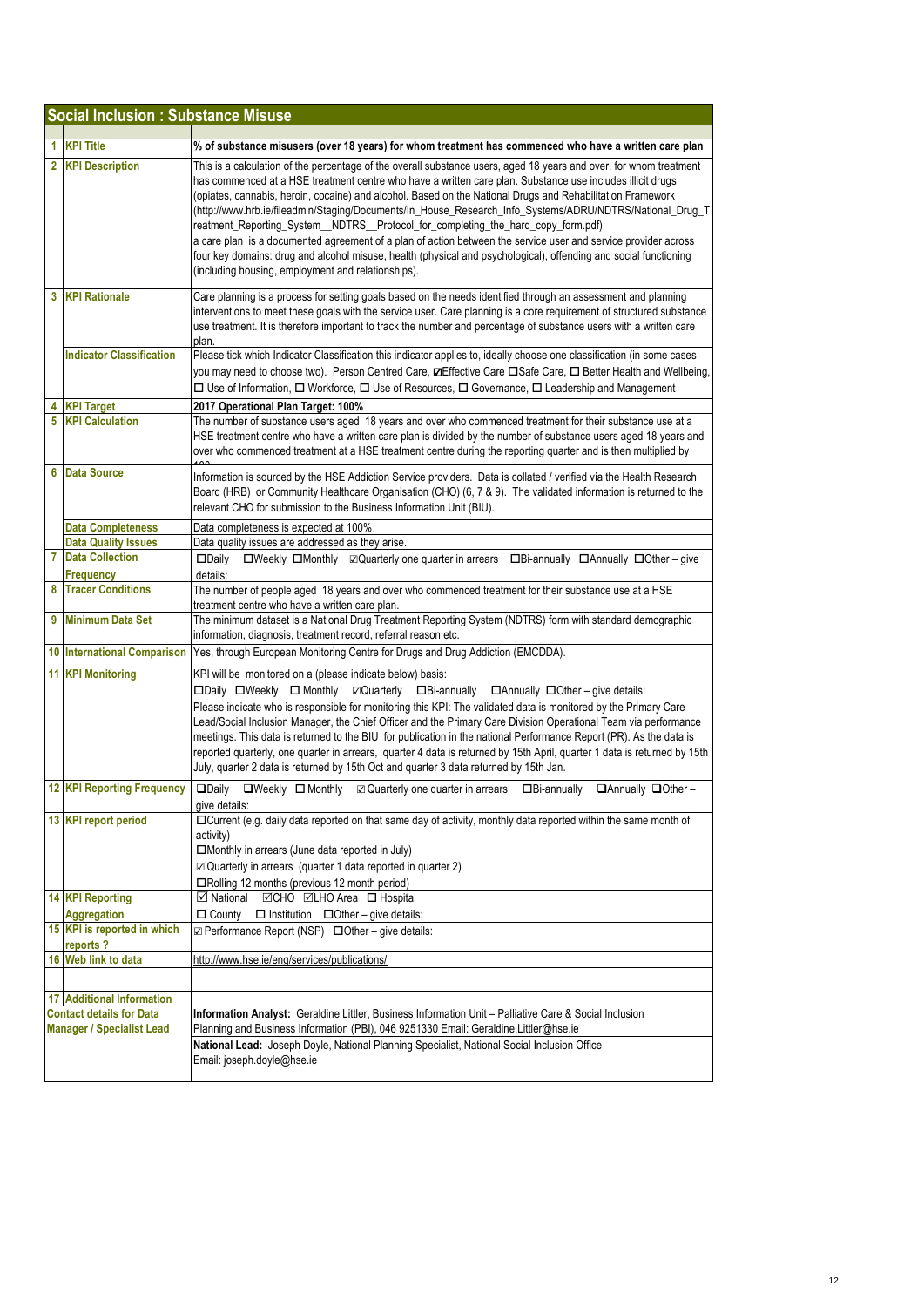|    | <b>Social Inclusion: Substance Misuse</b>                           |                                                                                                                                                                                                                                                                                                                                                                                                                                                                                                                                                                                                                                                                                                                                    |
|----|---------------------------------------------------------------------|------------------------------------------------------------------------------------------------------------------------------------------------------------------------------------------------------------------------------------------------------------------------------------------------------------------------------------------------------------------------------------------------------------------------------------------------------------------------------------------------------------------------------------------------------------------------------------------------------------------------------------------------------------------------------------------------------------------------------------|
| 1. | <b>KPI Title</b>                                                    | % of substance misusers (under 18 years) for whom treatment has commenced who have an assigned key<br>worker                                                                                                                                                                                                                                                                                                                                                                                                                                                                                                                                                                                                                       |
|    | 2 KPI Description                                                   | This is a calculation of the percentage of the overall substance users aged under 18 years who have commenced<br>treatment for their substance use at a HSE treatment centre that have an assigned key worker. Substance use<br>includes illicit drugs (opiates, cannabis, heroin, cocaine) and alcohol. A key worker is the named person assigned to<br>work closely with the service user and provide a range of psycho-social interventions/advocacy for that service user.                                                                                                                                                                                                                                                     |
|    | 3 KPI Rationale                                                     | Key workers work with substance users to ensure that comprehensive needs assessments are undertaken and to<br>advocate for these needs to be met through the delivery / review of the individuals care plan. It is therefore<br>important to track the number and percentage of substance users who have access to the support of a key worker.                                                                                                                                                                                                                                                                                                                                                                                    |
|    | <b>Indicator Classification</b>                                     | Please tick which Indicator Classification this indicator applies to, ideally choose one classification (in some cases<br>□Person Centred Care, ØEffective Care □Safe Care, □ Better Health and<br>you may need to choose two).<br>Wellbeing, $\Box$ Use of Information, $\Box$ Workforce, $\Box$ Use of Resources, $\Box$ Governance, $\Box$ Leadership and<br>Management                                                                                                                                                                                                                                                                                                                                                         |
| 4  | <b>KPI Target</b>                                                   | 2017 Operational Plan Target: 100%                                                                                                                                                                                                                                                                                                                                                                                                                                                                                                                                                                                                                                                                                                 |
|    | <b>5</b> KPI Calculation                                            | The number of substance users aged under 18 years who commenced treatment for their substance use at a HSE<br>treatment centre who have an assigned key worker is divided by the total number of substance users aged under 18<br>years who commenced treatment at a HSE treatment centre, during the reporting quarter, and is then multiplied by<br>100.                                                                                                                                                                                                                                                                                                                                                                         |
| 6  | <b>Data Source</b>                                                  | Information is sourced by the HSE Addiction Service providers. Data is collated / verified via the Health Research<br>Board (HRB) or Community Healthcare Organisation (CHO) (6, 7 & 9). The validated information is returned to the<br>relevant CHO for submission to the Business Information Unit (BIU).                                                                                                                                                                                                                                                                                                                                                                                                                       |
|    | <b>Data Completeness</b>                                            | Data completeness is expected at 100%.                                                                                                                                                                                                                                                                                                                                                                                                                                                                                                                                                                                                                                                                                             |
|    | <b>Data Quality Issues</b>                                          | Data quality issues are addressed as they arise.                                                                                                                                                                                                                                                                                                                                                                                                                                                                                                                                                                                                                                                                                   |
| 7  | <b>Data Collection</b><br>Frequency                                 | □Weekly □Monthly ☑ Quarterly one quarter in arrears □Bi-annually □Annually □Other - give<br>$\square$ Daily<br>details:                                                                                                                                                                                                                                                                                                                                                                                                                                                                                                                                                                                                            |
| 8  | <b>Tracer Conditions</b>                                            | The number of people under the age of 18 years who have commenced treatment for their substance use at a HSE<br>treatment centre that have an assigned key worker.                                                                                                                                                                                                                                                                                                                                                                                                                                                                                                                                                                 |
| 9  | <b>Minimum Data Set</b>                                             | The minimum dataset is a National Drug Treatment Reporting System (NDTRS) form with standard demographic<br>information, diagnosis, treatment record, referral reason etc.                                                                                                                                                                                                                                                                                                                                                                                                                                                                                                                                                         |
|    | 10 International Comparison                                         | Yes, through European Monitoring Centre for Drugs and Drug Addiction (EMCDDA).                                                                                                                                                                                                                                                                                                                                                                                                                                                                                                                                                                                                                                                     |
|    | <b>11 KPI Monitoring</b>                                            | KPI will be monitored on a (please indicate below) basis:<br>□Daily □Weekly □ Monthly □ Quarterly □Bi-annually □ Annually □ Other – give details:<br>Please indicate who is responsible for monitoring this KPI: The validated data is monitored by the Primary Care<br>Lead/Social Inclusion Manager, the Chief Officer and the Primary Care Division Operational Team via performance<br>meetings. This data is returned to the BIU for publication in the national Performance Report (PR). As the data is<br>reported quarterly, one quarter in arrears, quarter 4 data is returned by 15th April, quarter 1 data is returned by 15th<br>July, quarter 2 data is returned by 15th Oct and quarter 3 data returned by 15th Jan. |
|    | <b>12 KPI Reporting Frequency</b>                                   | $\Box$ Daily<br>□Weekly □ Monthly<br>$\boxtimes$ Quarterly one quarter in arrears $\Box$ Bi-annually<br>$\Box$ Annually $\Box$ Other -<br>give details:                                                                                                                                                                                                                                                                                                                                                                                                                                                                                                                                                                            |
|    | 13 KPI report period                                                | □ Current (e.g. daily data reported on that same day of activity, monthly data reported within the same month of<br>activity)<br>□Monthly in arrears (June data reported in July)<br>$\boxtimes$ Quarterly in arrears (quarter 1 data reported in quarter 2)<br>□Rolling 12 months (previous 12 month period)                                                                                                                                                                                                                                                                                                                                                                                                                      |
|    | <b>14 KPI Reporting</b>                                             | <b>⊠</b> National<br><b>⊠CHO ⊠LHO Area</b> □ Hospital                                                                                                                                                                                                                                                                                                                                                                                                                                                                                                                                                                                                                                                                              |
|    | <b>Aggregation</b>                                                  | $\Box$ County<br>$\Box$ Institution $\Box$ Other – give details:                                                                                                                                                                                                                                                                                                                                                                                                                                                                                                                                                                                                                                                                   |
|    | 15 KPI is reported in which<br>reports?                             | ☑ Performance Report (NSP) □ Other - give details:                                                                                                                                                                                                                                                                                                                                                                                                                                                                                                                                                                                                                                                                                 |
|    | 16 Web link to data                                                 | http://www.hse.ie/eng/services/publications/                                                                                                                                                                                                                                                                                                                                                                                                                                                                                                                                                                                                                                                                                       |
| 17 | <b>Additional Information</b>                                       |                                                                                                                                                                                                                                                                                                                                                                                                                                                                                                                                                                                                                                                                                                                                    |
|    | <b>Contact details for Data</b><br><b>Manager / Specialist Lead</b> | Information Analyst: Geraldine Littler, Business Information Unit - Palliative Care & Social Inclusion<br>Planning and Business Information (PBI), 046 9251330 Email: Geraldine.Littler@hse.ie                                                                                                                                                                                                                                                                                                                                                                                                                                                                                                                                     |
|    |                                                                     | National Lead: Joseph Doyle, National Planning Specialist, National Social Inclusion Office<br>Email: joseph.doyle@hse.ie                                                                                                                                                                                                                                                                                                                                                                                                                                                                                                                                                                                                          |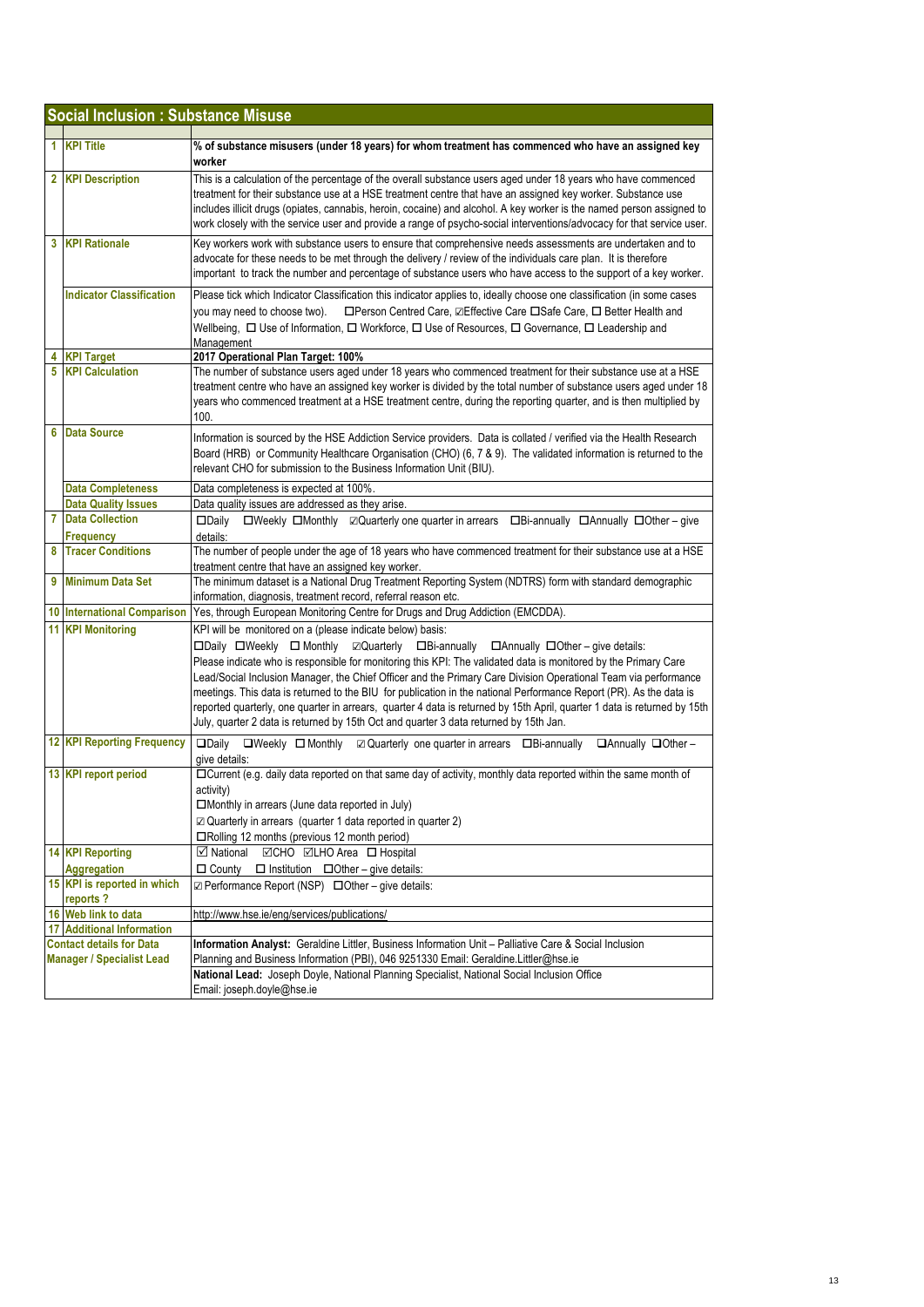|                                                                     | <b>Social Inclusion: Substance Misuse</b> |                                                                                                                                                                                                                                                                                                                                                                                                                                                                                                                                                                                                                                                                                                                                                                                                                                          |  |
|---------------------------------------------------------------------|-------------------------------------------|------------------------------------------------------------------------------------------------------------------------------------------------------------------------------------------------------------------------------------------------------------------------------------------------------------------------------------------------------------------------------------------------------------------------------------------------------------------------------------------------------------------------------------------------------------------------------------------------------------------------------------------------------------------------------------------------------------------------------------------------------------------------------------------------------------------------------------------|--|
|                                                                     |                                           |                                                                                                                                                                                                                                                                                                                                                                                                                                                                                                                                                                                                                                                                                                                                                                                                                                          |  |
| 1.                                                                  | <b>KPI Title</b>                          | % of substance misusers (under 18 years) for whom treatment has commenced who have a written care plan                                                                                                                                                                                                                                                                                                                                                                                                                                                                                                                                                                                                                                                                                                                                   |  |
|                                                                     | 2 KPI Description                         | This is a calculation of the percentage of the overall substance users, aged under 18 years, for whom treatment has<br>commenced at a HSE treatment centre who have a written care plan. Substance use includes illicit drugs (opiates,<br>cannabis, heroin, cocaine) and alcohol. Based on the National Drugs and Rehabilitation Framework<br>http://www.hrb.ie/fileadmin/Staging/Documents/In_House_Research_Info_Systems/ADRU/NDTRS/National_Drug_T)<br>reatment_Reporting_System__NDTRS__Protocol_for_completing_the_hard_copy_form.pdf)<br>a care plan is a documented agreement of a plan of action between the service user and service provider across<br>four key domains: drug and alcohol misuse, health (physical and psychological), offending and social functioning<br>(including housing, employment and relationships). |  |
|                                                                     | 3 KPI Rationale                           | Care planning is a process for setting goals based on the needs identified through an assessment and planning<br>interventions to meet these goals with the service user. Care planning is a core requirement of structured substance<br>use treatment. It is therefore important to track the number and percentage of substance users with a written care<br>nlan                                                                                                                                                                                                                                                                                                                                                                                                                                                                      |  |
|                                                                     | <b>Indicator Classification</b>           | Please tick which Indicator Classification this indicator applies to, ideally choose one classification (in some cases<br>you may need to choose two).<br>Wellbeing, O Use of Information, O Workforce, O Use of Resources, O Governance, O Leadership and                                                                                                                                                                                                                                                                                                                                                                                                                                                                                                                                                                               |  |
|                                                                     | <b>KPI Target</b>                         | Management<br>2017 Operational Plan Target: 100%                                                                                                                                                                                                                                                                                                                                                                                                                                                                                                                                                                                                                                                                                                                                                                                         |  |
|                                                                     | <b>KPI Calculation</b>                    | The number of substance users aged under 18 years who commenced treatment for their substance use at a HSE<br>treatment centre who have a written care plan is divided by the number of substance users aged under 18 years<br>who commenced treatment at a HSE treatment centre, during the reporting quarter, and is then multiplied by 100.                                                                                                                                                                                                                                                                                                                                                                                                                                                                                           |  |
| 6                                                                   | <b>Data Source</b>                        | Information is sourced by the HSE Addiction Service providers. Data is collated / verified via the Health Research<br>Board (HRB) or Community Healthcare Organisation (CHO) (6, 7 & 9). The validated information is returned to the<br>relevant CHO for submission to the Business Information Unit (BIU).                                                                                                                                                                                                                                                                                                                                                                                                                                                                                                                             |  |
|                                                                     | <b>Data Completeness</b>                  | Data Completeness is expected at 100%.                                                                                                                                                                                                                                                                                                                                                                                                                                                                                                                                                                                                                                                                                                                                                                                                   |  |
|                                                                     | <b>Data Quality Issues</b>                | Data quality issues are addressed as they arise.                                                                                                                                                                                                                                                                                                                                                                                                                                                                                                                                                                                                                                                                                                                                                                                         |  |
| 7                                                                   | <b>Data Collection</b><br>Frequency       | □Weekly □Monthly ⊠Quarterly one quarter in arrears □Bi-annually □Annually □Other - give<br>$\square$ Daily<br>details:                                                                                                                                                                                                                                                                                                                                                                                                                                                                                                                                                                                                                                                                                                                   |  |
| 8                                                                   | <b>Tracer Conditions</b>                  | The number of people aged under 18 years who commenced treatment for their substance use at a HSE treatment<br>centre who have a care plan.                                                                                                                                                                                                                                                                                                                                                                                                                                                                                                                                                                                                                                                                                              |  |
| 9                                                                   | <b>Minimum Data Set</b>                   | The minimum dataset is a National Drug Treatment Reporting System (NDTRS) form with standard demographic<br>information, diagnosis, treatment record, referral reason etc                                                                                                                                                                                                                                                                                                                                                                                                                                                                                                                                                                                                                                                                |  |
|                                                                     | <b>10 International Comparison</b>        | Yes, through European Monitoring Centre for Drugs and Drug Addiction (EMCDDA)                                                                                                                                                                                                                                                                                                                                                                                                                                                                                                                                                                                                                                                                                                                                                            |  |
|                                                                     | <b>11 KPI Monitoring</b>                  | KPI will be monitored on a (please indicate below) basis:<br>□Daily □Weekly □ Monthly ⊠Quarterly □Bi-annually □ Annually □ Other - give details:<br>Please indicate who is responsible for monitoring this KPI: The validated data is monitored by the Primary Care<br>Lead/Social Inclusion Manager, the Chief Officer and the Primary Care Division Operational Team via performance<br>meetings. This data is returned to the BIU for publication in the national Performance Report (PR). As the data is<br>reported quarterly, one quarter in arrears, quarter 4 data is returned by 15th April, quarter 1 data is returned by 15th<br>July, quarter 2 data is returned by 15th Oct and quarter 3 data returned by 15th Jan.                                                                                                        |  |
|                                                                     | <b>12 KPI Reporting Frequency</b>         | $\Box$ Weekly $\Box$ Monthly<br>$\boxtimes$ Quarterly one quarter in arrears<br>$\Box$ Bi-annually<br>□Annually □Other-<br>$\square$ Daily<br>give details:                                                                                                                                                                                                                                                                                                                                                                                                                                                                                                                                                                                                                                                                              |  |
|                                                                     | 13 KPI report period                      | □ Current (e.g. daily data reported on that same day of activity, monthly data reported within the same month of<br>activity)<br>□Monthly in arrears (June data reported in July)<br>$\boxtimes$ Quarterly in arrears (quarter 1 data reported in quarter 2)<br>□Rolling 12 months (previous 12 month period)                                                                                                                                                                                                                                                                                                                                                                                                                                                                                                                            |  |
|                                                                     | 14 KPI Reporting<br><b>Aggregation</b>    | <b>Ø National ØCHO ØLHO Area □ Hospital</b><br>$\Box$ County $\Box$ Institution $\Box$ Other – give details:                                                                                                                                                                                                                                                                                                                                                                                                                                                                                                                                                                                                                                                                                                                             |  |
|                                                                     | 15 KPI is reported in which<br>reports?   | ☑ Performance Report (NSP) □ Other - give details:                                                                                                                                                                                                                                                                                                                                                                                                                                                                                                                                                                                                                                                                                                                                                                                       |  |
|                                                                     | 16 Web link to data                       | http://www.hse.ie/eng/services/publications/                                                                                                                                                                                                                                                                                                                                                                                                                                                                                                                                                                                                                                                                                                                                                                                             |  |
|                                                                     | <b>17 Additional Information</b>          |                                                                                                                                                                                                                                                                                                                                                                                                                                                                                                                                                                                                                                                                                                                                                                                                                                          |  |
| <b>Contact details for Data</b><br><b>Manager / Specialist Lead</b> |                                           | Information Analyst: Geraldine Littler, Business Information Unit - Palliative Care & Social Inclusion<br>Planning and Business Information (PBI), 046 9251330 Email: Geraldine.Littler@hse.ie                                                                                                                                                                                                                                                                                                                                                                                                                                                                                                                                                                                                                                           |  |
|                                                                     |                                           | National Lead: Joseph Doyle, National Planning Specialist, National Social Inclusion Office<br>Email: joseph.doyle@hse.ie                                                                                                                                                                                                                                                                                                                                                                                                                                                                                                                                                                                                                                                                                                                |  |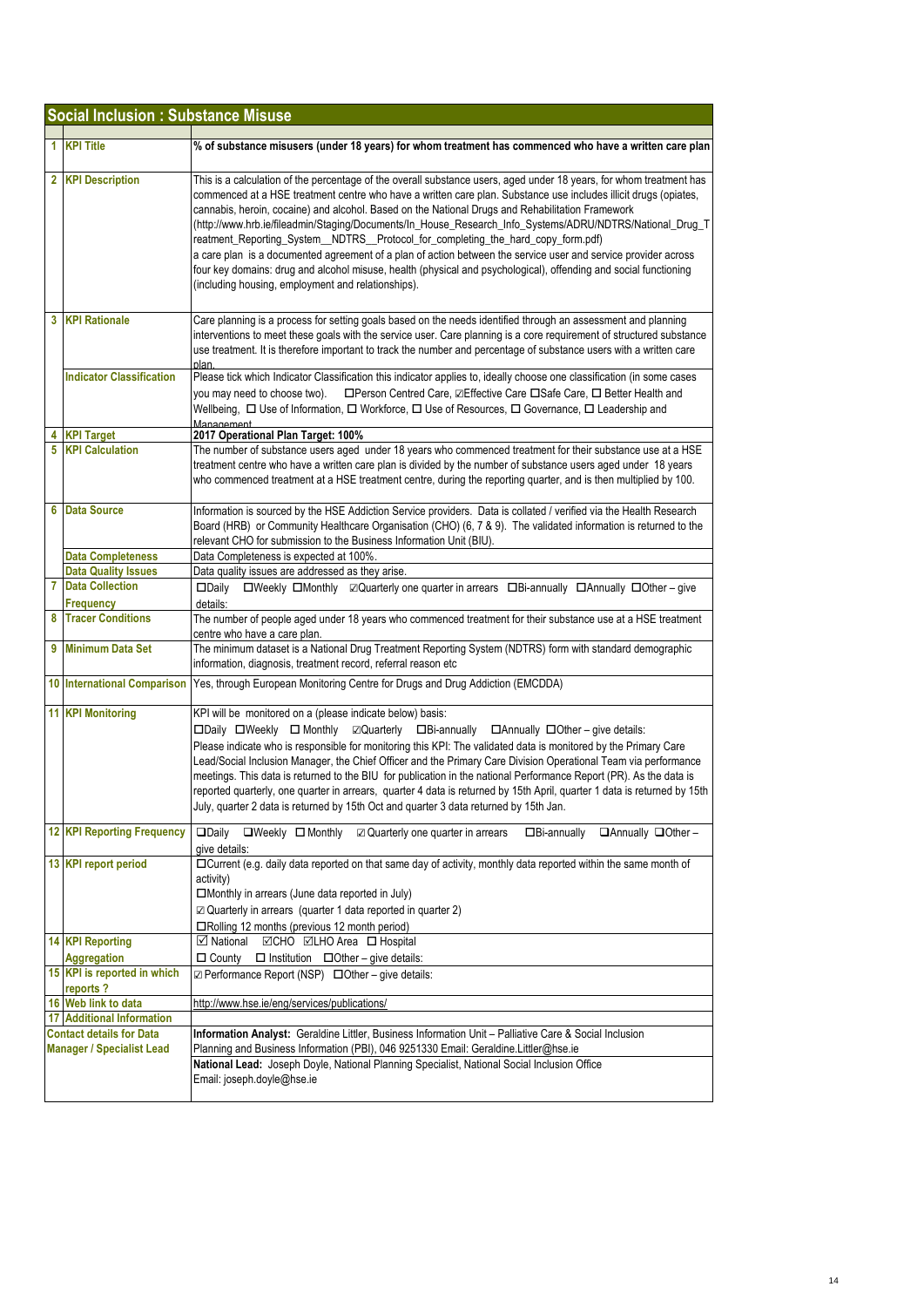|                                                                   | <b>Social Inclusion: Opioid Substitution</b>                                 |                                                                                                                                                                                                                                                                                                                                                                                                                                                                                                                                                                                                                                                                                                                                                                                                                                                                                                                                                                                                                                                                                                                                                                                                                                                |  |
|-------------------------------------------------------------------|------------------------------------------------------------------------------|------------------------------------------------------------------------------------------------------------------------------------------------------------------------------------------------------------------------------------------------------------------------------------------------------------------------------------------------------------------------------------------------------------------------------------------------------------------------------------------------------------------------------------------------------------------------------------------------------------------------------------------------------------------------------------------------------------------------------------------------------------------------------------------------------------------------------------------------------------------------------------------------------------------------------------------------------------------------------------------------------------------------------------------------------------------------------------------------------------------------------------------------------------------------------------------------------------------------------------------------|--|
|                                                                   | <b>KPI Title</b>                                                             | Total no. of clients in receipt of opioid substitution treatment (outside prisons)                                                                                                                                                                                                                                                                                                                                                                                                                                                                                                                                                                                                                                                                                                                                                                                                                                                                                                                                                                                                                                                                                                                                                             |  |
| $\overline{2}$                                                    | <b>KPI Description</b>                                                       | This is a count of the number of clients (outside prisons) receiving opioid substitution treatment (OST) in all settings<br>(clinics, with level 1 and 2 General Practitioners (GPs)) at the end of the calendar month as recorded on the central<br>treatment lists (CTLs). In Ireland, OST refers to the provision of both methadone and buprenorphine / buprenorphine-<br>naloxone only products. OST is provided in HSE drug treatment clinics and by GPs (levels 1 and 2) who have<br>completed recognised training programmes co-ordinated by the Irish College of General Practitioners (ICGP). As per<br>HSE published OST Guidelines (https://www.hse.ie/eng/services/publications/Primary/clinical-guidelines-for-opioid-<br>substitution-treatment.pdf), OST is described within the five phases of: assessing dependency (not specific to level 1<br>or 2 GPs), induction, stabilisation, maintenance and detoxification. Level 1 GPs can treat clients in the maintenance<br>and detoxification phases of OST in their own practice. Level 2 GPs can treat clients at all phases of OST. OST<br>should be provided at the lowest level of complexity, matching the clients needs and as close to the clients home as<br>possible. |  |
| 3                                                                 | <b>KPI Rationale</b>                                                         | OST is considered a key component in the treatment of opioid dependence and plays an important role in<br>rehabilitation and recovery. It is provided in HSE drug treatment clinics and by level 1 and 2 GPs. It is important to<br>track the overall numbers in treatment in all service settings                                                                                                                                                                                                                                                                                                                                                                                                                                                                                                                                                                                                                                                                                                                                                                                                                                                                                                                                             |  |
|                                                                   | <b>Indicator Classification</b>                                              | Please tick which indicator classification this indicator applies to, ideally choose one classification (in some cases you<br>may need to choose two).<br>□ Person Centred Care, ZEffective Care, □ Safe Care, □ Better Health and Wellbeing, □ Use of<br>Information, $\Box$ Workforce, $\Box$ Use of Resources, $\Box$ Governance, $\Box$ Leadership and Management                                                                                                                                                                                                                                                                                                                                                                                                                                                                                                                                                                                                                                                                                                                                                                                                                                                                          |  |
| 4                                                                 | <b>KPI Target</b>                                                            | 2017 Operational Plan Target: 9,700 CHO 1-94, CHO 2-136, CHO 3-294, CHO 4-438, CHO 5-464, CHO 6-991,<br>CHO 7-3,733, CHO 8-594, CHO 9-2,956                                                                                                                                                                                                                                                                                                                                                                                                                                                                                                                                                                                                                                                                                                                                                                                                                                                                                                                                                                                                                                                                                                    |  |
| 5                                                                 | <b>KPI Calculation</b>                                                       | Count, the number of clients (outside prisons) in all settings (HSE drug treatment clinics, level 2 and 1 GPs)<br>recorded on the CTLs as receiving OST at the end of the calendar month.                                                                                                                                                                                                                                                                                                                                                                                                                                                                                                                                                                                                                                                                                                                                                                                                                                                                                                                                                                                                                                                      |  |
| 6                                                                 | <b>Data Source</b><br><b>Data Completeness</b><br><b>Data Quality Issues</b> | The CTL consists of a complete register of all individuals receiving methadone (as treatment for problem with opiate<br>use) in Ireland and is the administrative database to regulate the dispensing of methadone treatment. A separate<br>database records individuals in receipt of buprenorphine / buprenorphine-naloxone products. Collectively these are<br>referred to here as the CTLs.                                                                                                                                                                                                                                                                                                                                                                                                                                                                                                                                                                                                                                                                                                                                                                                                                                                |  |
| 7                                                                 | <b>Data Collection</b><br>Frequency                                          | □Weekly <b>ØMonthly</b> in arrears □Quarterly □Bi-annually □Annually □Other - give details:<br>$\square$ Daily                                                                                                                                                                                                                                                                                                                                                                                                                                                                                                                                                                                                                                                                                                                                                                                                                                                                                                                                                                                                                                                                                                                                 |  |
| 8                                                                 | <b>Tracer Conditions</b>                                                     | Clients in receipt of OST in HSE drug treatment clinics or with level 2 or 1 GPs at the end of the calendar month as<br>recorded on the CTLs.                                                                                                                                                                                                                                                                                                                                                                                                                                                                                                                                                                                                                                                                                                                                                                                                                                                                                                                                                                                                                                                                                                  |  |
| 9                                                                 | <b>Minimum Data Set</b>                                                      | The minimum dataset comprises the CTL entry forms (methadone and buprenorphine / buprenorphine-naloxone)<br>which record prescribing clinic and treatment date.                                                                                                                                                                                                                                                                                                                                                                                                                                                                                                                                                                                                                                                                                                                                                                                                                                                                                                                                                                                                                                                                                |  |
| 10                                                                | <b>International Comparison</b>                                              | Engagement and retention of clients in OST is an internationally recognised metric.                                                                                                                                                                                                                                                                                                                                                                                                                                                                                                                                                                                                                                                                                                                                                                                                                                                                                                                                                                                                                                                                                                                                                            |  |
| 11                                                                | <b>KPI Monitoring</b>                                                        | KPI will be monitored on a (please indicate below) basis:<br>□Daily □Weekly ⊠ Monthly in arrears □Quarterly<br>$\Box$ Bi-annually $\Box$ Annually $\Box$ Other – give details:<br>Please indicate who is responsible for monitoring this KPI: The Data Collection Co-ordinator in the National Social<br>Inclusion Office receives and collates the data obtained from the CTL Data Co-ordinator. The National Social<br>Inclusion Office validates the data and forwards it to the Business Information Unit (BIU) for reporting by the 15th of<br>the month for publication in the national Performance Report.                                                                                                                                                                                                                                                                                                                                                                                                                                                                                                                                                                                                                              |  |
| 12                                                                | <b>KPI Reporting Frequency</b>                                               | $\square$ Daily<br>$\Box$ Weekly $\Box$ Monthly in arrears $\Box$ Quarterly $\Box$ Bi-annually $\Box$ Annually $\Box$ Other – give details:                                                                                                                                                                                                                                                                                                                                                                                                                                                                                                                                                                                                                                                                                                                                                                                                                                                                                                                                                                                                                                                                                                    |  |
| 13                                                                | <b>KPI report period</b>                                                     | □Current (e.g. daily data reported on that same day of activity, monthly data reported within the same month of<br>activity)<br>⊠Monthly in arrears (June data reported in July)<br>$\Box$ Quarterly in arrears (quarter 1 data reported in quarter 2)<br>□Rolling 12 months (previous 12 month period)                                                                                                                                                                                                                                                                                                                                                                                                                                                                                                                                                                                                                                                                                                                                                                                                                                                                                                                                        |  |
| 14                                                                | <b>KPI Reporting</b>                                                         | <b>⊡</b> National<br>☑CHO <b>☑LHO</b> Area □ Hospital                                                                                                                                                                                                                                                                                                                                                                                                                                                                                                                                                                                                                                                                                                                                                                                                                                                                                                                                                                                                                                                                                                                                                                                          |  |
|                                                                   | <b>Aggregation</b>                                                           | $\Box$ County<br>$\Box$ Institution $\Box$ Other – give details:                                                                                                                                                                                                                                                                                                                                                                                                                                                                                                                                                                                                                                                                                                                                                                                                                                                                                                                                                                                                                                                                                                                                                                               |  |
| 15                                                                | <b>KPI</b> is reported in which<br>reports?                                  | Indicate where the KPI will be reported:<br>☑ Performance Report (NSP)<br>$\Box$ Other – give details:                                                                                                                                                                                                                                                                                                                                                                                                                                                                                                                                                                                                                                                                                                                                                                                                                                                                                                                                                                                                                                                                                                                                         |  |
| 16                                                                | Web link to data                                                             | http://www.hse.ie/eng/services/publications/                                                                                                                                                                                                                                                                                                                                                                                                                                                                                                                                                                                                                                                                                                                                                                                                                                                                                                                                                                                                                                                                                                                                                                                                   |  |
| 17                                                                | <b>Additional Information</b>                                                |                                                                                                                                                                                                                                                                                                                                                                                                                                                                                                                                                                                                                                                                                                                                                                                                                                                                                                                                                                                                                                                                                                                                                                                                                                                |  |
| <b>Contact details for Data Manager</b><br><b>Specialist Lead</b> |                                                                              | Information Analyst: Geraldine Littler, Business Information Unit - Palliative Care & Social Inclusion<br>Planning and Business Information (PBI), 046 9251330 Email: Geraldine.Littler@hse.ie                                                                                                                                                                                                                                                                                                                                                                                                                                                                                                                                                                                                                                                                                                                                                                                                                                                                                                                                                                                                                                                 |  |
|                                                                   |                                                                              | Email: joseph.doyle@hse.ie                                                                                                                                                                                                                                                                                                                                                                                                                                                                                                                                                                                                                                                                                                                                                                                                                                                                                                                                                                                                                                                                                                                                                                                                                     |  |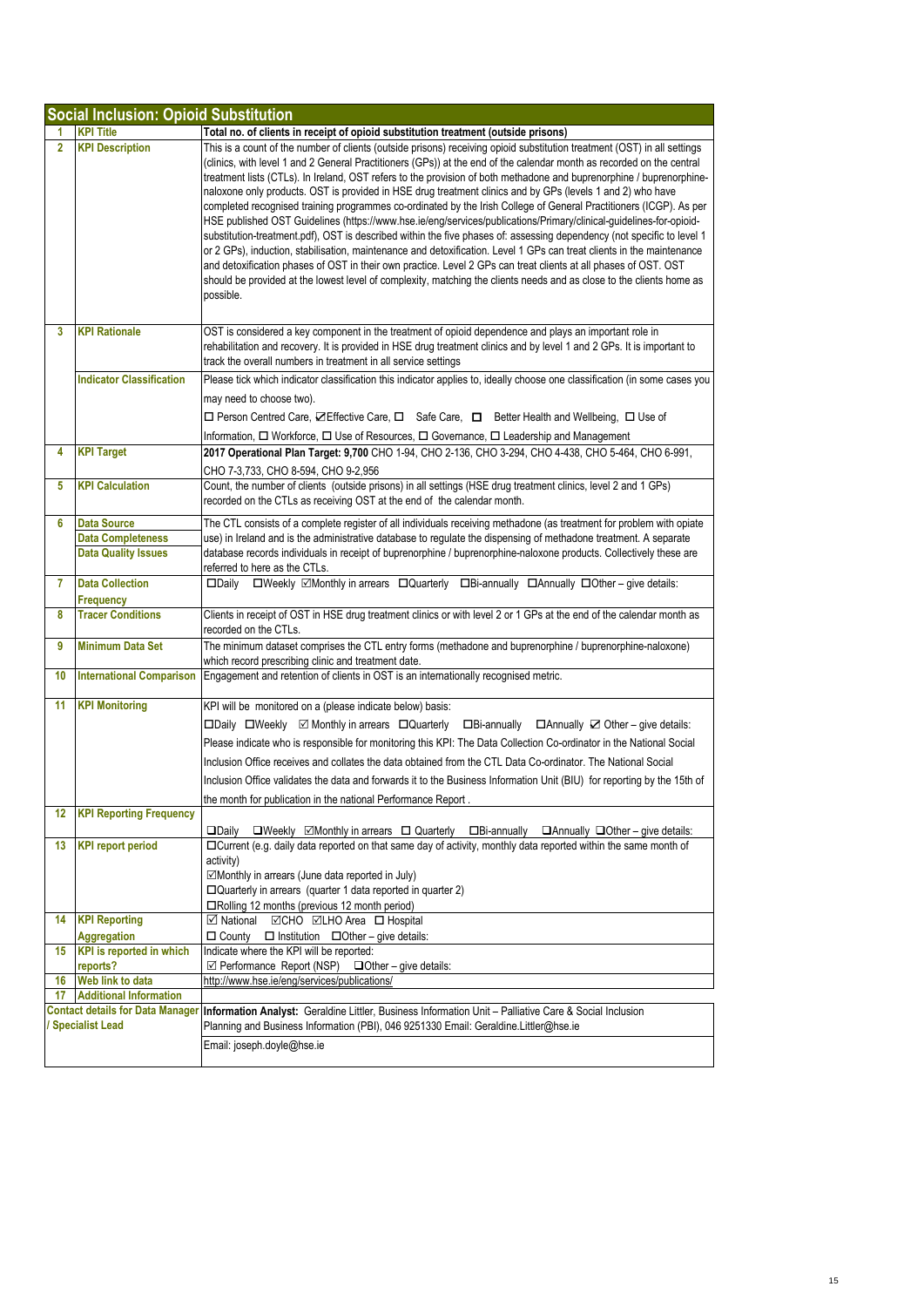|                 | <b>Social Inclusion: Opioid Substitution</b> |                                                                                                                                                                                                                                                                                                                                                                                                                                                                                                                                                                                                                                                                                                                                                                                                                                                                                                                                                                                                                                                                                          |  |
|-----------------|----------------------------------------------|------------------------------------------------------------------------------------------------------------------------------------------------------------------------------------------------------------------------------------------------------------------------------------------------------------------------------------------------------------------------------------------------------------------------------------------------------------------------------------------------------------------------------------------------------------------------------------------------------------------------------------------------------------------------------------------------------------------------------------------------------------------------------------------------------------------------------------------------------------------------------------------------------------------------------------------------------------------------------------------------------------------------------------------------------------------------------------------|--|
|                 | <b>KPI Title</b>                             | No. of clients in opioid substitution treatment in clinics                                                                                                                                                                                                                                                                                                                                                                                                                                                                                                                                                                                                                                                                                                                                                                                                                                                                                                                                                                                                                               |  |
| $\overline{2}$  | <b>KPI Description</b>                       | This is a count of the number of clients (outside prisons) receiving opioid substitution treatment (OST) in HSE drug<br>treatment clinics at the end of the calendar month as recorded on the central treatment lists (CTLs). In Ireland, opioid<br>substitution treatment refers to the provision of both methadone and buprenorphine / buprenorphine-naloxone only<br>products. OST is provided in HSE drug treatment clinics and by GPs (levels 1 and 2) who have completed recognised<br>training programmes co-ordinated by the Irish College of General Practitioners (ICGP). As per HSE published OST<br>Guidelines (https://www.hse.ie/eng/services/publications/Primary/clinical-guidelines-for-opioid-substitution-<br>treatment.pdf), OST is described within the five phases of: assessing dependency, induction, stabilisation,<br>maintenance and detoxification. HSE drug treatment clinics can treat clients at all phases of OST. OST should be<br>provided at the lowest level of complexity, matching the clients needs and as close to the clients home as possible. |  |
| 3               | <b>KPI Rationale</b>                         | OST is considered a key component of the treatment of opioid dependence and plays an important role in<br>rehabilitation and recovery. It is provided in HSE drug treatment clinics and by level 1 and 2 GPs. It is important to<br>track the numbers in treatment in the clinic setting.                                                                                                                                                                                                                                                                                                                                                                                                                                                                                                                                                                                                                                                                                                                                                                                                |  |
|                 | <b>Indicator Classification</b>              | Please tick which indicator classification this indicator applies to, ideally choose one classification (in some cases you<br>may need to choose two).<br>□ Person Centred Care, ØEffective Care □Safe Care, □Better Health and Wellbeing, □ Use of Information, □<br>Workforce, $\square$ Use of Resources, $\square$ Governance, $\square$ Leadership and Management                                                                                                                                                                                                                                                                                                                                                                                                                                                                                                                                                                                                                                                                                                                   |  |
| 4               | <b>KPI Target</b>                            | 2017 Operational Plan Target: 5,084 CHO 1-0, CHO 2-49, CHO 3-134, CHO 4-326, CHO 5-172, CHO 6-477, CHO<br>7-2,023, CHO 8-196, CHO 9-1,707                                                                                                                                                                                                                                                                                                                                                                                                                                                                                                                                                                                                                                                                                                                                                                                                                                                                                                                                                |  |
| 5               | <b>KPI Calculation</b>                       | Count, the number of clients (outside prisons) receiving OST in HSE drug treatment clinics at the end of the calendar<br>month as recorded on the CTLs.                                                                                                                                                                                                                                                                                                                                                                                                                                                                                                                                                                                                                                                                                                                                                                                                                                                                                                                                  |  |
| 6               | <b>Data Source</b>                           | The CTL consists of a complete register of all individuals receiving methadone (as treatment for problem with opiate                                                                                                                                                                                                                                                                                                                                                                                                                                                                                                                                                                                                                                                                                                                                                                                                                                                                                                                                                                     |  |
|                 | <b>Data Completeness</b>                     | use) in Ireland and is the administrative database to regulate the dispensing of methadone treatment. A separate                                                                                                                                                                                                                                                                                                                                                                                                                                                                                                                                                                                                                                                                                                                                                                                                                                                                                                                                                                         |  |
|                 | <b>Data Quality Issues</b>                   | database records individuals in receipt of buprenorphine / buprenorphine-naloxone products. Collectively these are<br>referred to here as the CTLs.                                                                                                                                                                                                                                                                                                                                                                                                                                                                                                                                                                                                                                                                                                                                                                                                                                                                                                                                      |  |
| 7               | <b>Data Collection</b><br>Frequency          | □Weekly ⊠Monthly in arrears □Quarterly □Bi-annually □Annually □Other - give details:<br>$\square$ Daily                                                                                                                                                                                                                                                                                                                                                                                                                                                                                                                                                                                                                                                                                                                                                                                                                                                                                                                                                                                  |  |
| 8               | <b>Tracer Conditions</b>                     |                                                                                                                                                                                                                                                                                                                                                                                                                                                                                                                                                                                                                                                                                                                                                                                                                                                                                                                                                                                                                                                                                          |  |
|                 |                                              | Clients in receipt of OST in HSE drug treatment clinics at the end of the calendar month as recorded on the CTLs.                                                                                                                                                                                                                                                                                                                                                                                                                                                                                                                                                                                                                                                                                                                                                                                                                                                                                                                                                                        |  |
| 9               | <b>Minimum Data Set</b>                      | The minimum dataset comprises the CTL entry forms (methadone and buprenorphine / buprenorphine-naloxone)<br>which record prescribing clinic and treatment date.                                                                                                                                                                                                                                                                                                                                                                                                                                                                                                                                                                                                                                                                                                                                                                                                                                                                                                                          |  |
| 10              |                                              | International Comparison Engaging and retaining clients in OST is an internationally recognised metric.                                                                                                                                                                                                                                                                                                                                                                                                                                                                                                                                                                                                                                                                                                                                                                                                                                                                                                                                                                                  |  |
| 11              | <b>KPI Monitoring</b>                        | KPI will be monitored on a (please indicate below) basis:<br>□Daily □Weekly ⊠ Monthly in arrears □Quarterly □Bi-annually □Annually □Other-give details:<br>Please indicate who is responsible for monitoring this KPI: The Data Collection Co-ordinator in the National Social<br>Inclusion Office receives and collates the data obtained from the CTL Data Co-ordinator. The National Social<br>Inclusion Office validates the data and forwards it to the Business Information Unit (BIU) for reporting by the 15th of<br>the month for publication in the national Performance Report (PR).                                                                                                                                                                                                                                                                                                                                                                                                                                                                                          |  |
| 12              | <b>KPI Reporting Frequency</b>               | □ Daily<br>$\Box$ Bi-annually $\Box$ Annually $\Box$ Other – give details:<br>$\Box$ Weekly<br>$\sqrt{}$                                                                                                                                                                                                                                                                                                                                                                                                                                                                                                                                                                                                                                                                                                                                                                                                                                                                                                                                                                                 |  |
| 13              | <b>KPI report period</b>                     | □ Current (e.g. daily data reported on that same day of activity, monthly data reported within the same month of<br>activity)<br>☑Monthly in arrears (June data reported in July)<br>□ Quarterly in arrears (quarter 1 data reported in quarter 2)<br>□Rolling 12 months (previous 12 month period)                                                                                                                                                                                                                                                                                                                                                                                                                                                                                                                                                                                                                                                                                                                                                                                      |  |
| 14              | <b>KPI Reporting</b>                         | ☑ National ☑CHO ☑LHO Area □ Hospital                                                                                                                                                                                                                                                                                                                                                                                                                                                                                                                                                                                                                                                                                                                                                                                                                                                                                                                                                                                                                                                     |  |
|                 | <b>Aggregation</b>                           | $\Box$ Institution $\Box$ Other – give details:<br>$\Box$ County                                                                                                                                                                                                                                                                                                                                                                                                                                                                                                                                                                                                                                                                                                                                                                                                                                                                                                                                                                                                                         |  |
| 15              | <b>KPI</b> is reported in which<br>reports?  | Indicate where the KPI will be reported:<br>☑ Performance Report (NSP)<br>$\Box$ Other – give details:                                                                                                                                                                                                                                                                                                                                                                                                                                                                                                                                                                                                                                                                                                                                                                                                                                                                                                                                                                                   |  |
| 16              | Web link to data                             | http://www.hse.ie/eng/services/publications/                                                                                                                                                                                                                                                                                                                                                                                                                                                                                                                                                                                                                                                                                                                                                                                                                                                                                                                                                                                                                                             |  |
| 17              | <b>Additional Information</b>                |                                                                                                                                                                                                                                                                                                                                                                                                                                                                                                                                                                                                                                                                                                                                                                                                                                                                                                                                                                                                                                                                                          |  |
|                 | <b>Contact details for Data Manager</b>      | Information Analyst: Geraldine Littler, Business Information Unit - Palliative Care & Social Inclusion                                                                                                                                                                                                                                                                                                                                                                                                                                                                                                                                                                                                                                                                                                                                                                                                                                                                                                                                                                                   |  |
| Specialist Lead |                                              | Planning and Business Information (PBI), 046 9251330 Email: Geraldine Littler@hse.ie<br>National Lead: Joseph Doyle, National Planning Specialist, National Social Inclusion Office<br>Email: joseph.doyle@hse.ie                                                                                                                                                                                                                                                                                                                                                                                                                                                                                                                                                                                                                                                                                                                                                                                                                                                                        |  |
|                 |                                              |                                                                                                                                                                                                                                                                                                                                                                                                                                                                                                                                                                                                                                                                                                                                                                                                                                                                                                                                                                                                                                                                                          |  |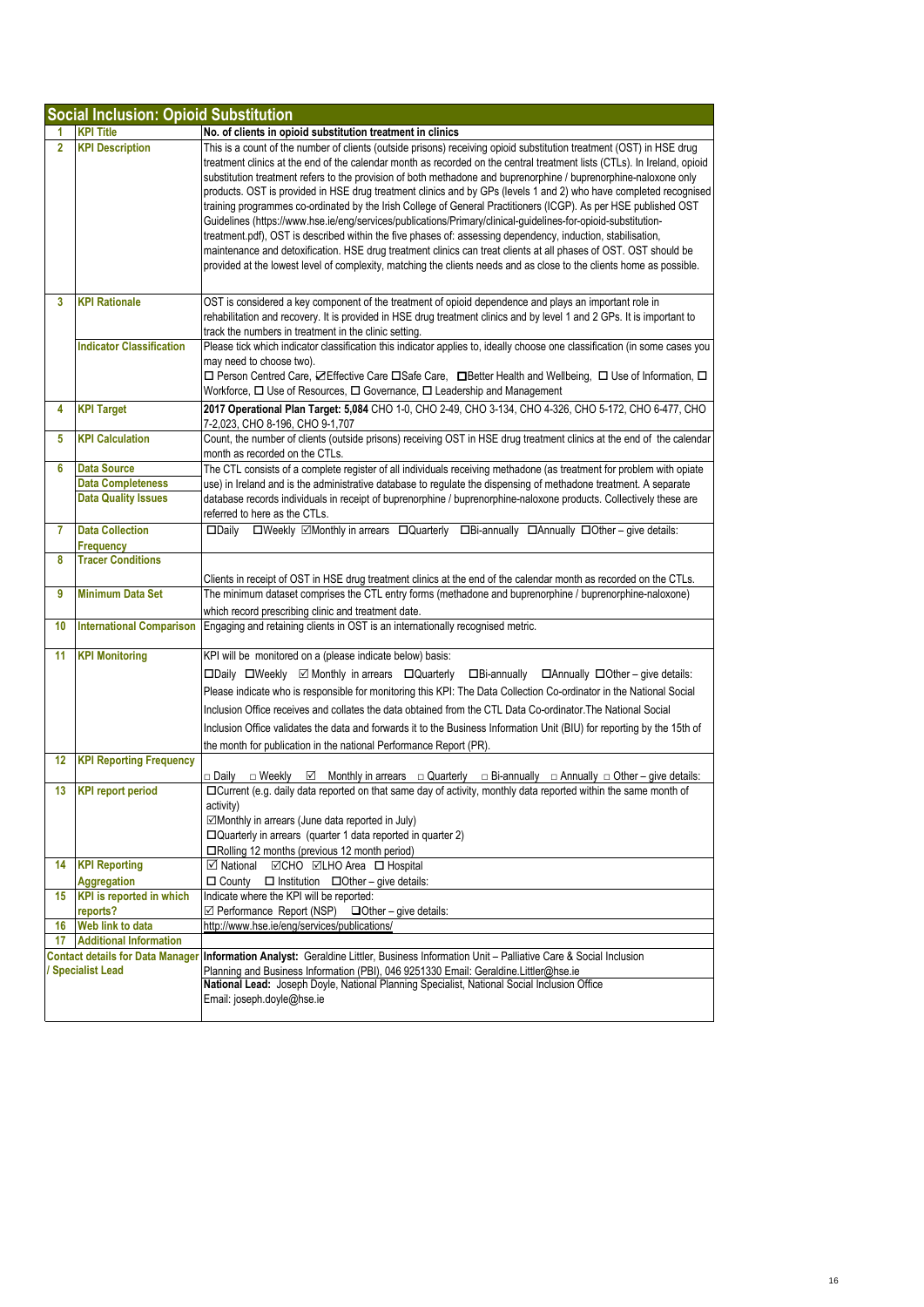|                                         | <b>Social Inclusion: Opioid Substitution</b> |                                                                                                                                                                                                                                                                                                                                                                                                                                                                                                                                                                                                                                                                                                                                                                                                                                                                                                                                                                                                                                                                      |  |
|-----------------------------------------|----------------------------------------------|----------------------------------------------------------------------------------------------------------------------------------------------------------------------------------------------------------------------------------------------------------------------------------------------------------------------------------------------------------------------------------------------------------------------------------------------------------------------------------------------------------------------------------------------------------------------------------------------------------------------------------------------------------------------------------------------------------------------------------------------------------------------------------------------------------------------------------------------------------------------------------------------------------------------------------------------------------------------------------------------------------------------------------------------------------------------|--|
|                                         | <b>KPI Title</b>                             | No. of clients in opioid substitution treatment with level 2 GPs                                                                                                                                                                                                                                                                                                                                                                                                                                                                                                                                                                                                                                                                                                                                                                                                                                                                                                                                                                                                     |  |
| $\overline{2}$                          | <b>KPI Description</b>                       | This is a count of the number of clients (outside prisons) receiving opioid substitution treatment (OST) from level 2<br>GPs at the end of the calendar month as recorded on the central treatment lists (CTLs). In Ireland, OST refers to the<br>provision of both methadone and buprenorphine / buprenorphine-naloxone only products. OST is provided in HSE<br>drug treatment clinics and by GPs (levels 1 and 2) who have completed recognised training programmes co-ordinated<br>by the Irish College of General Practitioners (ICGP). As per HSE published OST Guidelines<br>(https://www.hse.ie/eng/services/publications/Primary/clinical-guidelines-for-opioid-substitution-treatment.pdf), OST is<br>described within the five phases of: assessing dependency (not specific to level 1 or 2 GPs), induction, stabilisation,<br>maintenance and detoxification. Level 2 GPs can treat clients at all phases of OST. OST should be provided at the<br>lowest level of complexity, matching the clients needs and as close to the clients home as possible. |  |
| 3                                       | <b>KPI Rationale</b>                         | OST is considered a key component in the treatment of opioid dependence and plays an important role in<br>rehabilitation and recovery. It is provided in HSE drug treatment clinics and by level 1 and 2 GPs. It is important to<br>track the numbers in treatment with level 2 GPs.                                                                                                                                                                                                                                                                                                                                                                                                                                                                                                                                                                                                                                                                                                                                                                                 |  |
|                                         | <b>Indicator Classification</b>              | Please tick which indicator classification this indicator applies to, ideally choose one classification (in some cases you<br>may need to choose two). □Person Centred Care, ☑Effective Care □Safe Care, □Better Health and Wellbeing,<br>□ Use of Information, □ Workforce, □ Use of Resources, □ Governance, □ Leadership and Management                                                                                                                                                                                                                                                                                                                                                                                                                                                                                                                                                                                                                                                                                                                           |  |
| 4                                       | <b>KPI Target</b>                            | 2017 Operational Plan Target: 2,108 CHO 1-65, CHO 2-0, CHO 3-35, CHO 4-13, CHO 5-25, CHO 6-340, CHO 7-<br>865, CHO 8-206, CHO 9-559                                                                                                                                                                                                                                                                                                                                                                                                                                                                                                                                                                                                                                                                                                                                                                                                                                                                                                                                  |  |
| 5                                       | <b>KPI Calculation</b>                       | Count the number of clients (outside prisons) receiving OST from level 2 GPs at the end of the calendar month as<br>recorded on the CTLs.                                                                                                                                                                                                                                                                                                                                                                                                                                                                                                                                                                                                                                                                                                                                                                                                                                                                                                                            |  |
| 6                                       | <b>Data Source</b>                           | The CTL consists of a complete register of all individuals receiving methadone (as treatment for problem with opiate                                                                                                                                                                                                                                                                                                                                                                                                                                                                                                                                                                                                                                                                                                                                                                                                                                                                                                                                                 |  |
|                                         | <b>Data Completeness</b>                     | use) in Ireland and is the administrative database to regulate the dispensing of methadone treatment. A separate                                                                                                                                                                                                                                                                                                                                                                                                                                                                                                                                                                                                                                                                                                                                                                                                                                                                                                                                                     |  |
|                                         | <b>Data Quality Issues</b>                   | database records individuals in receipt of buprenorphine / buprenorphine-naloxone products. Collectively these are<br>referred to here as the CTLs.                                                                                                                                                                                                                                                                                                                                                                                                                                                                                                                                                                                                                                                                                                                                                                                                                                                                                                                  |  |
| 7                                       | <b>Data Collection</b><br><b>Frequency</b>   | □Weekly ⊠Monthly in arrears □Quarterly □Bi-annually □Annually □Other - give details:<br>$\square$ Daily                                                                                                                                                                                                                                                                                                                                                                                                                                                                                                                                                                                                                                                                                                                                                                                                                                                                                                                                                              |  |
| 8                                       | <b>Tracer Conditions</b>                     | Clients in receipt of OSTwith level 2 GP's during the calendar month as recorded on the CTLs.                                                                                                                                                                                                                                                                                                                                                                                                                                                                                                                                                                                                                                                                                                                                                                                                                                                                                                                                                                        |  |
| 9                                       | <b>Minimum Data Set</b>                      | The minimum dataset comprises the CTL entry forms (methadone and buprenorphine / buprenorphine-naloxone)<br>which record prescribing clinic and treatment date.                                                                                                                                                                                                                                                                                                                                                                                                                                                                                                                                                                                                                                                                                                                                                                                                                                                                                                      |  |
| 10                                      | <b>International Comparison</b>              | Engaging and retaining clients in OST is an internationally recognised metric.                                                                                                                                                                                                                                                                                                                                                                                                                                                                                                                                                                                                                                                                                                                                                                                                                                                                                                                                                                                       |  |
| 11                                      | <b>KPI Monitoring</b>                        | KPI will be monitored on a (please indicate below) basis:                                                                                                                                                                                                                                                                                                                                                                                                                                                                                                                                                                                                                                                                                                                                                                                                                                                                                                                                                                                                            |  |
|                                         |                                              | $\Box$ Daily $\Box$ Weekly $\Box$ Monthly in arrears $\Box$ Quarterly $\Box$ Bi-annually $\Box$ Annually $\Box$ Other – give details:                                                                                                                                                                                                                                                                                                                                                                                                                                                                                                                                                                                                                                                                                                                                                                                                                                                                                                                                |  |
|                                         |                                              | Please indicate who is responsible for monitoring this KPI: The Data Collection Co-ordinator in the National Social                                                                                                                                                                                                                                                                                                                                                                                                                                                                                                                                                                                                                                                                                                                                                                                                                                                                                                                                                  |  |
|                                         |                                              | Inclusion Office receives and collates the data obtained from the CTL Data Co-ordinator. The National Social                                                                                                                                                                                                                                                                                                                                                                                                                                                                                                                                                                                                                                                                                                                                                                                                                                                                                                                                                         |  |
|                                         |                                              | Inclusion Office validates the data and forwards it to the Business Information Unit (BIU) for reporting by the 15th of                                                                                                                                                                                                                                                                                                                                                                                                                                                                                                                                                                                                                                                                                                                                                                                                                                                                                                                                              |  |
|                                         |                                              | the month for publication in the national Performance Report (PR).                                                                                                                                                                                                                                                                                                                                                                                                                                                                                                                                                                                                                                                                                                                                                                                                                                                                                                                                                                                                   |  |
| 12                                      | <b>KPI Reporting Frequency</b>               |                                                                                                                                                                                                                                                                                                                                                                                                                                                                                                                                                                                                                                                                                                                                                                                                                                                                                                                                                                                                                                                                      |  |
|                                         |                                              | $\square$ Daily<br>$\Box$ Weekly $\Box$ Monthly in arrears $\Box$ Quarterly $\Box$ Bi-annually $\Box$ Annually $\Box$ Other – give details:                                                                                                                                                                                                                                                                                                                                                                                                                                                                                                                                                                                                                                                                                                                                                                                                                                                                                                                          |  |
| 13                                      | <b>KPI report period</b>                     | □ Current (e.g. daily data reported on that same day of activity, monthly data reported within the same month of<br>activity)<br>☑Monthly in arrears (June data reported in July)                                                                                                                                                                                                                                                                                                                                                                                                                                                                                                                                                                                                                                                                                                                                                                                                                                                                                    |  |
|                                         |                                              | $\Box$ Quarterly in arrears (quarter 1 data reported in quarter 2)                                                                                                                                                                                                                                                                                                                                                                                                                                                                                                                                                                                                                                                                                                                                                                                                                                                                                                                                                                                                   |  |
|                                         |                                              | □Rolling 12 months (previous 12 month period)                                                                                                                                                                                                                                                                                                                                                                                                                                                                                                                                                                                                                                                                                                                                                                                                                                                                                                                                                                                                                        |  |
| 14                                      | <b>KPI Reporting</b>                         | <b>⊡</b> National<br>⊠CHO ⊠LHO Area □ Hospital                                                                                                                                                                                                                                                                                                                                                                                                                                                                                                                                                                                                                                                                                                                                                                                                                                                                                                                                                                                                                       |  |
|                                         | <b>Aggregation</b>                           | $\Box$ County<br>$\Box$ Institution $\Box$ Other – give details:                                                                                                                                                                                                                                                                                                                                                                                                                                                                                                                                                                                                                                                                                                                                                                                                                                                                                                                                                                                                     |  |
| 15                                      | <b>KPI</b> is reported in which              | Indicate where the KPI will be reported:                                                                                                                                                                                                                                                                                                                                                                                                                                                                                                                                                                                                                                                                                                                                                                                                                                                                                                                                                                                                                             |  |
|                                         | reports?                                     | ☑ Performance Report (NSP)<br>$\Box$ Other – give details:                                                                                                                                                                                                                                                                                                                                                                                                                                                                                                                                                                                                                                                                                                                                                                                                                                                                                                                                                                                                           |  |
| 16                                      | <b>Web link to data</b>                      | http://www.hse.ie/eng/services/publications/                                                                                                                                                                                                                                                                                                                                                                                                                                                                                                                                                                                                                                                                                                                                                                                                                                                                                                                                                                                                                         |  |
| 17                                      | <b>Additional Information</b>                |                                                                                                                                                                                                                                                                                                                                                                                                                                                                                                                                                                                                                                                                                                                                                                                                                                                                                                                                                                                                                                                                      |  |
| <b>Contact details for Data Manager</b> |                                              | Information Analyst: Geraldine Littler, Business Information Unit - Palliative Care & Social Inclusion                                                                                                                                                                                                                                                                                                                                                                                                                                                                                                                                                                                                                                                                                                                                                                                                                                                                                                                                                               |  |
|                                         | <b>Specialist Lead</b>                       | Planning and Business Information (PBI), 046 9251330 Email: Geraldine Littler@hse.ie                                                                                                                                                                                                                                                                                                                                                                                                                                                                                                                                                                                                                                                                                                                                                                                                                                                                                                                                                                                 |  |
|                                         |                                              | Email: joseph.doyle@hse.ie                                                                                                                                                                                                                                                                                                                                                                                                                                                                                                                                                                                                                                                                                                                                                                                                                                                                                                                                                                                                                                           |  |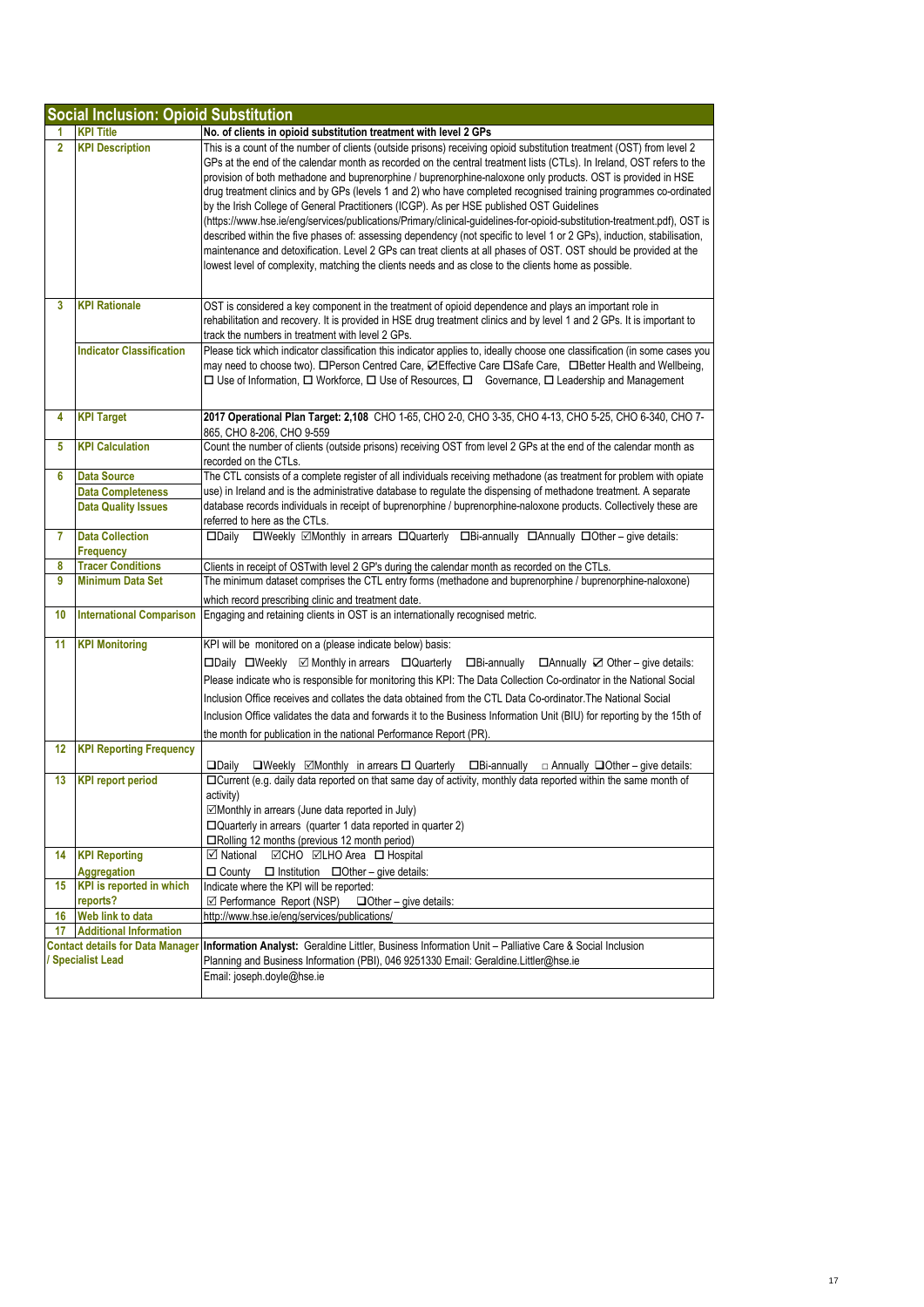|                                                            | <b>Social Inclusion: Opioid Substitution</b> |                                                                                                                                                                                                                                                                                                                                                                                                                                                                                                                                                                                                                                                                                                                                                                                                                                                                                                                                                                                                                                                                                                                                                                                                                                                                                                                                     |  |
|------------------------------------------------------------|----------------------------------------------|-------------------------------------------------------------------------------------------------------------------------------------------------------------------------------------------------------------------------------------------------------------------------------------------------------------------------------------------------------------------------------------------------------------------------------------------------------------------------------------------------------------------------------------------------------------------------------------------------------------------------------------------------------------------------------------------------------------------------------------------------------------------------------------------------------------------------------------------------------------------------------------------------------------------------------------------------------------------------------------------------------------------------------------------------------------------------------------------------------------------------------------------------------------------------------------------------------------------------------------------------------------------------------------------------------------------------------------|--|
|                                                            | <b>KPI Title</b>                             | No. of clients in opioid substitution treatment with level 1 GPs                                                                                                                                                                                                                                                                                                                                                                                                                                                                                                                                                                                                                                                                                                                                                                                                                                                                                                                                                                                                                                                                                                                                                                                                                                                                    |  |
| $\overline{2}$                                             | <b>KPI Description</b>                       | This is a count of the number of clients (outside prisons) receiving opioid substitution treatment (OST) with level 1<br>GPs at the end of the calendar month as recorded on the central treatment lists (CTLs). In Ireland, OST refers to the<br>provision of both methadone and buprenorphine / buprenorphine-naloxone only products. OST is provided in HSE<br>drug treatment clinics and by GPs (levels 1 and 2) who have completed recognised training programmes co-ordinated<br>by the Irish College of General Practitioners (ICGP). As per HSE published OST Guidelines<br>(https://www.hse.ie/eng/services/publications/Primary/clinical-guidelines-for-opioid-substitution-treatment.pdf), OST is<br>described within the five phases of: assessing dependency (not specific to level 1 or 2 GPs), induction, stabilisation,<br>maintenance and detoxification. Level 1 GPs can treat clients, who have been referred from HSE drug treatment<br>centres or from level 2 GPs, in the maintenance and detoxification phases of OST in their own practice. OST should<br>be provided at the lowest level of complexity, matching the clients needs and as close to the clients home as<br>possible. In line with this principle, once a person is in the maintenance phase he / she should be referred to a Level<br>1 GP. |  |
| 3                                                          | <b>KPI Rationale</b>                         | OST is considered a key component in the treatment of opioid dependence and plays an important role in<br>rehabilitation and recovery. It is provided in HSE drug treatment clinics and by level 1 and 2 GPs. It is important to<br>track the number of clients in the maintenance and detoxification phases of OST with level 1 GPs.                                                                                                                                                                                                                                                                                                                                                                                                                                                                                                                                                                                                                                                                                                                                                                                                                                                                                                                                                                                               |  |
|                                                            | <b>Indicator Classification</b>              | Please tick which indicator classification this indicator applies to, ideally choose one classification (in some cases you<br>$\Box$ Person<br>may need to choose two).<br>Centred Care, ZEffective Care ESafe Care, EBetter Health and Wellbeing, E Use of Information, E Workforce,<br>$\Box$ Use of Resources, $\Box$ Governance, $\Box$ Leadership and Management                                                                                                                                                                                                                                                                                                                                                                                                                                                                                                                                                                                                                                                                                                                                                                                                                                                                                                                                                               |  |
| 4                                                          | <b>KPI Target</b>                            | 2017 Operational Plan Target: 2,508 CHO 1-29, CHO 2-87, CHO 3-125, CHO 4-99, CHO 5-267, CHO 6-174, CHO<br>7-845, CHO 8-192, CHO 9-690                                                                                                                                                                                                                                                                                                                                                                                                                                                                                                                                                                                                                                                                                                                                                                                                                                                                                                                                                                                                                                                                                                                                                                                               |  |
| 5                                                          | <b>KPI Calculation</b>                       | Count, the number of clients (outside prisons) receiving OST from level 1 GPs at the end of the calendar month as<br>recorded on the CTLs.                                                                                                                                                                                                                                                                                                                                                                                                                                                                                                                                                                                                                                                                                                                                                                                                                                                                                                                                                                                                                                                                                                                                                                                          |  |
| 6                                                          | <b>Data Source</b>                           | The CTL consists of a complete register of all individuals receiving methadone (as treatment for problem with opiate                                                                                                                                                                                                                                                                                                                                                                                                                                                                                                                                                                                                                                                                                                                                                                                                                                                                                                                                                                                                                                                                                                                                                                                                                |  |
|                                                            | <b>Data Completeness</b>                     | use) in Ireland and is the administrative database to regulate the dispensing of methadone treatment. A separate                                                                                                                                                                                                                                                                                                                                                                                                                                                                                                                                                                                                                                                                                                                                                                                                                                                                                                                                                                                                                                                                                                                                                                                                                    |  |
|                                                            | <b>Data Quality Issues</b>                   | database records individuals in receipt of buprenorphine / buprenorphine-naloxone products. Collectively these are<br>referred to here as the CTLs.                                                                                                                                                                                                                                                                                                                                                                                                                                                                                                                                                                                                                                                                                                                                                                                                                                                                                                                                                                                                                                                                                                                                                                                 |  |
| 7                                                          | <b>Data Collection</b><br>Frequency          | $\square$ Weekly $\square$ Monthly in arrears $\square$ Quarterly $\square$ Bi-annually $\square$ Annually $\square$ Other – give details:<br>$\square$ Daily                                                                                                                                                                                                                                                                                                                                                                                                                                                                                                                                                                                                                                                                                                                                                                                                                                                                                                                                                                                                                                                                                                                                                                       |  |
| 8                                                          | <b>Tracer Conditions</b>                     | Clients in receipt of OST with level 1 GPs during the calendar month as recorded on the CTLs.                                                                                                                                                                                                                                                                                                                                                                                                                                                                                                                                                                                                                                                                                                                                                                                                                                                                                                                                                                                                                                                                                                                                                                                                                                       |  |
| 9                                                          | <b>Minimum Data Set</b>                      | The minimum dataset comprises the CTL entry forms (methadone and buprenorphine / buprenorphine-naloxone)<br>which record prescribing clinic and treatment date.                                                                                                                                                                                                                                                                                                                                                                                                                                                                                                                                                                                                                                                                                                                                                                                                                                                                                                                                                                                                                                                                                                                                                                     |  |
| 10                                                         | <b>International Comparison</b>              | Engaging and retaining clients in OST is an internationally recognised metric.                                                                                                                                                                                                                                                                                                                                                                                                                                                                                                                                                                                                                                                                                                                                                                                                                                                                                                                                                                                                                                                                                                                                                                                                                                                      |  |
| 11                                                         | <b>KPI Monitoring</b>                        | KPI will be monitored on a (please indicate below) basis:<br>$\square$ Daily $\square$ Weekly $\square$ Monthly in arrears $\square$ Quarterly $\square$ Bi-annually<br>$\Box$ Annually $\Box$ Other – give details:<br>Please indicate who is responsible for monitoring this KPI: The Data Collection Co-ordinator in the National Social<br>Inclusion Office receives and collates the data obtained from the CTL Data Co-ordinator. The National Social<br>Inclusion Office validates the data and forwards it to the Business Information Unit (BIU) for reporting by the 15th of<br>the month for publication in the national Performance Report (PR).                                                                                                                                                                                                                                                                                                                                                                                                                                                                                                                                                                                                                                                                        |  |
| 12                                                         | <b>KPI Reporting Frequency</b>               | $\Box$ Daily $\Box$ Weekly $\Box$ Monthly in arrears $\Box$ Quarterly $\Box$ Bi-annually $\Box$ Annually $\Box$ Other – give details:                                                                                                                                                                                                                                                                                                                                                                                                                                                                                                                                                                                                                                                                                                                                                                                                                                                                                                                                                                                                                                                                                                                                                                                               |  |
| 13 <sup>°</sup>                                            | <b>KPI report period</b>                     | □ Current (e.g. daily data reported on that same day of activity, monthly data reported within the same month of<br>activity)<br>☑Monthly in arrears (June data reported in July)<br>$\Box$ Quarterly in arrears (quarter 1 data reported in quarter 2)<br>$\Box$ Rolling 12 months (previous 12 month period)                                                                                                                                                                                                                                                                                                                                                                                                                                                                                                                                                                                                                                                                                                                                                                                                                                                                                                                                                                                                                      |  |
| 14                                                         | <b>KPI Reporting</b><br><b>Aggregation</b>   | <b>Ø</b> National ØCHO ØLHO Area □ Hospital<br>$\Box$ County $\Box$ Institution $\Box$ Other – give details:                                                                                                                                                                                                                                                                                                                                                                                                                                                                                                                                                                                                                                                                                                                                                                                                                                                                                                                                                                                                                                                                                                                                                                                                                        |  |
| 15                                                         | <b>KPI</b> is reported in which<br>reports?  | Indicate where the KPI will be reported:<br>☑ Performance Report (NSP)<br>$\Box$ Other – give details:                                                                                                                                                                                                                                                                                                                                                                                                                                                                                                                                                                                                                                                                                                                                                                                                                                                                                                                                                                                                                                                                                                                                                                                                                              |  |
| 16                                                         | Web link to data                             | http://www.hse.ie/eng/services/publications/                                                                                                                                                                                                                                                                                                                                                                                                                                                                                                                                                                                                                                                                                                                                                                                                                                                                                                                                                                                                                                                                                                                                                                                                                                                                                        |  |
| 17                                                         | <b>Additional Information</b>                |                                                                                                                                                                                                                                                                                                                                                                                                                                                                                                                                                                                                                                                                                                                                                                                                                                                                                                                                                                                                                                                                                                                                                                                                                                                                                                                                     |  |
| <b>Contact details for Data Manager</b><br>Specialist Lead |                                              | Information Analyst: Geraldine Littler, Business Information Unit - Palliative Care & Social Inclusion<br>Planning and Business Information (PBI), 046 9251330 Email: Geraldine.Littler@hse.ie                                                                                                                                                                                                                                                                                                                                                                                                                                                                                                                                                                                                                                                                                                                                                                                                                                                                                                                                                                                                                                                                                                                                      |  |
|                                                            |                                              | National Lead: Joseph Doyle, National Planning Specialist, National Social Inclusion Office<br>Email: joseph.doyle@hse.ie                                                                                                                                                                                                                                                                                                                                                                                                                                                                                                                                                                                                                                                                                                                                                                                                                                                                                                                                                                                                                                                                                                                                                                                                           |  |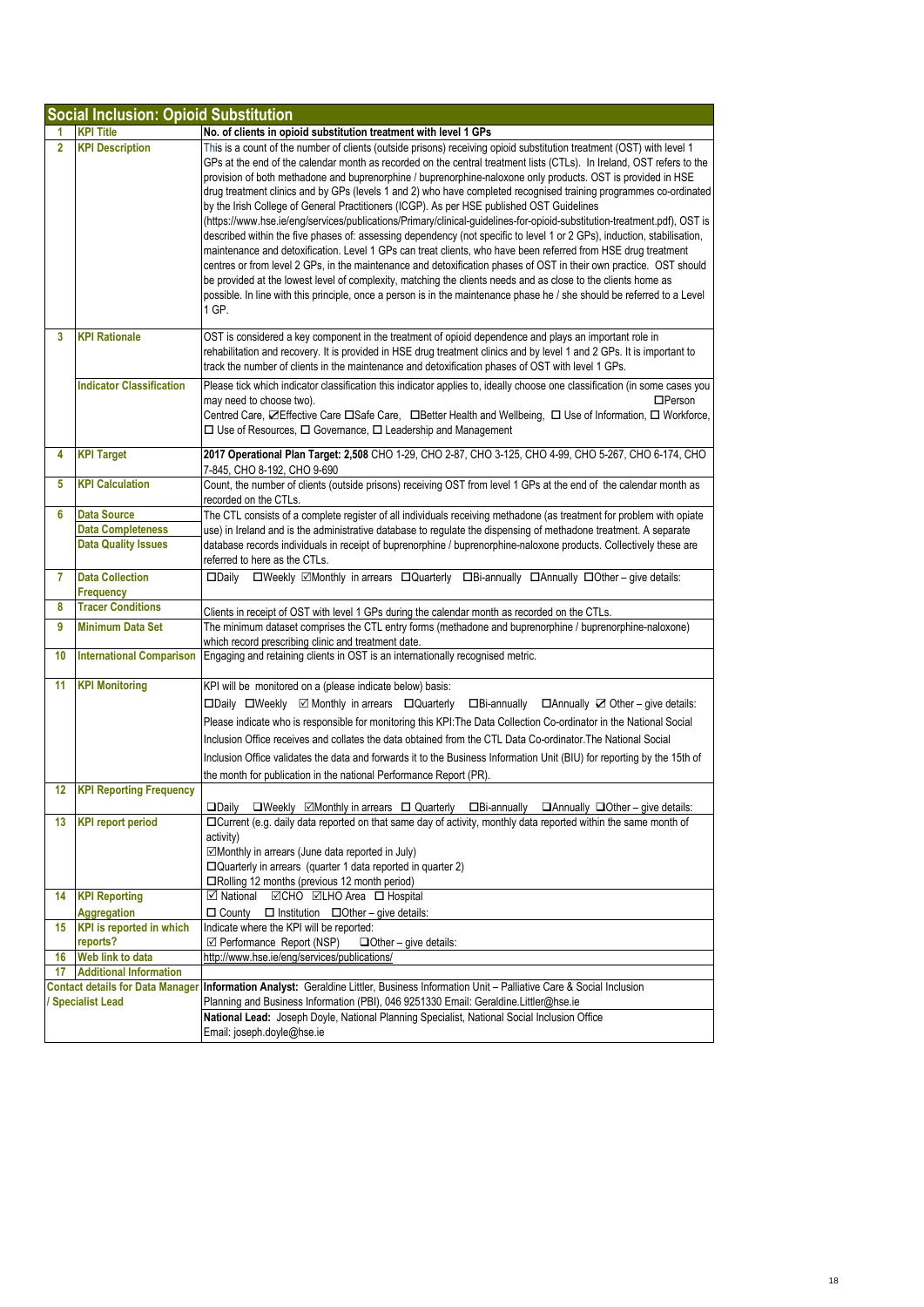|                | <b>Social Inclusion: Opioid Substitution</b> |                                                                                                                                                                                                                                                                                                                                                                                                                                                                                                                                                                                                                                                                                                                                                                                                                                                                                                                                                                                                                                                                                                                                                                                                                                                                                                                                      |  |
|----------------|----------------------------------------------|--------------------------------------------------------------------------------------------------------------------------------------------------------------------------------------------------------------------------------------------------------------------------------------------------------------------------------------------------------------------------------------------------------------------------------------------------------------------------------------------------------------------------------------------------------------------------------------------------------------------------------------------------------------------------------------------------------------------------------------------------------------------------------------------------------------------------------------------------------------------------------------------------------------------------------------------------------------------------------------------------------------------------------------------------------------------------------------------------------------------------------------------------------------------------------------------------------------------------------------------------------------------------------------------------------------------------------------|--|
| 1.             | <b>KPI Title</b>                             | No. of clients transferred from clinics to level 1 GPs                                                                                                                                                                                                                                                                                                                                                                                                                                                                                                                                                                                                                                                                                                                                                                                                                                                                                                                                                                                                                                                                                                                                                                                                                                                                               |  |
| $\overline{2}$ | <b>KPI Description</b>                       | This is a count of the number of clients (outside prisons) in receipt of opioid substitution treatment (OST) in a HSE<br>drug treatment clinic whose treatment has been transferred from a clinic to a level 1 GP during the calendar month as<br>recorded on the central treatment lists (CTLs). In Ireland, OST refers to the provision of both methadone and<br>buprenorphine / buprenorphine-naloxone only products. OST is provided in HSE drug treatment clinics and by GPs<br>(levels 1 and 2) who have completed recognised training programmes co-ordinated by the Irish College of General<br>Practitioners (ICGP). As per HSE published OST Guidelines<br>(https://www.hse.ie/eng/services/publications/Primary/clinical-guidelines-for-opioid-substitution-treatment.pdf), OST is<br>described within the five phases of: assessing dependency (not specific to level 1 or 2 GPs), induction, stabilisation,<br>maintenance and detoxification. Level 1 GPs can treat clients in the maintenance and detoxification phases of OST<br>in their own practice. OST should be provided at the lowest level of complexity, matching the clients needs and as<br>close to the clients home as possible. In line with this principle, once a person is in the maintenance phase he / she<br>should be referred to a Level 1 GP. |  |
| 3              | <b>KPI Rationale</b>                         | OST is considered a key component in the treatment of opioid dependence and plays an important role in<br>rehabilitation and recovery. It is provided in HSE drug treatment clinics and by level 1 and 2 GPs. It is important to<br>track the clients who having initiated treatment in HSE drug treatment clinics, are then transferred to level 1 GP's in<br>the maintenance and detoxification phases of OST.                                                                                                                                                                                                                                                                                                                                                                                                                                                                                                                                                                                                                                                                                                                                                                                                                                                                                                                     |  |
|                | <b>Indicator Classification</b>              | Please tick which indicator classification this indicator applies to, ideally choose one classification (in some cases you<br>$\Box$ Person<br>may need to choose two).                                                                                                                                                                                                                                                                                                                                                                                                                                                                                                                                                                                                                                                                                                                                                                                                                                                                                                                                                                                                                                                                                                                                                              |  |
|                |                                              | Centred Care, ZEffective Care □ Safe Care, □ Better Health and Wellbeing, □ Use of Information, □<br>Workforce, $\Box$ Use of Resources, $\Box$ Governance, $\Box$ Leadership and Management                                                                                                                                                                                                                                                                                                                                                                                                                                                                                                                                                                                                                                                                                                                                                                                                                                                                                                                                                                                                                                                                                                                                         |  |
| 4              | <b>KPI Target</b>                            | 2017 Operational Plan Target: 300 CHO 1-0, CHO 2-5, CHO 3-9, CHO 4-18, CHO 5-60, CHO 6-27, CHO 7-86,<br>CHO 8-12, CHO 9-83                                                                                                                                                                                                                                                                                                                                                                                                                                                                                                                                                                                                                                                                                                                                                                                                                                                                                                                                                                                                                                                                                                                                                                                                           |  |
| 5              | <b>KPI Calculation</b>                       | Count, the number of clients (outside prisons) receiving OST from a level 1 GP whose treatment was transferred from<br>a HSE drug treatment clinic to a level 1 GP during the calendar month as recorded on the CTLs.                                                                                                                                                                                                                                                                                                                                                                                                                                                                                                                                                                                                                                                                                                                                                                                                                                                                                                                                                                                                                                                                                                                |  |
| 6              | <b>Data Source</b>                           | The CTL consists of a complete register of all individuals receiving methadone (as treatment for problem with opiate                                                                                                                                                                                                                                                                                                                                                                                                                                                                                                                                                                                                                                                                                                                                                                                                                                                                                                                                                                                                                                                                                                                                                                                                                 |  |
|                | <b>Data Completeness</b>                     | use) in Ireland and is the administrative database to regulate the dispensing of methadone treatment. A separate                                                                                                                                                                                                                                                                                                                                                                                                                                                                                                                                                                                                                                                                                                                                                                                                                                                                                                                                                                                                                                                                                                                                                                                                                     |  |
|                | <b>Data Quality Issues</b>                   | database records individuals in receipt of buprenorphine / buprenorphine-naloxone products. Collectively these are<br>referred to here as the CTLs.                                                                                                                                                                                                                                                                                                                                                                                                                                                                                                                                                                                                                                                                                                                                                                                                                                                                                                                                                                                                                                                                                                                                                                                  |  |
| 7              | <b>Data Collection</b><br>Frequency          | □Weekly <b>ØMonthly in arrears</b> □Quarterly □Bi-annually □Annually □Other – give details:<br>$\square$ Daily                                                                                                                                                                                                                                                                                                                                                                                                                                                                                                                                                                                                                                                                                                                                                                                                                                                                                                                                                                                                                                                                                                                                                                                                                       |  |
| 8              | <b>Tracer Conditions</b>                     | Clients in receipt of OST with level 1 GP's transferred from HSE drug treatment clinics during the calendar month as<br>recorded on the CTLs.                                                                                                                                                                                                                                                                                                                                                                                                                                                                                                                                                                                                                                                                                                                                                                                                                                                                                                                                                                                                                                                                                                                                                                                        |  |
| 9              | <b>Minimum Data Set</b>                      | The minimum dataset comprises the CTL entry forms (methadone and buprenorphine / buprenorphine-naloxone)<br>which record prescribing clinic and treatment date.                                                                                                                                                                                                                                                                                                                                                                                                                                                                                                                                                                                                                                                                                                                                                                                                                                                                                                                                                                                                                                                                                                                                                                      |  |
| 10             | <b>International Comparison</b>              | Engaging and retaining clients in OST is an internationally recognised metric.                                                                                                                                                                                                                                                                                                                                                                                                                                                                                                                                                                                                                                                                                                                                                                                                                                                                                                                                                                                                                                                                                                                                                                                                                                                       |  |
| 11             | <b>KPI Monitoring</b>                        | KPI will be monitored on a (please indicate below) basis:<br>□Daily □Weekly ⊠ Monthly in arrears □Quarterly<br>$\Box$ Bi-annually $\Box$ Annually $\Box$ Other – give details:<br>Please indicate who is responsible for monitoring this KPI: The Data Collection Co-ordinator in the National Social<br>Inclusion Office receives and collates the data obtained from the CTL Data Co-ordinator. The National Social<br>Inclusion Office validates the data and forwards it to the Business Information Unit (BIU) for reporting by the 15th of<br>the month for publication in the national Performance Report (PR).                                                                                                                                                                                                                                                                                                                                                                                                                                                                                                                                                                                                                                                                                                               |  |
| 12             | <b>KPI Reporting Frequency</b>               | $\Box$ Weekly $\Box$ Monthly in arrears $\Box$ Quarterly $\Box$ Bi-annually $\Box$ Annually $\Box$ Other – give details:<br>$\square$ Daily                                                                                                                                                                                                                                                                                                                                                                                                                                                                                                                                                                                                                                                                                                                                                                                                                                                                                                                                                                                                                                                                                                                                                                                          |  |
| 13             | <b>KPI report period</b>                     | □Current (e.g. daily data reported on that same day of activity, monthly data reported within the same month of<br>activity)<br>☑Monthly in arrears (June data reported in July)<br>$\Box$ Quarterly in arrears (quarter 1 data reported in quarter 2)<br>□Rolling 12 months (previous 12 month period)                                                                                                                                                                                                                                                                                                                                                                                                                                                                                                                                                                                                                                                                                                                                                                                                                                                                                                                                                                                                                              |  |
| 14             | <b>KPI Reporting</b><br><b>Aggregation</b>   | $\Box$ Institution $\Box$ Other - give details:<br>$\Box$ County                                                                                                                                                                                                                                                                                                                                                                                                                                                                                                                                                                                                                                                                                                                                                                                                                                                                                                                                                                                                                                                                                                                                                                                                                                                                     |  |
| 15             | <b>KPI</b> is reported in which<br>reports?  | Indicate where the KPI will be reported:<br>$\boxtimes$ Performance Report (NSP)<br>$\Box$ Other – give details:                                                                                                                                                                                                                                                                                                                                                                                                                                                                                                                                                                                                                                                                                                                                                                                                                                                                                                                                                                                                                                                                                                                                                                                                                     |  |
| 16             | Web link to data                             | http://www.hse.ie/eng/services/publications/                                                                                                                                                                                                                                                                                                                                                                                                                                                                                                                                                                                                                                                                                                                                                                                                                                                                                                                                                                                                                                                                                                                                                                                                                                                                                         |  |
| 17             | <b>Additional Information</b>                |                                                                                                                                                                                                                                                                                                                                                                                                                                                                                                                                                                                                                                                                                                                                                                                                                                                                                                                                                                                                                                                                                                                                                                                                                                                                                                                                      |  |
|                | <b>Contact details for Data Manager</b>      | Information Analyst: Geraldine Littler, Business Information Unit - Palliative Care & Social Inclusion                                                                                                                                                                                                                                                                                                                                                                                                                                                                                                                                                                                                                                                                                                                                                                                                                                                                                                                                                                                                                                                                                                                                                                                                                               |  |
|                | <b>Specialist Lead</b>                       | Planning and Business Information (PBI), 046 9251330 Email: Geraldine.Littler@hse.ie<br>National Lead: Joseph Doyle, National Planning Specialist, National Social Inclusion Office                                                                                                                                                                                                                                                                                                                                                                                                                                                                                                                                                                                                                                                                                                                                                                                                                                                                                                                                                                                                                                                                                                                                                  |  |
|                |                                              | Email: joseph.doyle@hse.ie                                                                                                                                                                                                                                                                                                                                                                                                                                                                                                                                                                                                                                                                                                                                                                                                                                                                                                                                                                                                                                                                                                                                                                                                                                                                                                           |  |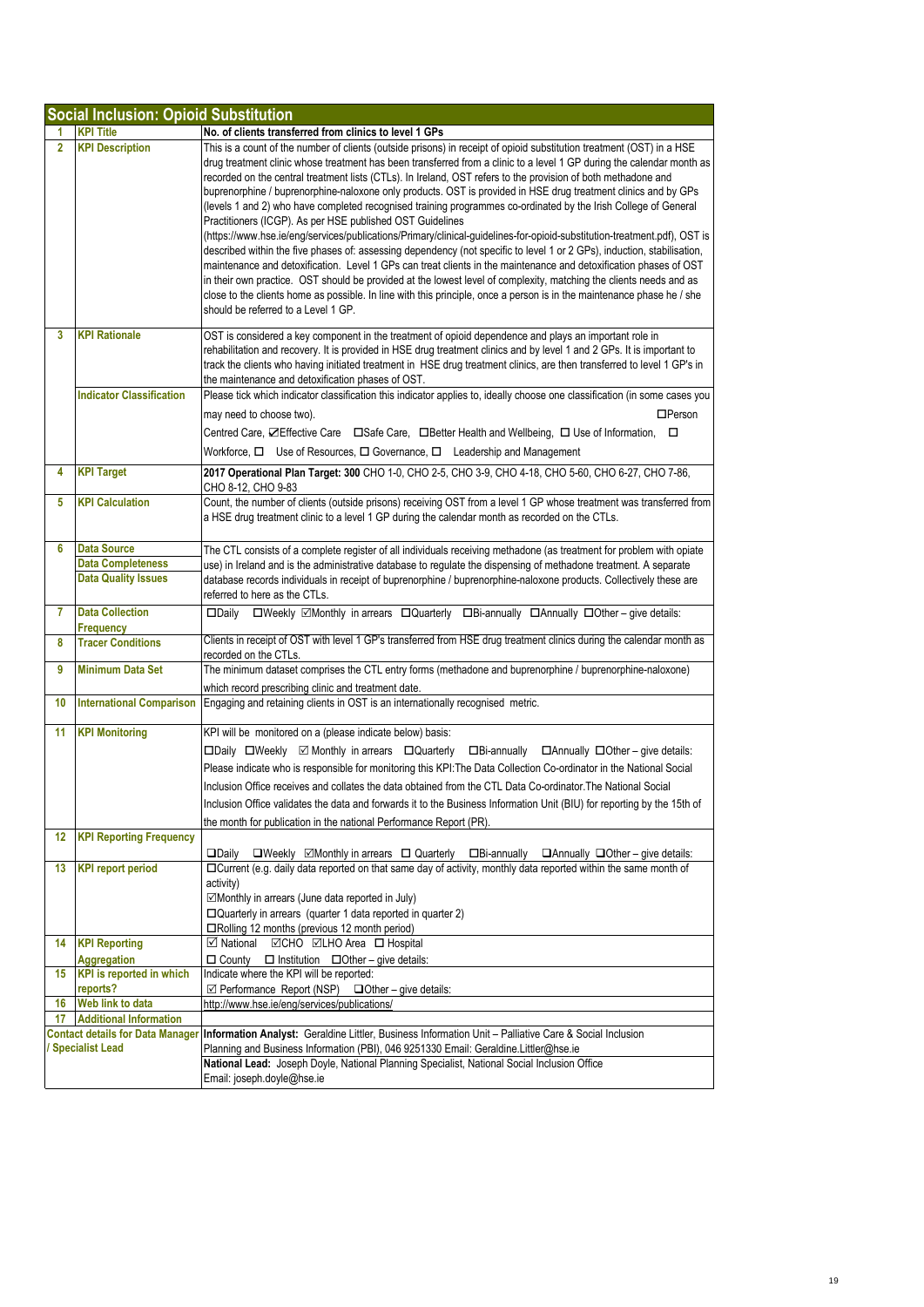|                | <b>Social Inclusion: Opioid Substitution</b>   |                                                                                                                                                                                                                                                                                                                                                                                                                                                                                                                                                                                                                                                                                                                                                                                                                                                                                                                                                                                                                                                                                                |  |
|----------------|------------------------------------------------|------------------------------------------------------------------------------------------------------------------------------------------------------------------------------------------------------------------------------------------------------------------------------------------------------------------------------------------------------------------------------------------------------------------------------------------------------------------------------------------------------------------------------------------------------------------------------------------------------------------------------------------------------------------------------------------------------------------------------------------------------------------------------------------------------------------------------------------------------------------------------------------------------------------------------------------------------------------------------------------------------------------------------------------------------------------------------------------------|--|
|                | <b>KPI Title</b>                               | No. of clients transferred from clinics to level 2 GP's                                                                                                                                                                                                                                                                                                                                                                                                                                                                                                                                                                                                                                                                                                                                                                                                                                                                                                                                                                                                                                        |  |
| $\overline{2}$ | <b>KPI Description</b>                         | This is a count of the number of clients (outside prisons) receiving opiate substitution treatment (OST) from a level 2<br>GP whose treatment was transferred from a HSE drug treatment clinic to a level 2 GP during the calendar month as<br>recorded on the central treatment lists (CTLs). In Ireland, OST refers to the provision of both methadone and<br>buprenorphine / buprenorphine-naloxone only products. OST is provided in HSE drug treatment clinics and by GPs<br>(levels 1 and 2) who have completed recognised training programmes co-ordinated by the Irish College of General<br>Practitioners (ICGP). As per HSE published OST Guidelines<br>(https://www.hse.ie/eng/services/publications/Primary/clinical-guidelines-for-opioid-substitution-treatment.pdf), OST is<br>described within the five phases of: assessing dependency (not specific to level 1 or 2 GPs), induction, stabilisation,<br>maintenance and detoxification. OST should be provided at the lowest level of complexity, matching the clients needs<br>and as close to the clients home as possible. |  |
| 3              | <b>KPI Rationale</b>                           | OST is considered a key component in the treatment of opioid dependence and plays an important role in                                                                                                                                                                                                                                                                                                                                                                                                                                                                                                                                                                                                                                                                                                                                                                                                                                                                                                                                                                                         |  |
|                |                                                | rehabilitation and recovery. It is provided in HSE drug treatment clinics and by level 1 and 2 GPs. It is important to<br>track the number of clients who have initiated treatment in HSE drug treatment clinics whose treatment is then<br>transferred to level 2 GPs.                                                                                                                                                                                                                                                                                                                                                                                                                                                                                                                                                                                                                                                                                                                                                                                                                        |  |
|                | <b>Indicator Classification</b>                | Please tick which indicator classification this indicator applies to, ideally choose one classification (in some cases you                                                                                                                                                                                                                                                                                                                                                                                                                                                                                                                                                                                                                                                                                                                                                                                                                                                                                                                                                                     |  |
|                |                                                | may need to choose two).                                                                                                                                                                                                                                                                                                                                                                                                                                                                                                                                                                                                                                                                                                                                                                                                                                                                                                                                                                                                                                                                       |  |
|                |                                                | □Person Centred Care, ZEffective Care □Safe Care, □Better Health and Wellbeing, □ Use of Information,                                                                                                                                                                                                                                                                                                                                                                                                                                                                                                                                                                                                                                                                                                                                                                                                                                                                                                                                                                                          |  |
|                |                                                | $\Box$ Workforce, $\Box$ Use of Resources, $\Box$ Governance, $\Box$ Leadership and Management                                                                                                                                                                                                                                                                                                                                                                                                                                                                                                                                                                                                                                                                                                                                                                                                                                                                                                                                                                                                 |  |
| 4              | <b>KPI Target</b>                              | 2017 Operational Plan Target: 140 CHO 1-0, CHO 2-0, CHO 3-2, CHO 4-8, CHO 5-6, CHO 6-15, CHO 7-50, CHO<br>8-9. CHO 9-50                                                                                                                                                                                                                                                                                                                                                                                                                                                                                                                                                                                                                                                                                                                                                                                                                                                                                                                                                                        |  |
| 5              | <b>KPI Calculation</b>                         | Count the number of clients (outside prisons) receiving OST from level 2 GPs whose treatment transferred from a<br>HSE drug treatment clinic to a level 2 GP during the calendar month as recorded on the CTLs.                                                                                                                                                                                                                                                                                                                                                                                                                                                                                                                                                                                                                                                                                                                                                                                                                                                                                |  |
| 6              | <b>Data Source</b><br><b>Data Completeness</b> | The CTL consists of a complete register of all individuals receiving methadone (as treatment for problem with opiate                                                                                                                                                                                                                                                                                                                                                                                                                                                                                                                                                                                                                                                                                                                                                                                                                                                                                                                                                                           |  |
|                | <b>Data Quality Issues</b>                     | use) in Ireland and is the administrative database to regulate the dispensing of methadone treatment. A separate                                                                                                                                                                                                                                                                                                                                                                                                                                                                                                                                                                                                                                                                                                                                                                                                                                                                                                                                                                               |  |
|                |                                                | database records individuals in receipt of buprenorphine / buprenorphine-naloxone products. Collectively these are<br>referred to here as the CTLs.                                                                                                                                                                                                                                                                                                                                                                                                                                                                                                                                                                                                                                                                                                                                                                                                                                                                                                                                            |  |
| 7              | <b>Data Collection</b>                         | □Weekly ⊠Monthly in arrears □Quarterly □Bi-annually □Annually □Other - give details:<br>$\square$ Daily                                                                                                                                                                                                                                                                                                                                                                                                                                                                                                                                                                                                                                                                                                                                                                                                                                                                                                                                                                                        |  |
|                | Frequency                                      |                                                                                                                                                                                                                                                                                                                                                                                                                                                                                                                                                                                                                                                                                                                                                                                                                                                                                                                                                                                                                                                                                                |  |
| 8              | <b>Tracer Conditions</b>                       | Clients in receipt of OST with level 2 GPs who were transferred from HSE drug treatment clinics during the calendar<br>month as recorded on the CTLs.                                                                                                                                                                                                                                                                                                                                                                                                                                                                                                                                                                                                                                                                                                                                                                                                                                                                                                                                          |  |
| 9              | <b>Minimum Data Set</b>                        | The minimum dataset comprises the CTL entry forms (methadone and buprenorphine / buprenorphine-naloxone)                                                                                                                                                                                                                                                                                                                                                                                                                                                                                                                                                                                                                                                                                                                                                                                                                                                                                                                                                                                       |  |
| 10             | <b>International Comparison</b>                | which record prescribing clinic and treatment date.<br>Engaging and retaining clients in OST is an internationally recognised metric.                                                                                                                                                                                                                                                                                                                                                                                                                                                                                                                                                                                                                                                                                                                                                                                                                                                                                                                                                          |  |
|                |                                                |                                                                                                                                                                                                                                                                                                                                                                                                                                                                                                                                                                                                                                                                                                                                                                                                                                                                                                                                                                                                                                                                                                |  |
| 11             | <b>KPI Monitoring</b>                          | KPI will be monitored on a (please indicate below) basis:                                                                                                                                                                                                                                                                                                                                                                                                                                                                                                                                                                                                                                                                                                                                                                                                                                                                                                                                                                                                                                      |  |
|                |                                                | □Daily □Weekly ⊠ Monthly in arrears □Quarterly □Bi-annually □Annually □Other - give details:                                                                                                                                                                                                                                                                                                                                                                                                                                                                                                                                                                                                                                                                                                                                                                                                                                                                                                                                                                                                   |  |
|                |                                                | Please indicate who is responsible for monitoring this KPI: The Data Collection Co-ordinator in the National Social                                                                                                                                                                                                                                                                                                                                                                                                                                                                                                                                                                                                                                                                                                                                                                                                                                                                                                                                                                            |  |
|                |                                                | Inclusion Office receives and collates the data obtained from the CTL Data Co-ordinator. The National Social                                                                                                                                                                                                                                                                                                                                                                                                                                                                                                                                                                                                                                                                                                                                                                                                                                                                                                                                                                                   |  |
|                |                                                | Inclusion Office validates the data and forwards it to the Business Information Unit (BIU) for reporting by the 15th of                                                                                                                                                                                                                                                                                                                                                                                                                                                                                                                                                                                                                                                                                                                                                                                                                                                                                                                                                                        |  |
| 12             | <b>KPI Reporting Frequency</b>                 | the month for publication in the national Performance Report (PR).                                                                                                                                                                                                                                                                                                                                                                                                                                                                                                                                                                                                                                                                                                                                                                                                                                                                                                                                                                                                                             |  |
|                |                                                | $\Box$ Daily $\Box$ Weekly $\Box$ Monthly in arrears<br>□ Quarterly □Bi-annually □Annually □Other – give details:                                                                                                                                                                                                                                                                                                                                                                                                                                                                                                                                                                                                                                                                                                                                                                                                                                                                                                                                                                              |  |
| 13.            | <b>KPI report period</b>                       | □ Current (e.g. daily data reported on that same day of activity, monthly data reported within the same month of                                                                                                                                                                                                                                                                                                                                                                                                                                                                                                                                                                                                                                                                                                                                                                                                                                                                                                                                                                               |  |
|                |                                                | activity)                                                                                                                                                                                                                                                                                                                                                                                                                                                                                                                                                                                                                                                                                                                                                                                                                                                                                                                                                                                                                                                                                      |  |
|                |                                                | ⊠Monthly in arrears (June data reported in July)<br>□ Quarterly in arrears (quarter 1 data reported in quarter 2)                                                                                                                                                                                                                                                                                                                                                                                                                                                                                                                                                                                                                                                                                                                                                                                                                                                                                                                                                                              |  |
|                |                                                | □Rolling 12 months (previous 12 month period)                                                                                                                                                                                                                                                                                                                                                                                                                                                                                                                                                                                                                                                                                                                                                                                                                                                                                                                                                                                                                                                  |  |
| 14             | <b>KPI Reporting</b>                           |                                                                                                                                                                                                                                                                                                                                                                                                                                                                                                                                                                                                                                                                                                                                                                                                                                                                                                                                                                                                                                                                                                |  |
|                | <b>Aggregation</b>                             | $\Box$ County $\Box$ Institution $\Box$ Other – give details:                                                                                                                                                                                                                                                                                                                                                                                                                                                                                                                                                                                                                                                                                                                                                                                                                                                                                                                                                                                                                                  |  |
| 15             | <b>KPI</b> is reported in which                | Indicate where the KPI will be reported:                                                                                                                                                                                                                                                                                                                                                                                                                                                                                                                                                                                                                                                                                                                                                                                                                                                                                                                                                                                                                                                       |  |
| 16             | reports?<br>Web link to data                   | ☑ Performance Report (NSP)<br>$\Box$ Other – give details:<br>http://www.hse.ie/eng/services/publications/                                                                                                                                                                                                                                                                                                                                                                                                                                                                                                                                                                                                                                                                                                                                                                                                                                                                                                                                                                                     |  |
| 17             | <b>Additional Information</b>                  |                                                                                                                                                                                                                                                                                                                                                                                                                                                                                                                                                                                                                                                                                                                                                                                                                                                                                                                                                                                                                                                                                                |  |
|                |                                                | Contact details for Data Manager   Information Analyst: Geraldine Littler, Business Information Unit - Palliative Care & Social Inclusion                                                                                                                                                                                                                                                                                                                                                                                                                                                                                                                                                                                                                                                                                                                                                                                                                                                                                                                                                      |  |
|                | <b>Specialist Lead</b>                         | Planning and Business Information (PBI), 046 9251330 Email: Geraldine.Littler@hse.ie                                                                                                                                                                                                                                                                                                                                                                                                                                                                                                                                                                                                                                                                                                                                                                                                                                                                                                                                                                                                           |  |
|                |                                                | National Lead: Joseph Doyle, National Planning Specialist, National Social Inclusion Office<br>Email: joseph.doyle@hse.ie                                                                                                                                                                                                                                                                                                                                                                                                                                                                                                                                                                                                                                                                                                                                                                                                                                                                                                                                                                      |  |
|                |                                                |                                                                                                                                                                                                                                                                                                                                                                                                                                                                                                                                                                                                                                                                                                                                                                                                                                                                                                                                                                                                                                                                                                |  |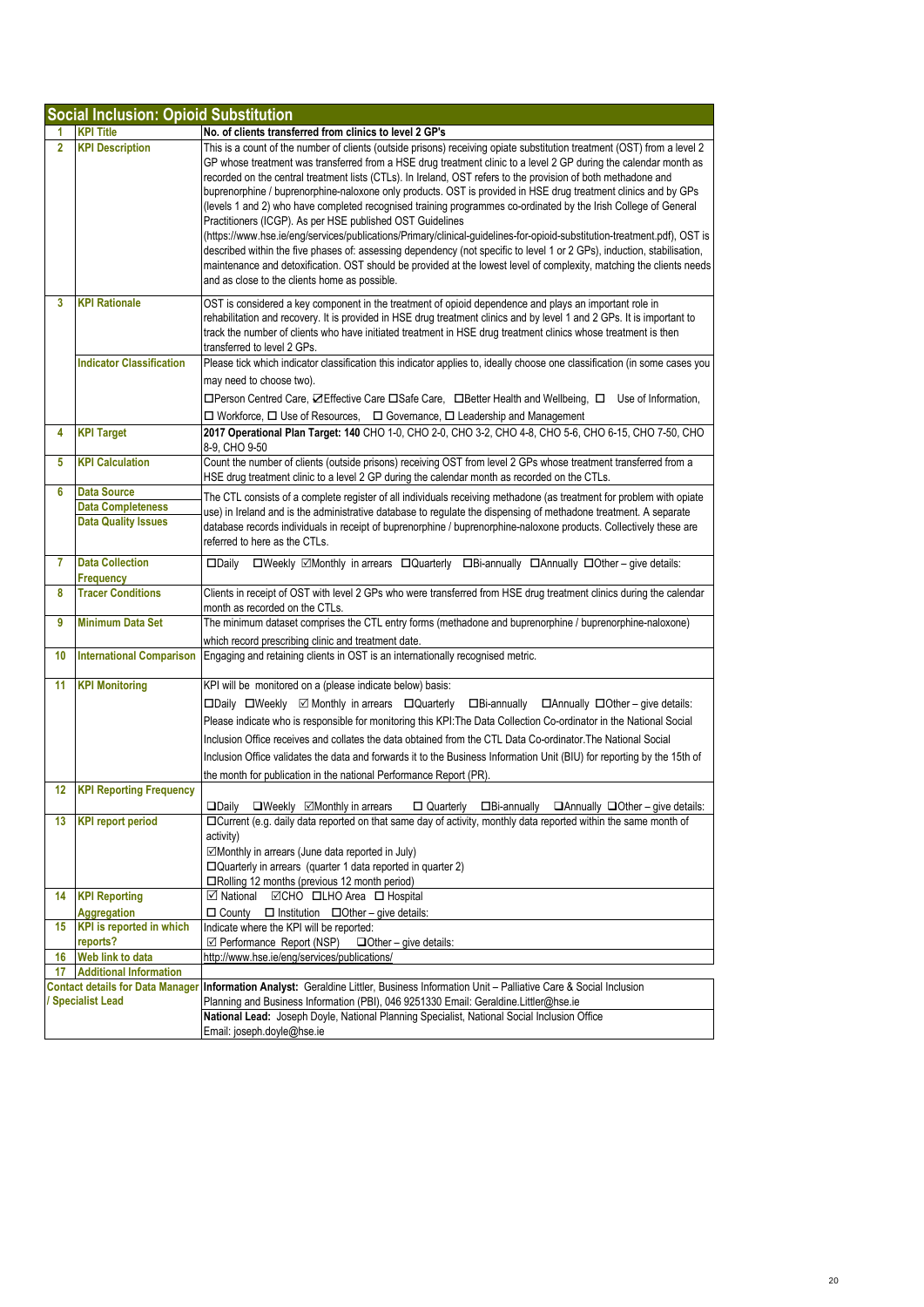|                | <b>Social Inclusion: Opioid Substitution</b>            |                                                                                                                                                                                                                                                                                                                                                                                                                                                                                                                                                                                                                                                                                                                                                                                                                                                                                                                                                                                                                                                                                                                                                                                                                                                                                                                                                         |  |
|----------------|---------------------------------------------------------|---------------------------------------------------------------------------------------------------------------------------------------------------------------------------------------------------------------------------------------------------------------------------------------------------------------------------------------------------------------------------------------------------------------------------------------------------------------------------------------------------------------------------------------------------------------------------------------------------------------------------------------------------------------------------------------------------------------------------------------------------------------------------------------------------------------------------------------------------------------------------------------------------------------------------------------------------------------------------------------------------------------------------------------------------------------------------------------------------------------------------------------------------------------------------------------------------------------------------------------------------------------------------------------------------------------------------------------------------------|--|
|                | <b>KPI Title</b>                                        | No. of clients transferred from level 2 to level 1 GPs                                                                                                                                                                                                                                                                                                                                                                                                                                                                                                                                                                                                                                                                                                                                                                                                                                                                                                                                                                                                                                                                                                                                                                                                                                                                                                  |  |
| $\overline{2}$ | <b>KPI Description</b>                                  | This is a count of the number of clients (outside prisons) receiving opioid substitution treatment (OST) from level 1<br>GPs whose treatment transferred from a level 2 to a level 1 GP during the calendar month as recorded on the central<br>treatment lists (CTLs). In Ireland, OST refers to the provision of both methadone and buprenorphine / buprenorphine-<br>naloxone only products. OST is provided in HSE drug treatment clinics and by GPs (levels 1 and 2) who have<br>completed recognised training programmes co-ordinated by the Irish College of General Practitioners (ICGP). As per<br>HSE published OST Guidelines (https://www.hse.ie/eng/services/publications/Primary/clinical-guidelines-for-opioid-<br>substitution-treatment.pdf), OST is described within the five phases of: assessing dependency (not specific to level 1<br>or 2 GPs), induction, stabilisation, maintenance and detoxification. Level 2 GPs can treat clients at all phases of OST.<br>Level 1 GPs can treat clients in the maintenance and detoxification phases of OST in their own practice. OST should<br>be provided at the lowest level of complexity, matching the clients needs and as close to the clients home as<br>possible. In line with this principle, once a person is in the maintenance phase he / she should be referred to a Level |  |
| 3              | <b>KPI Rationale</b><br><b>Indicator Classification</b> | OST is considered a key component in the treatment of opioid dependence and plays an important role in<br>rehabilitation and recovery. It is provided in HSE drug treatment clinics and by level 1 and 2 GPs. It is important to<br>track the number of clients in the maintenance and detoxification phases of OST whose treatment is transferred from<br>a level 2 to al level 1 GP.                                                                                                                                                                                                                                                                                                                                                                                                                                                                                                                                                                                                                                                                                                                                                                                                                                                                                                                                                                  |  |
|                |                                                         | Please tick which indicator classification this indicator applies to, ideally choose one classification (in some cases you<br>may need to choose two).<br>□Person Centred Care, ZEffective Care □Safe Care, □Better Health and Wellbeing, □ Use of Information, □<br>Workforce, □ Use of Resources, □ Governance, □ Leadership and Management                                                                                                                                                                                                                                                                                                                                                                                                                                                                                                                                                                                                                                                                                                                                                                                                                                                                                                                                                                                                           |  |
| 4              | <b>KPI Target</b>                                       | 2017 Operational Plan Target: 150 CHO 1-10, CHO 2-0, CHO 3-6, CHO 4-10, CHO 5-10, CHO 6-16, CHO 7-48,<br>CHO 8-10, CHO 9-40                                                                                                                                                                                                                                                                                                                                                                                                                                                                                                                                                                                                                                                                                                                                                                                                                                                                                                                                                                                                                                                                                                                                                                                                                             |  |
| 5              | <b>KPI Calculation</b>                                  | Count the number of clients (outside prisons) receiving OST from a level 1 GP whose treatment was transferred from<br>a level 2 GP to a level 1 GP during the calendar month as recorded on the CTLs.                                                                                                                                                                                                                                                                                                                                                                                                                                                                                                                                                                                                                                                                                                                                                                                                                                                                                                                                                                                                                                                                                                                                                   |  |
| 6              | <b>Data Source</b>                                      | The CTL consists of a complete register of all individuals receiving methadone (as treatment for problem with opiate                                                                                                                                                                                                                                                                                                                                                                                                                                                                                                                                                                                                                                                                                                                                                                                                                                                                                                                                                                                                                                                                                                                                                                                                                                    |  |
|                | <b>Data Completeness</b><br><b>Data Quality Issues</b>  | use) in Ireland and is the administrative database to regulate the dispensing of methadone treatment. A separate<br>database records individuals in receipt of buprenorphine / buprenorphine-naloxone products. Collectively these are<br>referred to here as the CTLs.                                                                                                                                                                                                                                                                                                                                                                                                                                                                                                                                                                                                                                                                                                                                                                                                                                                                                                                                                                                                                                                                                 |  |
| 7              | <b>Data Collection</b><br>Frequency                     | $\square$ Weekly $\square$ Monthly in arrears $\square$ Quarterly $\square$ Bi-annually $\square$ Annually $\square$ Other – give details:<br>□Daily                                                                                                                                                                                                                                                                                                                                                                                                                                                                                                                                                                                                                                                                                                                                                                                                                                                                                                                                                                                                                                                                                                                                                                                                    |  |
| 8              | <b>Tracer Conditions</b>                                | Clients whose OST transferred from a level 1 GP to a level 2 GP during the calendar month as recorded on the<br>CTLs.                                                                                                                                                                                                                                                                                                                                                                                                                                                                                                                                                                                                                                                                                                                                                                                                                                                                                                                                                                                                                                                                                                                                                                                                                                   |  |
| 9              | <b>Minimum Data Set</b>                                 | The minimum dataset comprises the CTL entry forms (methadone and buprenorphine / buprenorphine-naloxone)<br>which record prescribing clinic and treatment date.                                                                                                                                                                                                                                                                                                                                                                                                                                                                                                                                                                                                                                                                                                                                                                                                                                                                                                                                                                                                                                                                                                                                                                                         |  |
| 10             | <b>International Comparison</b>                         | Engaging and retaining clients in OST is an internationally recognised metric.                                                                                                                                                                                                                                                                                                                                                                                                                                                                                                                                                                                                                                                                                                                                                                                                                                                                                                                                                                                                                                                                                                                                                                                                                                                                          |  |
| 11             | <b>KPI Monitoring</b>                                   | KPI will be monitored on a (please indicate below) basis:<br>$\Box$ Daily $\Box$ Weekly $\Box$ Monthly in arrears $\Box$ Quarterly $\Box$ Bi-annually $\Box$ Annually $\Box$ Other – give details:<br>Please indicate who is responsible for monitoring this KPI: The Data Collection Co-ordinator in the National Social<br>Inclusion Office receives and collates the data obtained from the CTL Data Co-ordinator. The National Social<br>Inclusion Office validates the data and forwards it to the Business Information Unit (BIU) for reporting by the 15th of<br>the month for publication in the national Performance Report (PR).                                                                                                                                                                                                                                                                                                                                                                                                                                                                                                                                                                                                                                                                                                              |  |
| 12             | <b>KPI Reporting Frequency</b>                          | □Weekly <b>ØMonthly in arrears</b> □ Quarterly □Bi-annually □Annually □Other – give details:<br>$\square$ Daily                                                                                                                                                                                                                                                                                                                                                                                                                                                                                                                                                                                                                                                                                                                                                                                                                                                                                                                                                                                                                                                                                                                                                                                                                                         |  |
| 13             | <b>KPI report period</b>                                | □Current (e.g. daily data reported on that same day of activity, monthly data reported within the same month of<br>activity)<br>☑Monthly in arrears (June data reported in July)<br>□ Quarterly in arrears (quarter 1 data reported in quarter 2)<br>□Rolling 12 months (previous 12 month period)                                                                                                                                                                                                                                                                                                                                                                                                                                                                                                                                                                                                                                                                                                                                                                                                                                                                                                                                                                                                                                                      |  |
| 14             | <b>KPI Reporting</b>                                    | <b>Ø</b> National ØCHO ØLHO Area □ Hospital                                                                                                                                                                                                                                                                                                                                                                                                                                                                                                                                                                                                                                                                                                                                                                                                                                                                                                                                                                                                                                                                                                                                                                                                                                                                                                             |  |
|                | <b>Aggregation</b>                                      | $\Box$ County $\Box$ Institution $\Box$ Other – give details:                                                                                                                                                                                                                                                                                                                                                                                                                                                                                                                                                                                                                                                                                                                                                                                                                                                                                                                                                                                                                                                                                                                                                                                                                                                                                           |  |
| 15             | <b>KPI</b> is reported in which<br>reports?             | Indicate where the KPI will be reported:<br>$\boxtimes$ Performance Report (NSP)<br>$\Box$ Other – give details:                                                                                                                                                                                                                                                                                                                                                                                                                                                                                                                                                                                                                                                                                                                                                                                                                                                                                                                                                                                                                                                                                                                                                                                                                                        |  |
| 16             | <b>Web link to data</b>                                 | http://www.hse.ie/eng/services/publications/                                                                                                                                                                                                                                                                                                                                                                                                                                                                                                                                                                                                                                                                                                                                                                                                                                                                                                                                                                                                                                                                                                                                                                                                                                                                                                            |  |
| 17             | <b>Additional Information</b>                           |                                                                                                                                                                                                                                                                                                                                                                                                                                                                                                                                                                                                                                                                                                                                                                                                                                                                                                                                                                                                                                                                                                                                                                                                                                                                                                                                                         |  |
|                | <b>Specialist Lead</b>                                  | Contact details for Data Manager Information Analyst: Geraldine Littler, Business Information Unit - Palliative Care & Social Inclusion<br>Planning and Business Information (PBI), 046 9251330 Email: Geraldine Littler@hse.ie<br>National Lead: Joseph Doyle, National Planning Specialist, National Social Inclusion Office                                                                                                                                                                                                                                                                                                                                                                                                                                                                                                                                                                                                                                                                                                                                                                                                                                                                                                                                                                                                                          |  |
|                |                                                         | Email: joseph.doyle@hse.ie                                                                                                                                                                                                                                                                                                                                                                                                                                                                                                                                                                                                                                                                                                                                                                                                                                                                                                                                                                                                                                                                                                                                                                                                                                                                                                                              |  |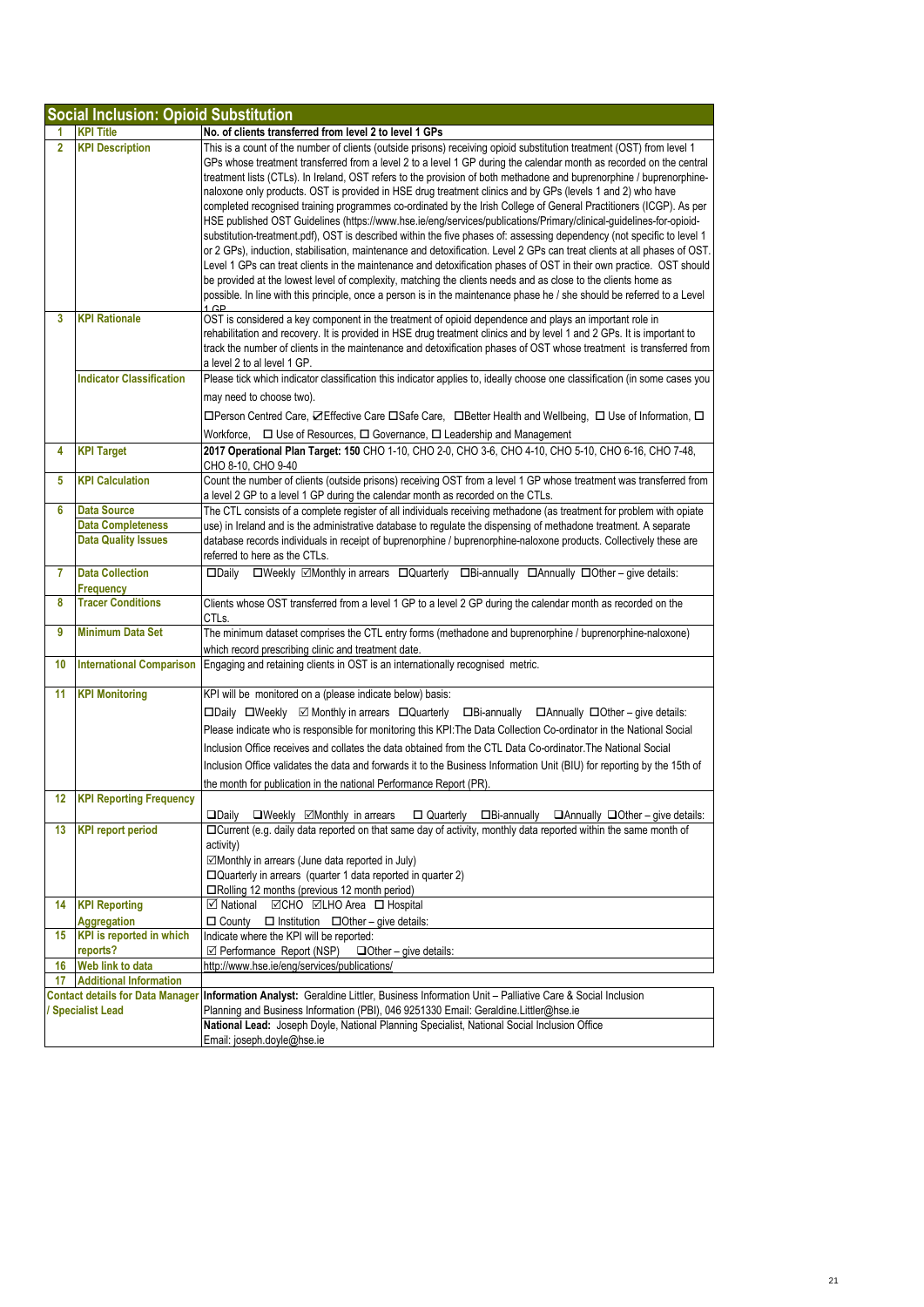|                | <b>Social Inclusion: Opioid Substitution</b> |                                                                                                                                                               |  |
|----------------|----------------------------------------------|---------------------------------------------------------------------------------------------------------------------------------------------------------------|--|
|                | <b>KPI Title</b>                             | Total no. of new clients in receipt of opioid substitution treatment (outside prisons)                                                                        |  |
| $\overline{2}$ | <b>KPI Description</b>                       | This is a count of the total number of new clients (outside prisons) who received opioid substitution treatment (OST)                                         |  |
|                |                                              | in HSE drug treatment clinics and with level 2 GPs during the calendar month as recorded on the central treatment                                             |  |
|                |                                              | lists (CTLs). A new client is a client who has not previously received OST or has not received it in the preceding five                                       |  |
|                |                                              | years. In Ireland, OST refers to the provision of both methadone and buprenorphine / buprenorphine-naloxone only                                              |  |
|                |                                              | products. OST is provided in HSE drug treatment clinics and by GPs (levels 1 and 2) who have completed recognised                                             |  |
|                |                                              | training programmes co-ordinated by the Irish College of General Practitioners (ICGP). As per HSE published OST                                               |  |
|                |                                              | Guidelines (https://www.hse.ie/eng/services/publications/Primary/clinical-guidelines-for-opioid-substitution-                                                 |  |
|                |                                              | treatment.pdf), OST is described within the five phases of: assessing dependency (not specific to level 1 or 2 GPs),                                          |  |
|                |                                              | induction, stabilisation, maintenance and detoxification. OST should be provided at the lowest level of complexity,                                           |  |
|                |                                              | matching the clients needs and as close to the clients home as possible.                                                                                      |  |
|                |                                              |                                                                                                                                                               |  |
| 3              | <b>KPI Rationale</b>                         | OST is considered a key component in the treatment of opioid dependence and plays an important role in                                                        |  |
|                |                                              | rehabilitation and recovery. It is initiated in HSE drug treatment clinics and by level 2 GPs. It is important to track the                                   |  |
|                |                                              | overall number of new clients in treatment in clinics and with level 2 GPs.                                                                                   |  |
|                | <b>Indicator Classification</b>              | Please tick which indicator classification this indicator applies to, ideally choose one classification (in some cases you                                    |  |
|                |                                              | may need to choose two).                                                                                                                                      |  |
|                |                                              | □Person Centred Care, ZEffective Care □Safe Care, □Better Health and Wellbeing, □ Use of Information, □                                                       |  |
|                |                                              | Workforce, $\Box$ Use of Resources, $\Box$ Governance, $\Box$ Leadership and Management                                                                       |  |
| 4              | <b>KPI Target</b>                            | 2017 Operational Plan Target: 645 CHO 1-20, CHO 2-12, CHO 3-40, CHO 4-101, CHO 5-58, CHO 6-56, CHO 7-                                                         |  |
|                |                                              | 181, CHO 8-55, CHO 9-122                                                                                                                                      |  |
| 5              | <b>KPI Calculation</b>                       | Count the number of new clients (outside prisons) who commenced OST in HSE drug treatment clinics and with level                                              |  |
|                |                                              | 2 GPs during the calendar month as recorded on the CTLs.                                                                                                      |  |
| 6              | <b>Data Source</b>                           | The CTL consists of a complete register of all individuals receiving methadone (as treatment for problem with opiate                                          |  |
|                | <b>Data Completeness</b>                     | use) in Ireland and is the administrative database to regulate the dispensing of methadone treatment. A separate                                              |  |
|                | <b>Data Quality Issues</b>                   | database records individuals in receipt of buprenorphine / buprenorphine-naloxone products. Collectively these are                                            |  |
|                |                                              | referred to here as the CTLs.                                                                                                                                 |  |
|                |                                              |                                                                                                                                                               |  |
| 7              | <b>Data Collection</b>                       | $\square$ Weekly $\square$ Monthly in arrears $\square$ Quarterly $\square$ Bi-annually $\square$ Annually $\square$ Other – give details:<br>$\square$ Daily |  |
| 8              | <b>Frequency</b><br><b>Tracer Conditions</b> | New clients (outside prisons) who are in receipt of OST in HSE drug treatment clinics or with level 2 GPs as recorded                                         |  |
|                |                                              | on the CTLs.                                                                                                                                                  |  |
| 9              | <b>Minimum Data Set</b>                      | The minimum dataset comprises the CTL entry forms (methadone and buprenorphine / buprenorphine-naloxone)                                                      |  |
|                |                                              | which record prescribing clinic and treatment date.                                                                                                           |  |
| 10             | <b>International Comparison</b>              | Engaging and retaining clients in OST is an internationally recognised metric.                                                                                |  |
|                |                                              |                                                                                                                                                               |  |
| 11             | <b>KPI Monitoring</b>                        | KPI will be monitored on a (please indicate below) basis:                                                                                                     |  |
|                |                                              | □Daily □Weekly ⊠ Monthly in arrears □Quarterly<br>$\Box$ Bi-annually $\Box$ Annually $\Box$ Other – give details:                                             |  |
|                |                                              | Please indicate who is responsible for monitoring this KPI: The Data Collection Co-ordinator in the National Social                                           |  |
|                |                                              | Inclusion Office receives and collates the data obtained from the CTL Data Co-ordinator. The National Social                                                  |  |
|                |                                              | Inclusion Office validates the data and forwards it to the Business Information Unit (BIU) for reporting by the 15th of                                       |  |
|                |                                              | the month for publication in the national Performance Report (PR).                                                                                            |  |
| 12             | <b>KPI Reporting Frequency</b>               |                                                                                                                                                               |  |
|                |                                              | □Daily □Weekly <b>ØMonthly in arrears</b> □ Quarterly □Bi-annually □Annually □Other – give details:                                                           |  |
| 13             | <b>KPI report period</b>                     | □ Current (e.g. daily data reported on that same day of activity, monthly data reported within the same month of                                              |  |
|                |                                              | activity)                                                                                                                                                     |  |
|                |                                              | ⊠Monthly in arrears (June data reported in July)                                                                                                              |  |
|                |                                              | □ Quarterly in arrears (quarter 1 data reported in quarter 2)                                                                                                 |  |
|                |                                              | $\Box$ Rolling 12 months (previous 12 month period)                                                                                                           |  |
| 14             | <b>KPI Reporting</b>                         | <b>Ø</b> National ØCHO ØLHO Area □ Hospital                                                                                                                   |  |
|                | Aggregation                                  | $\Box$ County<br>$\Box$ Institution $\Box$ Other – give details:                                                                                              |  |
| 15             | <b>KPI</b> is reported in which              | Indicate where the KPI will be reported:                                                                                                                      |  |
|                | reports?<br>Web link to data                 | $\boxtimes$ Performance Report (NSP) $\Box$ Other – give details:                                                                                             |  |
| 16<br>17       | <b>Additional Information</b>                | http://www.hse.ie/eng/services/publications/                                                                                                                  |  |
|                |                                              | Contact details for Data Manager Information Analyst: Geraldine Littler, Business Information Unit - Palliative Care & Social Inclusion                       |  |
|                | <b>Specialist Lead</b>                       | Planning and Business Information (PBI), 046 9251330 Email: Geraldine Littler@hse.ie                                                                          |  |
|                |                                              | National Lead: Joseph Doyle, National Planning Specialist, National Social Inclusion Office                                                                   |  |
|                |                                              | Email: joseph.doyle@hse.ie                                                                                                                                    |  |
|                |                                              |                                                                                                                                                               |  |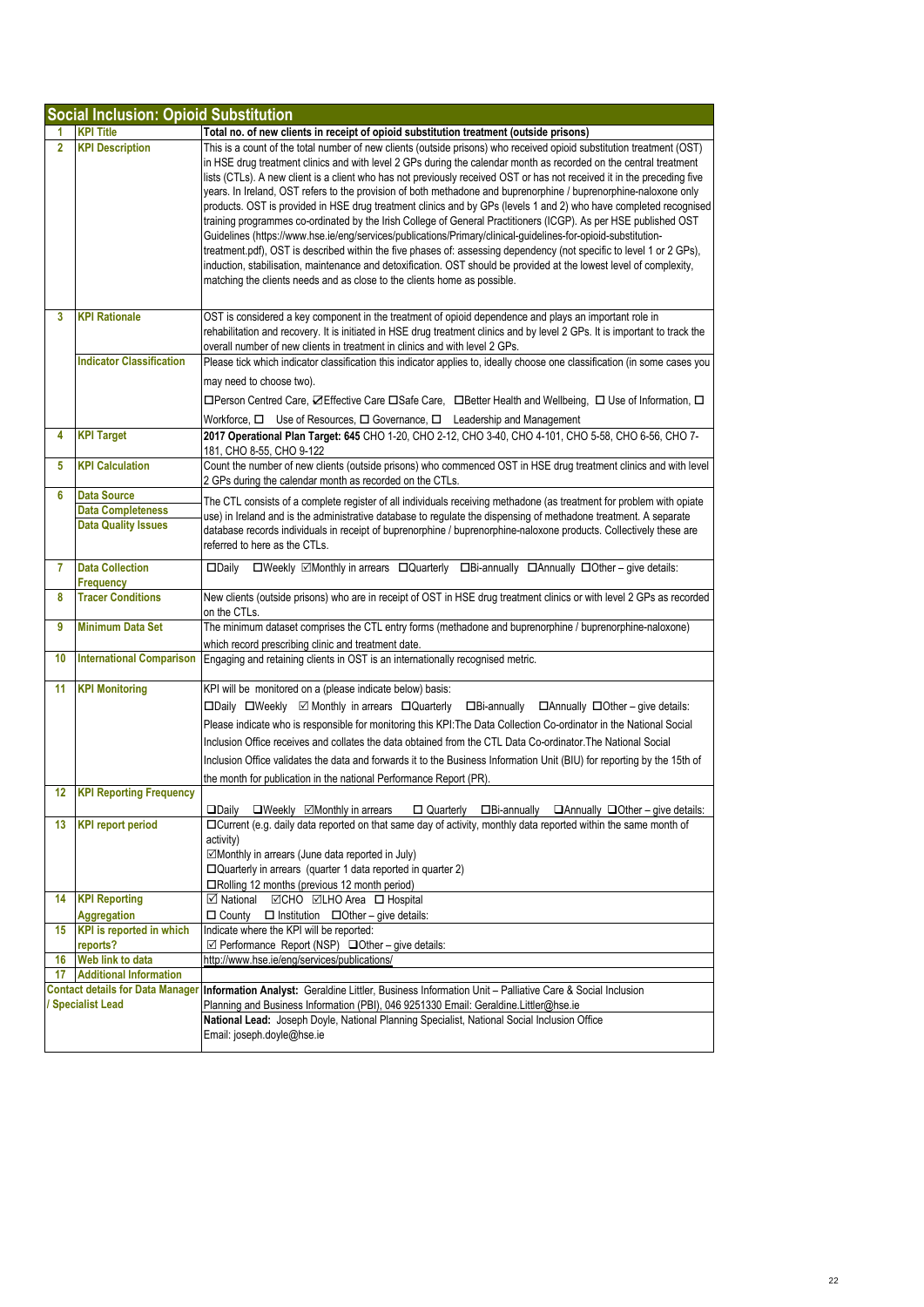|                                                                   | <b>Social Inclusion: Opioid Substitution</b> |                                                                                                                                                                                                                                                                                                                                                                                                                                                                                                                                                                                                                                                                                                                                                                                                                                                                                                                                                                                                                                                                                                   |  |
|-------------------------------------------------------------------|----------------------------------------------|---------------------------------------------------------------------------------------------------------------------------------------------------------------------------------------------------------------------------------------------------------------------------------------------------------------------------------------------------------------------------------------------------------------------------------------------------------------------------------------------------------------------------------------------------------------------------------------------------------------------------------------------------------------------------------------------------------------------------------------------------------------------------------------------------------------------------------------------------------------------------------------------------------------------------------------------------------------------------------------------------------------------------------------------------------------------------------------------------|--|
|                                                                   | <b>KPI Title</b>                             | Total no. of new clients in receipt of opioid substitution treatment (clinics)                                                                                                                                                                                                                                                                                                                                                                                                                                                                                                                                                                                                                                                                                                                                                                                                                                                                                                                                                                                                                    |  |
| $\overline{2}$                                                    | <b>KPI Description</b>                       | This is a count of the number of new clients (outside prisons) in receipt of opioid substitution treatment (OST) in HSE<br>drug treatment clinics during the calendar month as recorded on the central treatment lists (CTLs). In Ireland, OST<br>refers to the provision of both methadone and buprenorphine / buprenorphine-naloxone only products. OST is<br>provided in HSE drug treatment clinics and by GPs (levels 1 and 2) who have completed recognised training<br>programmes co-ordinated by the Irish College of General Practitioners (ICGP). As per HSE published OST<br>Guidelines (https://www.hse.ie/eng/services/publications/Primary/clinical-guidelines-for-opioid-substitution-<br>treatment.pdf), OST is described within the five phases of: assessing dependency (not specific to level 1 or 2 GPs),<br>induction, stabilisation, maintenance and detoxification. HSE drug treatment clinics treat clients at all phases of OST.<br>OST should be provided at the lowest level of complexity, matching the clients needs and as close to the clients<br>home as possible. |  |
| 3                                                                 | <b>KPI Rationale</b>                         | OST is considered a key component in the treatment of opioid dependence and plays an important role in<br>rehabilitation and recovery. HSE drug treatment clinics treat clients at all phases of OST. It is important to track the<br>number of new clients initiating treatment in these HSE drug treatment clinics.                                                                                                                                                                                                                                                                                                                                                                                                                                                                                                                                                                                                                                                                                                                                                                             |  |
|                                                                   | <b>Indicator Classification</b>              | Please tick which indicator classification this indicator applies to, ideally choose one classification (in some cases you<br>may need to choose two).<br>□Person Centred Care, <b>ØEffective Care</b> □Safe Care,<br>$\Box$ Better Health and Wellbeing, $\Box$ Use of Information,<br>□ Workforce, □ Use of Resources, □ Governance, □ Leadership and Management                                                                                                                                                                                                                                                                                                                                                                                                                                                                                                                                                                                                                                                                                                                                |  |
| 4                                                                 | <b>KPI Target</b>                            | 2017 Operational Plan Target: 507 CHO 1-0, CHO 2-12, CHO 3-37, CHO 4-100, CHO 5-57, CHO 6-13, CHO 7-<br>154, CHO 8-33, CHO 9-101                                                                                                                                                                                                                                                                                                                                                                                                                                                                                                                                                                                                                                                                                                                                                                                                                                                                                                                                                                  |  |
| 5                                                                 | <b>KPI Calculation</b>                       | Count the number of new clients (outside prisons) who commenced OST in HSE drug treatment clinics during the<br>calendar month as recorded on the CTLs.                                                                                                                                                                                                                                                                                                                                                                                                                                                                                                                                                                                                                                                                                                                                                                                                                                                                                                                                           |  |
| 6                                                                 | <b>Data Source</b>                           | The CTL consists of a complete register of all individuals receiving methadone (as treatment for problem with opiate                                                                                                                                                                                                                                                                                                                                                                                                                                                                                                                                                                                                                                                                                                                                                                                                                                                                                                                                                                              |  |
|                                                                   | <b>Data Completeness</b>                     | use) in Ireland and is the administrative database to regulate the dispensing of methadone treatment. A separate                                                                                                                                                                                                                                                                                                                                                                                                                                                                                                                                                                                                                                                                                                                                                                                                                                                                                                                                                                                  |  |
|                                                                   | <b>Data Quality Issues</b>                   | database records individuals in receipt of buprenorphine / buprenorphine-naloxone products. Collectively these are<br>referred to here as the CTLs.                                                                                                                                                                                                                                                                                                                                                                                                                                                                                                                                                                                                                                                                                                                                                                                                                                                                                                                                               |  |
| 7                                                                 | <b>Data Collection</b><br><b>Frequency</b>   | $\square$ Weekly $\square$ Monthly in arrears $\square$ Quarterly $\square$ Bi-annually $\square$ Annually $\square$ Other – give details:<br>$\square$ Daily                                                                                                                                                                                                                                                                                                                                                                                                                                                                                                                                                                                                                                                                                                                                                                                                                                                                                                                                     |  |
| 8                                                                 | <b>Tracer Conditions</b>                     |                                                                                                                                                                                                                                                                                                                                                                                                                                                                                                                                                                                                                                                                                                                                                                                                                                                                                                                                                                                                                                                                                                   |  |
| 9                                                                 | <b>Minimum Data Set</b>                      | New clients who commenced OST in HSE drug treatment clinics during the calendar month as recorded on the CTLs.<br>The minimum dataset comprises the CTL entry forms (methadone and buprenorphine / buprenorphine-naloxone)<br>which record prescribing clinic and treatment date.                                                                                                                                                                                                                                                                                                                                                                                                                                                                                                                                                                                                                                                                                                                                                                                                                 |  |
| 10                                                                | <b>International Comparison</b>              | Engaging and retaining clients in OST is an internationally recognised metric.                                                                                                                                                                                                                                                                                                                                                                                                                                                                                                                                                                                                                                                                                                                                                                                                                                                                                                                                                                                                                    |  |
| 11                                                                | <b>KPI Monitoring</b>                        | KPI will be monitored on a (please indicate below) basis:<br>□Daily □Weekly ⊠ Monthly in arrears □Quarterly<br>$\Box$ Bi-annually $\Box$ Annually $\Box$ Other – give details:<br>Please indicate who is responsible for monitoring this KPI: The Data Collection Co-ordinator in the National Social<br>Inclusion Office receives and collates the data obtained from the CTL Data Co-ordinator. The National Social<br>Inclusion Office validates the data and forwards it to the Business Information Unit (BIU) for reporting by the 15th of<br>the month for publication in the national Performance Report (PR).                                                                                                                                                                                                                                                                                                                                                                                                                                                                            |  |
| 12                                                                | <b>KPI Reporting Frequency</b>               | $\square$ Daily<br>□Weekly <b>⊠Monthly</b><br>$\Box$ Quarterly<br>□Bi-annually<br>$\Box$ Annually $\Box$ Other – give details:                                                                                                                                                                                                                                                                                                                                                                                                                                                                                                                                                                                                                                                                                                                                                                                                                                                                                                                                                                    |  |
| 13                                                                | <b>KPI report period</b>                     | □Current (e.g. daily data reported on that same day of activity, monthly data reported within the same month of<br>activity)<br>⊠Monthly in arrears (June data reported in July)<br>□ Quarterly in arrears (quarter 1 data reported in quarter 2)<br>□Rolling 12 months (previous 12 month period)                                                                                                                                                                                                                                                                                                                                                                                                                                                                                                                                                                                                                                                                                                                                                                                                |  |
| 14                                                                | <b>KPI Reporting</b><br><b>Aggregation</b>   | <b>Ø</b> National ØCHO ØLHO Area □ Hospital<br>$\Box$ County<br>$\Box$ Institution $\Box$ Other – give details:                                                                                                                                                                                                                                                                                                                                                                                                                                                                                                                                                                                                                                                                                                                                                                                                                                                                                                                                                                                   |  |
| 15 <sub>15</sub>                                                  | <b>KPI</b> is reported in which<br>reports?  | Indicate where the KPI will be reported:<br>$\boxtimes$ Performance Report (NSP)<br>$\Box$ Other – give details:                                                                                                                                                                                                                                                                                                                                                                                                                                                                                                                                                                                                                                                                                                                                                                                                                                                                                                                                                                                  |  |
| 16                                                                | Web link to data                             | http://www.hse.ie/eng/services/publications/                                                                                                                                                                                                                                                                                                                                                                                                                                                                                                                                                                                                                                                                                                                                                                                                                                                                                                                                                                                                                                                      |  |
| 17                                                                | <b>Additional Information</b>                |                                                                                                                                                                                                                                                                                                                                                                                                                                                                                                                                                                                                                                                                                                                                                                                                                                                                                                                                                                                                                                                                                                   |  |
| <b>Contact details for Data Manager</b><br><b>Specialist Lead</b> |                                              | Information Analyst: Geraldine Littler, Business Information Unit - Palliative Care & Social Inclusion<br>Planning and Business Information (PBI), 046 9251330 Email: Geraldine.Littler@hse.ie                                                                                                                                                                                                                                                                                                                                                                                                                                                                                                                                                                                                                                                                                                                                                                                                                                                                                                    |  |
|                                                                   |                                              | National Lead: Joseph Doyle, National Planning Specialist, National Social Inclusion Office<br>Email: joseph.doyle@hse.ie                                                                                                                                                                                                                                                                                                                                                                                                                                                                                                                                                                                                                                                                                                                                                                                                                                                                                                                                                                         |  |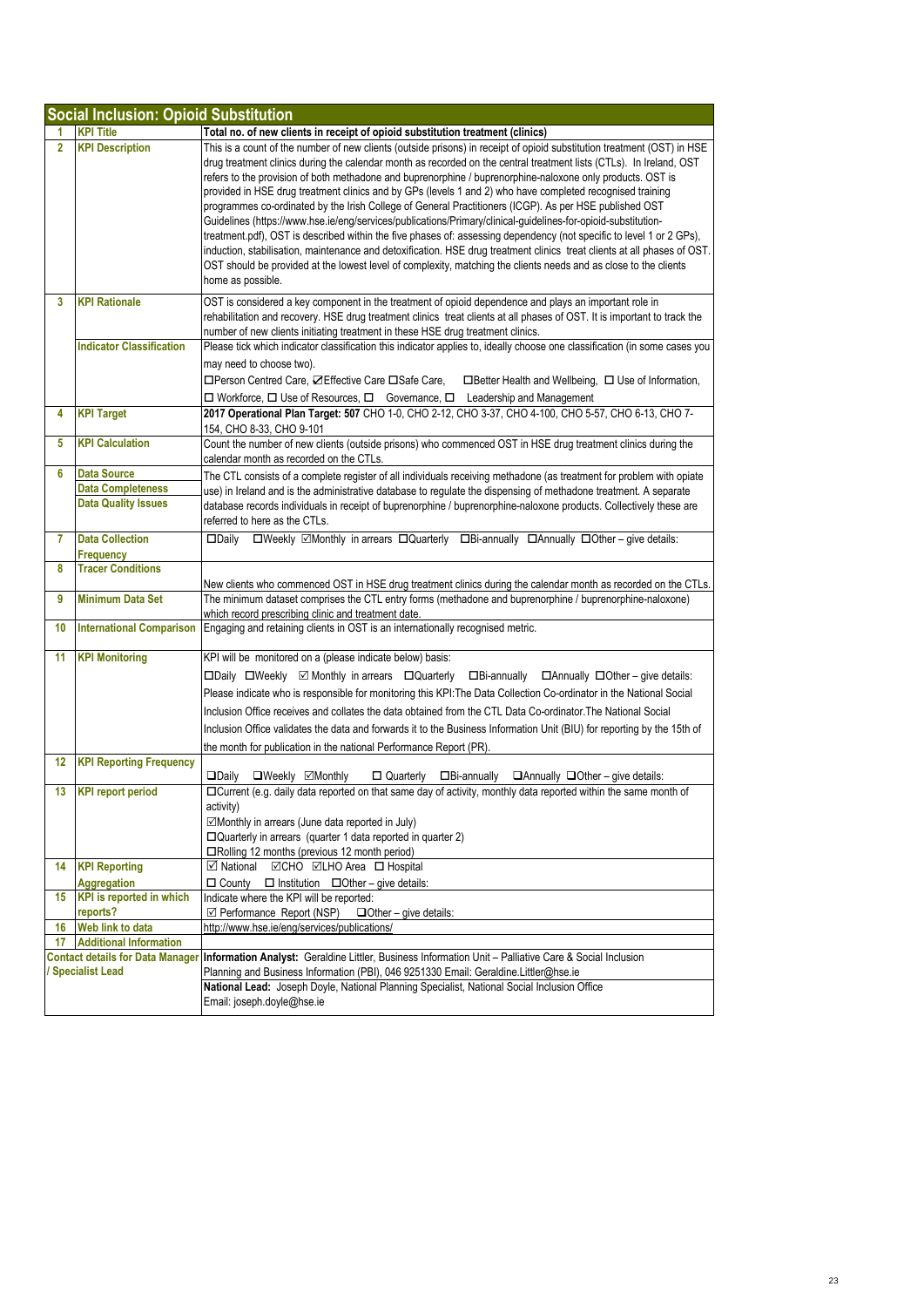|                        | <b>Social Inclusion: Opioid Substitution</b> |                                                                                                                                                                                                                                                                                                                                                                                                                                                                                                                                                                                                                                                                                                                                                                                                                                                                                                                                                                                                                                                                                                                                                                                       |  |
|------------------------|----------------------------------------------|---------------------------------------------------------------------------------------------------------------------------------------------------------------------------------------------------------------------------------------------------------------------------------------------------------------------------------------------------------------------------------------------------------------------------------------------------------------------------------------------------------------------------------------------------------------------------------------------------------------------------------------------------------------------------------------------------------------------------------------------------------------------------------------------------------------------------------------------------------------------------------------------------------------------------------------------------------------------------------------------------------------------------------------------------------------------------------------------------------------------------------------------------------------------------------------|--|
|                        | <b>KPI Title</b>                             | Total no. of new clients in receipt of opioid substitution treatment (level 2 GP)                                                                                                                                                                                                                                                                                                                                                                                                                                                                                                                                                                                                                                                                                                                                                                                                                                                                                                                                                                                                                                                                                                     |  |
| $\overline{2}$         | <b>KPI Description</b>                       | This is a count of the number of new clients (outside prisons) in receipt of opioid substitution treatment (OST) with<br>level 2 GPs in the calendar month as recorded on the central treatment lists (CTLs). A new client is a client who has<br>not previously received OST or has not received it in the preceding five years. In Ireland, OST refers to the provision<br>of both methadone and buprenorphine / buprenorphine-naloxone only products. OST is provided in HSE drug<br>treatment clinics and by GPs (levels 1 and 2) who have completed recognised training programmes co-ordinated by<br>the Irish College of General Practitioners (ICGP). As per HSE published OST Guidelines<br>(https://www.hse.ie/eng/services/publications/Primary/clinical-guidelines-for-opioid-substitution-treatment.pdf), OST is<br>described within the five phases of: assessing dependency (not specific to level 1 or 2 GPs), induction, stabilisation,<br>maintenance and detoxification. Level 2 GPs can treat clients at all phases of OST. OST should be provided at the<br>lowest level of complexity, matching the clients needs and as close to the clients home as possible. |  |
| 3                      | <b>KPI Rationale</b>                         | OST is considered a key component in the treatment of opioid dependence and plays an important role in<br>rehabilitation and recovery. It is initiated in HSE drug treatment clinics and by level 2 GPs. It is important to track the<br>number of new clients initiating treatment with level 2 GPs.                                                                                                                                                                                                                                                                                                                                                                                                                                                                                                                                                                                                                                                                                                                                                                                                                                                                                 |  |
|                        | <b>Indicator Classification</b>              | Please tick which indicator classification this indicator applies to, ideally choose one classification (in some cases you                                                                                                                                                                                                                                                                                                                                                                                                                                                                                                                                                                                                                                                                                                                                                                                                                                                                                                                                                                                                                                                            |  |
|                        |                                              | may need to choose two).                                                                                                                                                                                                                                                                                                                                                                                                                                                                                                                                                                                                                                                                                                                                                                                                                                                                                                                                                                                                                                                                                                                                                              |  |
|                        |                                              | □Person Centred Care, ZEffective Care □Safe Care, □Better Health and Wellbeing, □ Use of Information, □                                                                                                                                                                                                                                                                                                                                                                                                                                                                                                                                                                                                                                                                                                                                                                                                                                                                                                                                                                                                                                                                               |  |
|                        |                                              | Workforce, $\Box$ Use of Resources, $\Box$ Governance, $\Box$ Leadership and Management                                                                                                                                                                                                                                                                                                                                                                                                                                                                                                                                                                                                                                                                                                                                                                                                                                                                                                                                                                                                                                                                                               |  |
| 4                      | <b>KPI Target</b>                            | 2017 Operational Plan Target: 138 CHO 1-20, CHO 2-0, CHO 3-3, CHO 4-1, CHO 5-1, CHO 6-43, CHO 7-27, CHO<br>8-22, CHO 9-21                                                                                                                                                                                                                                                                                                                                                                                                                                                                                                                                                                                                                                                                                                                                                                                                                                                                                                                                                                                                                                                             |  |
| 5                      | <b>KPI Calculation</b>                       | Count the number of new clients (outside prisons) in receipt of OST with level 2 GPs at the end of the calendar<br>month as recorded on the CTLs.                                                                                                                                                                                                                                                                                                                                                                                                                                                                                                                                                                                                                                                                                                                                                                                                                                                                                                                                                                                                                                     |  |
| 6                      | <b>Data Source</b>                           | The CTL consists of a complete register of all individuals receiving methadone (as treatment for problem with opiate                                                                                                                                                                                                                                                                                                                                                                                                                                                                                                                                                                                                                                                                                                                                                                                                                                                                                                                                                                                                                                                                  |  |
|                        | <b>Data Completeness</b>                     | use) in Ireland and is the administrative database to regulate the dispensing of methadone treatment. A separate                                                                                                                                                                                                                                                                                                                                                                                                                                                                                                                                                                                                                                                                                                                                                                                                                                                                                                                                                                                                                                                                      |  |
|                        | <b>Data Quality Issues</b>                   | database records individuals in receipt of buprenorphine / buprenorphine-naloxone products. Collectively these are                                                                                                                                                                                                                                                                                                                                                                                                                                                                                                                                                                                                                                                                                                                                                                                                                                                                                                                                                                                                                                                                    |  |
|                        | <b>Data Collection</b>                       | referred to here as the CTLs.                                                                                                                                                                                                                                                                                                                                                                                                                                                                                                                                                                                                                                                                                                                                                                                                                                                                                                                                                                                                                                                                                                                                                         |  |
| 7                      | Frequency                                    | □Weekly <b>ØMonthly</b> in arrears □Quarterly □Bi-annually □Annually □Other - give details:<br>□Daily                                                                                                                                                                                                                                                                                                                                                                                                                                                                                                                                                                                                                                                                                                                                                                                                                                                                                                                                                                                                                                                                                 |  |
| 8                      | <b>Tracer Conditions</b>                     | New clients in receipt of OSTwith level 2 GPs during the calendar month as recorded on the CTLs.                                                                                                                                                                                                                                                                                                                                                                                                                                                                                                                                                                                                                                                                                                                                                                                                                                                                                                                                                                                                                                                                                      |  |
| 9                      | <b>Minimum Data Set</b>                      | The minimum dataset comprises the CTL entry forms (methadone and buprenorphine / buprenorphine-naloxone)                                                                                                                                                                                                                                                                                                                                                                                                                                                                                                                                                                                                                                                                                                                                                                                                                                                                                                                                                                                                                                                                              |  |
|                        |                                              | which record prescribing clinic and treatment date.                                                                                                                                                                                                                                                                                                                                                                                                                                                                                                                                                                                                                                                                                                                                                                                                                                                                                                                                                                                                                                                                                                                                   |  |
| 10                     | <b>International Comparison</b>              | Engaging and retaining clients in OST is an internationally recognised metric.                                                                                                                                                                                                                                                                                                                                                                                                                                                                                                                                                                                                                                                                                                                                                                                                                                                                                                                                                                                                                                                                                                        |  |
| 11                     | <b>KPI Monitoring</b>                        | KPI will be monitored on a (please indicate below) basis:                                                                                                                                                                                                                                                                                                                                                                                                                                                                                                                                                                                                                                                                                                                                                                                                                                                                                                                                                                                                                                                                                                                             |  |
|                        |                                              | $\Box$ Daily $\Box$ Weekly $\Box$ Monthly in arrears $\Box$ Quarterly<br>$\Box$ Bi-annually $\Box$ Annually $\Box$ Other – give details:                                                                                                                                                                                                                                                                                                                                                                                                                                                                                                                                                                                                                                                                                                                                                                                                                                                                                                                                                                                                                                              |  |
|                        |                                              | Please indicate who is responsible for monitoring this KPI: The Data Collection Co-ordinator in the National Social                                                                                                                                                                                                                                                                                                                                                                                                                                                                                                                                                                                                                                                                                                                                                                                                                                                                                                                                                                                                                                                                   |  |
|                        |                                              | Inclusion Office receives and collates the data obtained from the CTL Data Co-ordinator. The National Social                                                                                                                                                                                                                                                                                                                                                                                                                                                                                                                                                                                                                                                                                                                                                                                                                                                                                                                                                                                                                                                                          |  |
|                        |                                              | Inclusion Office validates the data and forwards it to the Business Information Unit (BIU) for reporting by the 15th of                                                                                                                                                                                                                                                                                                                                                                                                                                                                                                                                                                                                                                                                                                                                                                                                                                                                                                                                                                                                                                                               |  |
|                        |                                              | the month for publication in the national Performance Report (PR).                                                                                                                                                                                                                                                                                                                                                                                                                                                                                                                                                                                                                                                                                                                                                                                                                                                                                                                                                                                                                                                                                                                    |  |
| 12 <sup>°</sup>        | <b>KPI Reporting Frequency</b>               |                                                                                                                                                                                                                                                                                                                                                                                                                                                                                                                                                                                                                                                                                                                                                                                                                                                                                                                                                                                                                                                                                                                                                                                       |  |
| 13                     | <b>KPI report period</b>                     | $\Box$ Bi-annually $\Box$ Annually $\Box$ Other – give details:<br>$\square$ Daily<br>$\Box$ Weekly $\Box$ Monthly in arrears<br>□ Quarterly<br>□ Current (e.g. daily data reported on that same day of activity, monthly data reported within the same month of<br>activity)<br>⊠Monthly in arrears (June data reported in July)<br>□ Quarterly in arrears (quarter 1 data reported in quarter 2)<br>□Rolling 12 months (previous 12 month period)                                                                                                                                                                                                                                                                                                                                                                                                                                                                                                                                                                                                                                                                                                                                   |  |
| 14                     | <b>KPI Reporting</b>                         | <b>IOCHO</b> □ <b>IOLHO</b> Area □ Hospital<br>⊠ National                                                                                                                                                                                                                                                                                                                                                                                                                                                                                                                                                                                                                                                                                                                                                                                                                                                                                                                                                                                                                                                                                                                             |  |
|                        | <b>Aggregation</b>                           | □ County<br>$\Box$ Institution $\Box$ Other – give details:                                                                                                                                                                                                                                                                                                                                                                                                                                                                                                                                                                                                                                                                                                                                                                                                                                                                                                                                                                                                                                                                                                                           |  |
| 15                     | <b>KPI</b> is reported in which<br>reports?  | Indicate where the KPI will be reported:<br>$\boxtimes$ Performance Report (NSP) $\Box$ Other – give details:                                                                                                                                                                                                                                                                                                                                                                                                                                                                                                                                                                                                                                                                                                                                                                                                                                                                                                                                                                                                                                                                         |  |
| 16                     | Web link to data                             | http://www.hse.ie/eng/services/publications/                                                                                                                                                                                                                                                                                                                                                                                                                                                                                                                                                                                                                                                                                                                                                                                                                                                                                                                                                                                                                                                                                                                                          |  |
| 17                     | <b>Additional Information</b>                |                                                                                                                                                                                                                                                                                                                                                                                                                                                                                                                                                                                                                                                                                                                                                                                                                                                                                                                                                                                                                                                                                                                                                                                       |  |
|                        |                                              | Contact details for Data Manager Information Analyst: Geraldine Littler, Business Information Unit - Palliative Care & Social Inclusion                                                                                                                                                                                                                                                                                                                                                                                                                                                                                                                                                                                                                                                                                                                                                                                                                                                                                                                                                                                                                                               |  |
| <b>Specialist Lead</b> |                                              | Planning and Business Information (PBI), 046 9251330 Email: Geraldine.Littler@hse.ie                                                                                                                                                                                                                                                                                                                                                                                                                                                                                                                                                                                                                                                                                                                                                                                                                                                                                                                                                                                                                                                                                                  |  |
|                        |                                              | National Lead: Joseph Doyle, National Planning Specialist, National Social Inclusion Office<br>Email: joseph.doyle@hse.ie                                                                                                                                                                                                                                                                                                                                                                                                                                                                                                                                                                                                                                                                                                                                                                                                                                                                                                                                                                                                                                                             |  |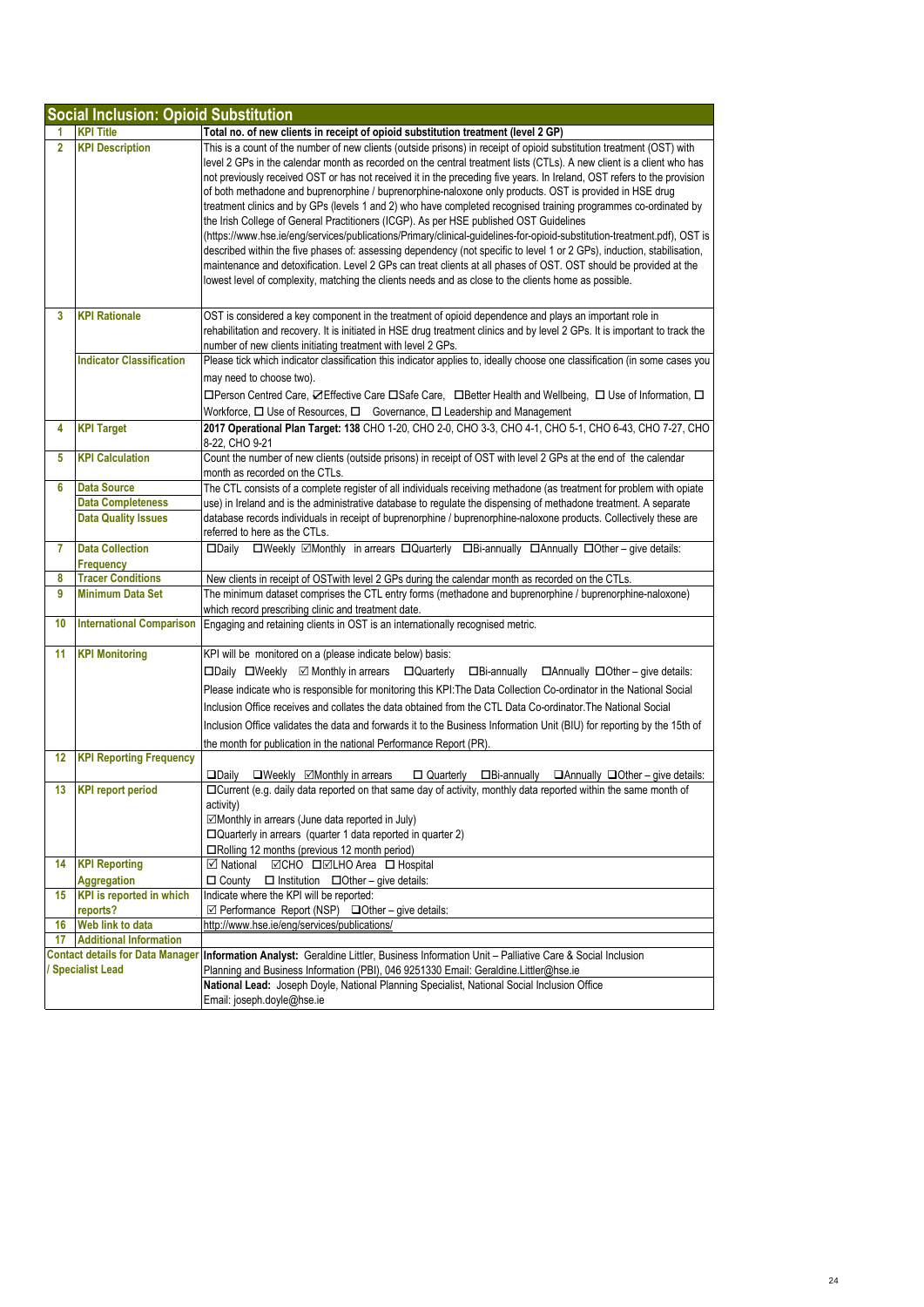|                                                                   | <b>Social Inclusion: Opioid Substitution</b>           |                                                                                                                                                                                                                                                                                                                                                                                                                                                                                                                                                                                           |  |
|-------------------------------------------------------------------|--------------------------------------------------------|-------------------------------------------------------------------------------------------------------------------------------------------------------------------------------------------------------------------------------------------------------------------------------------------------------------------------------------------------------------------------------------------------------------------------------------------------------------------------------------------------------------------------------------------------------------------------------------------|--|
|                                                                   | <b>KPI Title</b>                                       | Number of pharmacies providing opioid substitution treatment                                                                                                                                                                                                                                                                                                                                                                                                                                                                                                                              |  |
| $\overline{2}$                                                    | <b>KPI Description</b>                                 | This is a count of the number of pharmacies authorised by the HSE Addiction Services to dispense methadone and<br>buprenorphine / buprenorphine-naloxone only products and to provide related services to clients in the calendar<br>month as recorded on the central treatment lists (CTLs). In Ireland, opioid substitution treatment (OST) refers to the<br>provision of both methadone and buprenorphine / buprenorphine-naloxone. Methadone and buprenorphine /<br>buprenorphine-naloxone only products are prescribed by doctors and dispensed by pharmacists for approved clients. |  |
| 3                                                                 | <b>KPI Rationale</b>                                   | OST is considered a key component in the treatment of opioid dependence and plays an important role in<br>rehabilitation and recovery. It is important to track the number of pharmacies authorised to dispense methadone and<br>buprenorphine / buprenorphine-naloxone only products and to provide related services to clients in their own local<br>areas.                                                                                                                                                                                                                             |  |
|                                                                   | <b>Indicator Classification</b>                        | Please tick which indicator classification this indicator applies to, ideally choose one classification (in some cases you<br>may need to choose two). □Person Centred Care, ØEffective Care □Safe Care, □Better Health and Wellbeing,<br>□ Use of Information, □ Workforce, □ Use of Resources, □ Governance, □ Leadership and Management                                                                                                                                                                                                                                                |  |
| 4                                                                 | <b>KPI Target</b>                                      | 2017 Operational Plan Target: 654 CHO 1-26, CHO 2-42, CHO 3-44, CHO 4-69, CHO 5-74, CHO 6-60, CHO 7-<br>134, CHO 8-96, CHO 9-109.                                                                                                                                                                                                                                                                                                                                                                                                                                                         |  |
| 5                                                                 | <b>KPI Calculation</b>                                 | Count, the number of pharmacies, authorised by the HSE Addiction Services to dispense methadone and<br>buprenorphine / buprenorphine-naloxone only products and provide related services to clients in the calendar month<br>as recorded on the CTLs.                                                                                                                                                                                                                                                                                                                                     |  |
| 6                                                                 | <b>Data Source</b>                                     | The CTL consists of a complete register of all individuals receiving methadone (as treatment for problem with opiate                                                                                                                                                                                                                                                                                                                                                                                                                                                                      |  |
|                                                                   | <b>Data Completeness</b><br><b>Data Quality Issues</b> | use) in Ireland and is the administrative database to requlate the dispensing of methadone treatment. A separate<br>database records individuals in receipt of buprenorphine / buprenorphine-naloxone products. Collectively these are                                                                                                                                                                                                                                                                                                                                                    |  |
| $\overline{7}$                                                    | <b>Data Collection</b>                                 | referred to here as the CTLs.<br>$\Box$ Weekly $\boxtimes$ Monthly in arrears<br>□Quarterly □Bi-annually □Annually □Other - give details:<br>□Daily                                                                                                                                                                                                                                                                                                                                                                                                                                       |  |
|                                                                   | Frequency                                              |                                                                                                                                                                                                                                                                                                                                                                                                                                                                                                                                                                                           |  |
| 8                                                                 | <b>Tracer Conditions</b>                               |                                                                                                                                                                                                                                                                                                                                                                                                                                                                                                                                                                                           |  |
|                                                                   |                                                        | Pharmacies providing OST in the calendar month as recorded on the CTLs.                                                                                                                                                                                                                                                                                                                                                                                                                                                                                                                   |  |
| 9                                                                 | <b>Minimum Data Set</b>                                | The minimum dataset comprises the CTL entry forms (methadone and buprenorphine / buprenorphine-naloxone only<br>products) which record prescribing clinic, dispensing pharmacy and treatment date.                                                                                                                                                                                                                                                                                                                                                                                        |  |
| 10                                                                | <b>International Comparison</b>                        | Engaging and retaining clients in OST is an internationally recognised metric.                                                                                                                                                                                                                                                                                                                                                                                                                                                                                                            |  |
| 11                                                                | <b>KPI Monitoring</b>                                  | KPI will be monitored on a (please indicate below) basis:                                                                                                                                                                                                                                                                                                                                                                                                                                                                                                                                 |  |
|                                                                   |                                                        | □Daily □Weekly ⊠ Monthly in arrears □Quarterly □Bi-annually<br>$\Box$ Annually $\Box$ Other – give details:                                                                                                                                                                                                                                                                                                                                                                                                                                                                               |  |
|                                                                   |                                                        | Please indicate who is responsible for monitoring this KPI: The Data Collection Co-ordinator in the National Social                                                                                                                                                                                                                                                                                                                                                                                                                                                                       |  |
|                                                                   |                                                        | Inclusion Office receives and collates the data obtained from the CTL Data Co-ordinator. The National Social                                                                                                                                                                                                                                                                                                                                                                                                                                                                              |  |
|                                                                   |                                                        | Inclusion Office validates the data and forwards it to the Business Information Unit (BIU) for reporting by the 15th of                                                                                                                                                                                                                                                                                                                                                                                                                                                                   |  |
|                                                                   |                                                        | the month for publication in the national Performance Report (PR).                                                                                                                                                                                                                                                                                                                                                                                                                                                                                                                        |  |
| 12                                                                | <b>KPI Reporting Frequency</b>                         |                                                                                                                                                                                                                                                                                                                                                                                                                                                                                                                                                                                           |  |
|                                                                   |                                                        | $\square$ Daily<br>$\Box$ Weekly $\Box$ Monthly in arrears<br>□ Quarterly<br>$\Box$ Bi-annually $\Box$ Annually $\Box$ Other – give details:                                                                                                                                                                                                                                                                                                                                                                                                                                              |  |
| 13                                                                | <b>KPI report period</b>                               | □ Current (e.g. daily data reported on that same day of activity, monthly data reported within the same month of<br>activity)<br>$\Box$ Monthly in arrears (June data reported in July)<br>□ Quarterly in arrears (quarter 1 data reported in quarter 2)<br>□Rolling 12 months (previous 12 month period)                                                                                                                                                                                                                                                                                 |  |
| 14                                                                | <b>KPI Reporting</b>                                   | <b>⊡</b> National<br><b>IOCHO</b> □ <b>IOLHO</b> Area □ Hospital                                                                                                                                                                                                                                                                                                                                                                                                                                                                                                                          |  |
|                                                                   | <b>Aggregation</b>                                     | □ County<br>$\Box$ Institution $\Box$ Other – give details:                                                                                                                                                                                                                                                                                                                                                                                                                                                                                                                               |  |
| 15                                                                | <b>KPI</b> is reported in which                        | Indicate where the KPI will be reported:                                                                                                                                                                                                                                                                                                                                                                                                                                                                                                                                                  |  |
|                                                                   | reports?                                               | $\boxtimes$ Performance Report (NSP) $\Box$ Other – give details:                                                                                                                                                                                                                                                                                                                                                                                                                                                                                                                         |  |
| 16                                                                | Web link to data                                       | http://www.hse.ie/eng/services/publications/                                                                                                                                                                                                                                                                                                                                                                                                                                                                                                                                              |  |
| 17                                                                | <b>Additional Information</b>                          |                                                                                                                                                                                                                                                                                                                                                                                                                                                                                                                                                                                           |  |
| <b>Contact details for Data Manager</b><br><b>Specialist Lead</b> |                                                        | Information Analyst: Geraldine Littler, Business Information Unit - Palliative Care & Social Inclusion<br>Planning and Business Information (PBI), 046 9251330 Email: Geraldine.Littler@hse.ie                                                                                                                                                                                                                                                                                                                                                                                            |  |
|                                                                   |                                                        | National Lead: Joseph Doyle, National Planning Specialist, National Social Inclusion Office                                                                                                                                                                                                                                                                                                                                                                                                                                                                                               |  |
|                                                                   |                                                        | Email: joseph.doyle@hse.ie                                                                                                                                                                                                                                                                                                                                                                                                                                                                                                                                                                |  |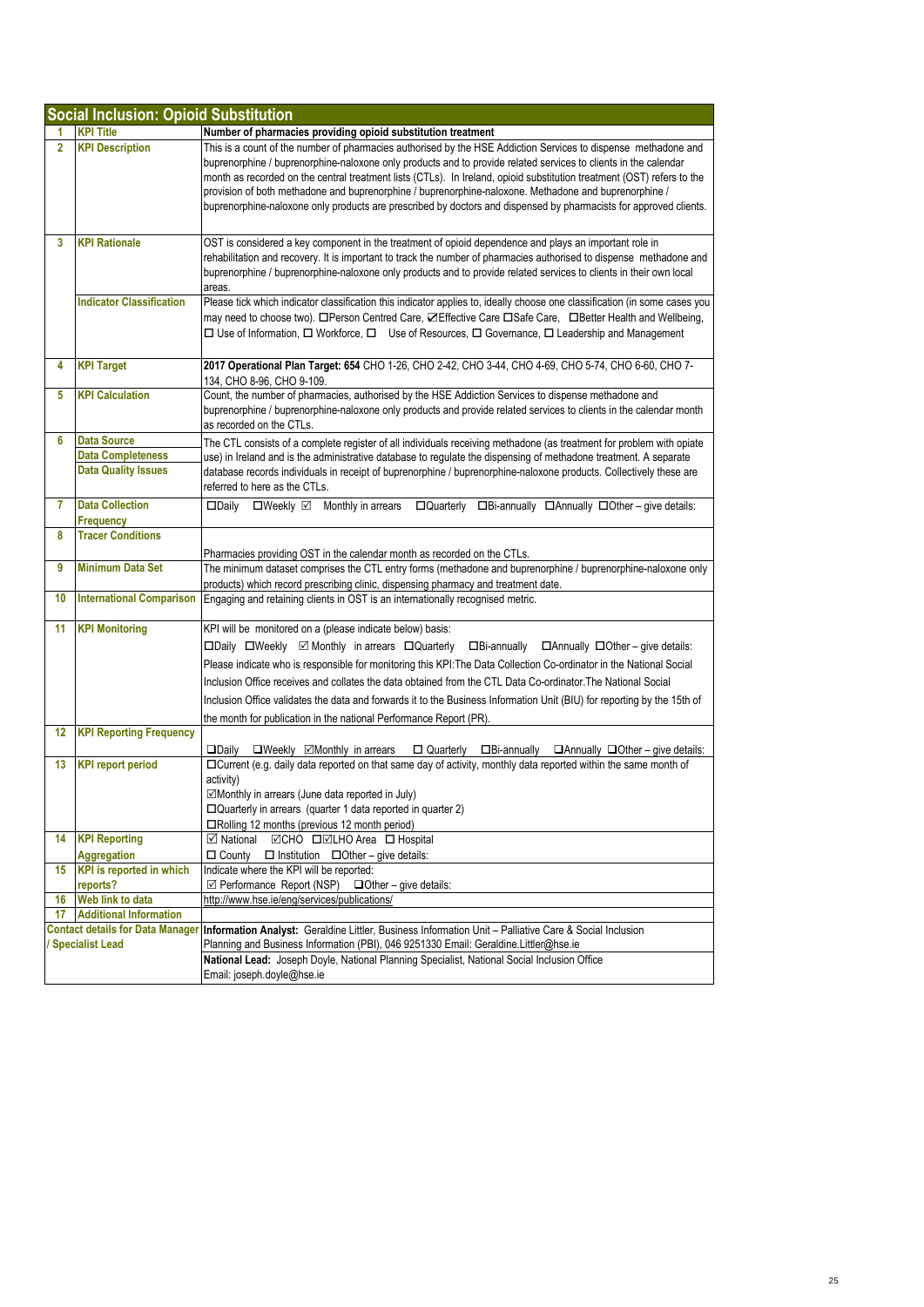| <b>Social Inclusion: Opioid Substitution</b> |                                                       |                                                                                                                                                                                                                                   |  |
|----------------------------------------------|-------------------------------------------------------|-----------------------------------------------------------------------------------------------------------------------------------------------------------------------------------------------------------------------------------|--|
|                                              | <b>KPI Title</b>                                      | Number of people obtaining opioid substitution treatment from pharmacies                                                                                                                                                          |  |
| $\overline{2}$                               | <b>KPI Description</b>                                | This is a count of the number of people obtaining opioid substitution treatment (OST) from pharmacies in the<br>calendar month as recorded on the central treatment lists (CTLs). In Ireland, OST refers to the provision of both |  |
|                                              |                                                       | methadone and buprenorphine / buprenorphine-naloxone only products. Opioid dependent persons are registered                                                                                                                       |  |
|                                              |                                                       | with a HSE drug treatment centre, a level 2 or 1 GP and a specific pharmacy. Pharmacists dispense OST and                                                                                                                         |  |
|                                              |                                                       | provide related services to clients registered with their pharmacies.                                                                                                                                                             |  |
| 3                                            | <b>KPI Rationale</b>                                  | OST is considered a key component in the treatment of opioid dependence and plays an important role in                                                                                                                            |  |
|                                              |                                                       | rehabilitation and recovery. It is provided in HSE drug treatment clinics and by level 2 and 1 GPs. It is important to                                                                                                            |  |
|                                              |                                                       | track the number of people availing of OST and related services, from pharmacies, in their own local areas.                                                                                                                       |  |
|                                              | <b>Indicator Classification</b>                       | Please tick which indicator classification this indicator applies to, ideally choose one classification (in some cases you                                                                                                        |  |
|                                              |                                                       | may need to choose two).                                                                                                                                                                                                          |  |
|                                              |                                                       | □Person Centred Care, ØEffective Care □Safe Care, □Better Health and Wellbeing, □ Use of Information, □                                                                                                                           |  |
|                                              |                                                       | Workforce, $\Box$ Use of Resources, $\Box$ Governance, $\Box$ Leadership and Management                                                                                                                                           |  |
| 4                                            | <b>KPI Target</b>                                     | 2017 Operational Plan Target: 6,630 CHO 1-101, CHO 2-143, CHO 3-279, CHO 4-429, CHO 5-509, CHO 6-608,<br>CHO 7-2,079, CHO 8-639, CHO 9-1,843                                                                                      |  |
| 5                                            | <b>KPI Calculation</b>                                | Count the number of people availing of OST from pharmacies in the calendar month as recorded on the CTLs.                                                                                                                         |  |
| 6                                            | <b>Data Source</b>                                    | The CTL consists of a complete register of all individuals receiving methadone (as treatment for problem with opiate                                                                                                              |  |
|                                              | <b>Data Completeness</b>                              | use) in Ireland and is the administrative database to regulate the dispensing of methadone treatment. A separate                                                                                                                  |  |
|                                              | <b>Data Quality Issues</b>                            | database records individuals in receipt of buprenorphine / buprenorphine-naloxone products. Collectively these are                                                                                                                |  |
|                                              |                                                       | referred to here as the CTLs.                                                                                                                                                                                                     |  |
| 7                                            | <b>Data Collection</b>                                | □Weekly ⊠Monthly in arrears □Quarterly □Bi-annually □Annually □Other - give details:<br>$\square$ Daily                                                                                                                           |  |
| 8                                            | <b>Frequency</b><br><b>Tracer Conditions</b>          |                                                                                                                                                                                                                                   |  |
|                                              |                                                       | People registered with pharmacies to receive OST services during the calendar period as recorded on the CTLs.                                                                                                                     |  |
| 9                                            | <b>Minimum Data Set</b>                               | The minimum dataset comprises the CTL entry forms (methadone and buprenorphine / buprenorphine-naloxone)                                                                                                                          |  |
|                                              |                                                       | which record prescribing clinic, dispensing pharmacy and treatment date.                                                                                                                                                          |  |
| 10                                           | <b>International Comparison</b>                       | Engaging and retaining clients in OST is an internationally recognised metric.                                                                                                                                                    |  |
| 11                                           | <b>KPI Monitoring</b>                                 | KPI will be monitored on a (please indicate below) basis:                                                                                                                                                                         |  |
|                                              |                                                       | $\Box$ Daily $\Box$ Weekly $\Box$ Monthly in arrears $\Box$ Quarterly $\Box$ Bi-annually $\Box$ Annually $\Box$ Other – give details:                                                                                             |  |
|                                              |                                                       | Please indicate who is responsible for monitoring this KPI: The Data Collection Co-ordinator in the National Social                                                                                                               |  |
|                                              |                                                       | Inclusion Office receives and collates the data obtained from the CTL Data Co-ordinator. The National Social                                                                                                                      |  |
|                                              |                                                       | Inclusion Office validates the data and forwards it to the Business Information Unit (BIU) for reporting by the 15th of                                                                                                           |  |
|                                              |                                                       | the month for publication in the national Performance Report (PR).                                                                                                                                                                |  |
| $12 \,$                                      | <b>KPI Reporting Frequency</b>                        |                                                                                                                                                                                                                                   |  |
|                                              |                                                       | $\square$ Daily<br>$\square$ Weekly $\square$ Monthly in arrears $\square$ Quarterly<br>$\Box$ Bi-annually $\Box$ Annually $\Box$ Other – give details:                                                                           |  |
| 13                                           | <b>KPI report period</b>                              | □Current (e.g. daily data reported on that same day of activity, monthly data reported within the same month of                                                                                                                   |  |
|                                              |                                                       | activity)                                                                                                                                                                                                                         |  |
|                                              |                                                       | ☑Monthly in arrears (June data reported in July)                                                                                                                                                                                  |  |
|                                              |                                                       | $\Box$ Quarterly in arrears (quarter 1 data reported in quarter 2)                                                                                                                                                                |  |
|                                              |                                                       | □Rolling 12 months (previous 12 month period)<br><b>Ø</b> National ØCHO □ØLHO Area □ Hospital                                                                                                                                     |  |
| 14                                           | <b>KPI Reporting</b>                                  |                                                                                                                                                                                                                                   |  |
| 15                                           | <b>Aggregation</b><br><b>KPI</b> is reported in which | $\Box$ County $\Box$ Institution $\Box$ Other – give details:<br>Indicate where the KPI will be reported:                                                                                                                         |  |
|                                              | reports?                                              | $\boxtimes$ Performance Report (NSP)<br>$\Box$ Other – give details:                                                                                                                                                              |  |
| 16                                           | Web link to data                                      | http://www.hse.ie/eng/services/publications/                                                                                                                                                                                      |  |
| 17                                           | <b>Additional Information</b>                         |                                                                                                                                                                                                                                   |  |
|                                              | <b>Contact details for Data Manager</b>               | Information Analyst: Geraldine Littler, Business Information Unit - Palliative Care & Social Inclusion                                                                                                                            |  |
|                                              | <b>Specialist Lead</b>                                | Planning and Business Information (PBI), 046 9251330 Email: Geraldine.Littler@hse.ie                                                                                                                                              |  |
|                                              |                                                       | National Lead: Joseph Doyle, National Planning Specialist, National Social Inclusion Office                                                                                                                                       |  |
|                                              |                                                       | Email: joseph.doyle@hse.ie                                                                                                                                                                                                        |  |
|                                              |                                                       |                                                                                                                                                                                                                                   |  |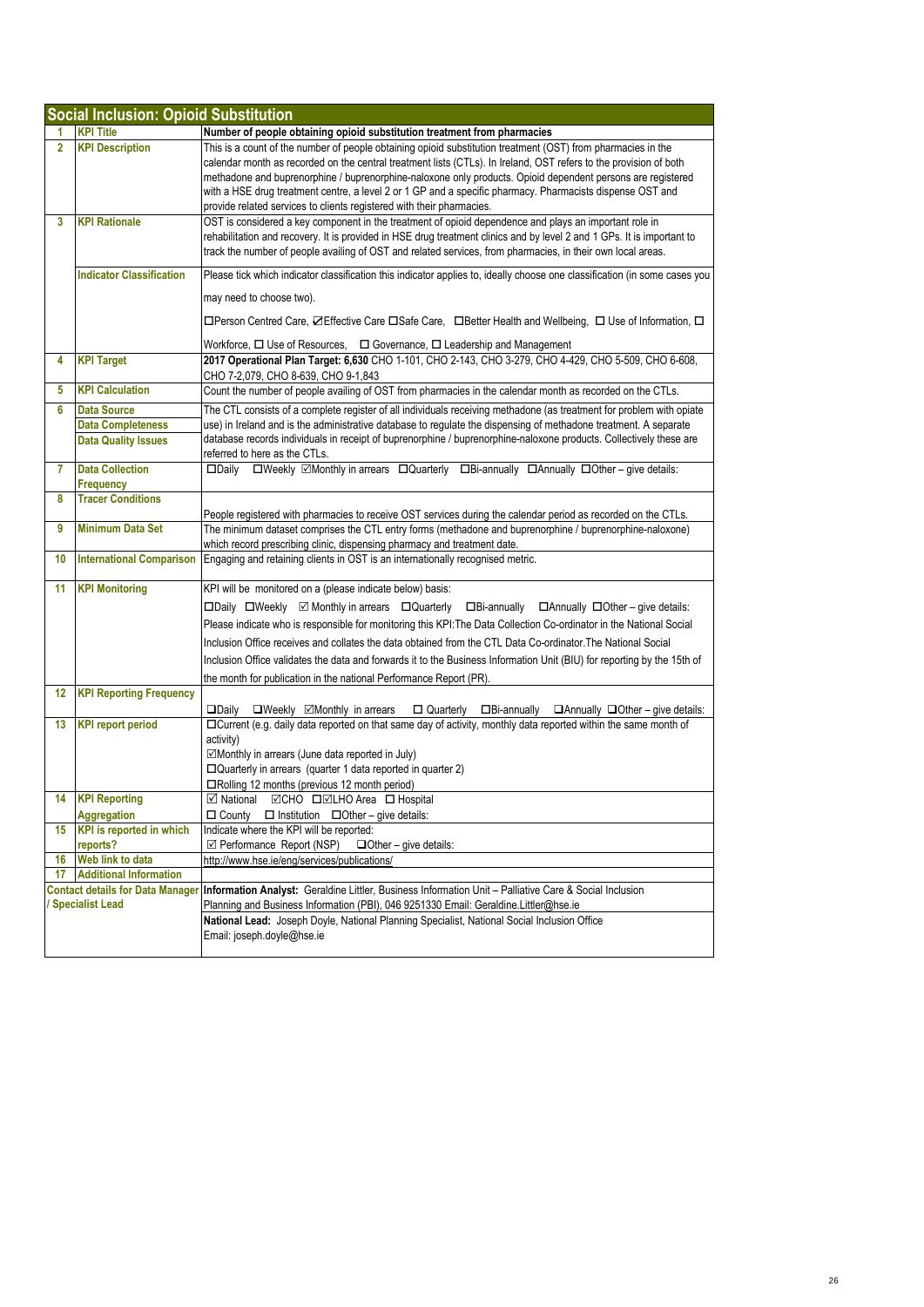| <b>Social Inclusion: Alcohol Misuse</b>                             |                                         |                                                                                                                                                                                                                                                                                                                                                                                                                                                                                                                                                                                                                                            |
|---------------------------------------------------------------------|-----------------------------------------|--------------------------------------------------------------------------------------------------------------------------------------------------------------------------------------------------------------------------------------------------------------------------------------------------------------------------------------------------------------------------------------------------------------------------------------------------------------------------------------------------------------------------------------------------------------------------------------------------------------------------------------------|
|                                                                     |                                         |                                                                                                                                                                                                                                                                                                                                                                                                                                                                                                                                                                                                                                            |
| 1.                                                                  | <b>KPI Title</b>                        | No. of problem alcohol users who present for treatment                                                                                                                                                                                                                                                                                                                                                                                                                                                                                                                                                                                     |
|                                                                     | 2 KPI Description                       | This is a count of the number of alcohol users (all ages) who presented for treatment at a HSE treatment centre<br>during the reporting quarter. Presentation includes self, family, GP referral etc. Treatment includes: Brief Intervention;<br>individual counselling; group counselling; group education/awareness programmes; medication-free therapy; social<br>and/or occupational reintegration; family therapy; structured after care programmes; detoxification etc.                                                                                                                                                              |
| 3                                                                   | <b>KPI Rationale</b>                    | Speedy access to treatment is critical when alcohol users are at this stage of the change cycle, particularly so for<br>young people.                                                                                                                                                                                                                                                                                                                                                                                                                                                                                                      |
|                                                                     | <b>Indicator Classification</b>         | Please tick which Indicator Classification this indicator applies to, ideally choose one classification (in some cases<br>you may need to choose two).<br>□ Person Centred Care, ☑ Effective Care □Safe Care, □ Better Health and Wellbeing, □ Use of Information, □                                                                                                                                                                                                                                                                                                                                                                       |
|                                                                     | 4 KPI Target                            | Workforce, $\Box$ Use of Resources, $\Box$ Governance, $\Box$ Leadership and Management<br>2017 Operational Plan Target: 3,736, CHO 1-580, CHO 2-76, CHO 3-28, CHO 4-552, CHO 5-780, CHO 6-680,                                                                                                                                                                                                                                                                                                                                                                                                                                            |
| 5 I                                                                 | <b>KPI Calculation</b>                  | CHO 7-344, CHO 8-420, CHO 9-276<br>Count alcohol users (all ages) who presented for treatment at a HSE treatment centre during the reporting quarter.                                                                                                                                                                                                                                                                                                                                                                                                                                                                                      |
| 6                                                                   | <b>Data Source</b>                      | Information is sourced by the HSE Addiction Service providers. Data is collated / verified by the Health Research<br>Board (HRB) or Community Healthcare Organisations (CHO) (6,7& 9). The validated information is returned to the<br>relevant CHO for submission to the Business Information Unit (BIU).                                                                                                                                                                                                                                                                                                                                 |
|                                                                     | <b>Data Completeness</b>                | Data completeness is expected at 100%.                                                                                                                                                                                                                                                                                                                                                                                                                                                                                                                                                                                                     |
|                                                                     | <b>Data Quality Issues</b>              | Data quality issues are addressed as they arise.                                                                                                                                                                                                                                                                                                                                                                                                                                                                                                                                                                                           |
| $\overline{7}$                                                      | <b>Data Collection</b>                  | □Weekly □Monthly 2Quarterly one quarter in arrears □Bi-annually □Annually □Other - give<br>$\square$ Daily                                                                                                                                                                                                                                                                                                                                                                                                                                                                                                                                 |
|                                                                     | Frequency                               | details:                                                                                                                                                                                                                                                                                                                                                                                                                                                                                                                                                                                                                                   |
| 8                                                                   | <b>Tracer Conditions</b>                | Alcohol users presenting for treatment to a HSE treatment centre during the reporting quarter.                                                                                                                                                                                                                                                                                                                                                                                                                                                                                                                                             |
|                                                                     | 9 Minimum Data Set                      | The minimum dataset is a National Drug Treatment Reporting System (NDTRS) form with standard demographic<br>information, diagnosis, treatment record and referral reason.                                                                                                                                                                                                                                                                                                                                                                                                                                                                  |
|                                                                     | <b>10 International Comparison</b>      | Yes through the European Monitoring Centre for Drugs and Drug Addiction (EMCDDA).                                                                                                                                                                                                                                                                                                                                                                                                                                                                                                                                                          |
|                                                                     | <b>11 KPI Monitoring</b>                | KPI will be monitored on a (please indicate below) basis:<br>Please indicate who is responsible for monitoring this KPI: The validated data is monitored by the Primary Care<br>Lead/Social Inclusion Manager, the Chief Officer and the Primary Care Division Operational Team via performance<br>meetings. This data is returned to the BIU for publication in the national Performance Report (PR). As the data is<br>reported quarterly, one quarter in arrears, quarter 4 data is returned by 15th April, quarter 1 data is returned by 15th<br>July, quarter 2 data is returned by 15th Oct and quarter 3 data returned by 15th Jan. |
|                                                                     | <b>12 KPI Reporting Frequency</b>       | <b>QDaily</b><br>$\Box$ Weekly $\Box$ Monthly<br>$\boxtimes$ Quarterly one quarter in arrears $\Box$ Bi-annually<br>$\Box$ Annually $\Box$ Other -<br>give details:                                                                                                                                                                                                                                                                                                                                                                                                                                                                        |
|                                                                     | 13 KPI report period                    | □ Current (e.g. daily data reported on that same day of activity, monthly data reported within the same month of<br>activity)<br>□Monthly in arrears (June data reported in July)<br>$\mathbb Z$ Quarterly in arrears (quarter 1 data reported in quarter 2)<br>□Rolling 12 months (previous 12 month period)                                                                                                                                                                                                                                                                                                                              |
|                                                                     | <b>14 KPI Reporting</b>                 | <b>Mational MCHO MLHO Area □ Hospital</b>                                                                                                                                                                                                                                                                                                                                                                                                                                                                                                                                                                                                  |
|                                                                     | <b>Aggregation</b>                      | $\Box$ County $\Box$ Institution $\Box$ Other – give details:                                                                                                                                                                                                                                                                                                                                                                                                                                                                                                                                                                              |
|                                                                     | 15 KPI is reported in which<br>reports? | ☑ Performance Report (NSP) □ Other - give details:                                                                                                                                                                                                                                                                                                                                                                                                                                                                                                                                                                                         |
|                                                                     | 16 Web link to data                     | http://www.hse.ie/eng/services/publications/                                                                                                                                                                                                                                                                                                                                                                                                                                                                                                                                                                                               |
|                                                                     | <b>17 Additional Information</b>        |                                                                                                                                                                                                                                                                                                                                                                                                                                                                                                                                                                                                                                            |
| <b>Contact details for Data</b><br><b>Manager / Specialist Lead</b> |                                         | Information Analyst: Geraldine Littler, Business Information Unit, Palliative Care & Social Inclusion, Planning and<br>Business Information(PBI), Tel: 046 9251330 Email: Geraldine.Littler @hse.ie<br>National Lead: Joseph Doyle, National Planning Specialist, National Social Inclusion Office<br>Email: joseph.doyle@hse.ie                                                                                                                                                                                                                                                                                                           |
|                                                                     |                                         |                                                                                                                                                                                                                                                                                                                                                                                                                                                                                                                                                                                                                                            |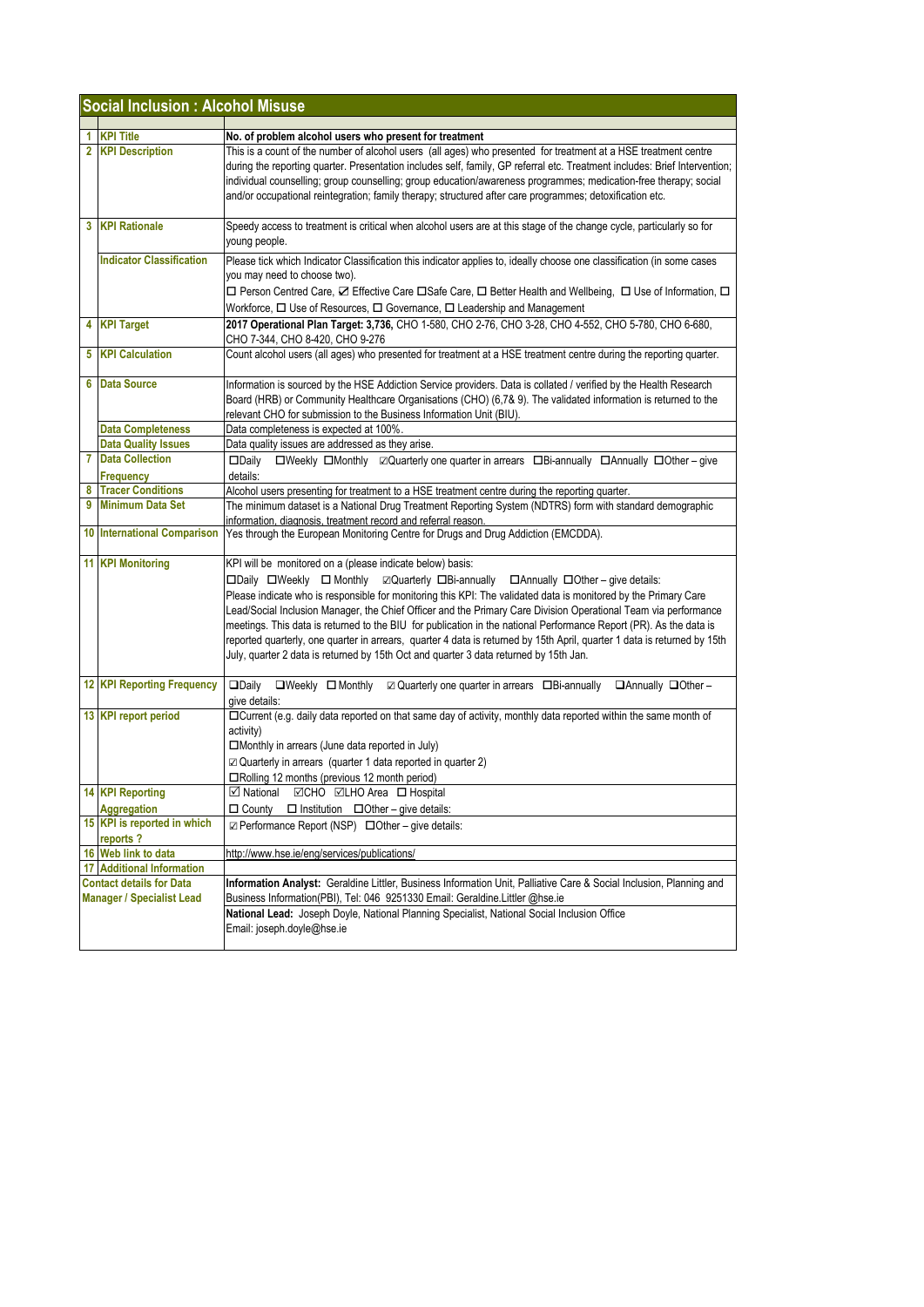| <b>Social Inclusion : Alcohol Misuse</b> |                                                                                                         |                                                                                                                                                                                                                                                                                                                                                                                                                                                                                                                                                                                                                                                                                                                                                                                                                                                                                                                                                                                  |  |  |
|------------------------------------------|---------------------------------------------------------------------------------------------------------|----------------------------------------------------------------------------------------------------------------------------------------------------------------------------------------------------------------------------------------------------------------------------------------------------------------------------------------------------------------------------------------------------------------------------------------------------------------------------------------------------------------------------------------------------------------------------------------------------------------------------------------------------------------------------------------------------------------------------------------------------------------------------------------------------------------------------------------------------------------------------------------------------------------------------------------------------------------------------------|--|--|
|                                          | 1 KPI Title                                                                                             | No. of problem alcohol users who present for treatment who receive an assessment within two weeks                                                                                                                                                                                                                                                                                                                                                                                                                                                                                                                                                                                                                                                                                                                                                                                                                                                                                |  |  |
|                                          | 2 KPI Description                                                                                       | This is a count of the number of alcohol users (all ages) who having presented for treatment at a HSE treatmet centre<br>had their needs assessed within two weeks (14 days) of such presentation, during the reporting quarter. Presentation<br>includes self, family, GP referral etc. Needs assessment aims to determine the seriousness and urgency of the<br>alcohol problem. An assessment of both the nature and extent of the addiction as well as the service user's<br>motivation to engage with treatment and rehabilitation services is carried out. Any immediate risk factors and whether<br>or not the service user is suitable for treatment at a particular centre are also identified. Treatment includes: Brief<br>Intervention; individual counselling; group counselling; group education/awareness programmes; medication-free<br>therapy; social and/or occupational reintegration; family therapy; structured after care programmes; detoxification etc. |  |  |
|                                          | 3 KPI Rationale                                                                                         | Speedy access to treatment is critical when alcohol users are at this stage of the change cycle, particularly so for<br>young people.                                                                                                                                                                                                                                                                                                                                                                                                                                                                                                                                                                                                                                                                                                                                                                                                                                            |  |  |
|                                          | <b>Indicator Classification</b>                                                                         | Please tick which Indicator Classification this indicator applies to, ideally choose one classification (in some cases<br>you may need to choose two). $\Box$ Person Centred Care, $\Box$ Effective Care $\Box$ Safe Care, $\Box$ Better Health and<br>Wellbeing,<br>$\Box$ Use of Information, $\Box$ Workforce, $\Box$ Use of Resources, $\Box$ Governance, $\Box$ Leadership and<br>Management                                                                                                                                                                                                                                                                                                                                                                                                                                                                                                                                                                                |  |  |
|                                          | 4 KPI Target                                                                                            | 2017 Operational Plan Target: 1,900 CHO 1-256, CHO 2-68, CHO 3-20, CHO 4-272, CHO 5-616, CHO 6-336, CHO<br>7-140, CHO 8-128, CHO 9-64                                                                                                                                                                                                                                                                                                                                                                                                                                                                                                                                                                                                                                                                                                                                                                                                                                            |  |  |
|                                          | <b>5 KPI Calculation</b>                                                                                | Count the number of alcohol users (all ages) who presented for treatment during the reporting quarter who had their<br>needs assessed within two weeks (14 days) of their presentation for treatment (referral date).                                                                                                                                                                                                                                                                                                                                                                                                                                                                                                                                                                                                                                                                                                                                                            |  |  |
| 6                                        | <b>Data Source</b>                                                                                      | Information is sourced by the HSE Addiction Service providers. Data is collated / verified by the Health Research<br>Board (HRB) or Community Healthcare Organisations (CHO) (6,7& 9). The validated information is returned to the<br>relevant CHO for submission to the Business Information Unit (BIU).                                                                                                                                                                                                                                                                                                                                                                                                                                                                                                                                                                                                                                                                       |  |  |
|                                          | <b>Data Completeness</b>                                                                                | Data completeness is expected at 100%.                                                                                                                                                                                                                                                                                                                                                                                                                                                                                                                                                                                                                                                                                                                                                                                                                                                                                                                                           |  |  |
|                                          | <b>Data Quality Issues</b><br><b>7</b> Data Collection                                                  | Data quality issues are addressed as they arise.<br>□Weekly □Monthly ⊠Quarterly one quarter in arrears □Bi-annually □Annually □Other-give<br>$\square$ Daily                                                                                                                                                                                                                                                                                                                                                                                                                                                                                                                                                                                                                                                                                                                                                                                                                     |  |  |
|                                          | Frequency<br><b>8</b> Tracer Conditions                                                                 | details:                                                                                                                                                                                                                                                                                                                                                                                                                                                                                                                                                                                                                                                                                                                                                                                                                                                                                                                                                                         |  |  |
|                                          |                                                                                                         | Alcohol users presenting for treatment who had their needs assessed within two weeks of presentation.                                                                                                                                                                                                                                                                                                                                                                                                                                                                                                                                                                                                                                                                                                                                                                                                                                                                            |  |  |
|                                          | 9 Minimum Data Set                                                                                      | The minimum dataset is a National Drug Treatment Reporting System (NDTRS) form with standard demographic<br>information, diagnosis, treatment record and referral reason.                                                                                                                                                                                                                                                                                                                                                                                                                                                                                                                                                                                                                                                                                                                                                                                                        |  |  |
|                                          | 10 International Comparison                                                                             |                                                                                                                                                                                                                                                                                                                                                                                                                                                                                                                                                                                                                                                                                                                                                                                                                                                                                                                                                                                  |  |  |
|                                          | <b>11 KPI Monitoring</b>                                                                                | Yes through the European Monitoring Centre for Drugs and Drug Addiction (EMCDDA).<br>KPI will be monitored on a (please indicate below) basis:                                                                                                                                                                                                                                                                                                                                                                                                                                                                                                                                                                                                                                                                                                                                                                                                                                   |  |  |
|                                          |                                                                                                         | $\Box$ Daily $\Box$ Weekly $\Box$ Monthly $\Box$ Quarterly $\Box$ Bi-annually $\Box$ Annually $\Box$ Other – give details:<br>Please indicate who is responsible for monitoring this KPI: The validated data is monitored by the Primary Care<br>Lead/Social Inclusion Manager, the Chief Officer and the Primary Care Division Operational Team via performance<br>meetings. This data is returned to the BIU for publication in the national Performance Report (PR). As the data is<br>reported quarterly, one quarter in arrears, quarter 4 data is returned by 15th April, quarter 1 data is returned by 15th<br>July, quarter 2 data is returned by 15th Oct and quarter 3 data returned by 15th Jan.                                                                                                                                                                                                                                                                      |  |  |
|                                          | <b>12 KPI Reporting Frequency</b>                                                                       | $\Box$ Daily<br>□Weekly □ Monthly 2 Quarterly one quarter in arrears □ Bi-annually<br>$\Box$ Annually $\Box$ Other -<br>give details:                                                                                                                                                                                                                                                                                                                                                                                                                                                                                                                                                                                                                                                                                                                                                                                                                                            |  |  |
|                                          | 13 KPI report period                                                                                    | □Current (e.g. daily data reported on that same day of activity, monthly data reported within the same month of<br>activity)<br>$\square$ Monthly in arrears (June data reported in July)<br>$\boxtimes$ Quarterly in arrears (quarter 1 data reported in quarter 2)<br>□Rolling 12 months (previous 12 month period)                                                                                                                                                                                                                                                                                                                                                                                                                                                                                                                                                                                                                                                            |  |  |
|                                          | <b>14 KPI Reporting</b>                                                                                 | <b>Ø National ØCHO ØLHO Area □ Hospital</b>                                                                                                                                                                                                                                                                                                                                                                                                                                                                                                                                                                                                                                                                                                                                                                                                                                                                                                                                      |  |  |
|                                          | <b>Aggregation</b>                                                                                      | $\Box$ County $\Box$ Institution $\Box$ Other – give details:                                                                                                                                                                                                                                                                                                                                                                                                                                                                                                                                                                                                                                                                                                                                                                                                                                                                                                                    |  |  |
|                                          | 15 KPI is reported in which<br>reports?                                                                 | ☑ Performance Report (NSP) □ Other - give details:                                                                                                                                                                                                                                                                                                                                                                                                                                                                                                                                                                                                                                                                                                                                                                                                                                                                                                                               |  |  |
|                                          | 16 Web link to data                                                                                     | http://www.hse.ie/eng/services/publications/                                                                                                                                                                                                                                                                                                                                                                                                                                                                                                                                                                                                                                                                                                                                                                                                                                                                                                                                     |  |  |
|                                          | <b>17 Additional Information</b><br><b>Contact details for Data</b><br><b>Manager / Specialist Lead</b> | Information Analyst: Geraldine Littler, Business Information Unit Palliative Care & Social Inclusion, Planning and<br>Business Infromation (PBI) Tel: 046 9251330 Email: Geraldine.Littler@hse.ie<br>National Lead: Joseph Doyle, National Planning Specialist, National Social Inclusion Office<br>Email: joseph.doyle@hse.ie                                                                                                                                                                                                                                                                                                                                                                                                                                                                                                                                                                                                                                                   |  |  |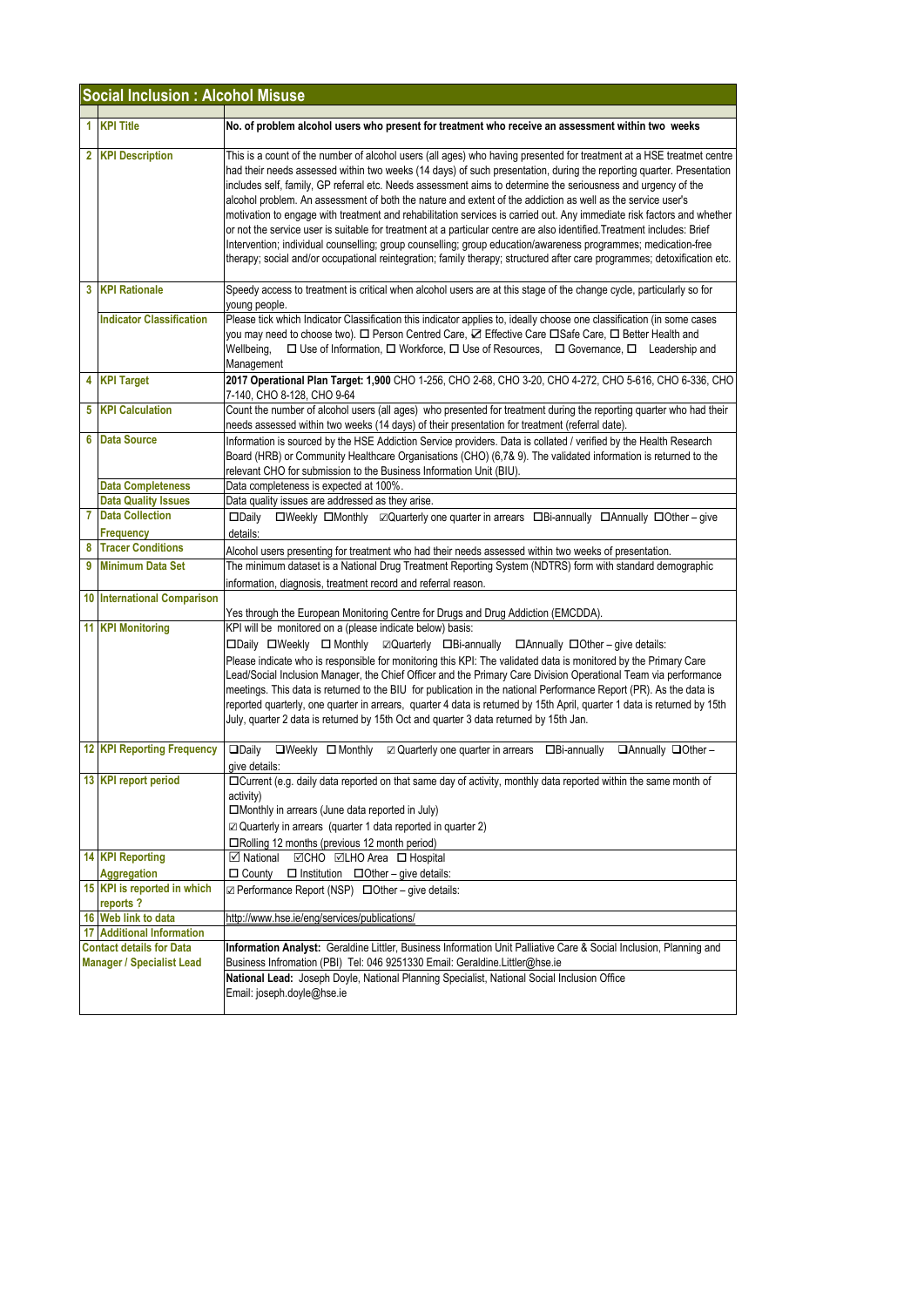|                                                                     | <b>Social Inclusion : Alcohol Misuse</b>                      |                                                                                                                                                                                                                                                                                                                                                                                                                                                                                                                                                                                                                                                                                                                                                                                                                                                                                                                                                                                                                                    |  |  |
|---------------------------------------------------------------------|---------------------------------------------------------------|------------------------------------------------------------------------------------------------------------------------------------------------------------------------------------------------------------------------------------------------------------------------------------------------------------------------------------------------------------------------------------------------------------------------------------------------------------------------------------------------------------------------------------------------------------------------------------------------------------------------------------------------------------------------------------------------------------------------------------------------------------------------------------------------------------------------------------------------------------------------------------------------------------------------------------------------------------------------------------------------------------------------------------|--|--|
|                                                                     | 1 KPI Title                                                   | % of problem alcohol users who present for treatment who receive an assessment within two weeks                                                                                                                                                                                                                                                                                                                                                                                                                                                                                                                                                                                                                                                                                                                                                                                                                                                                                                                                    |  |  |
|                                                                     | 2 KPI Description                                             | This is a calculation of the percentage of the overall number of alcohol users (all ages) who having presented for<br>treatment at a HSE treatment centre had their needs assessed within two weeks (14 days) of their presentation for<br>treatment during the reporting quarter. Presentation includes self, family, GP referral etc. Needs assessment aims to<br>determine the seriousness and urgency of the alcohol problem. An assessment of both the nature and extent of the<br>addiction as well as the service user's motivation to engage with treatment and rehabilitation services is carried out.<br>Any immediate risk factors and whether or not the service user is suitable for treatment at a particular centre are also<br>identified. Treatment includes: Brief Intervention; individual counselling; group counselling; group<br>education/awareness programmes; medication-free therapy; social and/or occupational reintegration; family therapy;<br>structured after care programmes; detoxification etc. |  |  |
|                                                                     | 3 KPI Rationale                                               | Speedy access to treatment is critical when alcohol users are at this stage of the change cycle, particularly so for<br>young people.                                                                                                                                                                                                                                                                                                                                                                                                                                                                                                                                                                                                                                                                                                                                                                                                                                                                                              |  |  |
|                                                                     | <b>Indicator Classification</b>                               | Please tick which Indicator Classification this indicator applies to, ideally choose one classification (in some cases<br>you may need to choose two). □ Person Centred Care, Ø Effective Care □ Safe Care, □ Better Health and<br>Wellbeing, $\Box$ Use of Information, $\Box$ Workforce, $\Box$ Use of Resources, $\Box$ Governance, $\Box$ Leadership and<br>Management                                                                                                                                                                                                                                                                                                                                                                                                                                                                                                                                                                                                                                                         |  |  |
|                                                                     | <b>KPI Target</b>                                             | 2017 Operational Plan Target: 100%                                                                                                                                                                                                                                                                                                                                                                                                                                                                                                                                                                                                                                                                                                                                                                                                                                                                                                                                                                                                 |  |  |
| 5                                                                   | <b>KPI Calculation</b>                                        | The number of alcohol users (all ages) who presented for treatment during the reporting period who had their needs<br>assessed within two weeks (14 days) of their presentation for treatment is divided by the total number of alcohol<br>users (all ages) who presented for treatment and is multiplied by 100.<br>Numerator The number of alcohol users (all ages) who presented for treatment during the reporting period who had<br>their needs assessed within two weeks (14 days) of their presentation for treatment<br>Denominator the<br>total number of alcohol users (all age groups) who presented for treatment multiplied by 100.                                                                                                                                                                                                                                                                                                                                                                                   |  |  |
| 6                                                                   | <b>Data Source</b>                                            | Information is sourced by the HSE Addiction Service providers. Data is collated / verified by the Health Research<br>Board (HRB) or Community Healthcare Organisations (CHO) (6,7& 9). The validated information is returned to the<br>relevant CHO for submission to the Business Information Unit (BIU).                                                                                                                                                                                                                                                                                                                                                                                                                                                                                                                                                                                                                                                                                                                         |  |  |
|                                                                     | <b>Data Completeness</b>                                      | Data completeness is expected at 100%.                                                                                                                                                                                                                                                                                                                                                                                                                                                                                                                                                                                                                                                                                                                                                                                                                                                                                                                                                                                             |  |  |
|                                                                     | <b>Data Quality Issues</b>                                    | Data quality issues are addressed as they arise.                                                                                                                                                                                                                                                                                                                                                                                                                                                                                                                                                                                                                                                                                                                                                                                                                                                                                                                                                                                   |  |  |
| 7                                                                   | <b>Data Collection</b><br>Frequency                           | $\square$ Daily<br>□Weekly □Monthly ☑ Quarterly one quarter in arrears □Bi-annually □Annually □Other - give<br>details:                                                                                                                                                                                                                                                                                                                                                                                                                                                                                                                                                                                                                                                                                                                                                                                                                                                                                                            |  |  |
| 8                                                                   | <b>Tracer Conditions</b>                                      | Alcohol users presenting for treatment who are assessed within two weeks.                                                                                                                                                                                                                                                                                                                                                                                                                                                                                                                                                                                                                                                                                                                                                                                                                                                                                                                                                          |  |  |
|                                                                     | 9 Minimum Data Set                                            | The minimum dataset is a National Drug Treatment Reporting System (NDTRS) form with standard demographic<br>information, diagnosis, treatment record and referral reason.                                                                                                                                                                                                                                                                                                                                                                                                                                                                                                                                                                                                                                                                                                                                                                                                                                                          |  |  |
|                                                                     | 10 International Comparison                                   | Yes through the European Monitoring Centre for Drugs and Drug Addiction (EMCDDA).                                                                                                                                                                                                                                                                                                                                                                                                                                                                                                                                                                                                                                                                                                                                                                                                                                                                                                                                                  |  |  |
|                                                                     | <b>11 KPI Monitoring</b>                                      | KPI will be monitored on a (please indicate below) basis:<br>□Daily □Weekly □ Monthly □ Quarterly □Bi-annually □ Annually □ Other - give details:<br>Please indicate who is responsible for monitoring this KPI: The validated data is monitored by the Primary Care<br>Lead/Social Inclusion Manager, the Chief Officer and the Primary Care Division Operational Team via performance<br>meetings. This data is returned to the BIU for publication in the national Performance Report (PR). As the data is<br>reported quarterly, one quarter in arrears, quarter 4 data is returned by 15th April, quarter 1 data is returned by 15th<br>July, quarter 2 data is returned by 15th Oct and quarter 3 data returned by 15th Jan.                                                                                                                                                                                                                                                                                                 |  |  |
|                                                                     | <b>12 KPI Reporting Frequency</b>                             | $\Box$ Weekly $\Box$ Monthly<br>$\Box$ Annually $\Box$ Other – give<br>$\square$ Daily<br>$\boxtimes$ Quarterly in quarter in arrears $\Box$ Bi-annually<br>details:                                                                                                                                                                                                                                                                                                                                                                                                                                                                                                                                                                                                                                                                                                                                                                                                                                                               |  |  |
|                                                                     | 13 KPI report period                                          | □ Current (e.g. daily data reported on that same day of activity, monthly data reported within the same month of<br>activity)<br>$\square$ Monthly in arrears (June data reported in July)<br>$\boxtimes$ Quarterly in arrears (quarter 1 data reported in quarter 2)<br>□Rolling 12 months (previous 12 month period)                                                                                                                                                                                                                                                                                                                                                                                                                                                                                                                                                                                                                                                                                                             |  |  |
|                                                                     | <b>14 KPI Reporting</b>                                       | ☑ National ØCHO ØLHO Area □ Hospital                                                                                                                                                                                                                                                                                                                                                                                                                                                                                                                                                                                                                                                                                                                                                                                                                                                                                                                                                                                               |  |  |
|                                                                     | <b>Aggregation</b><br>15 KPI is reported in which<br>reports? | $\Box$ County $\Box$ Institution $\Box$ Other – give details:<br><b>Z</b> Performance Report (NSP) □ Other - give details:                                                                                                                                                                                                                                                                                                                                                                                                                                                                                                                                                                                                                                                                                                                                                                                                                                                                                                         |  |  |
|                                                                     | 16 Web link to data                                           | http://www.hse.ie/eng/services/publications/                                                                                                                                                                                                                                                                                                                                                                                                                                                                                                                                                                                                                                                                                                                                                                                                                                                                                                                                                                                       |  |  |
|                                                                     | <b>17 Additional Information</b>                              |                                                                                                                                                                                                                                                                                                                                                                                                                                                                                                                                                                                                                                                                                                                                                                                                                                                                                                                                                                                                                                    |  |  |
| <b>Contact details for Data</b><br><b>Manager / Specialist Lead</b> |                                                               | Information Analyst: Geraldine Littler, Business Information Uinit Palliative Care & Social Inclusion, Planning and<br>Business Information (PBI) Tel: 046 9251330 Email: Geraldine.Littler@hse.ie                                                                                                                                                                                                                                                                                                                                                                                                                                                                                                                                                                                                                                                                                                                                                                                                                                 |  |  |
|                                                                     |                                                               | National Lead: Joseph Doyle, National Planning Specialist, National Social Inclusion Office<br>Email: joseph.doyle@hse.ie                                                                                                                                                                                                                                                                                                                                                                                                                                                                                                                                                                                                                                                                                                                                                                                                                                                                                                          |  |  |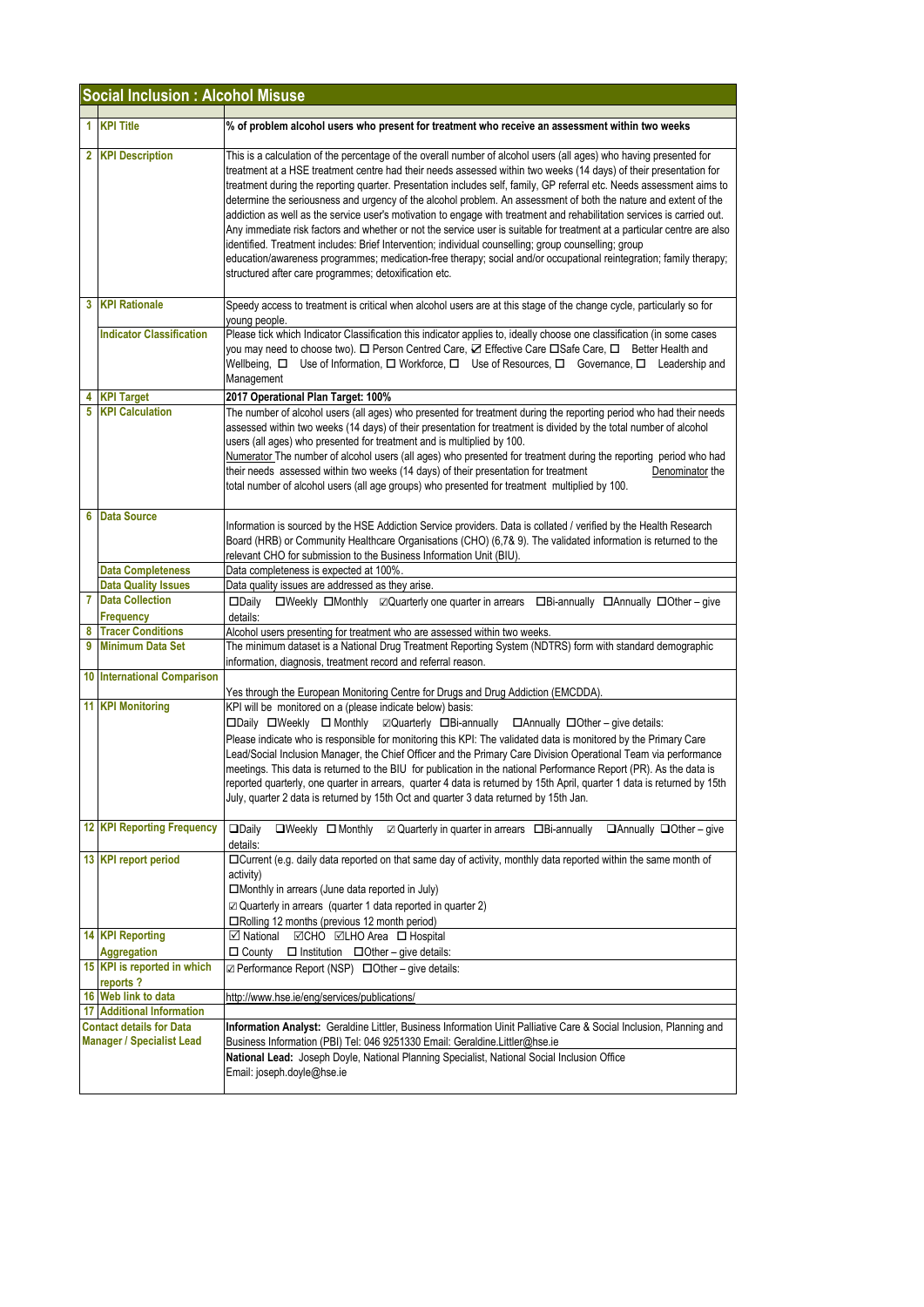|   | <b>Social Inclusion : Alcohol Misuse</b>                |                                                                                                                                                                                                                                                                                                                                                                                                                                                                                                                                                                                                                                                                                                                                                                                                                                                                                                        |  |  |  |
|---|---------------------------------------------------------|--------------------------------------------------------------------------------------------------------------------------------------------------------------------------------------------------------------------------------------------------------------------------------------------------------------------------------------------------------------------------------------------------------------------------------------------------------------------------------------------------------------------------------------------------------------------------------------------------------------------------------------------------------------------------------------------------------------------------------------------------------------------------------------------------------------------------------------------------------------------------------------------------------|--|--|--|
|   | 1 KPI Title                                             | No. of problem alcohol users (over 18 years) for whom treatment has commenced following assessment                                                                                                                                                                                                                                                                                                                                                                                                                                                                                                                                                                                                                                                                                                                                                                                                     |  |  |  |
|   | 2 KPI Description                                       | This is a count of the number of alcohol users aged 18 years and over, who having had their needs for treatment<br>asessed have commenced treatment in a HSE treatment centre during the reporting quarter. Needs assessment aims<br>to determine the seriousness and urgency of the alcohol problem. An assessment of both the nature and extent of the<br>addiction as well as the service user's motivation to engage with treatment and rehabilitation services is carried out.<br>Any immediate risk factors and whether or not the service user is suitable for treatment at a particular centre are also<br>identified. Treatment includes: Brief Intervention; individual counselling; group counselling; group<br>education/awareness programmes; medication-free therapy; social and/or occupational reintegration; family therapy;<br>structured after care programmes; detoxification etc. |  |  |  |
| 3 | <b>KPI Rationale</b><br><b>Indicator Classification</b> | Speedy access to treatment is critical when alcohol users are at this stage of the change cycle.<br>Please tick which Indicator Classification this indicator applies to, ideally choose one classification (in some cases<br>you may need to choose two). □ Person Centred Care, ☑ Effective Care □ Safe Care, □ Better Health and<br>Wellbeing, $\Box$ Use of Information, $\Box$ Workforce, $\Box$ Use of Resources, $\Box$ Governance, $\Box$ Leadership and<br>Management                                                                                                                                                                                                                                                                                                                                                                                                                         |  |  |  |
|   | 4 KPI Target                                            | 2017 Operational Plan Target: 3,424 CHO 1-512, CHO 2-68, CHO 3-20, CHO 4-496, CHO 5-732, CHO 6-680, CHO<br>7-344, CHO 8-324, CHO 9-248                                                                                                                                                                                                                                                                                                                                                                                                                                                                                                                                                                                                                                                                                                                                                                 |  |  |  |
|   | <b>5</b> KPI Calculation                                | Count the number of alcohol users aged 18 years and over who during the reporting quarter had their needs<br>assessed and commenced treatment to respond to these needs.                                                                                                                                                                                                                                                                                                                                                                                                                                                                                                                                                                                                                                                                                                                               |  |  |  |
|   | <b>6</b> Data Source                                    | Information is sourced by the HSE Addiction Service providers. Data is collated / verified by the Health Research<br>Board (HRB) or Community Healthcare Organisations (CHO) (6,7& 9). The validated information is returned to the<br>relevant CHO for submission to the Business Information Unit (BIU).                                                                                                                                                                                                                                                                                                                                                                                                                                                                                                                                                                                             |  |  |  |
|   | <b>Data Completeness</b>                                | Data completeness is expected at 100%.                                                                                                                                                                                                                                                                                                                                                                                                                                                                                                                                                                                                                                                                                                                                                                                                                                                                 |  |  |  |
|   | <b>Data Quality Issues</b><br><b>7</b> Data Collection  | Data quality issues are addressed as they arise.                                                                                                                                                                                                                                                                                                                                                                                                                                                                                                                                                                                                                                                                                                                                                                                                                                                       |  |  |  |
|   | Frequency                                               | □Weekly □Monthly 2Quarterly one quarter in arrears □Bi-annually □Annually □Other - give<br>$\square$ Daily<br>details:                                                                                                                                                                                                                                                                                                                                                                                                                                                                                                                                                                                                                                                                                                                                                                                 |  |  |  |
| 8 | <b>Tracer Conditions</b>                                | Alcohol users 18 years of age and over who commenced treatment                                                                                                                                                                                                                                                                                                                                                                                                                                                                                                                                                                                                                                                                                                                                                                                                                                         |  |  |  |
| 9 | <b>Minimum Data Set</b>                                 | The minimum dataset is a National Drug Treatment Reporting System (NDTRS) form with standard demographic<br>information, diagnosis, treatment record and referral reason.                                                                                                                                                                                                                                                                                                                                                                                                                                                                                                                                                                                                                                                                                                                              |  |  |  |
|   | <b>10 International Comparison</b>                      |                                                                                                                                                                                                                                                                                                                                                                                                                                                                                                                                                                                                                                                                                                                                                                                                                                                                                                        |  |  |  |
|   | <b>11 KPI Monitoring</b>                                | Yes through the European Monitoring Centre for Drugs and Drug Addiction (EMCDDA).<br>KPI will be monitored on a (please indicate below) basis:<br>□Daily □Weekly □ Monthly □ Quarterly □Bi-annually □ Annually □ Other - give details:<br>Please indicate who is responsible for monitoring this KPI: The validated data is monitored by the Primary Care<br>Lead/Social Inclusion Manager, the Chief Officer and the Primary Care Division Operational Team via performance<br>meetings. This data is returned to the BIU for publication in the national Performance Report (PR). As the data is<br>reported quarterly, one quarter in arrears, quarter 4 data is returned by 15th April, quarter 1 data is returned by 15th<br>July, quarter 2 data is returned by 15th Oct and quarter 3 data returned by 15th Jan.                                                                                |  |  |  |
|   | <b>12 KPI Reporting Frequency</b>                       | $\Box$ Daily<br>$\Box$ Weekly $\Box$ Monthly<br>details:                                                                                                                                                                                                                                                                                                                                                                                                                                                                                                                                                                                                                                                                                                                                                                                                                                               |  |  |  |
|   | 13 KPI report period                                    | □ Current (e.g. daily data reported on that same day of activity, monthly data reported within the same month of<br>activity)<br>□Monthly in arrears (June data reported in July)<br>$\boxtimes$ Quarterly in arrears (quarter 1 data reported in quarter 2)<br>□Rolling 12 months (previous 12 month period)                                                                                                                                                                                                                                                                                                                                                                                                                                                                                                                                                                                          |  |  |  |
|   | 14 KPI Reporting                                        | <b>⊠</b> National<br><b>⊠CHO ⊠LHO Area</b> □ Hospital                                                                                                                                                                                                                                                                                                                                                                                                                                                                                                                                                                                                                                                                                                                                                                                                                                                  |  |  |  |
|   | <b>Aggregation</b>                                      | $\Box$ County<br>$\Box$ Institution $\Box$ Other – give details:                                                                                                                                                                                                                                                                                                                                                                                                                                                                                                                                                                                                                                                                                                                                                                                                                                       |  |  |  |
|   | 15 KPI is reported in which<br>reports?                 | ☑ Performance Report (NSP) □ Other - give details:                                                                                                                                                                                                                                                                                                                                                                                                                                                                                                                                                                                                                                                                                                                                                                                                                                                     |  |  |  |
|   | 16 Web link to data<br><b>17 Additional Information</b> | http://www.hse.ie/eng/services/publications/                                                                                                                                                                                                                                                                                                                                                                                                                                                                                                                                                                                                                                                                                                                                                                                                                                                           |  |  |  |
|   | <b>Contact details for Data</b>                         | Information Analyst: Geraldine Littler, Business Information Unit Palliative Care & Social Inclusion, Planning and                                                                                                                                                                                                                                                                                                                                                                                                                                                                                                                                                                                                                                                                                                                                                                                     |  |  |  |
|   | <b>Manager / Specialist Lead</b>                        | Business Information (PBI) Tel 046 9251330 Email: Geraldine.Littler@hse.ie<br>National Lead: Joseph Doyle, National Planning Specialist, National Social Inclusion Office<br>Email: joseph.doyle@hse.ie                                                                                                                                                                                                                                                                                                                                                                                                                                                                                                                                                                                                                                                                                                |  |  |  |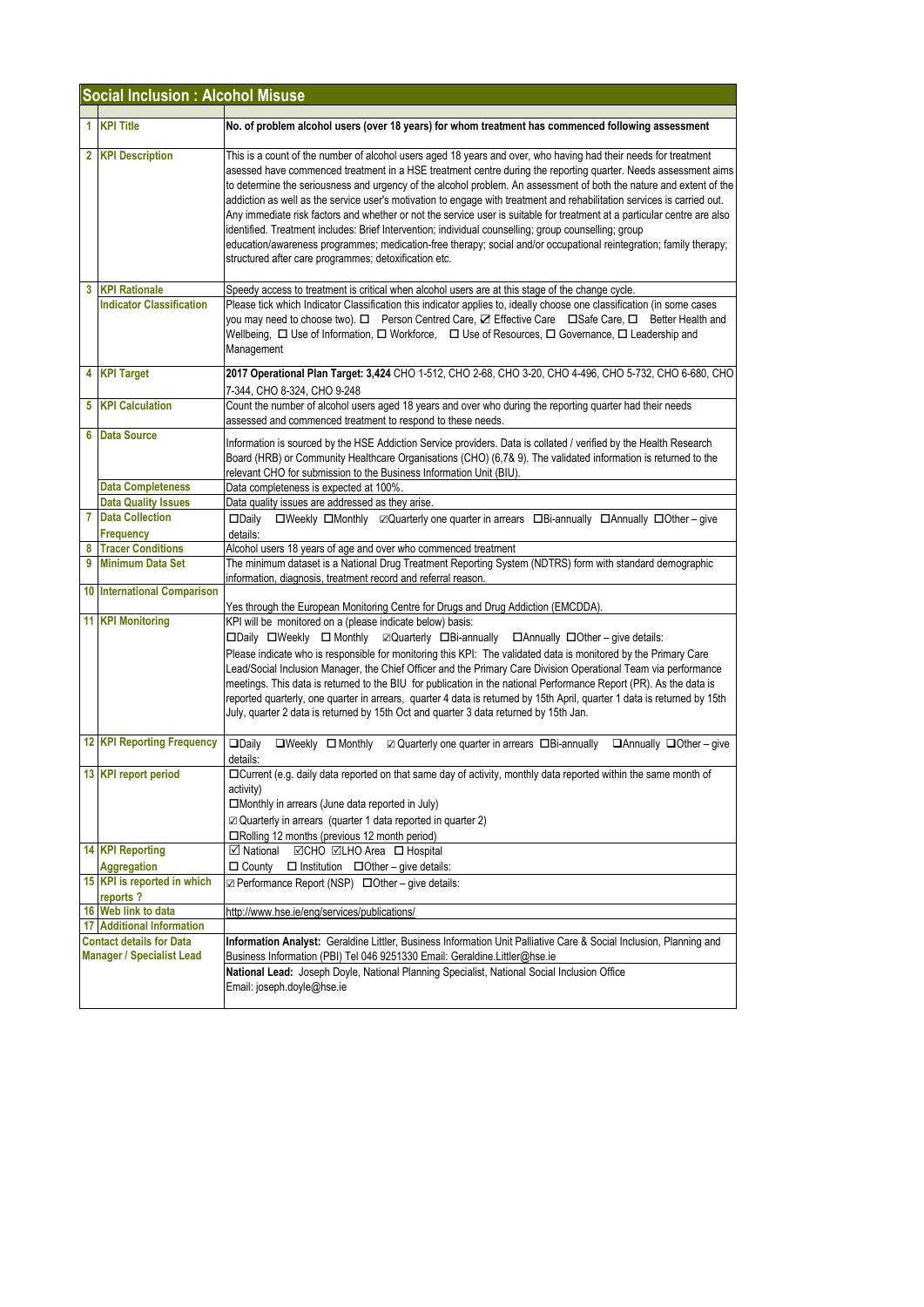|              | <b>Social Inclusion: Alcohol Misuse</b>                             |                                                                                                                                                                                                                                                                                                                                                                                                                                                                                                                                                                                                                                                                                                                                                                                                                                                                                                                                                                                                |
|--------------|---------------------------------------------------------------------|------------------------------------------------------------------------------------------------------------------------------------------------------------------------------------------------------------------------------------------------------------------------------------------------------------------------------------------------------------------------------------------------------------------------------------------------------------------------------------------------------------------------------------------------------------------------------------------------------------------------------------------------------------------------------------------------------------------------------------------------------------------------------------------------------------------------------------------------------------------------------------------------------------------------------------------------------------------------------------------------|
|              | 1 KPI Title                                                         | No. of problem alcohol users (over 18 years) for whom treatment has commenced within one calendar month                                                                                                                                                                                                                                                                                                                                                                                                                                                                                                                                                                                                                                                                                                                                                                                                                                                                                        |
|              |                                                                     | following assessment                                                                                                                                                                                                                                                                                                                                                                                                                                                                                                                                                                                                                                                                                                                                                                                                                                                                                                                                                                           |
|              | 2 KPI Description                                                   | This is a count of the number of alcohol users aged 18 years and over, who having had their needs for treatment<br>assessed have commenced treatment in a HSE treatment centre within one calendar month of this assessment,<br>during the reporting quarter. Needs assessment aims to determine the seriousness and urgency of the alcohol<br>problem. An assessment of both the nature and extent of the addiction as well as the service user's motivation to<br>engage with treatment and rehabilitation services is carried out. Any immediate risk factors and whether or not the<br>service user is suitable for treatment at a particular centre are also identified. Treatment includes: Brief Intervention;<br>individual counselling; group counselling; group education/awareness programmes; medication-free therapy; social<br>and/or occupational reintegration; family therapy; structured after care programmes; detoxification etc. Calendar<br>month is defined as 30 days. |
| $\mathbf{3}$ | <b>KPI Rationale</b>                                                | Speedy access to treatment is critical when alcohol users are at this stage of the change cycle.                                                                                                                                                                                                                                                                                                                                                                                                                                                                                                                                                                                                                                                                                                                                                                                                                                                                                               |
|              | <b>Indicator Classification</b>                                     | Please tick which Indicator Classification this indicator applies to, ideally choose one classification (in some cases<br>you may need to choose two).  □ Person Centred Care,<br><br>$\Box$ Effective Care $\Box$ Safe Care, $\Box$ Better Health and<br>Wellbeing, □ Use of Information, □ Workforce, □ Use of Resources, □ Governance, □ Leadership and<br>Management                                                                                                                                                                                                                                                                                                                                                                                                                                                                                                                                                                                                                       |
|              | 4 KPI Target                                                        | 2017 Operational Plan Target: 2,956 CHO 1-508, CHO 2-68, CHO 3-20, CHO 4-496, CHO 5-728, CHO 6-348, CHO<br>7-228, CHO 8-312, CHO 9-248                                                                                                                                                                                                                                                                                                                                                                                                                                                                                                                                                                                                                                                                                                                                                                                                                                                         |
|              | <b>5 KPI Calculation</b>                                            | Count the number of alcohol users aged 18 years and over who commenced treatment within one calendar month<br>(30 days) of having their needs assessed during the reporting quarter.                                                                                                                                                                                                                                                                                                                                                                                                                                                                                                                                                                                                                                                                                                                                                                                                           |
| 6            | <b>Data Source</b>                                                  | Information is sourced by the HSE Addiction Service providers. Data is collated / verified by the Health Research<br>Board (HRB) or Community Healthcare Organisations (CHO) (6,7& 9). The validated information is returned to the<br>relevant CHO for submission to the Business Information Unit (BIU).                                                                                                                                                                                                                                                                                                                                                                                                                                                                                                                                                                                                                                                                                     |
|              | <b>Data Completeness</b>                                            | Data completeness is expected at 100%.                                                                                                                                                                                                                                                                                                                                                                                                                                                                                                                                                                                                                                                                                                                                                                                                                                                                                                                                                         |
|              | <b>Data Quality Issues</b>                                          | Data quality issues are addressed as they arise.                                                                                                                                                                                                                                                                                                                                                                                                                                                                                                                                                                                                                                                                                                                                                                                                                                                                                                                                               |
| 7            | <b>Data Collection</b>                                              | $\Box$ Weekly $\Box$ Monthly $\Box$ Quarterly one quarter in arrears $\Box$ Bi-annually $\Box$ Annually $\Box$ Other – give<br>$\square$ Dailv                                                                                                                                                                                                                                                                                                                                                                                                                                                                                                                                                                                                                                                                                                                                                                                                                                                 |
|              | <b>Frequency</b>                                                    | details:                                                                                                                                                                                                                                                                                                                                                                                                                                                                                                                                                                                                                                                                                                                                                                                                                                                                                                                                                                                       |
| 8            | <b>Tracer Conditions</b>                                            |                                                                                                                                                                                                                                                                                                                                                                                                                                                                                                                                                                                                                                                                                                                                                                                                                                                                                                                                                                                                |
| 9            | <b>Minimum Data Set</b>                                             | Alcohol users aged 18 years and over who commenced treatment within one calendar month of assessment<br>The minimum dataset is a National Drug Treatment Reporting System (NDTRS) form with standard demographic<br>information, diagnosis, treatment record and referral reason.                                                                                                                                                                                                                                                                                                                                                                                                                                                                                                                                                                                                                                                                                                              |
|              | 10 International Comparison                                         | Yes through the European Monitoring Centre for Drugs and Drug Addiction (EMCDDA).                                                                                                                                                                                                                                                                                                                                                                                                                                                                                                                                                                                                                                                                                                                                                                                                                                                                                                              |
|              | <b>11 KPI Monitoring</b>                                            | KPI will be monitored on a (please indicate below) basis:<br>□Daily □Weekly □ Monthly □ Quarterly.<br>Please indicate who is responsible for monitoring this KPI: The validated data is monitored by the Primary Care<br>Lead/Social Inclusion Manager, the Chief Officer and the Primary Care Division Operational Team via performance<br>meetings. This data is returned to the BIU for publication in the national Performance Report (PR). As the data is<br>reported quarterly, one quarter in arrears, quarter 4 data is returned by 15th April, quarter 1 data is returned by 15th<br>July, quarter 2 data is returned by 15th Oct and quarter 3 data returned by 15th Jan.                                                                                                                                                                                                                                                                                                            |
|              | <b>12 KPI Reporting Frequency</b>                                   | $\Box$ Daily<br>$\boxtimes$ Quarterly one quarter in arrears $\Box$ Bi-annually<br>$\Box$ Weekly $\Box$ Monthly<br>$\Box$ Annually $\Box$ Other -<br>give details:                                                                                                                                                                                                                                                                                                                                                                                                                                                                                                                                                                                                                                                                                                                                                                                                                             |
|              | 13 KPI report period                                                | □Current (e.g. daily data reported on that same day of activity, monthly data reported within the same month of<br>activity)<br>□Monthly in arrears (June data reported in July)<br>$\boxtimes$ Quarterly in arrears (quarter 1 data reported in quarter 2)<br>□Rolling 12 months (previous 12 month period)                                                                                                                                                                                                                                                                                                                                                                                                                                                                                                                                                                                                                                                                                   |
|              | <b>14 KPI Reporting</b>                                             | <b>○ National </b> ○ CHO <b>○ LHO</b> Area □ Hospital                                                                                                                                                                                                                                                                                                                                                                                                                                                                                                                                                                                                                                                                                                                                                                                                                                                                                                                                          |
|              | <b>Aggregation</b>                                                  | $\Box$ Institution $\Box$ Other – give details:<br>□ County                                                                                                                                                                                                                                                                                                                                                                                                                                                                                                                                                                                                                                                                                                                                                                                                                                                                                                                                    |
|              | 15 KPI is reported in which<br>reports?                             | <b>Z</b> Performance Report (NSP) □ Other - give details:                                                                                                                                                                                                                                                                                                                                                                                                                                                                                                                                                                                                                                                                                                                                                                                                                                                                                                                                      |
|              | 16 Web link to data                                                 | http://www.hse.ie/eng/services/publications/                                                                                                                                                                                                                                                                                                                                                                                                                                                                                                                                                                                                                                                                                                                                                                                                                                                                                                                                                   |
|              | <b>17 Additional Information</b><br><b>Contact details for Data</b> | Information Analyst: Geraldine Littler, Business Information Unit Palliative Care & Social Inclusion, Planning and                                                                                                                                                                                                                                                                                                                                                                                                                                                                                                                                                                                                                                                                                                                                                                                                                                                                             |
|              | <b>Manager / Specialist Lead</b>                                    | Business Information (PBI) Tel 046 9251330. Email: Geraldine.Littler@hse.ie<br>National Lead: Joseph Doyle, National Planning Specialist, National Social Inclusion Office                                                                                                                                                                                                                                                                                                                                                                                                                                                                                                                                                                                                                                                                                                                                                                                                                     |
|              |                                                                     | Email: joseph.doyle@hse.ie                                                                                                                                                                                                                                                                                                                                                                                                                                                                                                                                                                                                                                                                                                                                                                                                                                                                                                                                                                     |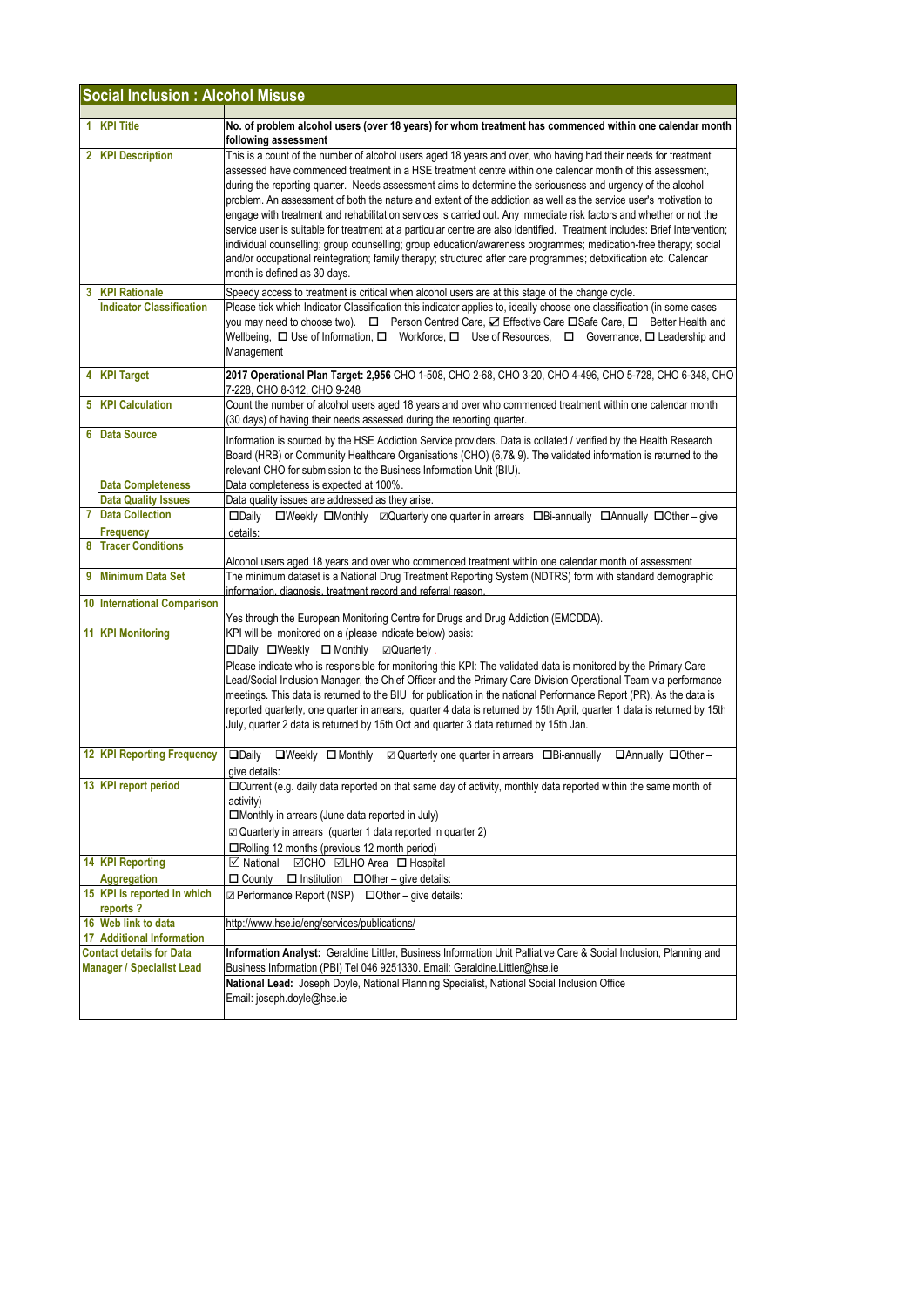| <b>Social Inclusion : Alcohol Misuse</b>                            |                                         |                                                                                                                                                                                                                                                                                                                                                                                                                                                                                                                                                                                                                                                                                                                                                                                                                                                                                                                                                                                                                                                                                                          |
|---------------------------------------------------------------------|-----------------------------------------|----------------------------------------------------------------------------------------------------------------------------------------------------------------------------------------------------------------------------------------------------------------------------------------------------------------------------------------------------------------------------------------------------------------------------------------------------------------------------------------------------------------------------------------------------------------------------------------------------------------------------------------------------------------------------------------------------------------------------------------------------------------------------------------------------------------------------------------------------------------------------------------------------------------------------------------------------------------------------------------------------------------------------------------------------------------------------------------------------------|
|                                                                     | 1 KPI Title                             | % of problem alcohol users (over 18 years) for whom treatment has commenced within one calendar month<br>following assessment                                                                                                                                                                                                                                                                                                                                                                                                                                                                                                                                                                                                                                                                                                                                                                                                                                                                                                                                                                            |
|                                                                     | 2 KPI Description                       | This is a calculation of the number of problem alcohol users aged 18 years and over who having had their needs<br>assessed have commenced treatment in a HSE treatment centre within one calendar month, expressed as a<br>percentage of all those aged over 18 years who have commenced treatment within one calendar month during the<br>reporting quarter. Needs assessment aims to determine the seriousness and urgency of the alcohol problem. An<br>assessment of both the nature and extent of the addiction as well as the service user's motivation to engage with<br>treatment and rehabilitation services is carried out. Any immediate risk factors and whether or not the service user is<br>suitable for treatment at a particular centre are also identified treatment. Treatment includes: Brief Intervention;<br>individual counselling; group counselling; group education/awareness programmes; medication-free therapy; social<br>and/or occupational reintegration; family therapy; structured after care programmes; detoxification etc. Calendar<br>month is defined as 30 days. |
|                                                                     | 3 KPI Rationale                         | Speedy access to treatment is critical when alcohol users are at this stage of the change cycle. This is a<br>performance indicator in the National Drugs Strategy (Interim 2009-2016).                                                                                                                                                                                                                                                                                                                                                                                                                                                                                                                                                                                                                                                                                                                                                                                                                                                                                                                  |
|                                                                     | <b>Indicator Classification</b>         | Please tick which Indicator Classification this indicator applies to, ideally choose one classification (in some cases<br>you may need to choose two). □ Person Centred Care, ☑ Effective Care □ Safe Care, □ Better Health and<br>Wellbeing, $\Box$ Use of Information, $\Box$ Workforce, $\Box$ Use of Resources, $\Box$ Governance, $\Box$ Leadership and<br>Management                                                                                                                                                                                                                                                                                                                                                                                                                                                                                                                                                                                                                                                                                                                               |
|                                                                     | <b>KPI Target</b>                       | 2017 Operational Plan Target: 100%                                                                                                                                                                                                                                                                                                                                                                                                                                                                                                                                                                                                                                                                                                                                                                                                                                                                                                                                                                                                                                                                       |
| 5                                                                   | <b>KPI Calculation</b>                  | The number of alcohol users aged 18 years and over who commenced treatment within one calendar month of<br>having their needs assessed during the reporting quarter is divided by the toal number of alcohol users aged 18<br>years and over who commenced treatment during the reporting quarter and then multiplied by 100. Numerator The<br>number of alcohol users aged 18 years and over who commenced treatment within one calendar month of having<br>their needs assessed during the reporting quarter <b>Denominator</b> the total number of alcohol users aged over 18 years<br>who commenced treatment during the reporting quarter multiplied by 100.                                                                                                                                                                                                                                                                                                                                                                                                                                        |
| 6                                                                   | <b>Data Source</b>                      | Information is sourced by the HSE Addiction Service providers. Data is collated / verified by the Health Research<br>Board (HRB) or Community Healthcare Organisations (CHO) (6,7& 9). The validated information is returned to the<br>relevant CHO for submission to the Business Information Unit (BIU).                                                                                                                                                                                                                                                                                                                                                                                                                                                                                                                                                                                                                                                                                                                                                                                               |
|                                                                     | <b>Data Completeness</b>                | Data completeness is expected at 100%.                                                                                                                                                                                                                                                                                                                                                                                                                                                                                                                                                                                                                                                                                                                                                                                                                                                                                                                                                                                                                                                                   |
|                                                                     | <b>Data Quality Issues</b>              | Data quality issues are addressed as they arise.                                                                                                                                                                                                                                                                                                                                                                                                                                                                                                                                                                                                                                                                                                                                                                                                                                                                                                                                                                                                                                                         |
| $\overline{7}$                                                      | <b>Data Collection</b><br>Frequency     | □Weekly □Monthly 2Quarterly one quarter in arrears □Bi-annually □Annually □Other - give<br>$\square$ Daily<br>details:                                                                                                                                                                                                                                                                                                                                                                                                                                                                                                                                                                                                                                                                                                                                                                                                                                                                                                                                                                                   |
| 8                                                                   | <b>Tracer Conditions</b>                | Alcohol users aged 18 years of age and over who commenced treatment within one calendar month of assessment                                                                                                                                                                                                                                                                                                                                                                                                                                                                                                                                                                                                                                                                                                                                                                                                                                                                                                                                                                                              |
| 9                                                                   | <b>Minimum Data Set</b>                 | The minimum dataset is a National Drug Treatment Reporting System (NDTRS) form with standard demographic<br>information, diagnosis, treatment record and referral reason.                                                                                                                                                                                                                                                                                                                                                                                                                                                                                                                                                                                                                                                                                                                                                                                                                                                                                                                                |
|                                                                     | <b>10 International Comparison</b>      | Yes through the European Monitoring Centre for Drugs and Drug Addiction (EMCDDA).                                                                                                                                                                                                                                                                                                                                                                                                                                                                                                                                                                                                                                                                                                                                                                                                                                                                                                                                                                                                                        |
|                                                                     | <b>11 KPI Monitoring</b>                | KPI will be monitored on a (please indicate below) basis:<br>$\Box$ Daily $\Box$ Weekly $\Box$ Monthly $\Box$ Quarterly $\Box$ Bi-annually $\Box$ Annually $\Box$ Other – give details:<br>Please indicate who is responsible for monitoring this KPI: The validated data is monitored by the Primary Care<br>Lead/Social Inclusion Manager, the Chief Officer and the Primary Care Division Operational Team via performance<br>meetings. This data is returned to the BIU for publication in the national Performance Report (PR). As the data is<br>reported quarterly, one quarter in arrears, quarter 4 data is returned by 15th April, quarter 1 data is returned by 15th<br>July, quarter 2 data is returned by 15th Oct and quarter 3 data returned by 15th Jan.                                                                                                                                                                                                                                                                                                                                 |
|                                                                     | <b>12 KPI Reporting Frequency</b>       | $\square$ Daily<br>$\Box$ Weekly $\Box$ Monthly<br>$\boxtimes$ Quarterly one quarter in arrears $\Box$ Bi-annually<br>$\Box$ Annually $\Box$ Other -<br>give details:                                                                                                                                                                                                                                                                                                                                                                                                                                                                                                                                                                                                                                                                                                                                                                                                                                                                                                                                    |
|                                                                     | 13 KPI report period                    | □ Current (e.g. daily data reported on that same day of activity, monthly data reported within the same month of<br>activity)<br>□Monthly in arrears (June data reported in July)<br>$\boxtimes$ Quarterly in arrears (quarter 1 data reported in quarter 2)<br>□Rolling 12 months (previous 12 month period)                                                                                                                                                                                                                                                                                                                                                                                                                                                                                                                                                                                                                                                                                                                                                                                            |
|                                                                     | 14 KPI Reporting<br><b>Aggregation</b>  | <b>⊠CHO</b> ⊠LHO Area □ Hospital<br><b>⊠</b> National<br>$\Box$ County $\Box$ Institution $\Box$ Other – give details:                                                                                                                                                                                                                                                                                                                                                                                                                                                                                                                                                                                                                                                                                                                                                                                                                                                                                                                                                                                   |
|                                                                     | 15 KPI is reported in which<br>reports? | ☑ Performance Report (NSP) □ CompStat □ Other – give details:                                                                                                                                                                                                                                                                                                                                                                                                                                                                                                                                                                                                                                                                                                                                                                                                                                                                                                                                                                                                                                            |
|                                                                     | 16 Web link to data                     | http://www.hse.ie/eng/services/publications/                                                                                                                                                                                                                                                                                                                                                                                                                                                                                                                                                                                                                                                                                                                                                                                                                                                                                                                                                                                                                                                             |
|                                                                     | <b>17 Additional Information</b>        |                                                                                                                                                                                                                                                                                                                                                                                                                                                                                                                                                                                                                                                                                                                                                                                                                                                                                                                                                                                                                                                                                                          |
| <b>Contact details for Data</b><br><b>Manager / Specialist Lead</b> |                                         | Information Analyst: Geraldine Littler, Business Information Unit Palliative Care & Social Inclusion, Planning and<br>Business Information (PBI) Tel: 046 9251330. Email: Geraldine.Littler@hse.ie<br>National Lead: Joseph Doyle, National Planning Specialist, National Social Inclusion Office                                                                                                                                                                                                                                                                                                                                                                                                                                                                                                                                                                                                                                                                                                                                                                                                        |
|                                                                     |                                         | Email: joseph.doyle@hse.ie                                                                                                                                                                                                                                                                                                                                                                                                                                                                                                                                                                                                                                                                                                                                                                                                                                                                                                                                                                                                                                                                               |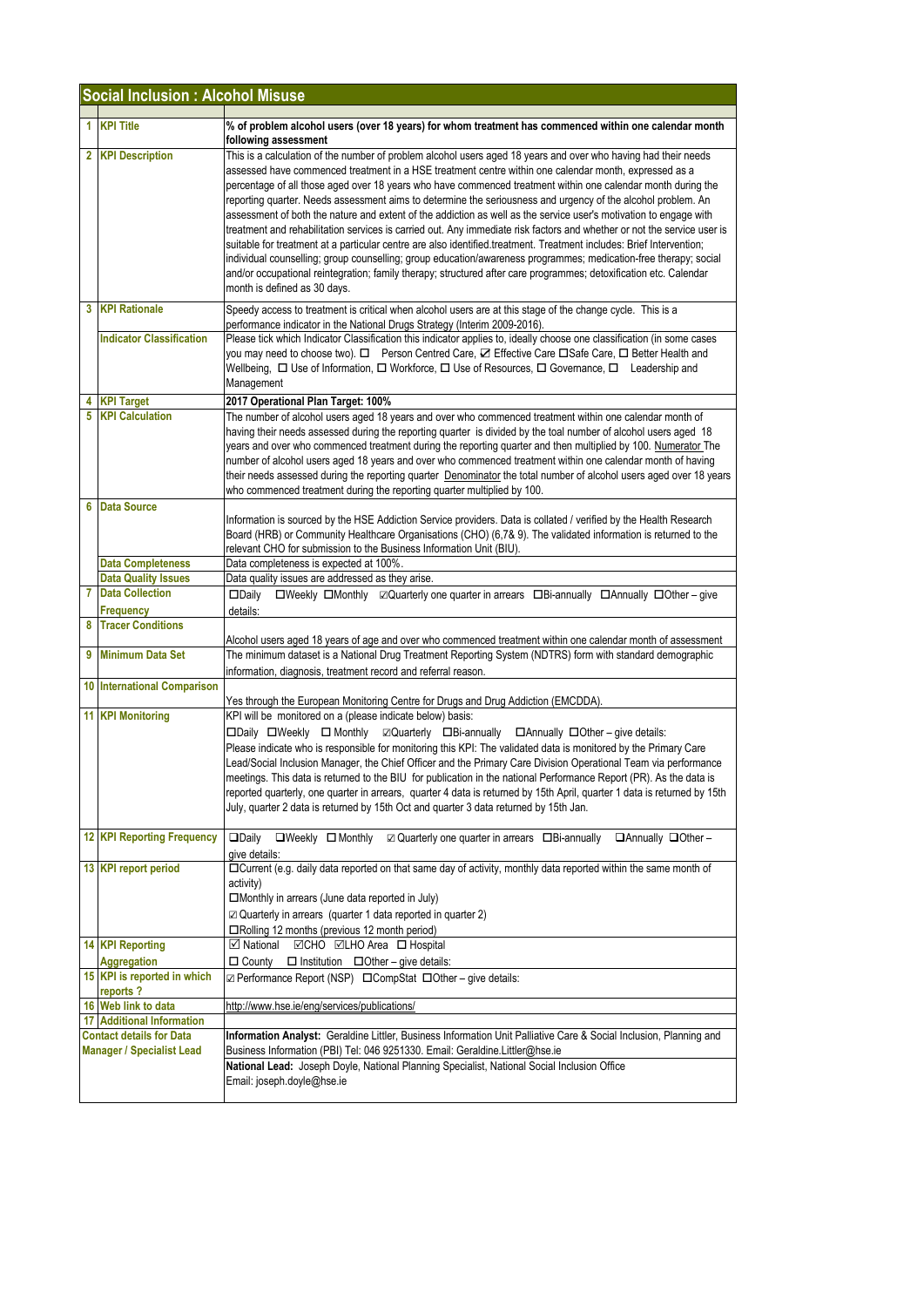| 1 KPI Title<br>No. of problem alcohol users (under 18 years) for whom treatment has commenced following assessment<br>2 KPI Description<br>This is a count of the number of alcohol users aged under 18 years who having had their needs for treatment<br>assessed have commenced treatment in a HSE treatment centre during the reporting quarter. Needs assessment<br>also identified. Treatment includes: Brief Intervention; individual counselling; group counselling; group<br>structured after care programmes; detoxification etc.<br>3 KPI Rationale<br>so for young people.<br><b>Indicator Classification</b><br>Please tick which Indicator Classification this indicator applies to, ideally choose one classification (in some cases<br>you may need to choose two). □ Person Centred Care, Ø Effective Care □ Safe Care, □ Better Health and<br>Wellbeing, $\Box$ Use of Information, $\Box$ Workforce, $\Box$ Use of Resources, $\Box$ Governance, $\Box$ Leadership and<br>Management<br>2017 Operational Plan Target: 36 CHO 1-12, CHO 2-0, CHO 3-0, CHO 4-8, CHO 5-16, CHO 6-0, CHO 7-0, CHO 8-<br>4 KPI Target<br>0, CHO 9-0<br><b>5 KPI Calculation</b><br>Count the number of alcohol users aged under 18 years who having had their needs assessed commenced treatment<br>during the reporting quarter.<br><b>6</b> Data Source<br>Information is sourced by the HSE Addiction Service providers. Data is collated / verified by the Health Research<br>Board (HRB) or Community Healthcare Organisations (CHO) (6,7& 9). The validated information is returned to the<br>relevant CHO for submission to the Business Information Unit (BIU).<br><b>Data Completeness</b><br>Data completeness is expected at 100%.<br><b>Data Quality Issues</b><br>Data quality issues are addressed as they arise.<br><b>7</b> Data Collection<br>$\square$ Daily<br>□Weekly □Monthly ☑ Quarterly one quarter in arrears □Bi-annually □Annually □Other – give<br>details:<br>Frequency<br><b>Tracer Conditions</b><br>8<br>Alcohol users under 18 years of age who have commenced treatment<br>9 Minimum Data Set<br>The minimum dataset is a National Drug Treatment Reporting System (NDTRS) form with standard demographic<br>information, diagnosis, treatment record and referral reason.<br>10 International Comparison<br>Yes through the European Monitoring Centre for Drugs and Drug Addiction (EMCDDA).<br><b>11 KPI Monitoring</b><br>KPI will be monitored on a (please indicate below) basis:<br>□Daily □Weekly □ Monthly □Quarterly □Bi-annually □Annually □Other - give details:<br>Please indicate who is responsible for monitoring this KPI: The validated data is monitored by the Primary Care<br>meetings. This data is returned to the BIU for publication in the national Performance Report (PR). As the data is<br>July, quarter 2 data is returned by 15th Oct and quarter 3 data returned by 15th Jan.<br><b>12 KPI Reporting Frequency</b><br>$\Box$ Daily<br>$\Box$ Weekly $\Box$ Monthly<br>$\boxtimes$ Quarterly one quarter in arrears $\Box$ Bi-annually<br>$\Box$ Annually $\Box$ Other -<br>give details:<br>13 KPI report period<br>□Current (e.g. daily data reported on that same day of activity, monthly data reported within the same month of<br>activity)<br>□Monthly in arrears (June data reported in July)<br>$\boxtimes$ Quarterly in arrears (quarter 1 data reported in quarter 2)<br>□Rolling 12 months (previous 12 month period)<br><b>14 KPI Reporting</b><br>☑CHO <b>MLHO</b> Area □ Hospital<br>⊡ National<br><b>Aggregation</b><br>$\Box$ County $\Box$ Institution $\Box$ Other – give details:<br>15 KPI is reported in which<br>☑ Performance Report (NSP) □ CompStat □ Other – give details:<br>reports?<br>16 Web link to data<br>http://www.hse.ie/eng/services/publications/<br><b>17 Additional Information</b><br><b>Contact details for Data</b><br><b>Manager / Specialist Lead</b><br>Business Information (PBI) Tel 046 9251330. Email: Geraldine.Littler@hse.ie<br>National Lead: Joseph Doyle, National Planning Specialist, National Social Inclusion Office | <b>Social Inclusion: Alcohol Misuse</b> |  |                                                                                                                                                                                                                                                                                                                                                                                                                                                                                                  |  |  |
|-------------------------------------------------------------------------------------------------------------------------------------------------------------------------------------------------------------------------------------------------------------------------------------------------------------------------------------------------------------------------------------------------------------------------------------------------------------------------------------------------------------------------------------------------------------------------------------------------------------------------------------------------------------------------------------------------------------------------------------------------------------------------------------------------------------------------------------------------------------------------------------------------------------------------------------------------------------------------------------------------------------------------------------------------------------------------------------------------------------------------------------------------------------------------------------------------------------------------------------------------------------------------------------------------------------------------------------------------------------------------------------------------------------------------------------------------------------------------------------------------------------------------------------------------------------------------------------------------------------------------------------------------------------------------------------------------------------------------------------------------------------------------------------------------------------------------------------------------------------------------------------------------------------------------------------------------------------------------------------------------------------------------------------------------------------------------------------------------------------------------------------------------------------------------------------------------------------------------------------------------------------------------------------------------------------------------------------------------------------------------------------------------------------------------------------------------------------------------------------------------------------------------------------------------------------------------------------------------------------------------------------------------------------------------------------------------------------------------------------------------------------------------------------------------------------------------------------------------------------------------------------------------------------------------------------------------------------------------------------------------------------------------------------------------------------------------------------------------------------------------------------------------------------------------------------------------------------------------------------------------------------------------------------------------------------------------------------------------------------------------------------------------------------------------------------------------------------------------------------------------------------------------------------------------------------------------------------------------------------------------------------------------------------------------------------------------------------------------------------------------------------------------------------------------------------------------------------------------------------------------------------------------------------------------------------------------------------------------------------------------------------------------------------------------------------------------------------------------------------------------------------------------|-----------------------------------------|--|--------------------------------------------------------------------------------------------------------------------------------------------------------------------------------------------------------------------------------------------------------------------------------------------------------------------------------------------------------------------------------------------------------------------------------------------------------------------------------------------------|--|--|
|                                                                                                                                                                                                                                                                                                                                                                                                                                                                                                                                                                                                                                                                                                                                                                                                                                                                                                                                                                                                                                                                                                                                                                                                                                                                                                                                                                                                                                                                                                                                                                                                                                                                                                                                                                                                                                                                                                                                                                                                                                                                                                                                                                                                                                                                                                                                                                                                                                                                                                                                                                                                                                                                                                                                                                                                                                                                                                                                                                                                                                                                                                                                                                                                                                                                                                                                                                                                                                                                                                                                                                                                                                                                                                                                                                                                                                                                                                                                                                                                                                                                                                                                                 |                                         |  |                                                                                                                                                                                                                                                                                                                                                                                                                                                                                                  |  |  |
|                                                                                                                                                                                                                                                                                                                                                                                                                                                                                                                                                                                                                                                                                                                                                                                                                                                                                                                                                                                                                                                                                                                                                                                                                                                                                                                                                                                                                                                                                                                                                                                                                                                                                                                                                                                                                                                                                                                                                                                                                                                                                                                                                                                                                                                                                                                                                                                                                                                                                                                                                                                                                                                                                                                                                                                                                                                                                                                                                                                                                                                                                                                                                                                                                                                                                                                                                                                                                                                                                                                                                                                                                                                                                                                                                                                                                                                                                                                                                                                                                                                                                                                                                 |                                         |  | aims to determine the seriousness and urgency of the alcohol problem. An assessment of both the nature and extent<br>of the addiction as well as the service user's motivation to engage with treatment and rehabilitation services is carried<br>out. Any immediate risk factors and whether or not the service user is suitable for treatment at a particular centre are<br>education/awareness programmes; medication-free therapy; social and/or occupational reintegration; family therapy; |  |  |
|                                                                                                                                                                                                                                                                                                                                                                                                                                                                                                                                                                                                                                                                                                                                                                                                                                                                                                                                                                                                                                                                                                                                                                                                                                                                                                                                                                                                                                                                                                                                                                                                                                                                                                                                                                                                                                                                                                                                                                                                                                                                                                                                                                                                                                                                                                                                                                                                                                                                                                                                                                                                                                                                                                                                                                                                                                                                                                                                                                                                                                                                                                                                                                                                                                                                                                                                                                                                                                                                                                                                                                                                                                                                                                                                                                                                                                                                                                                                                                                                                                                                                                                                                 |                                         |  | Speedy access to treatment is critical when problem alcohol users are at this stage of the change cycle, particularly                                                                                                                                                                                                                                                                                                                                                                            |  |  |
|                                                                                                                                                                                                                                                                                                                                                                                                                                                                                                                                                                                                                                                                                                                                                                                                                                                                                                                                                                                                                                                                                                                                                                                                                                                                                                                                                                                                                                                                                                                                                                                                                                                                                                                                                                                                                                                                                                                                                                                                                                                                                                                                                                                                                                                                                                                                                                                                                                                                                                                                                                                                                                                                                                                                                                                                                                                                                                                                                                                                                                                                                                                                                                                                                                                                                                                                                                                                                                                                                                                                                                                                                                                                                                                                                                                                                                                                                                                                                                                                                                                                                                                                                 |                                         |  |                                                                                                                                                                                                                                                                                                                                                                                                                                                                                                  |  |  |
|                                                                                                                                                                                                                                                                                                                                                                                                                                                                                                                                                                                                                                                                                                                                                                                                                                                                                                                                                                                                                                                                                                                                                                                                                                                                                                                                                                                                                                                                                                                                                                                                                                                                                                                                                                                                                                                                                                                                                                                                                                                                                                                                                                                                                                                                                                                                                                                                                                                                                                                                                                                                                                                                                                                                                                                                                                                                                                                                                                                                                                                                                                                                                                                                                                                                                                                                                                                                                                                                                                                                                                                                                                                                                                                                                                                                                                                                                                                                                                                                                                                                                                                                                 |                                         |  |                                                                                                                                                                                                                                                                                                                                                                                                                                                                                                  |  |  |
|                                                                                                                                                                                                                                                                                                                                                                                                                                                                                                                                                                                                                                                                                                                                                                                                                                                                                                                                                                                                                                                                                                                                                                                                                                                                                                                                                                                                                                                                                                                                                                                                                                                                                                                                                                                                                                                                                                                                                                                                                                                                                                                                                                                                                                                                                                                                                                                                                                                                                                                                                                                                                                                                                                                                                                                                                                                                                                                                                                                                                                                                                                                                                                                                                                                                                                                                                                                                                                                                                                                                                                                                                                                                                                                                                                                                                                                                                                                                                                                                                                                                                                                                                 |                                         |  |                                                                                                                                                                                                                                                                                                                                                                                                                                                                                                  |  |  |
|                                                                                                                                                                                                                                                                                                                                                                                                                                                                                                                                                                                                                                                                                                                                                                                                                                                                                                                                                                                                                                                                                                                                                                                                                                                                                                                                                                                                                                                                                                                                                                                                                                                                                                                                                                                                                                                                                                                                                                                                                                                                                                                                                                                                                                                                                                                                                                                                                                                                                                                                                                                                                                                                                                                                                                                                                                                                                                                                                                                                                                                                                                                                                                                                                                                                                                                                                                                                                                                                                                                                                                                                                                                                                                                                                                                                                                                                                                                                                                                                                                                                                                                                                 |                                         |  |                                                                                                                                                                                                                                                                                                                                                                                                                                                                                                  |  |  |
|                                                                                                                                                                                                                                                                                                                                                                                                                                                                                                                                                                                                                                                                                                                                                                                                                                                                                                                                                                                                                                                                                                                                                                                                                                                                                                                                                                                                                                                                                                                                                                                                                                                                                                                                                                                                                                                                                                                                                                                                                                                                                                                                                                                                                                                                                                                                                                                                                                                                                                                                                                                                                                                                                                                                                                                                                                                                                                                                                                                                                                                                                                                                                                                                                                                                                                                                                                                                                                                                                                                                                                                                                                                                                                                                                                                                                                                                                                                                                                                                                                                                                                                                                 |                                         |  |                                                                                                                                                                                                                                                                                                                                                                                                                                                                                                  |  |  |
|                                                                                                                                                                                                                                                                                                                                                                                                                                                                                                                                                                                                                                                                                                                                                                                                                                                                                                                                                                                                                                                                                                                                                                                                                                                                                                                                                                                                                                                                                                                                                                                                                                                                                                                                                                                                                                                                                                                                                                                                                                                                                                                                                                                                                                                                                                                                                                                                                                                                                                                                                                                                                                                                                                                                                                                                                                                                                                                                                                                                                                                                                                                                                                                                                                                                                                                                                                                                                                                                                                                                                                                                                                                                                                                                                                                                                                                                                                                                                                                                                                                                                                                                                 |                                         |  |                                                                                                                                                                                                                                                                                                                                                                                                                                                                                                  |  |  |
|                                                                                                                                                                                                                                                                                                                                                                                                                                                                                                                                                                                                                                                                                                                                                                                                                                                                                                                                                                                                                                                                                                                                                                                                                                                                                                                                                                                                                                                                                                                                                                                                                                                                                                                                                                                                                                                                                                                                                                                                                                                                                                                                                                                                                                                                                                                                                                                                                                                                                                                                                                                                                                                                                                                                                                                                                                                                                                                                                                                                                                                                                                                                                                                                                                                                                                                                                                                                                                                                                                                                                                                                                                                                                                                                                                                                                                                                                                                                                                                                                                                                                                                                                 |                                         |  |                                                                                                                                                                                                                                                                                                                                                                                                                                                                                                  |  |  |
|                                                                                                                                                                                                                                                                                                                                                                                                                                                                                                                                                                                                                                                                                                                                                                                                                                                                                                                                                                                                                                                                                                                                                                                                                                                                                                                                                                                                                                                                                                                                                                                                                                                                                                                                                                                                                                                                                                                                                                                                                                                                                                                                                                                                                                                                                                                                                                                                                                                                                                                                                                                                                                                                                                                                                                                                                                                                                                                                                                                                                                                                                                                                                                                                                                                                                                                                                                                                                                                                                                                                                                                                                                                                                                                                                                                                                                                                                                                                                                                                                                                                                                                                                 |                                         |  |                                                                                                                                                                                                                                                                                                                                                                                                                                                                                                  |  |  |
|                                                                                                                                                                                                                                                                                                                                                                                                                                                                                                                                                                                                                                                                                                                                                                                                                                                                                                                                                                                                                                                                                                                                                                                                                                                                                                                                                                                                                                                                                                                                                                                                                                                                                                                                                                                                                                                                                                                                                                                                                                                                                                                                                                                                                                                                                                                                                                                                                                                                                                                                                                                                                                                                                                                                                                                                                                                                                                                                                                                                                                                                                                                                                                                                                                                                                                                                                                                                                                                                                                                                                                                                                                                                                                                                                                                                                                                                                                                                                                                                                                                                                                                                                 |                                         |  |                                                                                                                                                                                                                                                                                                                                                                                                                                                                                                  |  |  |
|                                                                                                                                                                                                                                                                                                                                                                                                                                                                                                                                                                                                                                                                                                                                                                                                                                                                                                                                                                                                                                                                                                                                                                                                                                                                                                                                                                                                                                                                                                                                                                                                                                                                                                                                                                                                                                                                                                                                                                                                                                                                                                                                                                                                                                                                                                                                                                                                                                                                                                                                                                                                                                                                                                                                                                                                                                                                                                                                                                                                                                                                                                                                                                                                                                                                                                                                                                                                                                                                                                                                                                                                                                                                                                                                                                                                                                                                                                                                                                                                                                                                                                                                                 |                                         |  |                                                                                                                                                                                                                                                                                                                                                                                                                                                                                                  |  |  |
|                                                                                                                                                                                                                                                                                                                                                                                                                                                                                                                                                                                                                                                                                                                                                                                                                                                                                                                                                                                                                                                                                                                                                                                                                                                                                                                                                                                                                                                                                                                                                                                                                                                                                                                                                                                                                                                                                                                                                                                                                                                                                                                                                                                                                                                                                                                                                                                                                                                                                                                                                                                                                                                                                                                                                                                                                                                                                                                                                                                                                                                                                                                                                                                                                                                                                                                                                                                                                                                                                                                                                                                                                                                                                                                                                                                                                                                                                                                                                                                                                                                                                                                                                 |                                         |  | Lead/Social Inclusion Manager, the Chief Officer and the Primary Care Division Operational Team via performance<br>reported quarterly, one quarter in arrears, quarter 4 data is returned by 15th April, quarter 1 data is returned by 15th                                                                                                                                                                                                                                                      |  |  |
|                                                                                                                                                                                                                                                                                                                                                                                                                                                                                                                                                                                                                                                                                                                                                                                                                                                                                                                                                                                                                                                                                                                                                                                                                                                                                                                                                                                                                                                                                                                                                                                                                                                                                                                                                                                                                                                                                                                                                                                                                                                                                                                                                                                                                                                                                                                                                                                                                                                                                                                                                                                                                                                                                                                                                                                                                                                                                                                                                                                                                                                                                                                                                                                                                                                                                                                                                                                                                                                                                                                                                                                                                                                                                                                                                                                                                                                                                                                                                                                                                                                                                                                                                 |                                         |  |                                                                                                                                                                                                                                                                                                                                                                                                                                                                                                  |  |  |
|                                                                                                                                                                                                                                                                                                                                                                                                                                                                                                                                                                                                                                                                                                                                                                                                                                                                                                                                                                                                                                                                                                                                                                                                                                                                                                                                                                                                                                                                                                                                                                                                                                                                                                                                                                                                                                                                                                                                                                                                                                                                                                                                                                                                                                                                                                                                                                                                                                                                                                                                                                                                                                                                                                                                                                                                                                                                                                                                                                                                                                                                                                                                                                                                                                                                                                                                                                                                                                                                                                                                                                                                                                                                                                                                                                                                                                                                                                                                                                                                                                                                                                                                                 |                                         |  |                                                                                                                                                                                                                                                                                                                                                                                                                                                                                                  |  |  |
|                                                                                                                                                                                                                                                                                                                                                                                                                                                                                                                                                                                                                                                                                                                                                                                                                                                                                                                                                                                                                                                                                                                                                                                                                                                                                                                                                                                                                                                                                                                                                                                                                                                                                                                                                                                                                                                                                                                                                                                                                                                                                                                                                                                                                                                                                                                                                                                                                                                                                                                                                                                                                                                                                                                                                                                                                                                                                                                                                                                                                                                                                                                                                                                                                                                                                                                                                                                                                                                                                                                                                                                                                                                                                                                                                                                                                                                                                                                                                                                                                                                                                                                                                 |                                         |  |                                                                                                                                                                                                                                                                                                                                                                                                                                                                                                  |  |  |
|                                                                                                                                                                                                                                                                                                                                                                                                                                                                                                                                                                                                                                                                                                                                                                                                                                                                                                                                                                                                                                                                                                                                                                                                                                                                                                                                                                                                                                                                                                                                                                                                                                                                                                                                                                                                                                                                                                                                                                                                                                                                                                                                                                                                                                                                                                                                                                                                                                                                                                                                                                                                                                                                                                                                                                                                                                                                                                                                                                                                                                                                                                                                                                                                                                                                                                                                                                                                                                                                                                                                                                                                                                                                                                                                                                                                                                                                                                                                                                                                                                                                                                                                                 |                                         |  |                                                                                                                                                                                                                                                                                                                                                                                                                                                                                                  |  |  |
|                                                                                                                                                                                                                                                                                                                                                                                                                                                                                                                                                                                                                                                                                                                                                                                                                                                                                                                                                                                                                                                                                                                                                                                                                                                                                                                                                                                                                                                                                                                                                                                                                                                                                                                                                                                                                                                                                                                                                                                                                                                                                                                                                                                                                                                                                                                                                                                                                                                                                                                                                                                                                                                                                                                                                                                                                                                                                                                                                                                                                                                                                                                                                                                                                                                                                                                                                                                                                                                                                                                                                                                                                                                                                                                                                                                                                                                                                                                                                                                                                                                                                                                                                 |                                         |  |                                                                                                                                                                                                                                                                                                                                                                                                                                                                                                  |  |  |
|                                                                                                                                                                                                                                                                                                                                                                                                                                                                                                                                                                                                                                                                                                                                                                                                                                                                                                                                                                                                                                                                                                                                                                                                                                                                                                                                                                                                                                                                                                                                                                                                                                                                                                                                                                                                                                                                                                                                                                                                                                                                                                                                                                                                                                                                                                                                                                                                                                                                                                                                                                                                                                                                                                                                                                                                                                                                                                                                                                                                                                                                                                                                                                                                                                                                                                                                                                                                                                                                                                                                                                                                                                                                                                                                                                                                                                                                                                                                                                                                                                                                                                                                                 |                                         |  |                                                                                                                                                                                                                                                                                                                                                                                                                                                                                                  |  |  |
|                                                                                                                                                                                                                                                                                                                                                                                                                                                                                                                                                                                                                                                                                                                                                                                                                                                                                                                                                                                                                                                                                                                                                                                                                                                                                                                                                                                                                                                                                                                                                                                                                                                                                                                                                                                                                                                                                                                                                                                                                                                                                                                                                                                                                                                                                                                                                                                                                                                                                                                                                                                                                                                                                                                                                                                                                                                                                                                                                                                                                                                                                                                                                                                                                                                                                                                                                                                                                                                                                                                                                                                                                                                                                                                                                                                                                                                                                                                                                                                                                                                                                                                                                 |                                         |  |                                                                                                                                                                                                                                                                                                                                                                                                                                                                                                  |  |  |
| Email: joseph.doyle@hse.ie                                                                                                                                                                                                                                                                                                                                                                                                                                                                                                                                                                                                                                                                                                                                                                                                                                                                                                                                                                                                                                                                                                                                                                                                                                                                                                                                                                                                                                                                                                                                                                                                                                                                                                                                                                                                                                                                                                                                                                                                                                                                                                                                                                                                                                                                                                                                                                                                                                                                                                                                                                                                                                                                                                                                                                                                                                                                                                                                                                                                                                                                                                                                                                                                                                                                                                                                                                                                                                                                                                                                                                                                                                                                                                                                                                                                                                                                                                                                                                                                                                                                                                                      |                                         |  | Information Analyst: Geraldine Littler, Business Information Unit Palliative Care & Social Inclusion, Planning and                                                                                                                                                                                                                                                                                                                                                                               |  |  |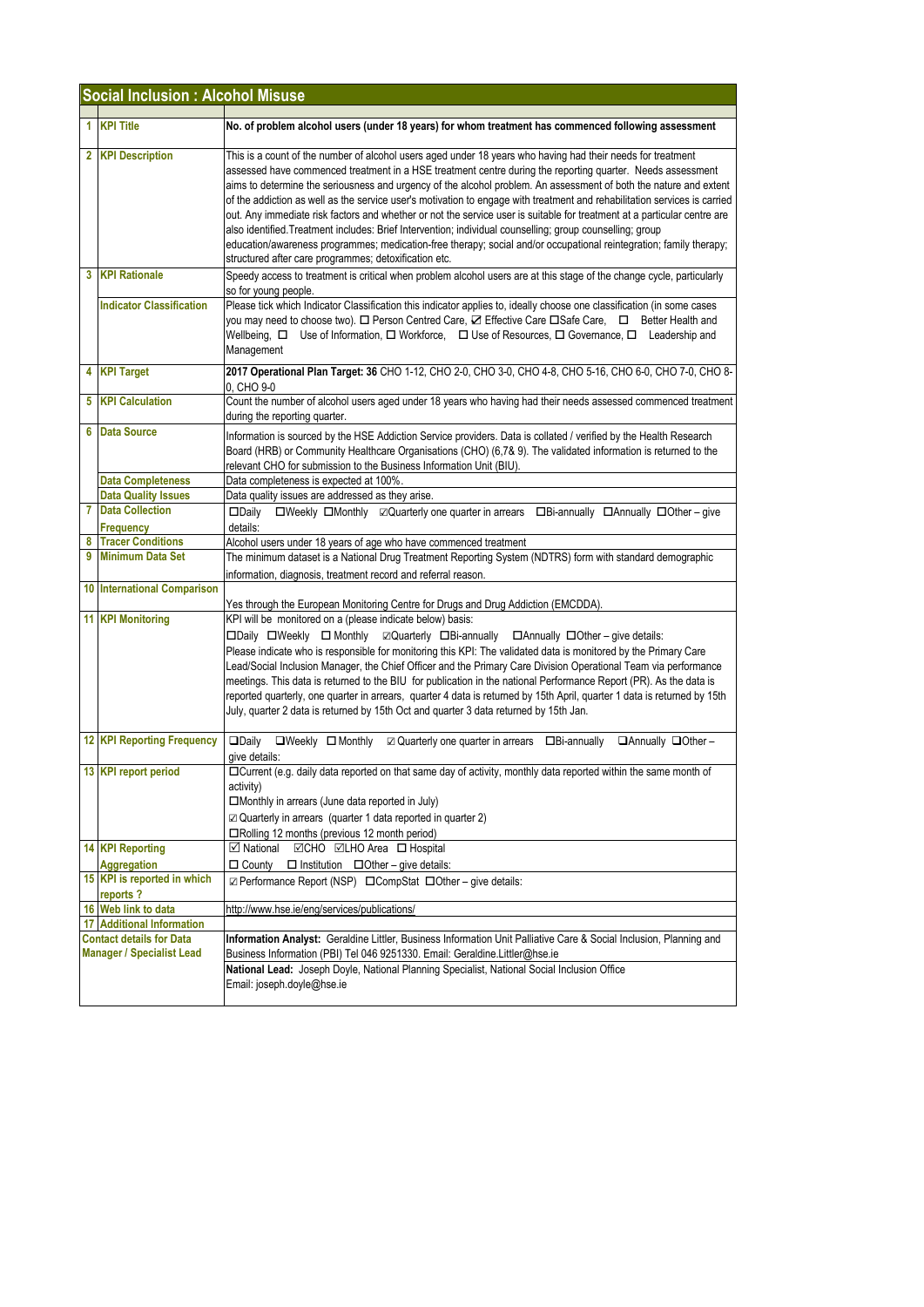| <b>Social Inclusion: Alcohol Misuse</b>                             |                                            |                                                                                                                                                                                                                                                                                                                                                                                                                                                                                                                                                                                                                                                                                                                                                                                                                                                                                                                                            |
|---------------------------------------------------------------------|--------------------------------------------|--------------------------------------------------------------------------------------------------------------------------------------------------------------------------------------------------------------------------------------------------------------------------------------------------------------------------------------------------------------------------------------------------------------------------------------------------------------------------------------------------------------------------------------------------------------------------------------------------------------------------------------------------------------------------------------------------------------------------------------------------------------------------------------------------------------------------------------------------------------------------------------------------------------------------------------------|
|                                                                     | 1 KPI Title                                | No. of problem alcohol users (under 18 years) for whom treatment has commenced within one week<br>following assessment                                                                                                                                                                                                                                                                                                                                                                                                                                                                                                                                                                                                                                                                                                                                                                                                                     |
|                                                                     | 2 KPI Description                          | This is a count of the number of alcohol users aged under 18 years who having had their needs for treatment<br>assessed have commenced treatment in a HSE treatment centre within one week (7 days) of assessment during the<br>reporting quarter. Needs assessment aims to determine the seriousness and urgency of the alcohol problem. An<br>assessment of both the nature and extent of the addiction as well as the service user's motivation to engage with<br>treatment and rehabilitation services is carried out. Any immediate risk factors and whether or not the service user is<br>suitable for treatment at a particular centre are also identified. Treatment includes: Brief Intervention; individual<br>counselling; group counselling; group education/awareness programmes; medication-free therapy; social and/or<br>occupational reintegration; family therapy; structured after care programmes; detoxification etc. |
|                                                                     | 3 KPI Rationale                            | Speedy access to treatment is critical when problem alcohol users are at this stage of the change cycle, particularly<br>so for young people.                                                                                                                                                                                                                                                                                                                                                                                                                                                                                                                                                                                                                                                                                                                                                                                              |
|                                                                     | <b>Indicator Classification</b>            | Please tick which Indicator Classification this indicator applies to, ideally choose one classification (in some cases<br>you may need to choose two). O Person Centred Care, Z Effective Care OSafe Care, O Better Health and<br>Wellbeing,<br>□ Use of Information, □ Workforce, □ Use of Resources, □ Governance, □ Leadership<br>and Management                                                                                                                                                                                                                                                                                                                                                                                                                                                                                                                                                                                        |
|                                                                     | <b>KPI Target</b>                          | 2017 Operational Plan Target: 28 CHO 1-4, CHO 2-0, CHO 3-0, CHO 4-8, CHO 5-16, CHO 6-0, CHO 7-0, CHO 8-<br>0, CHO 9-0                                                                                                                                                                                                                                                                                                                                                                                                                                                                                                                                                                                                                                                                                                                                                                                                                      |
|                                                                     | <b>5 KPI Calculation</b>                   | Count the number of alcohol users aged under 18 years who during the reporting quarter had their needs assessed<br>and commenced treatment in response to these needs within one week (7 days).                                                                                                                                                                                                                                                                                                                                                                                                                                                                                                                                                                                                                                                                                                                                            |
| 6.                                                                  | <b>Data Source</b>                         | Information is sourced by the HSE Addiction Service providers. Data is collated / verified by the Health Research<br>Board (HRB) or Community Healthcare Organisations (CHO) (6,7& 9). The validated information is returned to the<br>relevant CHO for submission to the Business Information Unit (BIU).                                                                                                                                                                                                                                                                                                                                                                                                                                                                                                                                                                                                                                 |
|                                                                     | <b>Data Completeness</b>                   | Data completeness is expected at 100%.                                                                                                                                                                                                                                                                                                                                                                                                                                                                                                                                                                                                                                                                                                                                                                                                                                                                                                     |
|                                                                     | <b>Data Quality Issues</b>                 | Data quality issues are addressed as they arise.                                                                                                                                                                                                                                                                                                                                                                                                                                                                                                                                                                                                                                                                                                                                                                                                                                                                                           |
| 7                                                                   | <b>Data Collection</b><br><b>Frequency</b> | $\square$ Dailv<br>$\Box$ Weekly $\Box$ Monthly $\Box$ Quarterly one quarter in arrears $\Box$ Bi-annually $\Box$ Annually $\Box$ Other – give<br>details:                                                                                                                                                                                                                                                                                                                                                                                                                                                                                                                                                                                                                                                                                                                                                                                 |
| 8                                                                   | <b>Tracer Conditions</b>                   | Alcohol users under 18 years of age who commenced treatment within one week of having their needs assessed                                                                                                                                                                                                                                                                                                                                                                                                                                                                                                                                                                                                                                                                                                                                                                                                                                 |
|                                                                     | 9 Minimum Data Set                         | The minimum dataset is a National Drug Treatment Reporting System (NDTRS) form with standard demographic<br>information, diagnosis, treatment record and referral reason.                                                                                                                                                                                                                                                                                                                                                                                                                                                                                                                                                                                                                                                                                                                                                                  |
|                                                                     | <b>10 International Comparison</b>         | Yes through the European Monitoring Centre for Drugs and Drug Addiction (EMCDDA).                                                                                                                                                                                                                                                                                                                                                                                                                                                                                                                                                                                                                                                                                                                                                                                                                                                          |
|                                                                     | <b>11 KPI Monitoring</b>                   | KPI will be monitored on a (please indicate below) basis:<br>□Daily □Weekly □ Monthly □ Quarterly □Bi-annually □ Annually □ Other – give details:<br>Please indicate who is responsible for monitoring this KPI: The validated data is monitored by the Primary Care<br>Lead/Social Inclusion Manager, the Chief Officer and the Primary Care Division Operational Team via performance<br>meetings. This data is returned to the BIU for publication in the national Performance Report (PR). As the data is<br>reported quarterly, one quarter in arrears, quarter 4 data is returned by 15th April, quarter 1 data is returned by 15th<br>July, quarter 2 data is returned by 15th Oct and quarter 3 data returned by 15th Jan.                                                                                                                                                                                                         |
|                                                                     | <b>12 KPI Reporting Frequency</b>          | $\Box$ Daily<br>$\Box$ Annually $\Box$ Other -<br>$\Box$ Weekly $\Box$ Monthly<br>$\boxtimes$ Quarterly one quarter in arrears $\Box$ Bi-annually<br>give details:                                                                                                                                                                                                                                                                                                                                                                                                                                                                                                                                                                                                                                                                                                                                                                         |
|                                                                     | 13 KPI report period                       | □ Current (e.g. daily data reported on that same day of activity, monthly data reported within the same month of<br>activity)<br>□Monthly in arrears (June data reported in July)<br>☑ Quarterly in arrears (quarter 1 data reported in quarter 2)<br>□Rolling 12 months (previous 12 month period)                                                                                                                                                                                                                                                                                                                                                                                                                                                                                                                                                                                                                                        |
|                                                                     | <b>14 KPI Reporting</b><br>Aggregation     | <b>Ø</b> National ØCHO ØLHO Area □ Hospital<br>$\Box$ County $\Box$ Institution $\Box$ Other – give details:                                                                                                                                                                                                                                                                                                                                                                                                                                                                                                                                                                                                                                                                                                                                                                                                                               |
|                                                                     | 15 KPI is reported in which<br>reports?    | ☑ Performance Report (NSP) □ CompStat □ Other – give details:                                                                                                                                                                                                                                                                                                                                                                                                                                                                                                                                                                                                                                                                                                                                                                                                                                                                              |
|                                                                     | 16 Web link to data                        | http://www.hse.ie/eng/services/publications/                                                                                                                                                                                                                                                                                                                                                                                                                                                                                                                                                                                                                                                                                                                                                                                                                                                                                               |
|                                                                     | <b>17 Additional Information</b>           |                                                                                                                                                                                                                                                                                                                                                                                                                                                                                                                                                                                                                                                                                                                                                                                                                                                                                                                                            |
| <b>Contact details for Data</b><br><b>Manager / Specialist Lead</b> |                                            | Information Analyst: Geraldine Littler, Business Information Unit Palliative Care & Social Inclusion, Planning and<br>Business Information (PBI). Tel 046 9251330. Email: Geraldine.Littler@hse.ie                                                                                                                                                                                                                                                                                                                                                                                                                                                                                                                                                                                                                                                                                                                                         |
|                                                                     |                                            | National Lead: Joseph Doyle, National Planning Specialist, National Social Inclusion Office<br>Email: joseph.doyle@hse.ie                                                                                                                                                                                                                                                                                                                                                                                                                                                                                                                                                                                                                                                                                                                                                                                                                  |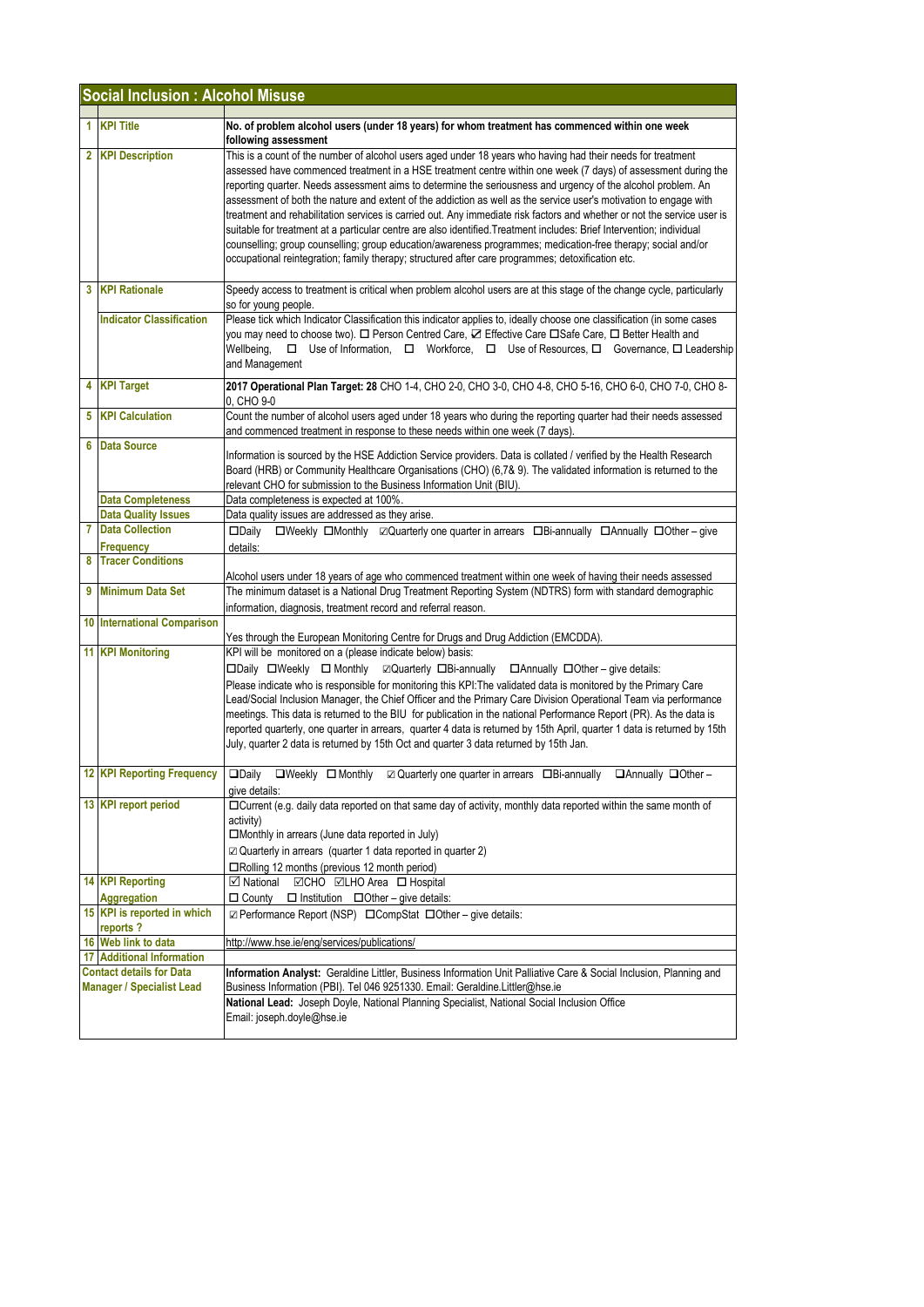|                                  | <b>Social Inclusion: Alcohol Misuse</b>                             |                                                                                                                                                                                                                                                                                                                                                                                                                                                                                                                                                                                                                                                                                                                                                                                                                                                                                                                                                                                                                                                                          |  |  |
|----------------------------------|---------------------------------------------------------------------|--------------------------------------------------------------------------------------------------------------------------------------------------------------------------------------------------------------------------------------------------------------------------------------------------------------------------------------------------------------------------------------------------------------------------------------------------------------------------------------------------------------------------------------------------------------------------------------------------------------------------------------------------------------------------------------------------------------------------------------------------------------------------------------------------------------------------------------------------------------------------------------------------------------------------------------------------------------------------------------------------------------------------------------------------------------------------|--|--|
|                                  | 1 KPI Title                                                         | % of problem alcohol users (under 18 years) for whom treatment has commenced within one week following                                                                                                                                                                                                                                                                                                                                                                                                                                                                                                                                                                                                                                                                                                                                                                                                                                                                                                                                                                   |  |  |
|                                  | 2 KPI Description                                                   | assessment<br>This is a calculation of the number of alcohol users aged under 18 years who having had their needs assessed for<br>treatment have commenced treatment in a HSE treatment centre within one week (7 days) of assessment expressed<br>as a percentage of all those alcohol ussers aged under 18 years for whom treatment commenced during the reporting<br>quarter. Needs assessment aims to determine the seriousness and urgency of the alcohol problem. An assessment<br>of both the nature and extent of the addiction as well as the service user's motivation to engage with treatment and<br>rehabilitation services is carried out. Any immediate risk factors and whether or not the service user is suitable for<br>treatment at a particular centre are also identified. Treatment includes: brief intervention; individual counselling; group<br>counselling; group education/awareness programmes; medication-free therapy; social and/or occupational<br>reintegration; family therapy; structured after care programmes; detoxification etc. |  |  |
|                                  | <b>3 KPI Rationale</b><br><b>Indicator Classification</b>           | Speedy access to treatment is critical when alcohol users are at this stage of the change cycle, particularly so for<br>young people. This is a performance indicator in the National Drugs Strategy (Interim 2009-2016).<br>Please tick which Indicator Classification this indicator applies to, ideally choose one classification (in some cases<br>you may need to choose two). $\Box$ Person Centred Care, $\Box$ Effective Care $\Box$ Safe Care, $\Box$ Better Health and<br>Wellbeing, $\Box$ Use of Information, $\Box$ Workforce, $\Box$ Use of Resources, $\Box$ Governance, $\Box$ Leadership and<br>Management                                                                                                                                                                                                                                                                                                                                                                                                                                              |  |  |
| 5                                | <b>KPI Target</b><br><b>KPI Calculation</b>                         | 2017 Operational Plan Target: 100%<br>The number of alcohol users aged under 18 years who during the reporting quarter commenced treatment within one<br>week (7 days) of having their needs assessed is divided by the total number of alcohol users aged under 18 years<br>who during the reporting quarter having had their needs assessed commenced treatment within one week of<br>assessment and is multiplied by 100.<br>Numerator The number of alcohol users aged under 18 years who during the reporting quarter commenced treatment<br>within one week (7 days) of having had their needs assessed.<br>Denominator The total number of alcohol users aged under 18 years who during the reporting quarter having had<br>their needs assessed commenced treatment x 100.                                                                                                                                                                                                                                                                                       |  |  |
| 6                                | <b>Data Source</b>                                                  | Information is sourced by the HSE Addiction Service providers. Data is collated / verified by the Health Research<br>Board (HRB) or Community Healthcare Organisations (CHO) (6,7& 9). The validated information is returned to the<br>relevant CHO for submission to the Business Information Unit (BIU).                                                                                                                                                                                                                                                                                                                                                                                                                                                                                                                                                                                                                                                                                                                                                               |  |  |
|                                  | <b>Data Completeness</b>                                            | Data completeness is expected at 100%.                                                                                                                                                                                                                                                                                                                                                                                                                                                                                                                                                                                                                                                                                                                                                                                                                                                                                                                                                                                                                                   |  |  |
| 7                                | <b>Data Quality Issues</b><br><b>Data Collection</b>                | Data quality issues are addressed as they arise.<br>□Daily □Weekly □Monthly ☑Quarterly one quarter in arrears □Bi-annually □Annually □Other – give                                                                                                                                                                                                                                                                                                                                                                                                                                                                                                                                                                                                                                                                                                                                                                                                                                                                                                                       |  |  |
|                                  | Frequency                                                           | details: This metric is to be reported quarterly in arrears.                                                                                                                                                                                                                                                                                                                                                                                                                                                                                                                                                                                                                                                                                                                                                                                                                                                                                                                                                                                                             |  |  |
| 8                                | <b>Tracer Conditions</b>                                            |                                                                                                                                                                                                                                                                                                                                                                                                                                                                                                                                                                                                                                                                                                                                                                                                                                                                                                                                                                                                                                                                          |  |  |
| 9                                | <b>Minimum Data Set</b>                                             | Alcohol users aged under 18 years who have commenced treatment within one week of having their needs assessed<br>The minimum dataset is a National Drug Treatment Reporting System (NDTRS) form with standard demographic<br>information, diagnosis, treatment record and referral reason.                                                                                                                                                                                                                                                                                                                                                                                                                                                                                                                                                                                                                                                                                                                                                                               |  |  |
|                                  | 10 International Comparison                                         | Yes through the European Monitoring Centre for Drugs and Drug Addiction (EMCDDA).                                                                                                                                                                                                                                                                                                                                                                                                                                                                                                                                                                                                                                                                                                                                                                                                                                                                                                                                                                                        |  |  |
|                                  | <b>11 KPI Monitoring</b>                                            | KPI will be monitored on a (please indicate below) basis:<br>□Daily □Weekly □ Monthly ⊠Quarterly □Bi-annually □Annually □Other – give details:<br>Please indicate who is responsible for monitoring this KPI: The validated data is monitored by the Primary Care<br>Lead/Social Inclusion Manager, the Chief Officer and the Primary Care Division Operational Team via performance<br>meetings. This data is returned to the BIU for publication in the national Performance Report (PR). As the data is<br>reported quarterly, one quarter in arrears, quarter 4 data is returned by 15th April, quarter 1 data is returned by 15th<br>July, quarter 2 data is returned by 15th Oct and quarter 3 data returned by 15th Jan.                                                                                                                                                                                                                                                                                                                                          |  |  |
|                                  | <b>12 KPI Reporting Frequency</b>                                   | $\square$ Daily<br>$\Box$ Annually $\Box$ Other -<br>$\Box$ Weekly $\Box$ Monthly<br>$\boxtimes$ Quarterly one quarter in arrears $\Box$ Bi-annually<br>give details:                                                                                                                                                                                                                                                                                                                                                                                                                                                                                                                                                                                                                                                                                                                                                                                                                                                                                                    |  |  |
|                                  | 13 KPI report period                                                | □ Current (e.g. daily data reported on that same day of activity, monthly data reported within the same month of<br>activity)<br>□Monthly in arrears (June data reported in July)<br>$\boxtimes$ Quarterly in arrears (quarter 1 data reported in quarter 2)<br>$\Box$ Rolling 12 months (previous 12 month period)                                                                                                                                                                                                                                                                                                                                                                                                                                                                                                                                                                                                                                                                                                                                                      |  |  |
|                                  | <b>14 KPI Reporting</b>                                             | <b>Ø</b> National ØCHO ØLHO Area □ Hospital                                                                                                                                                                                                                                                                                                                                                                                                                                                                                                                                                                                                                                                                                                                                                                                                                                                                                                                                                                                                                              |  |  |
|                                  | <b>Aggregation</b>                                                  | $\Box$ County $\Box$ Institution $\Box$ Other – give details:                                                                                                                                                                                                                                                                                                                                                                                                                                                                                                                                                                                                                                                                                                                                                                                                                                                                                                                                                                                                            |  |  |
|                                  | 15 KPI is reported in which<br>reports?                             | <b><math>\Box</math> Performance Report (NSP)</b> □ CompStat □ Other – give details:                                                                                                                                                                                                                                                                                                                                                                                                                                                                                                                                                                                                                                                                                                                                                                                                                                                                                                                                                                                     |  |  |
|                                  | 16 Web link to data                                                 | http://www.hse.ie/eng/services/publications/                                                                                                                                                                                                                                                                                                                                                                                                                                                                                                                                                                                                                                                                                                                                                                                                                                                                                                                                                                                                                             |  |  |
|                                  | <b>17 Additional Information</b><br><b>Contact details for Data</b> | Information Analyst: Geraldine Littler, Business Information Unit Palliative Care & Social Inclusion, Planning and                                                                                                                                                                                                                                                                                                                                                                                                                                                                                                                                                                                                                                                                                                                                                                                                                                                                                                                                                       |  |  |
| <b>Manager / Specialist Lead</b> |                                                                     | Business Information (PBI) Tel: 046 9251330. Email: Geraldine.Littler@hse.ie<br>National Lead: Joseph Doyle, National Planning Specialist, National Social Inclusion Office                                                                                                                                                                                                                                                                                                                                                                                                                                                                                                                                                                                                                                                                                                                                                                                                                                                                                              |  |  |
|                                  |                                                                     | Email: joseph.doyle@hse.ie                                                                                                                                                                                                                                                                                                                                                                                                                                                                                                                                                                                                                                                                                                                                                                                                                                                                                                                                                                                                                                               |  |  |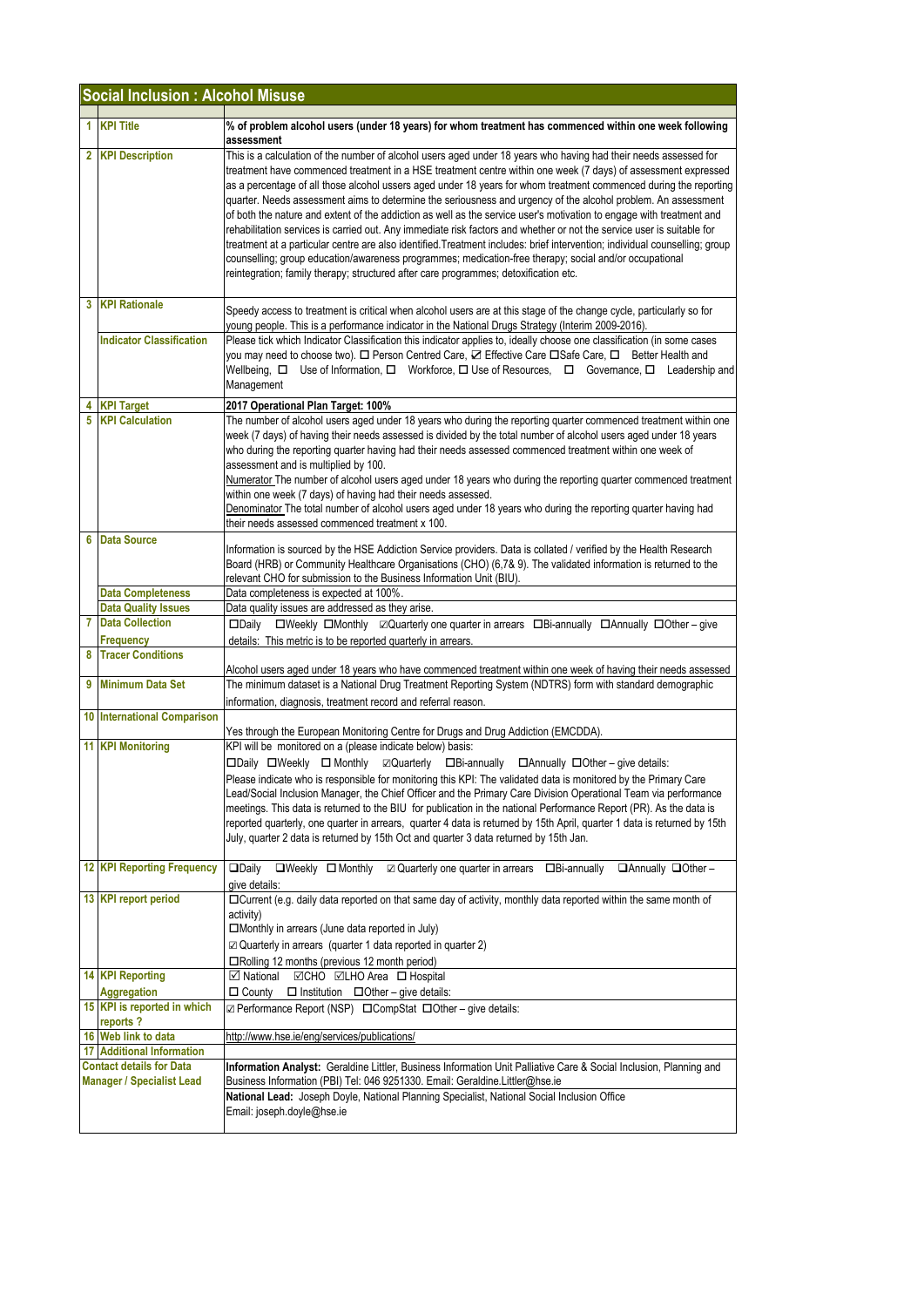|                                                                     | <b>Social Inclusion : Alcohol Misuse</b>      |                                                                                                                                                                                                                                                                                                                                                                                                                                                                                                                                                                                                                                                                                                                                                                             |  |
|---------------------------------------------------------------------|-----------------------------------------------|-----------------------------------------------------------------------------------------------------------------------------------------------------------------------------------------------------------------------------------------------------------------------------------------------------------------------------------------------------------------------------------------------------------------------------------------------------------------------------------------------------------------------------------------------------------------------------------------------------------------------------------------------------------------------------------------------------------------------------------------------------------------------------|--|
|                                                                     | 1 KPI Title                                   | % of problem alcohol users (over 18 years) for whom treatment has commenced who have an assigned key                                                                                                                                                                                                                                                                                                                                                                                                                                                                                                                                                                                                                                                                        |  |
|                                                                     |                                               | worker                                                                                                                                                                                                                                                                                                                                                                                                                                                                                                                                                                                                                                                                                                                                                                      |  |
|                                                                     | 2 KPI Description                             | This is a calculation of the number of alcohol users aged 18 years and over who have commenced treatment in a<br>HSE treatment centre and have been assigned a key worker expressed as a percentage of all those alcohol users<br>aged 18 years and over for whom treatment has commenced during the reporting quarter. Treatment includes: Brief<br>Intervention; individual counselling; group counselling; group education/awareness programmes; medication-free<br>therapy; social and/or occupational reintegration; family therapy; structured after care programmes; detoxification etc.<br>A key worker is the named person assigned to work closely with the service user and provide a range of psycho-<br>social interventions / advocacy for that service user. |  |
|                                                                     | <b>3 KPI Rationale</b>                        |                                                                                                                                                                                                                                                                                                                                                                                                                                                                                                                                                                                                                                                                                                                                                                             |  |
|                                                                     | <b>Indicator Classification</b>               | Key workers work with alcohol users to ensure that comprehensive needs assessments are undertaken and to<br>advocate for these needs to be met through the delivery / review of the individuals care plan. It is therefore important<br>to track the number and percentage of alcohol users who have access to the suppoert of a key worker.<br>Please tick which Indicator Classification this indicator applies to, ideally choose one classification (in some cases<br>you may need to choose two). □ Person Centred Care, ☑ Effective Care □ Safe Care, □ Better Health and<br>Wellbeing, $\Box$ Use of Information, $\Box$ Workforce, $\Box$ Use of Resources, $\Box$ Governance, $\Box$ Leadership and<br>Management                                                  |  |
|                                                                     | 4 KPI Target                                  | 2017 Operational Plan Target: 100%                                                                                                                                                                                                                                                                                                                                                                                                                                                                                                                                                                                                                                                                                                                                          |  |
| 5                                                                   | <b>KPI Calculation</b>                        | The number of alcohol users aged 18 years and over who have commenced treatment and have been assigned a key<br>worker during the reporting quarter is divided by the total number of alcohol users aged 18 years and over for whom<br>treatment has commenced during the reporting period and is then multiplied by 100. Numerator The number of<br>alcohol users aged 18 years and over who have commenced treatment and have been assigned a key worker during<br>the reporting quarter <b>Denominator</b> the total number of alcohol users aged 18 years and over for whom treatment has<br>commenced during the reporting quarter x 100.                                                                                                                              |  |
| 6                                                                   | <b>Data Source</b>                            | Information is sourced by the HSE Addiction Service providers. Data is collated / verified by the Health Research<br>Board (HRB) or Community Healthcare Organisations (CHO) (6,7& 9). The validated information is returned to the<br>relevant CHO for submission to the Business Information Unit (BIU).                                                                                                                                                                                                                                                                                                                                                                                                                                                                  |  |
|                                                                     | <b>Data Completeness</b>                      | Data completeness is expected at 100%.                                                                                                                                                                                                                                                                                                                                                                                                                                                                                                                                                                                                                                                                                                                                      |  |
|                                                                     | <b>Data Quality Issues</b>                    | Data quality issues are addressed as they arise.                                                                                                                                                                                                                                                                                                                                                                                                                                                                                                                                                                                                                                                                                                                            |  |
| 7                                                                   | <b>Data Collection</b>                        | □Daily □Weekly □Monthly ⊠Quarterly one quarter in arrears □Bi-annually □Annually □Other - give                                                                                                                                                                                                                                                                                                                                                                                                                                                                                                                                                                                                                                                                              |  |
| 8                                                                   | <b>Frequency</b><br><b>Tracer Conditions</b>  | details: This metric is to be reported quarterly in arrears.                                                                                                                                                                                                                                                                                                                                                                                                                                                                                                                                                                                                                                                                                                                |  |
|                                                                     |                                               | Alcohol users aged 18 years and over who have commenced treatment and have been assigned a key worker.                                                                                                                                                                                                                                                                                                                                                                                                                                                                                                                                                                                                                                                                      |  |
|                                                                     | 9 Minimum Data Set                            | The minimum dataset is a National Drug Treatment Reporting System (NDTRS) form with standard demographic<br>information, diagnosis, treatment record and referral reason.                                                                                                                                                                                                                                                                                                                                                                                                                                                                                                                                                                                                   |  |
|                                                                     | <b>10 International Comparison</b>            |                                                                                                                                                                                                                                                                                                                                                                                                                                                                                                                                                                                                                                                                                                                                                                             |  |
|                                                                     | <b>11 KPI Monitoring</b>                      | Yes through the European Monitoring Centre for Drugs and Drug Addiction (EMCDDA).<br>KPI will be monitored on a (please indicate below) basis:                                                                                                                                                                                                                                                                                                                                                                                                                                                                                                                                                                                                                              |  |
|                                                                     |                                               | □Daily □Weekly □ Monthly □ Quarterly □Bi-annually □ Annually □ Other - give details:<br>Please indicate who is responsible for monitoring this KPI: The validated data is monitored by the Primary Care<br>Lead/Social Inclusion Manager, the Chief Officer and the Primary Care Division Operational Team via performance<br>meetings. This data is returned to the BIU for publication in the national Performance Report (PR). As the data is<br>reported quarterly, one quarter in arrears, quarter 4 data is returned by 15th April, quarter 1 data is returned by 15th<br>July, quarter 2 data is returned by 15th Oct and quarter 3 data returned by 15th Jan.                                                                                                       |  |
|                                                                     | <b>12 KPI Reporting Frequency</b>             | <b>ODaily</b><br>$\Box$ Weekly $\Box$ Monthly<br>☑ Quarterly one quarter in arrears □Bi-annually<br>$\Box$ Annually $\Box$ Other -<br>give details:                                                                                                                                                                                                                                                                                                                                                                                                                                                                                                                                                                                                                         |  |
|                                                                     | 13 KPI report period                          | □Current (e.g. daily data reported on that same day of activity, monthly data reported within the same month of<br>activity)<br>□Monthly in arrears (June data reported in July)<br>$\boxtimes$ Quarterly in arrears (quarter 1 data reported in quarter 2)<br>□Rolling 12 months (previous 12 month period)                                                                                                                                                                                                                                                                                                                                                                                                                                                                |  |
|                                                                     | <b>14 KPI Reporting</b><br><b>Aggregation</b> | <b>⊠</b> National<br><b>⊠CHO ⊠LHO</b> Area □ Hospital<br>$\Box$ County $\Box$ Institution $\Box$ Other – give details:                                                                                                                                                                                                                                                                                                                                                                                                                                                                                                                                                                                                                                                      |  |
|                                                                     | 15 KPI is reported in which<br>reports?       | ☑ Performance Report (NSP) □ CompStat □ Other - give details:                                                                                                                                                                                                                                                                                                                                                                                                                                                                                                                                                                                                                                                                                                               |  |
|                                                                     | 16 Web link to data                           | http://www.hse.ie/eng/services/publications/                                                                                                                                                                                                                                                                                                                                                                                                                                                                                                                                                                                                                                                                                                                                |  |
|                                                                     | <b>17 Additional Information</b>              |                                                                                                                                                                                                                                                                                                                                                                                                                                                                                                                                                                                                                                                                                                                                                                             |  |
| <b>Contact details for Data</b><br><b>Manager / Specialist Lead</b> |                                               | Information Analyst: Geraldine Littler, Business Information Unit Palliative Care & Social Inclusion, Planning and<br>Business Information (PBI). Tel 046 9251330. Email: Geraldine. Littler@hse.ie                                                                                                                                                                                                                                                                                                                                                                                                                                                                                                                                                                         |  |
|                                                                     |                                               | National Lead: Joseph Doyle, National Planning Specialist, National Social Inclusion Office<br>Email: joseph.doyle@hse.ie                                                                                                                                                                                                                                                                                                                                                                                                                                                                                                                                                                                                                                                   |  |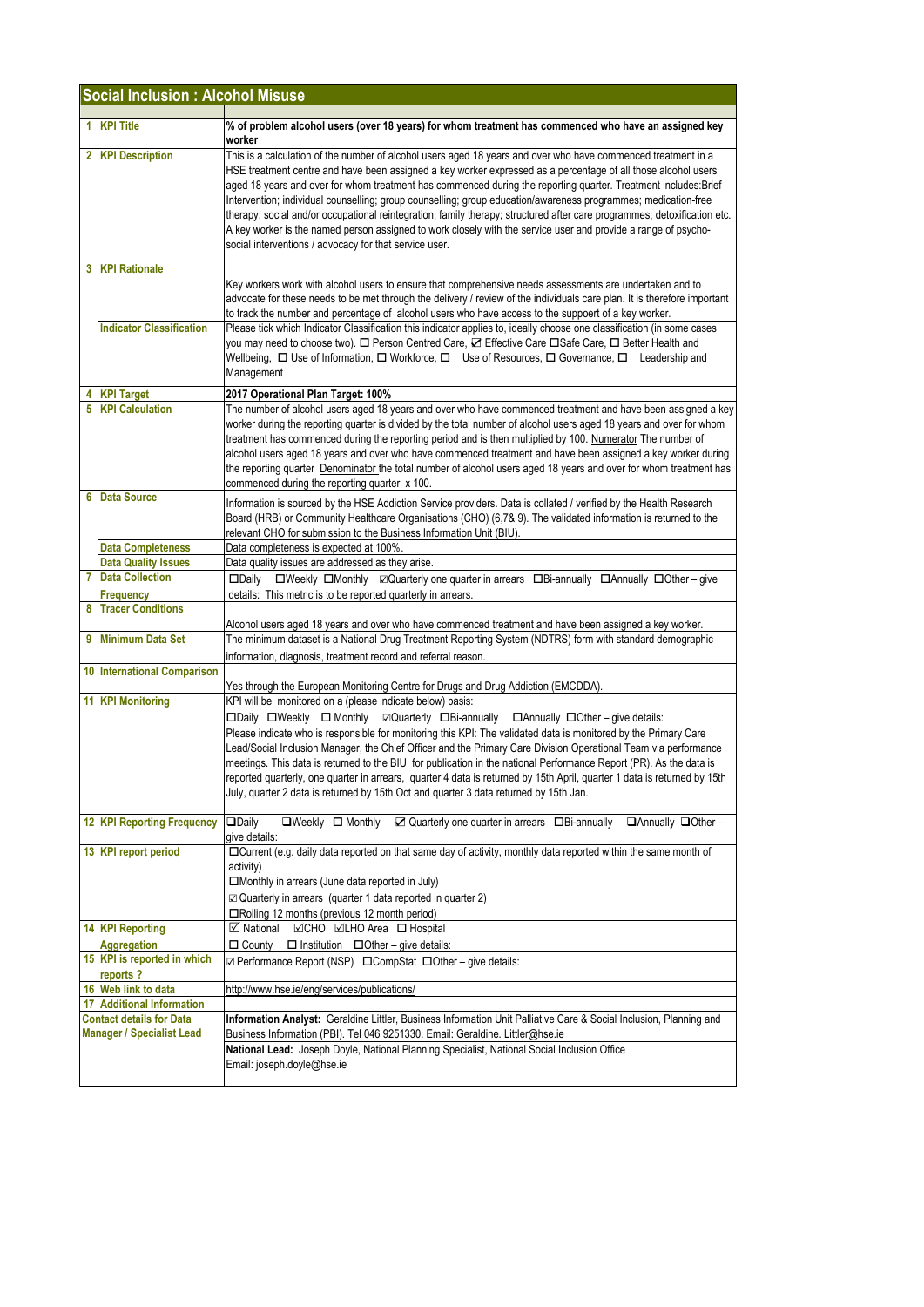|                                                                     | <b>Social Inclusion: Alcohol Misuse</b>                 |                                                                                                                                                                                                                                                                                                                                                                                                                                                                                                                                                                                                                                                                                                                                                                                                                                                                                                                                                                                                                                                                                                                                                |  |  |
|---------------------------------------------------------------------|---------------------------------------------------------|------------------------------------------------------------------------------------------------------------------------------------------------------------------------------------------------------------------------------------------------------------------------------------------------------------------------------------------------------------------------------------------------------------------------------------------------------------------------------------------------------------------------------------------------------------------------------------------------------------------------------------------------------------------------------------------------------------------------------------------------------------------------------------------------------------------------------------------------------------------------------------------------------------------------------------------------------------------------------------------------------------------------------------------------------------------------------------------------------------------------------------------------|--|--|
| 1.                                                                  | <b>KPI Title</b>                                        | % of problem alcohol users (over 18 years) for whom treatment has commenced who have a written care plan                                                                                                                                                                                                                                                                                                                                                                                                                                                                                                                                                                                                                                                                                                                                                                                                                                                                                                                                                                                                                                       |  |  |
|                                                                     | 2 KPI Description                                       | This is a calculation of the number of alcohol users aged 18 years and over who have commenced treatment in a<br>HSE treatment centre and have a written care plan expressed as a percentage of all those alcohol users aged 18<br>years and over for whom treament has commenced during the reporting quarter. Treatment includes: Brief<br>Intervention; individual counselling; group counselling; group education/awareness programmes; medication-free<br>therapy; social and/or occupational reintegration; family therapy; structured after care programmes; detoxification<br>etc. Based on the National Drugs and Rehabilitation Framework<br>(http://www.hrb.ie/fileadmin/Staging/Documents/In_House_Research_Info_Systems/ADRU/NDTRS/National_Drug_T<br>reatment_Reporting_System_NDTRS_Protocol_for_completing_the_hard_copy_form.pdf) a care plan is a<br>documented agreement of a plan of action between the service user and service provider across four key domains:<br>drug and alcohol misuse, health (physical and psychological), offending and social functioning (including housing,<br>employment and relationships). |  |  |
| 3                                                                   | <b>KPI Rationale</b>                                    | Care planning is a process for setting goals based on the needs identified through an assessment and planning<br>interventions to meet these goals with the service user. Care planning is a core requirement of structured substance<br>use treatment. It is therefore important to track the number and percentage of substance users with a written care<br>plan.                                                                                                                                                                                                                                                                                                                                                                                                                                                                                                                                                                                                                                                                                                                                                                           |  |  |
|                                                                     | <b>Indicator Classification</b>                         | Please tick which Indicator Classification this indicator applies to, ideally choose one classification (in some cases<br>you may need to choose two). □ Person Centred Care, ☑ Effective Care □ Safe Care, □ Better Health and<br>Wellbeing, $\Box$ Use of Information, $\Box$ Workforce, $\Box$ Use of Resources, $\Box$ Governance, $\Box$ Leadership and<br>Management                                                                                                                                                                                                                                                                                                                                                                                                                                                                                                                                                                                                                                                                                                                                                                     |  |  |
|                                                                     | <b>KPI Target</b>                                       | 2017 Operational Plan Target: 100%                                                                                                                                                                                                                                                                                                                                                                                                                                                                                                                                                                                                                                                                                                                                                                                                                                                                                                                                                                                                                                                                                                             |  |  |
| 5                                                                   | <b>KPI Calculation</b>                                  | The number of alcohol users aged 18 years and over who have commenced treatment and have a written care plan<br>during the reporting quarter is divided by all those alcohol users aged 18 years and over for whom treament has<br>commenced during the reporting quarter and then multiplied by 100.<br>Numerator The number of alcohol users aged 18 years and over who have commenced treatment and have a<br>written care plan during the reporting quarter.<br>Denominator<br>all those alcohol users aged 18 years and over for whom treament has commenced during the reporting quarter<br>multiplied by 100.                                                                                                                                                                                                                                                                                                                                                                                                                                                                                                                           |  |  |
| 6                                                                   | <b>Data Source</b>                                      | Information is sourced by the HSE Addiction Service providers. Data is collated / verified by the Health Research<br>Board (HRB) or Community Healthcare Organisations (CHO) (6,7& 9). The validated information is returned to the<br>relevant CHO for submission to the Business Information Unit (BIU).                                                                                                                                                                                                                                                                                                                                                                                                                                                                                                                                                                                                                                                                                                                                                                                                                                     |  |  |
|                                                                     | <b>Data Completeness</b>                                | Data completeness is expected at 100%.                                                                                                                                                                                                                                                                                                                                                                                                                                                                                                                                                                                                                                                                                                                                                                                                                                                                                                                                                                                                                                                                                                         |  |  |
|                                                                     | <b>Data Quality Issues</b>                              | Data quality issues are addressed as they arise.                                                                                                                                                                                                                                                                                                                                                                                                                                                                                                                                                                                                                                                                                                                                                                                                                                                                                                                                                                                                                                                                                               |  |  |
| 7                                                                   | <b>Data Collection</b><br><b>Frequency</b>              | $\Box$ Weekly $\Box$ Monthly $\Box$ Quarterly one quarter in arrears $\Box$ Bi-annually $\Box$ Annually $\Box$ Other – give<br>$\square$ Daily<br>details:                                                                                                                                                                                                                                                                                                                                                                                                                                                                                                                                                                                                                                                                                                                                                                                                                                                                                                                                                                                     |  |  |
| 8                                                                   | <b>Tracer Conditions</b>                                | Alcohol users aged 18 years and over who have commenced treatment and have a written care plan in place                                                                                                                                                                                                                                                                                                                                                                                                                                                                                                                                                                                                                                                                                                                                                                                                                                                                                                                                                                                                                                        |  |  |
|                                                                     | 9 Minimum Data Set                                      | The minimum dataset is a National Drug Treatment Reporting System (NDTRS) form with standard demographic<br>information, diagnosis, treatment record and referral reason.                                                                                                                                                                                                                                                                                                                                                                                                                                                                                                                                                                                                                                                                                                                                                                                                                                                                                                                                                                      |  |  |
|                                                                     | <b>10 International Comparison</b>                      | Yes through the European Monitoring Centre for Drugs and Drug Addiction (EMCDDA)                                                                                                                                                                                                                                                                                                                                                                                                                                                                                                                                                                                                                                                                                                                                                                                                                                                                                                                                                                                                                                                               |  |  |
|                                                                     | <b>11 KPI Monitoring</b>                                | KPI will be monitored on a (please indicate below) basis:<br>□Daily □Weekly □ Monthly 2Quarterly □Bi-annually □Annually □Other - give details:<br>Please indicate who is responsible for monitoring this KPI: The validated data is monitored by the Primary Care<br>Lead/Social Inclusion Manager, the Chief Officer and the Primary Care Division Operational Team via performance<br>meetings. This data is returned to the BIU for publication in the national Performance Report (PR). As the data is<br>reported quarterly, one quarter in arrears, quarter 4 data is returned by 15th April, quarter 1 data is returned by 15th<br>July, quarter 2 data is returned by 15th Oct and quarter 3 data returned by 15th Jan.                                                                                                                                                                                                                                                                                                                                                                                                                |  |  |
|                                                                     | <b>12 KPI Reporting Frequency</b>                       | $\Box$ Daily<br>$\Box$ Weekly $\Box$ Monthly<br>☑ Quarterly one quarter in arrears □Bi-annually<br>$\Box$ Annually $\Box$ Other –<br>give details:                                                                                                                                                                                                                                                                                                                                                                                                                                                                                                                                                                                                                                                                                                                                                                                                                                                                                                                                                                                             |  |  |
|                                                                     | 13 KPI report period                                    | □ Current (e.g. daily data reported on that same day of activity, monthly data reported within the same month of<br>activity)<br>□Monthly in arrears (June data reported in July)<br>$\mathbb Z$ Quarterly in arrears (quarter 1 data reported in quarter 2)<br>□Rolling 12 months (previous 12 month period)                                                                                                                                                                                                                                                                                                                                                                                                                                                                                                                                                                                                                                                                                                                                                                                                                                  |  |  |
|                                                                     | <b>14 KPI Reporting</b>                                 | <b>⊡</b> National<br><b>⊠CHO ⊠LHO Area</b> □ Hospital                                                                                                                                                                                                                                                                                                                                                                                                                                                                                                                                                                                                                                                                                                                                                                                                                                                                                                                                                                                                                                                                                          |  |  |
|                                                                     | <b>Aggregation</b>                                      | $\Box$ County $\Box$ Institution $\Box$ Other – give details:                                                                                                                                                                                                                                                                                                                                                                                                                                                                                                                                                                                                                                                                                                                                                                                                                                                                                                                                                                                                                                                                                  |  |  |
|                                                                     | 15 KPI is reported in which<br>reports?                 | <b><math>\Box</math> Performance Report (NSP)</b> □ CompStat □ Other – give details:                                                                                                                                                                                                                                                                                                                                                                                                                                                                                                                                                                                                                                                                                                                                                                                                                                                                                                                                                                                                                                                           |  |  |
|                                                                     | 16 Web link to data<br><b>17 Additional Information</b> | http://www.hse.ie/eng/services/publications/                                                                                                                                                                                                                                                                                                                                                                                                                                                                                                                                                                                                                                                                                                                                                                                                                                                                                                                                                                                                                                                                                                   |  |  |
| <b>Contact details for Data</b><br><b>Manager / Specialist Lead</b> |                                                         | Information Analyst: geraldine Littler, Business Information Unit Palliative Care & Social Inclusion, Planning and<br>Business Information (PBI) Tel 046 9251330. Email: Geraldine.Littler@hse.ie                                                                                                                                                                                                                                                                                                                                                                                                                                                                                                                                                                                                                                                                                                                                                                                                                                                                                                                                              |  |  |
|                                                                     |                                                         | National Lead: Joseph Doyle, National Planning Specialist, National Social Inclusion Office<br>Email: joseph.doyle@hse.ie                                                                                                                                                                                                                                                                                                                                                                                                                                                                                                                                                                                                                                                                                                                                                                                                                                                                                                                                                                                                                      |  |  |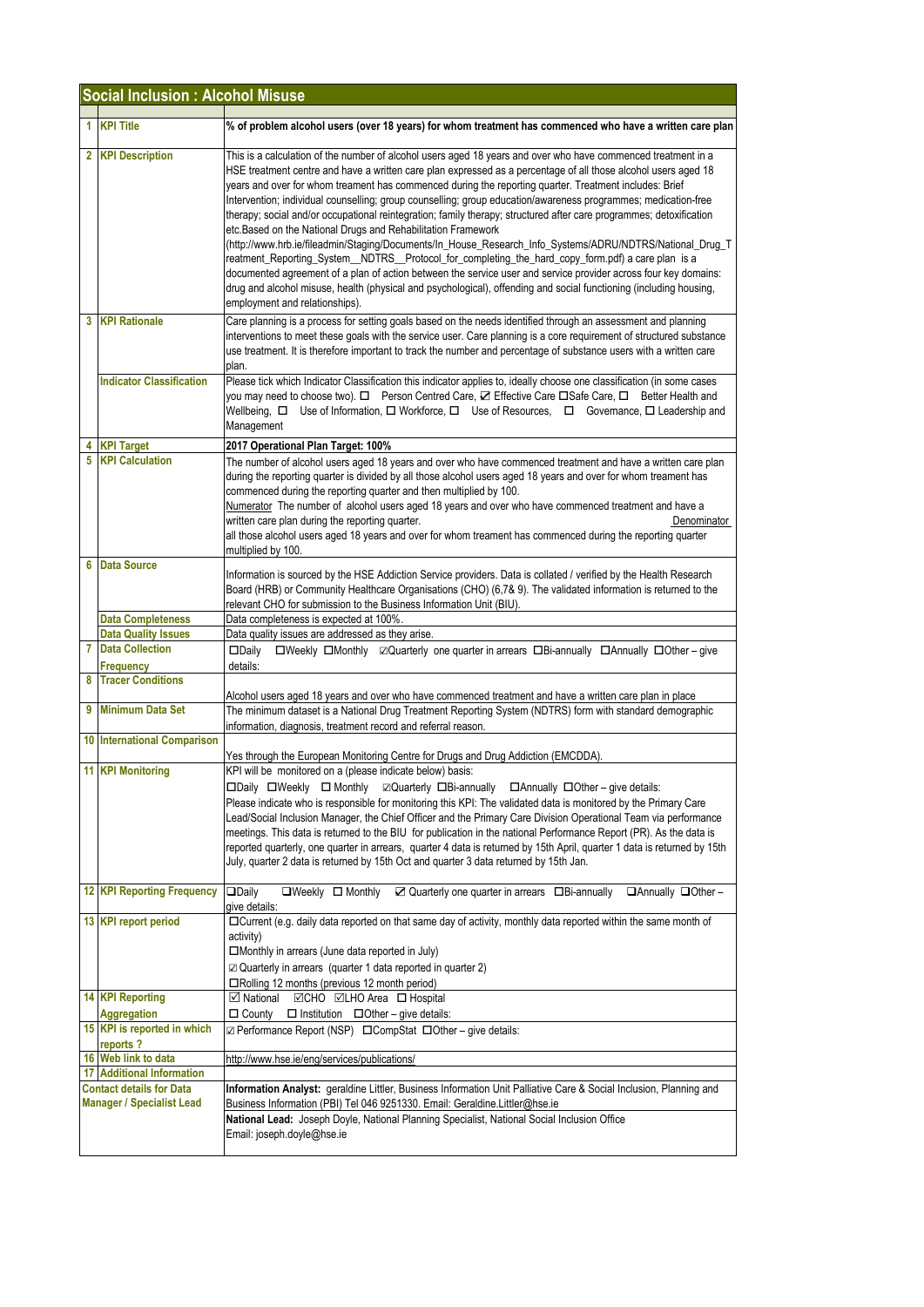|   | <b>Social Inclusion : Alcohol Misuse</b>                            |                                                                                                                                                                                                                                                                                                                                                                                                                                                                                                                                                                                                                                                                                                                                                                                           |
|---|---------------------------------------------------------------------|-------------------------------------------------------------------------------------------------------------------------------------------------------------------------------------------------------------------------------------------------------------------------------------------------------------------------------------------------------------------------------------------------------------------------------------------------------------------------------------------------------------------------------------------------------------------------------------------------------------------------------------------------------------------------------------------------------------------------------------------------------------------------------------------|
|   | 1 KPI Title                                                         | % of problem alcohol users (under 18 years) for whom treatment has commenced who have an assigned key<br>worker                                                                                                                                                                                                                                                                                                                                                                                                                                                                                                                                                                                                                                                                           |
|   | 2 KPI Description                                                   | This is a calculation of the number of alcohol users aged under 18 years who have commenced treatment in a HSE<br>treatment centre and have an assigned key worker during the reporting quarter expressed as a percentage of all<br>those alcohol users aged under 18 years for whom treatment commenced during the reporting quarter. Treatment<br>includes: Brief Intervention; individual counselling; group counselling; group education/awareness programmes;<br>medication-free therapy; social and/or occupational reintegration; family therapy; structured after care programmes;<br>detoxification etc. A key worker is the named person assigned to work closely with the service user and provide a<br>range of psycho-social interventions / advocacy for that service user. |
|   | <b>3 KPI Rationale</b>                                              | Key workers work with alcohol users to ensure that comprehensive needs assessments are undertaken and to<br>advocate for these needs to be met through the delivery / review of the individuals care plan. It is therefore important<br>to track the number and percentage of alcohol users who have access to the suppoert of a key worker.                                                                                                                                                                                                                                                                                                                                                                                                                                              |
|   | <b>Indicator Classification</b>                                     | Please tick which Indicator Classification this indicator applies to, ideally choose one classification (in some cases<br>you may need to choose two). □ Person Centred Care, Ø Effective Care □ Safe Care, □ Better Health and<br>Wellbeing, $\Box$ Use of Information, $\Box$ Workforce, $\Box$ Use of Resources, $\Box$ Governance, $\Box$ Leadership and<br>Management                                                                                                                                                                                                                                                                                                                                                                                                                |
|   | <b>KPI Target</b>                                                   | 2017 Operational Plan Target: 100%                                                                                                                                                                                                                                                                                                                                                                                                                                                                                                                                                                                                                                                                                                                                                        |
| 5 | <b>KPI Calculation</b>                                              | The number of alcohol users aged under 18 years who have commenced treatment and have an assigned key worker<br>during the reporting quarter is divided by the total number of alcohol users aged under 18 years for whom treatment<br>commenced during the reporting quarter and then multiplied x 100.<br>Numerator The number of alcohol<br>users aged under 18 years who have commenced treatment and have an assigned key worker during the reporting<br>quarter Denominator the total number of alcohol users aged under 18 years for whom treatment commenced during<br>the reporting quarter multiplied x 100.                                                                                                                                                                    |
| 6 | <b>Data Source</b>                                                  | Information is sourced by the HSE Addiction Service providers. Data is collated / verified by the Health Research<br>Board (HRB) or Community Healthcare Organisations (CHO) (6,7& 9). The validated information is returned to the<br>relevant CHO for submission to the Business Information Unit (BIU).                                                                                                                                                                                                                                                                                                                                                                                                                                                                                |
|   | <b>Data Completeness</b>                                            | Data completeness is expected at 100%.                                                                                                                                                                                                                                                                                                                                                                                                                                                                                                                                                                                                                                                                                                                                                    |
|   | <b>Data Quality Issues</b>                                          | Data quality issues are addressed as they arise.                                                                                                                                                                                                                                                                                                                                                                                                                                                                                                                                                                                                                                                                                                                                          |
|   | <b>7</b> Data Collection                                            | □Weekly □Monthly ⊠Quarterly one quarter in arrears □Bi-annually □Annually □Other - give<br>$\square$ Daily                                                                                                                                                                                                                                                                                                                                                                                                                                                                                                                                                                                                                                                                                |
|   | <b>Frequency</b>                                                    | details:                                                                                                                                                                                                                                                                                                                                                                                                                                                                                                                                                                                                                                                                                                                                                                                  |
| 8 | <b>Tracer Conditions</b><br>9 Minimum Data Set                      | Alcohol users aged under 18 years who have commenced treatment and have an assigned key worker in place<br>The minimum dataset is a National Drug Treatment Reporting System (NDTRS) form with standard demographic                                                                                                                                                                                                                                                                                                                                                                                                                                                                                                                                                                       |
|   | <b>10 International Comparison</b>                                  | information, diagnosis, treatment record and referral reason.                                                                                                                                                                                                                                                                                                                                                                                                                                                                                                                                                                                                                                                                                                                             |
|   | 11 KPI Monitoring                                                   | Yes through the European Monitoring Centre for Drugs and Drug Addiction (EMCDDA).                                                                                                                                                                                                                                                                                                                                                                                                                                                                                                                                                                                                                                                                                                         |
|   |                                                                     | KPI will be monitored on a (please indicate below) basis:<br>□Daily □Weekly □ Monthly ⊠Quarterly □Bi-annually □ Annually □ Other - give details:<br>Please indicate who is responsible for monitoring this KPI: The validated data is monitored by the Primary Care<br>Lead/Social Inclusion Manager, the Chief Officer and the Primary Care Division Operational Team via performance<br>meetings. This data is returned to the BIU for publication in the national Performance Report (PR). As the data is<br>reported quarterly, one quarter in arrears, quarter 4 data is returned by 15th April, quarter 1 data is returned by 15th<br>July, quarter 2 data is returned by 15th Oct and quarter 3 data returned by 15th Jan.                                                         |
|   | <b>12 KPI Reporting Frequency</b>                                   | $\square$ Daily<br>$\Box$ Weekly $\Box$ Monthly<br>☑ Quarterly one quarter in arrears □Bi-annually<br>$\Box$ Annually $\Box$ Other -<br>give details:                                                                                                                                                                                                                                                                                                                                                                                                                                                                                                                                                                                                                                     |
|   | 13 KPI report period                                                | □ Current (e.g. daily data reported on that same day of activity, monthly data reported within the same month of<br>activity)<br>□Monthly in arrears (June data reported in July)<br>$\boxtimes$ Quarterly in arrears (quarter 1 data reported in quarter 2)<br>□Rolling 12 months (previous 12 month period)                                                                                                                                                                                                                                                                                                                                                                                                                                                                             |
|   | <b>14 KPI Reporting</b>                                             | ⊠ National<br><b>⊠CHO ⊠LHO Area</b> □ Hospital                                                                                                                                                                                                                                                                                                                                                                                                                                                                                                                                                                                                                                                                                                                                            |
|   | <b>Aggregation</b><br>15 KPI is reported in which<br>reports?       | $\Box$ County<br>$\Box$ Institution $\Box$ Other – give details:<br>$\Box$ Performance Report (NSP) $\Box$ CompStat $\Box$ Other – give details:                                                                                                                                                                                                                                                                                                                                                                                                                                                                                                                                                                                                                                          |
|   | 16 Web link to data                                                 | http://www.hse.ie/eng/services/publications/                                                                                                                                                                                                                                                                                                                                                                                                                                                                                                                                                                                                                                                                                                                                              |
|   | <b>17 Additional Information</b>                                    |                                                                                                                                                                                                                                                                                                                                                                                                                                                                                                                                                                                                                                                                                                                                                                                           |
|   | <b>Contact details for Data</b><br><b>Manager / Specialist Lead</b> | Information Analyst: Geraldine Littler, Business Information Unit Palliative Care & Social Inclusion, Planning and<br>Business Information (PBI). Tel: 046 9251330. Email: Geraldine.Littler@hse.ie                                                                                                                                                                                                                                                                                                                                                                                                                                                                                                                                                                                       |
|   |                                                                     | National Lead: Joseph Doyle, National Planning Specialist, National Social Inclusion Office<br>Email: joseph.doyle@hse.ie                                                                                                                                                                                                                                                                                                                                                                                                                                                                                                                                                                                                                                                                 |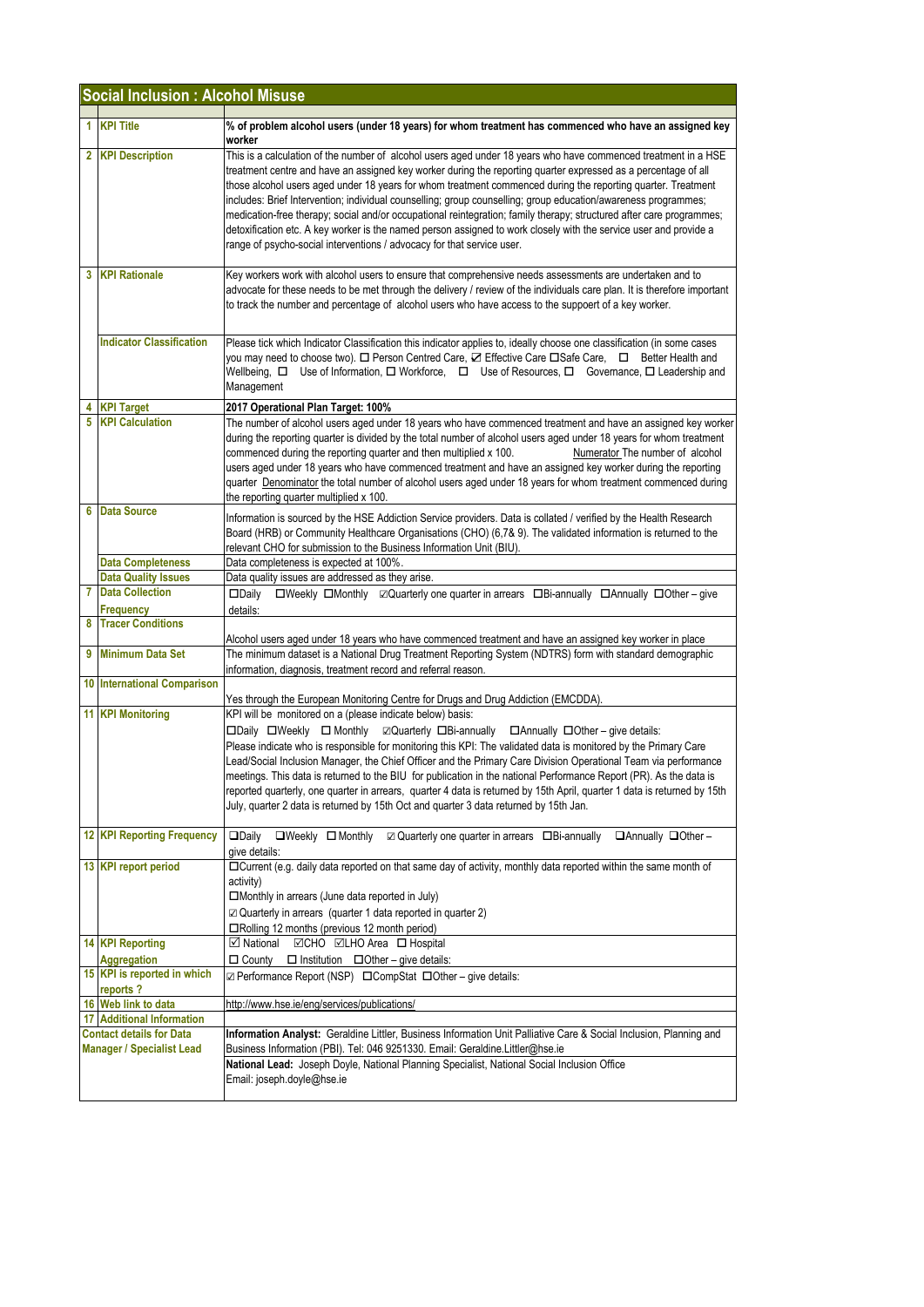| <b>Social Inclusion: Alcohol Misuse</b> |                                                                     |                                                                                                                                                                                                                                                                                                                                                                                                                                                                                                                                                                                                                                                                                                                                                                                                                                                                                                                                                                                                                                                                                                                                                                          |
|-----------------------------------------|---------------------------------------------------------------------|--------------------------------------------------------------------------------------------------------------------------------------------------------------------------------------------------------------------------------------------------------------------------------------------------------------------------------------------------------------------------------------------------------------------------------------------------------------------------------------------------------------------------------------------------------------------------------------------------------------------------------------------------------------------------------------------------------------------------------------------------------------------------------------------------------------------------------------------------------------------------------------------------------------------------------------------------------------------------------------------------------------------------------------------------------------------------------------------------------------------------------------------------------------------------|
|                                         | 1 KPI Title                                                         | % of problem alcohol users (under 18 years) for whom treatment has commenced who have a written care<br>plan                                                                                                                                                                                                                                                                                                                                                                                                                                                                                                                                                                                                                                                                                                                                                                                                                                                                                                                                                                                                                                                             |
|                                         | 2 KPI Description                                                   | This is a calculation of the number of alcohol users aged under 18 years who have commenced treatment in a HSE<br>treatment centre and have a written care plan during the reporting quarter expressed as a percentage of all those<br>alcohol users aged under 18 years for whom treatment has commenced during the reporting quarter. Treatment<br>includes: Brief Intervention; individual counselling; group counselling; group education/awareness programmes;<br>medication-free therapy; social and/or occupational reintegration; family therapy; structured after care programmes;<br>detoxification etc. Based on the National Drugs and Rehabilitation Framework<br>(http://www.hrb.ie/fileadmin/Staging/Documents/In_House_Research_Info_Systems/ADRU/NDTRS/National_Drug_T<br>reatment_Reporting_System__NDTRS__Protocol_for_completing_the_hard_copy_form.pdf) a care plan is a<br>documented agreement of a plan of action between the service user and service provider across four key domains:<br>drug and alcohol misuse, health (physical and psychological), offending and social functioning (including housing,<br>employment and relationships). |
| 3                                       | <b>KPI Rationale</b>                                                | Care planning is a process for setting goals based on the needs identified through an assessment and planning<br>interventions to meet these goals with the service user. Care planning is a core requirement of structured alcohol use<br>treatment. It is therefore important to track the number and percentage of alcohol users with a written care plan.                                                                                                                                                                                                                                                                                                                                                                                                                                                                                                                                                                                                                                                                                                                                                                                                            |
|                                         | <b>Indicator Classification</b>                                     | Please tick which Indicator Classification this indicator applies to, ideally choose one classification (in some cases<br>you may need to choose two). □ Person Centred Care, ☑ Effective Care □Safe Care, □ Better Health and<br>Wellbeing,<br>□ Use of Information, □ Workforce, □ Use of Resources, □ Governance, □ Leadership and<br>Management                                                                                                                                                                                                                                                                                                                                                                                                                                                                                                                                                                                                                                                                                                                                                                                                                      |
| 4                                       | <b>KPI Target</b>                                                   | 2017 Operational Plan Target: 100%                                                                                                                                                                                                                                                                                                                                                                                                                                                                                                                                                                                                                                                                                                                                                                                                                                                                                                                                                                                                                                                                                                                                       |
| 5                                       | <b>KPI Calculation</b>                                              | The number of alcohol users aged under 18 years who have commenced treatment and have a written care plan<br>during the reporting quarter is divided by the total number of alcohol users aged under 18 years for whom treatment<br>has commenced during the reporting quarter and then multiplied x 100.<br>Numerator<br>The number of alcohol users aged under 18 years who have commenced treatment and have a written care plan<br>during the reporting quarter <b>Denominator</b> the total number of alcohol users aged under 18 years for whom treatment<br>has commenced during the reporting quarter multiplied x 100.                                                                                                                                                                                                                                                                                                                                                                                                                                                                                                                                          |
| 6                                       | <b>Data Source</b>                                                  | Information is sourced by the HSE Addiction Service providers. Data is collated / verified by the Health Research<br>Board (HRB) or Community Healthcare Organisations (CHO) (6,7& 9). The validated information is returned to the<br>relevant CHO for submission to the Business Information Unit (BIU).                                                                                                                                                                                                                                                                                                                                                                                                                                                                                                                                                                                                                                                                                                                                                                                                                                                               |
|                                         | <b>Data Completeness</b>                                            | Data completeness is expected at 100%.                                                                                                                                                                                                                                                                                                                                                                                                                                                                                                                                                                                                                                                                                                                                                                                                                                                                                                                                                                                                                                                                                                                                   |
|                                         | <b>Data Quality Issues</b>                                          | Data quality issues are addressed as they arise.                                                                                                                                                                                                                                                                                                                                                                                                                                                                                                                                                                                                                                                                                                                                                                                                                                                                                                                                                                                                                                                                                                                         |
| 7                                       | <b>Data Collection</b><br>Frequency                                 | □Daily □Weekly □Monthly 2Quarterly one quarter in arrears □Bi-annually □Annually □Other - give<br>details: This metric is to be reported quarterly in arrears.                                                                                                                                                                                                                                                                                                                                                                                                                                                                                                                                                                                                                                                                                                                                                                                                                                                                                                                                                                                                           |
| 8                                       | <b>Tracer Conditions</b>                                            | Alcohol users aged under 18 years who have commenced treatment and have a written care plan in place                                                                                                                                                                                                                                                                                                                                                                                                                                                                                                                                                                                                                                                                                                                                                                                                                                                                                                                                                                                                                                                                     |
| 9                                       | <b>Minimum Data Set</b>                                             | The minimum dataset is a National Drug Treatment Reporting System (NDTRS) form with standard demographic<br>information, diagnosis, treatment record and referral reason.                                                                                                                                                                                                                                                                                                                                                                                                                                                                                                                                                                                                                                                                                                                                                                                                                                                                                                                                                                                                |
|                                         | <b>10 International Comparison</b>                                  | Yes through the European Monitoring Centre for Drugs and Drug Addiction (EMCDDA).                                                                                                                                                                                                                                                                                                                                                                                                                                                                                                                                                                                                                                                                                                                                                                                                                                                                                                                                                                                                                                                                                        |
|                                         | <b>11 KPI Monitoring</b>                                            | KPI will be monitored on a (please indicate below) basis:<br>□Daily □Weekly □ Monthly □ Quarterly □Bi-annually<br>$\Box$ Annually $\Box$ Other – give details:<br>Please indicate who is responsible for monitoring this KPI:C318                                                                                                                                                                                                                                                                                                                                                                                                                                                                                                                                                                                                                                                                                                                                                                                                                                                                                                                                        |
|                                         | <b>12 KPI Reporting Frequency</b>                                   | $\square$ Daily<br>☑ Quarterly OBi-annually QAnnually QOther - give details:<br>$\Box$ Weekly $\Box$ Monthly                                                                                                                                                                                                                                                                                                                                                                                                                                                                                                                                                                                                                                                                                                                                                                                                                                                                                                                                                                                                                                                             |
|                                         | 13 KPI report period                                                | □Current (e.g. daily data reported on that same day of activity, monthly data reported within the same month of<br>activity)<br>$\square$ Monthly in arrears (June data reported in July)<br>$\mathbb Z$ Quarterly in arrears (quarter 1 data reported in quarter 2)<br>$\Box$ Rolling 12 months (previous 12 month period)                                                                                                                                                                                                                                                                                                                                                                                                                                                                                                                                                                                                                                                                                                                                                                                                                                              |
|                                         | 14 KPI Reporting                                                    | <b>⊠</b> National<br><b>⊠CHO ØLHO</b> Area □ Hospital                                                                                                                                                                                                                                                                                                                                                                                                                                                                                                                                                                                                                                                                                                                                                                                                                                                                                                                                                                                                                                                                                                                    |
|                                         | <b>Aggregation</b><br>15 KPI is reported in which                   | $\Box$ County $\Box$ Institution $\Box$ Other - give details:                                                                                                                                                                                                                                                                                                                                                                                                                                                                                                                                                                                                                                                                                                                                                                                                                                                                                                                                                                                                                                                                                                            |
|                                         | reports?                                                            | $\boxtimes$ Performance Report (NSP) $\Box$ Other – give details:                                                                                                                                                                                                                                                                                                                                                                                                                                                                                                                                                                                                                                                                                                                                                                                                                                                                                                                                                                                                                                                                                                        |
|                                         | 16 Web link to data                                                 | http://www.hse.ie/eng/services/publications/                                                                                                                                                                                                                                                                                                                                                                                                                                                                                                                                                                                                                                                                                                                                                                                                                                                                                                                                                                                                                                                                                                                             |
|                                         | <b>17 Additional Information</b>                                    |                                                                                                                                                                                                                                                                                                                                                                                                                                                                                                                                                                                                                                                                                                                                                                                                                                                                                                                                                                                                                                                                                                                                                                          |
|                                         | <b>Contact details for Data</b><br><b>Manager / Specialist Lead</b> | Information Analyst: Geraldine Littler, Business Information Unit Palliative Care & Social Inclusion, Planning and<br>Business Information (PBI) Tel: 046 9251330. Email: Geraldine.Littler@hse.ie<br>National Lead: Joseph Doyle, National Planning Specialist, National Social Inclusion Office<br>Email: joseph.doyle@hse.ie                                                                                                                                                                                                                                                                                                                                                                                                                                                                                                                                                                                                                                                                                                                                                                                                                                          |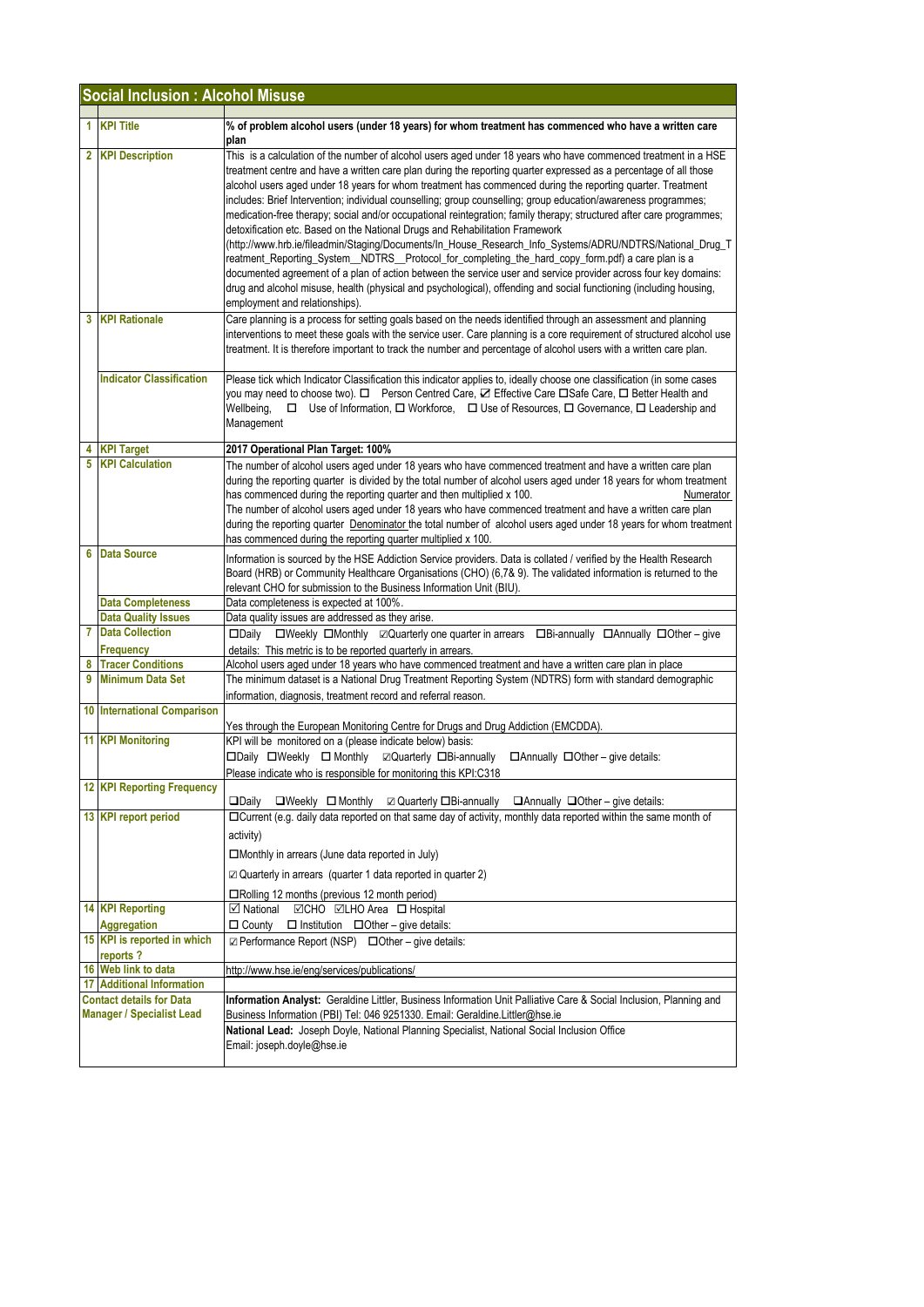|   | <b>Social Inclusion: Alcohol Misuse</b>                             |                                                                                                                                                                                                                                                                                                                                                                                                                                                                                                                                                                                                                                                                                                                                    |
|---|---------------------------------------------------------------------|------------------------------------------------------------------------------------------------------------------------------------------------------------------------------------------------------------------------------------------------------------------------------------------------------------------------------------------------------------------------------------------------------------------------------------------------------------------------------------------------------------------------------------------------------------------------------------------------------------------------------------------------------------------------------------------------------------------------------------|
|   | 1 KPI Title                                                         | No. of staff trained in SAOR Screening and Brief Intervention for problem alcohol and substance use                                                                                                                                                                                                                                                                                                                                                                                                                                                                                                                                                                                                                                |
|   | 2 KPI Description                                                   | This is a count of the number of staff (in HSE and other statutory support services, in community and voluntary<br>sectors) in the S (Support) A (Ask and Assess) O (Offer assistance) R (Referral) Screening and Brief Intervention<br>methodologies for problem alcohol and substance use. Substance use includes illicit drugs (opiates, heroin, cannabis<br>and cocaine) and alcohol.                                                                                                                                                                                                                                                                                                                                          |
|   | <b>3 KPI Rationale</b>                                              | Problem alcohol and substance use has emerged as a considerable burden on individual health and the social fabric<br>of Ireland. Health Services have been identified as appropriate settings in which to detect and offer an intervention in<br>relation to problem substance and alcohol use. In order for this to happen staff training is essential. The agreed HSE<br>national model in screening and brief intervention for addiction and substance use is the SAOR model.                                                                                                                                                                                                                                                   |
|   | <b>Indicator Classification</b>                                     | Please tick which Indicator Classification this indicator applies to, ideally choose one classification (in some cases<br>you may need to choose two). □ Person Centred Care, ☑ Effective Care □ Safe Care, □ Better Health and<br>Wellbeing, $\Box$ Use of Information, $\Box$ Workforce, $\Box$ Use of Resources, $\Box$ Governance, $\Box$ Leadership and<br>Management                                                                                                                                                                                                                                                                                                                                                         |
|   | 4 KPI Target                                                        | 2017 Operational Plan Target: 778 CHO 1-18, CHO 2-200, CHO 3-50, CHO 4-100, CHO 5-80, CHO 6-70, CHO 7-<br>100, CHO 8-100, CHO 9-60                                                                                                                                                                                                                                                                                                                                                                                                                                                                                                                                                                                                 |
|   | <b>5 KPI Calculation</b>                                            | Count the number of staff (in HSE and other statutory support services, in community and voluntary sectors) who<br>have completed training during the reporting quarter.                                                                                                                                                                                                                                                                                                                                                                                                                                                                                                                                                           |
|   | <b>Data Source</b>                                                  | Data is collated by the Community Healthcare Organisations and submitted to the National Social Inclusion Office.<br>Data is validated by the National Social Inclusion Office and forwarded to the Business Information Unit (BIU) for<br>publication in the national Performance Report (PR). As the data is reported quarterly, one quarter in arrears,<br>quarter 4 data is returned by 15th April, quarter 1 data is returned by 15th July, quarter 2 data is returned by 15th Oct<br>and quarter 3 data returned by 15th Jan.                                                                                                                                                                                                |
|   | <b>Data Completeness</b>                                            | Data completeness is expected at 100%.                                                                                                                                                                                                                                                                                                                                                                                                                                                                                                                                                                                                                                                                                             |
|   | <b>Data Quality Issues</b>                                          | Data quality issues are addressed as they arise.                                                                                                                                                                                                                                                                                                                                                                                                                                                                                                                                                                                                                                                                                   |
|   | <b>7</b> Data Collection<br>Frequency                               | □Weekly □Monthly 2Quarterly one quarter in arrears □Bi-annually □Annually □Other - give<br>$\square$ Daily<br>details:                                                                                                                                                                                                                                                                                                                                                                                                                                                                                                                                                                                                             |
|   | <b>Tracer Conditions</b>                                            | Staff trained in SAOR screening and brief intervention for problem alcohol and substance misuse.                                                                                                                                                                                                                                                                                                                                                                                                                                                                                                                                                                                                                                   |
| 9 | <b>Minimum Data Set</b>                                             | Number of staff trained in SAOR screening and brief intervention for problem alcohol and substance misuse.                                                                                                                                                                                                                                                                                                                                                                                                                                                                                                                                                                                                                         |
|   | 10 International Comparison No                                      |                                                                                                                                                                                                                                                                                                                                                                                                                                                                                                                                                                                                                                                                                                                                    |
|   | <b>11 KPI Monitoring</b>                                            | KPI will be monitored on a (please indicate below) basis:<br>□Daily □Weekly □ Monthly □ Quarterly □Bi-annually □ Annually □ Other - give details:<br>Please indicate who is responsible for monitoring this KPI: The validated data is monitored by the Primary Care<br>Lead/Social Inclusion Manager, the Chief Officer and the Primary Care Division Operational Team via performance<br>meetings. This data is returned to the BIU for publication in the national Performance Report (PR). As the data is<br>reported quarterly, one quarter in arrears, quarter 4 data is returned by 15th April, quarter 1 data is returned by 15th<br>July, quarter 2 data is returned by 15th Oct and quarter 3 data returned by 15th Jan. |
|   | 12 KPI Reporting Frequency                                          | $\Box$ Daily<br>$\Box$ Weekly $\Box$ Monthly<br>☑ Quarterly one quarter in arrears □Bi-annually<br>$\Box$ Annually $\Box$ Other -<br>give details:                                                                                                                                                                                                                                                                                                                                                                                                                                                                                                                                                                                 |
|   | 13 KPI report period                                                | □Current (e.g. daily data reported on that same day of activity, monthly data reported within the same month of<br>activity)<br>$\square$ Monthly in arrears (June data reported in July)<br>$\boxtimes$ Quarterly in arrears (quarter 1 data reported in quarter 2)<br>□Rolling 12 months (previous 12 month period)                                                                                                                                                                                                                                                                                                                                                                                                              |
|   | <b>14 KPI Reporting</b><br><b>Aggregation</b>                       | <b>⊠CHO ⊠LHO Area</b> □ Hospital<br>⊠ National<br>$\Box$ County $\Box$ Institution $\Box$ Other – give details:                                                                                                                                                                                                                                                                                                                                                                                                                                                                                                                                                                                                                    |
|   | 15 KPI is reported in which<br>reports?                             | ☑ Performance Report (NSP) □ Other - give details:                                                                                                                                                                                                                                                                                                                                                                                                                                                                                                                                                                                                                                                                                 |
|   | 16 Web link to data                                                 | http://www.hse.ie/eng/services/publications/                                                                                                                                                                                                                                                                                                                                                                                                                                                                                                                                                                                                                                                                                       |
|   | <b>17 Additional Information</b>                                    |                                                                                                                                                                                                                                                                                                                                                                                                                                                                                                                                                                                                                                                                                                                                    |
|   | <b>Contact details for Data</b><br><b>Manager / Specialist Lead</b> | Information Analyst: Geraldine Littler, Business Information Unit Palliative Care & Social Inclusion, Planning and                                                                                                                                                                                                                                                                                                                                                                                                                                                                                                                                                                                                                 |
|   |                                                                     | Business Infromation (PBI). Tel: 046 9251330. Email: Geraldine.Littler@hse.ie<br>National Lead: Joseph Doyle, National Planning Specialist, National Social Inclusion Office<br>Email: joseph.doyle@hse.ie                                                                                                                                                                                                                                                                                                                                                                                                                                                                                                                         |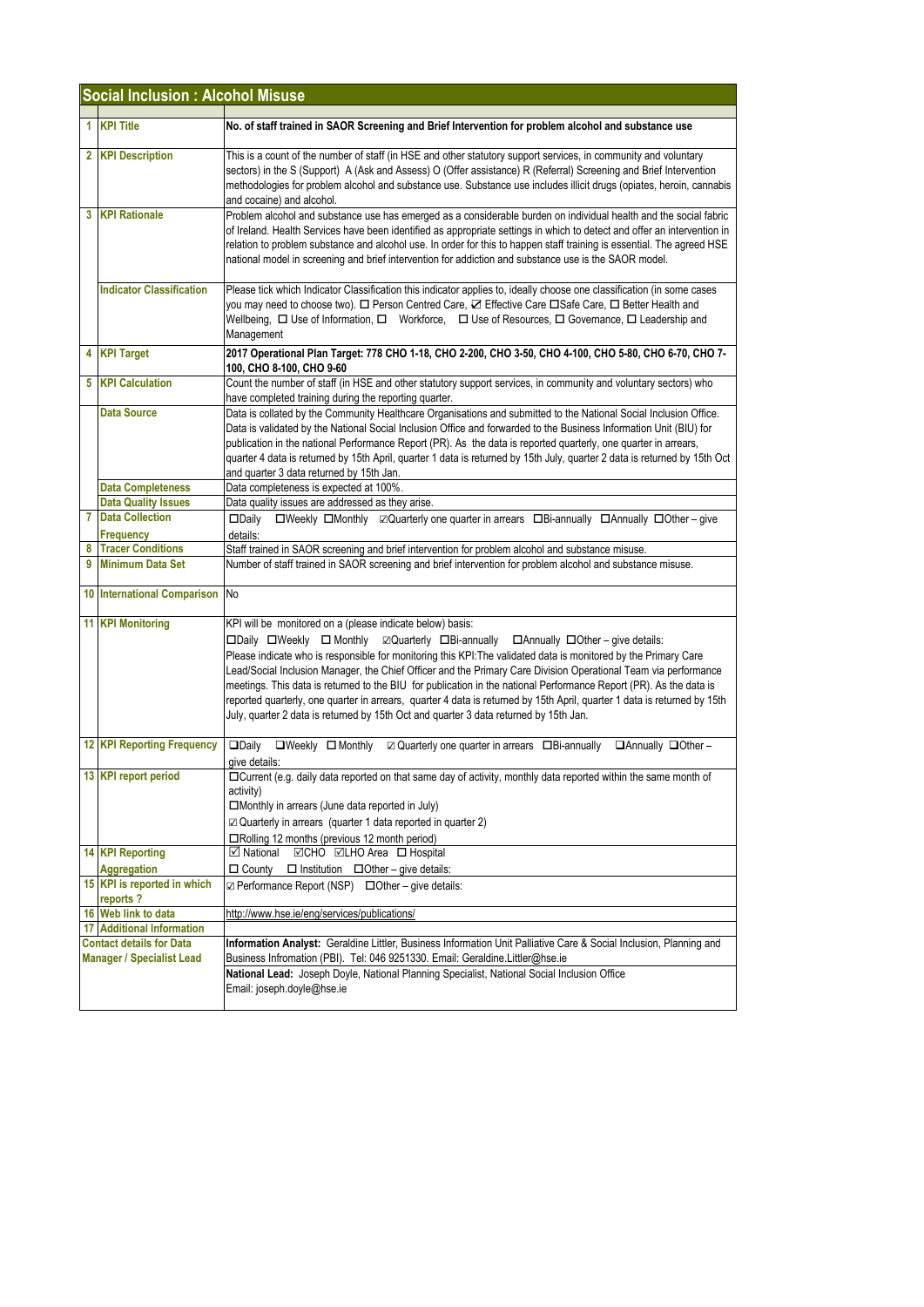|                | <b>Social Inclusion: Needle Exchange</b>                            |                                                                                                                                                                                                                                                                                                                                                           |
|----------------|---------------------------------------------------------------------|-----------------------------------------------------------------------------------------------------------------------------------------------------------------------------------------------------------------------------------------------------------------------------------------------------------------------------------------------------------|
| 1              | <b>KPI Title</b>                                                    | No. of pharmacies recruited to provide Needle Exchange Programme                                                                                                                                                                                                                                                                                          |
| $\overline{2}$ | <b>KPI Description</b>                                              | This is a count of the number of pharmacies recuited i.e. with a service level agreement (SLA) with the HSE and                                                                                                                                                                                                                                           |
|                |                                                                     | available to provide needle exchange as part of the Needle Exchange Programme at the end of the reporting month.<br>The Programme is an anonymous and confidential service available in Community Healthcare Organisations<br>(CHOs) 1,2,3,4,5 and 8. It is available to substance users to ensure that people who inject drugs have access to            |
|                |                                                                     | sterile equipment and can dispose of used equipment in a safe manner. Pharmacists participating in the programme                                                                                                                                                                                                                                          |
|                |                                                                     | encourage cliients to return used equipment in the sharps bins provided, to attend addiction clinics for treatment; to<br>meet with outreach workers for support on injecting technique if appropriate and to get tested for blood borne                                                                                                                  |
| 3              | <b>KPI Rationale</b>                                                | Pharmacies are recruited to ensure nationwide coverage with more than one pharmacy recruited in most major<br>towns. The rationale is to give clients choice; to avoid clients convening in one pharmacy and to ensure service                                                                                                                            |
|                | <b>Indicator Classification</b>                                     | continuation should one pharmacy close or need to cease the needle exchange service.<br>Person Centred Care<br><b>⊡Effective Care</b><br>▫<br>□ Safe Care                                                                                                                                                                                                 |
|                |                                                                     | ☑ Better Health and Wellbeing □ Use of Information □ Workforce<br>$\Box$ Use of Resources<br>$\Box$ Governance, $\Box$ Leadership and Management                                                                                                                                                                                                          |
| 4              | <b>KPI Target</b>                                                   | 2017 Operational Plan Target: 112 CHO 1-12, CHO 2-11, CHO 3-16, CHO 4-21, CHO 5-18, CHO 6-0, CHO 7-0,<br>CHO 8-34, CHO 9-0                                                                                                                                                                                                                                |
| 5              | <b>KPI Calculation</b>                                              | Count the number of pharmacies with an agreed SLA to provide a needle exchange service at the end of the<br>reporting month.                                                                                                                                                                                                                              |
| 6              | <b>Data Source</b>                                                  | Records submitted by pharmacies and the Needle Exchange Programme National Liaison Pharmacist.                                                                                                                                                                                                                                                            |
|                | <b>Data Completeness</b>                                            | Data completeness is expected at 100%.                                                                                                                                                                                                                                                                                                                    |
|                | <b>Data Quality Issues</b>                                          | Data quality issues are addressed as they arise.                                                                                                                                                                                                                                                                                                          |
| $\overline{7}$ | <b>Data Collection</b><br><b>Frequency</b>                          | <b>QDaily QWeekly ZMonthly QQuarterly</b><br>$\Box$ Bi-annually<br>$\Box$ Annually $\Box$ Other – give details:                                                                                                                                                                                                                                           |
| 8              | <b>Tracer Conditions</b>                                            | monthly metric reported tri monthly one quarter in arrears.<br>Pharmacies recruited to provide Needle Exchange Programme.                                                                                                                                                                                                                                 |
| 9              | <b>Minimum Data Set</b>                                             | Pharmacies recruited to provide Needle Exchange Programme.                                                                                                                                                                                                                                                                                                |
| 10             | <b>International Comparison</b>                                     | Needle exchange data is reported annually by 29 countries to the European Monitoring Centre for Drugs and Drug<br>Addiction (EMCDDA). Ireland provides needle exchange programme data only.                                                                                                                                                               |
| 11             | <b>KPI Monitoring</b>                                               | KPI will be monitored on a (please indicate below) basis:<br>□Daily □Weekly □Monthly □Quarterly<br>$\Box$ Bi-annually<br>$\Box$ Annually $\Box$ Other – give details: monthly metric                                                                                                                                                                      |
|                |                                                                     | reported tri monthly one quarter in arrears.<br>Please indicate who is responsible for monitoring this KPI: Data is monitored by the Pharmacy Needle Exchange                                                                                                                                                                                             |
|                |                                                                     | Steering Group, Programme Lead & National Liaison Pharmacist. Data is forwarded to the National Social Inclusion<br>Office for verification and returned to the Business Information Unit (BIU) for publication in the national Performance                                                                                                               |
|                |                                                                     | Report (PR). As data is reported trimonthly in arrears, quarter 4 (October / November / December) data is returned<br>by 15th April, quarter 1 (January / February / March) data is returned by 15th July, quarter 2 (April / May / June)<br>data is returned by 15th October and quarter 3 (July / August / September) data is returned by 15th January. |
|                |                                                                     |                                                                                                                                                                                                                                                                                                                                                           |
| 12             | <b>KPI Reporting Frequency</b>                                      | <b>ODaily</b><br>OWeekly OMonthly<br><b>Quarterly</b><br>□Bi-annually<br>$\Box$ Annually $\Box$ Other - give details:<br>monthly metric reported tri monthly one quarter in arrears.                                                                                                                                                                      |
| 13             | <b>KPI</b> report period                                            | □ Current (e.g. daily data reported on that same day of activity, monthly data reported within the same month of<br>activity)                                                                                                                                                                                                                             |
|                |                                                                     | □Monthly in arrears (June data reported in July)                                                                                                                                                                                                                                                                                                          |
|                |                                                                     | ☑ Quarterly in arrears (quarter 1 data reported in quarter 2, Q3 in Q4)                                                                                                                                                                                                                                                                                   |
|                |                                                                     | □Rolling 12 months (previous 12 month period)                                                                                                                                                                                                                                                                                                             |
|                |                                                                     | ○ Other – give details: monthly metric reported tri monthly one quarter in arrears.                                                                                                                                                                                                                                                                       |
|                | 14 KPI Reporting                                                    | V National ØCHO OLHO Area O Hospital                                                                                                                                                                                                                                                                                                                      |
|                | Aggregation                                                         | $\Box$ County $\Box$ Institution $\Box$ Other – give details:                                                                                                                                                                                                                                                                                             |
|                | 15 KPI is reported in which<br>reports?                             | $\Box$ Performance Report (NSP) $\Box$ Other – give details:                                                                                                                                                                                                                                                                                              |
| 16             | <b>Web link to data</b>                                             | http://www.hse.ie/eng/services/publications/                                                                                                                                                                                                                                                                                                              |
|                | <b>17</b> Additional Information                                    |                                                                                                                                                                                                                                                                                                                                                           |
|                | <b>Contact details for Data</b><br><b>Manager / Specialist Lead</b> | Information Analyst: Geraldine Littler, Business Information Unit - Palliative Care & Social Inclusion Planning and<br>Business Information (PBI), 046 9251330 Email: Geraldine.Littler@hse.ie                                                                                                                                                            |
|                |                                                                     | National Lead: Joseph Doyle, National Planning Specialist, National Social Inclusion Office<br>Email: joseph.doyle@hse.ie                                                                                                                                                                                                                                 |
|                |                                                                     |                                                                                                                                                                                                                                                                                                                                                           |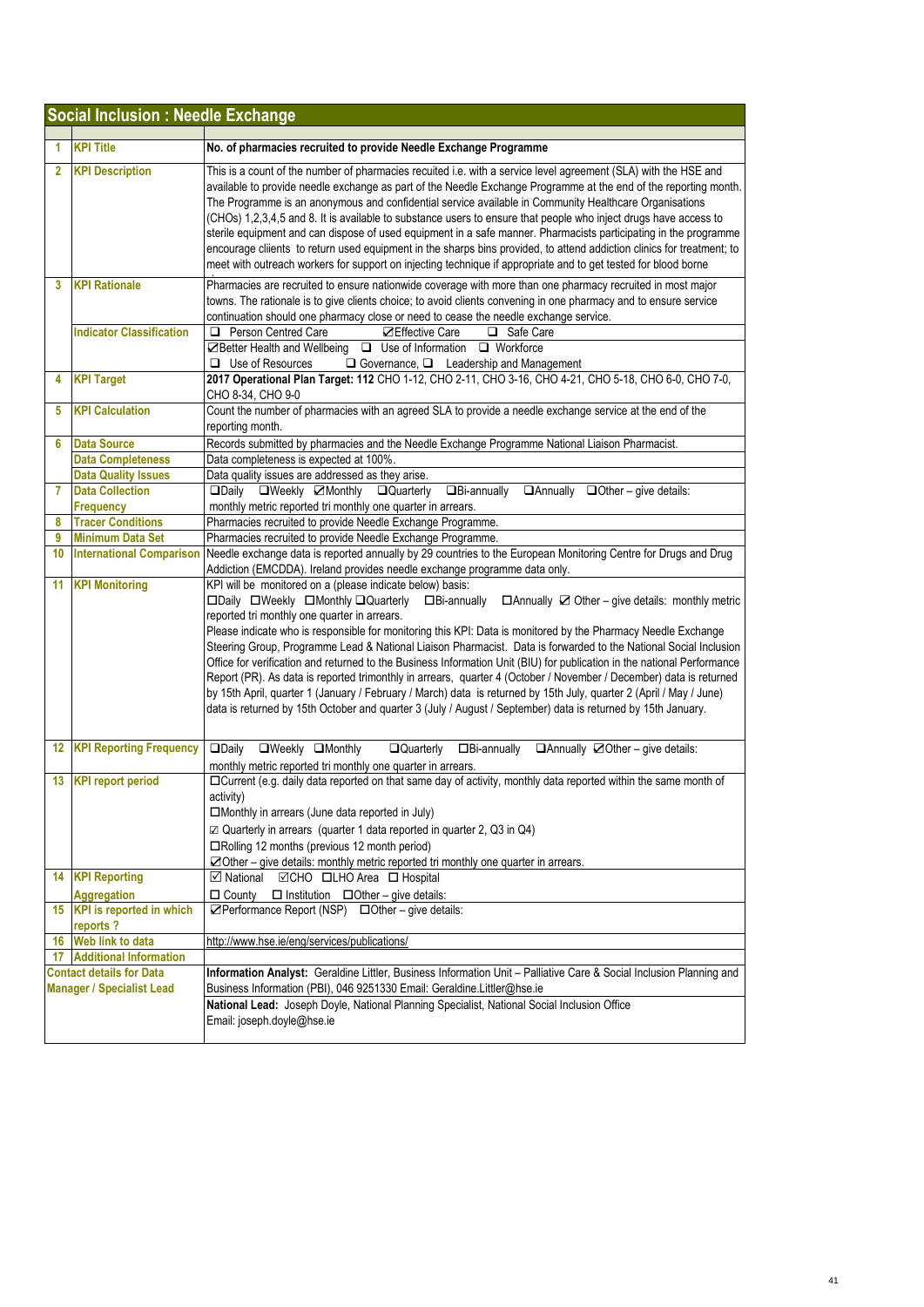|                | <b>Social Inclusion : Needle Exchange</b>                          |                                                                                                                                                                                                                                                                                                                                                                                                                                                                                                                                                                                                                                                                                                                                                                                                                                                                                                                                                             |
|----------------|--------------------------------------------------------------------|-------------------------------------------------------------------------------------------------------------------------------------------------------------------------------------------------------------------------------------------------------------------------------------------------------------------------------------------------------------------------------------------------------------------------------------------------------------------------------------------------------------------------------------------------------------------------------------------------------------------------------------------------------------------------------------------------------------------------------------------------------------------------------------------------------------------------------------------------------------------------------------------------------------------------------------------------------------|
| 1              | <b>KPI title</b>                                                   | No. of unique individuals attending pharmacy needle exchange                                                                                                                                                                                                                                                                                                                                                                                                                                                                                                                                                                                                                                                                                                                                                                                                                                                                                                |
| $\overline{2}$ | <b>KPI Description</b>                                             | This is a count of the number of unique individuals (clients) attending pharmacies as part of the Needle Exchange<br>Programme in the reporting month. The Needle Exchange Programme is an anonymous and confidential service<br>available in Community Healthcare Organisations (CHOs) 1,2,3,4,5 and 8. Pharmacists participating in the<br>programme encourage clients to return used equipment in the sharps bins provided, to attend addiction clinics for<br>treatment; to meet with outreach workers for support on injecting technique if appropriate and to get tested for blood<br>borne viruses. A unique identifier is used for each client attending. Each unique client is free to attend the pharmacy<br>as many times as he / she needs to in the month and is encouraged to take enough needles to ensure clean<br>equipment for every hit/injection.                                                                                       |
| 3              | <b>KPI Rationale</b>                                               | The Pharmacy Needle Exchange Programme is available to substance users to ensure that people who inject drugs<br>have access to sterile equipment and can dispose of used equipment in a safe manner.                                                                                                                                                                                                                                                                                                                                                                                                                                                                                                                                                                                                                                                                                                                                                       |
|                | <b>Indicator Classification</b>                                    | Please tick Indicator Classification this indicator applies to:<br><b>Q</b> Person Centred Care<br><b>☑</b> Effective Care<br>□ Safe Care<br>☑ Better Health and Wellbeing □ Use of Information □ Workforce<br>$\Box$ Use of Resources<br>$\Box$ Governance, $\Box$ Leadership and Management                                                                                                                                                                                                                                                                                                                                                                                                                                                                                                                                                                                                                                                               |
| 4              | <b>KPI Target</b>                                                  | 2017 Operational Plan Target: 1,647 CHO 1-39, CHO 2-128, CHO 3-279, CHO 4-383, CHO 5-337, CHO 6-0, CHO<br>7-0, CHO 8-481, CHO 9-0                                                                                                                                                                                                                                                                                                                                                                                                                                                                                                                                                                                                                                                                                                                                                                                                                           |
| 5              | <b>KPI Calculation</b>                                             | Count the number of unique individuals attending pharmacies as part of the Needle Exchange Programme in the<br>reporting month.                                                                                                                                                                                                                                                                                                                                                                                                                                                                                                                                                                                                                                                                                                                                                                                                                             |
| 6              | <b>Data Source</b>                                                 | Records submitted by pharmacies and the Needle Exchange Programme National Liaison Pharmacist.                                                                                                                                                                                                                                                                                                                                                                                                                                                                                                                                                                                                                                                                                                                                                                                                                                                              |
|                | <b>Data Completeness</b>                                           | Data completeness is expected at 100%.                                                                                                                                                                                                                                                                                                                                                                                                                                                                                                                                                                                                                                                                                                                                                                                                                                                                                                                      |
|                | <b>Data Quality Issues</b><br><b>Data Collection</b>               | Data quality issues are addressed as they arise.                                                                                                                                                                                                                                                                                                                                                                                                                                                                                                                                                                                                                                                                                                                                                                                                                                                                                                            |
| 7              | <b>Frequency</b>                                                   | Indicate how often the data to support the KPI will be collected:<br>□Daily □Weekly ☑ Monthly □Quarterly □Bi-annually<br><b>Annually</b><br>$\Box$ Other - give details:<br>monthly metric reported tri monthly one quarter in arrears.                                                                                                                                                                                                                                                                                                                                                                                                                                                                                                                                                                                                                                                                                                                     |
| 8              | <b>Tracer Conditions</b>                                           | Unique individuals attending Pharmacy Needle Exchange Programme.                                                                                                                                                                                                                                                                                                                                                                                                                                                                                                                                                                                                                                                                                                                                                                                                                                                                                            |
| 9              | <b>Minimum Data Set</b>                                            | Unique individuals attending Pharmacy Needle Exchange Programme.                                                                                                                                                                                                                                                                                                                                                                                                                                                                                                                                                                                                                                                                                                                                                                                                                                                                                            |
| 10             | <b>International Comparison</b>                                    | Needle exchange data is reported annually by 29 countries to the European Monitoring Centre for Drugs and Drug<br>Addiction (EMCDDA). Ireland provides needle exchange programme data only.                                                                                                                                                                                                                                                                                                                                                                                                                                                                                                                                                                                                                                                                                                                                                                 |
|                | 11 KPI Monitoring                                                  | KPI will be monitored :<br><b>□Daily</b> □Weekly<br>$\square$ Monthly<br><b>Quarterly</b><br>$\Box$ Bi-annually<br>$\Box$ Annually $\Box$ Other – give details:<br>monthly metric reported tri monthly one quarter in arrears.<br>Please indicate who is responsible for monitoring this KPI: Data is monitored by the Pharmacy Needle Exchange<br>Steering Group, Programme Lead & National Liaison Pharmacist. Data is forwarded to the National Social Inclusion<br>Office for verification and returned to the Business Information Unit (BIU) for publication in the national Performance<br>Report (PR). As data is reported trimonthly in arrears, quarter 4 (October / November / December) data is returned<br>by 15th April, quarter 1 (January / February / March) data is returned by 15th July, quarter 2 (April / May / June)<br>data is returned by 15th October and quarter 3 (July / August / September) data is returned by 15th January. |
|                | <b>12 KPI Reporting Frequency</b>                                  | Indicate how often the KPI will be reported:<br>$\Box$ Weekly $\Box$ Monthly<br>□Quarterly<br>$\Box$ Bi-annually<br>$\Box$ Annually $\Box$ Other – give details: monthly<br>$\square$ Dailv                                                                                                                                                                                                                                                                                                                                                                                                                                                                                                                                                                                                                                                                                                                                                                 |
|                | 13 KPI report period                                               | metric reported tri monthly one quarter in arrears.<br>Indicate the period to which the data applies<br>□ Current (e.g. daily data reported on that same day of activity, monthly data reported within the same month of<br>activity)<br>Monthly in arrears (June data reported in July)<br>$\Box$ Quarterly in arrears (quarter 1 data reported in quarter 2)<br>$\Box$ Rolling 12 months (previous 12 month period)<br>○ Other – give details: monthly metric reported tri monthly one quarter in arrears.                                                                                                                                                                                                                                                                                                                                                                                                                                                |
|                | 14 KPI Reporting                                                   | Indicate the level of aggregation - for example over a geographical location:                                                                                                                                                                                                                                                                                                                                                                                                                                                                                                                                                                                                                                                                                                                                                                                                                                                                               |
|                | <b>Aggregation</b>                                                 | ☑ National ØCHO <b>OLHO</b> Area <b>O</b> Hospital<br>$\Box$ County $\Box$ Institution $\Box$ Other – give details:                                                                                                                                                                                                                                                                                                                                                                                                                                                                                                                                                                                                                                                                                                                                                                                                                                         |
|                | 15 KPI is reported in which                                        | Indicate where the KPI will be reported:                                                                                                                                                                                                                                                                                                                                                                                                                                                                                                                                                                                                                                                                                                                                                                                                                                                                                                                    |
|                | reports?                                                           | <b>ØPerformance Report (NSP) Other</b> – give details:                                                                                                                                                                                                                                                                                                                                                                                                                                                                                                                                                                                                                                                                                                                                                                                                                                                                                                      |
| 16             | Web link to data                                                   | http://www.hse.ie/eng/services/publications/                                                                                                                                                                                                                                                                                                                                                                                                                                                                                                                                                                                                                                                                                                                                                                                                                                                                                                                |
| 17             | <b>Additional Information</b>                                      |                                                                                                                                                                                                                                                                                                                                                                                                                                                                                                                                                                                                                                                                                                                                                                                                                                                                                                                                                             |
|                | <b>Contact details for Data</b><br><b>Manager /Specialist Lead</b> | Information Analyst: Geraldine Littler, Business Information Unit - Palliative Care & Social Inclusion Planning and                                                                                                                                                                                                                                                                                                                                                                                                                                                                                                                                                                                                                                                                                                                                                                                                                                         |
|                | <b>National Lead and Division</b>                                  | Business Information (PBI), 046 9251330 Email: Geraldine.Littler@hse.ie<br>National Lead: Joseph Doyle, National Planning Specialist, National Social Inclusion Office                                                                                                                                                                                                                                                                                                                                                                                                                                                                                                                                                                                                                                                                                                                                                                                      |
|                |                                                                    | Email: joseph.doyle@hse.ie                                                                                                                                                                                                                                                                                                                                                                                                                                                                                                                                                                                                                                                                                                                                                                                                                                                                                                                                  |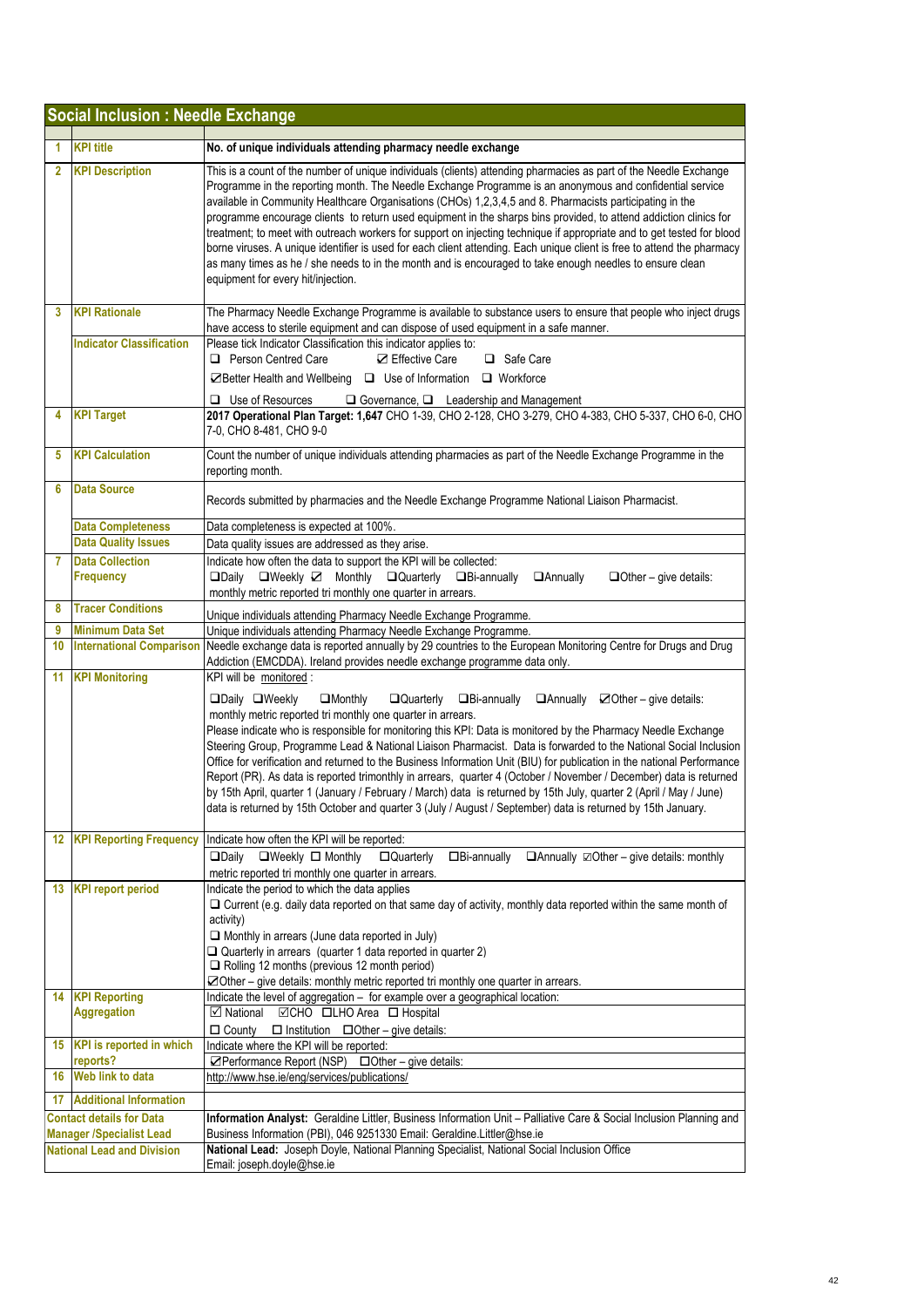|                | <b>Social Inclusion: Needle Exchange</b>                             |                                                                                                                                                                                                                                                                                                                                                                                                                                                                                                                                                                                                                                                                                                                                                             |
|----------------|----------------------------------------------------------------------|-------------------------------------------------------------------------------------------------------------------------------------------------------------------------------------------------------------------------------------------------------------------------------------------------------------------------------------------------------------------------------------------------------------------------------------------------------------------------------------------------------------------------------------------------------------------------------------------------------------------------------------------------------------------------------------------------------------------------------------------------------------|
| 1              | <b>KPI title</b>                                                     | Total no.of clean needles provided each month                                                                                                                                                                                                                                                                                                                                                                                                                                                                                                                                                                                                                                                                                                               |
|                |                                                                      |                                                                                                                                                                                                                                                                                                                                                                                                                                                                                                                                                                                                                                                                                                                                                             |
| $\overline{2}$ | <b>KPI Description</b>                                               | This is a count of the total number of clean needles provided to clients in the reporting month. Clients can request a<br>3 or a 10 needle pack. Pharmacists record the size and number of packs given out and this is used to calculate the<br>number of clean needles provided.                                                                                                                                                                                                                                                                                                                                                                                                                                                                           |
| 3              | <b>KPI Rationale</b>                                                 | The Pharmacy Needle Exchange Programme is available to substance users to ensure that people who inject drugs<br>have access to sterile equipment and can dispose of used equipment in a safe manner. While all clients are<br>encouraged to take enough equipment to ensure they have clean injecting equipment for every injection, some<br>prefer the more discreet 3 packs. Clients are free to attend the pharmacy as many times as necessary in the month<br>to ensure clean needle supplies.                                                                                                                                                                                                                                                         |
|                | <b>Indicator Classification</b>                                      | Please tick Indicator Classification this indicator applies to:<br>Person Centred Care<br>□ Safe Care<br><b>☑</b> Effective Care<br><b><math>\Box</math></b> Better Health and Wellbeing $\Box$ Use of Information $\Box$ Workforce                                                                                                                                                                                                                                                                                                                                                                                                                                                                                                                         |
|                |                                                                      | $\Box$ Use of Resources<br>□ Governance, Leadership and Management                                                                                                                                                                                                                                                                                                                                                                                                                                                                                                                                                                                                                                                                                          |
| 4              | <b>KPI Target</b>                                                    | 2017 Operational Plan Target: 23727 CHO 1-771, CHO 2-1,807, CHO 3-4,394, CHO 4-5,221, CHO 5-5,152, CHO<br>6-0, CHO 7-0, CHO 8-6,382, CHO 9-0                                                                                                                                                                                                                                                                                                                                                                                                                                                                                                                                                                                                                |
| 5              | <b>KPI Calculation</b>                                               | The number of 3 and 10 needle packs given out is recorded in each pharmacy. Each 10 pack is multiplied by 10,<br>each 3 pack multiplied by 3 and the total number of needles provided each month is calculated.                                                                                                                                                                                                                                                                                                                                                                                                                                                                                                                                             |
| 6              | <b>Data Source</b>                                                   | Records submitted by pharmacies and the Needle Exchange Programme National Liaison Pharmacist.                                                                                                                                                                                                                                                                                                                                                                                                                                                                                                                                                                                                                                                              |
|                | <b>Data Completeness</b>                                             | Data completeness is expected at 100%.                                                                                                                                                                                                                                                                                                                                                                                                                                                                                                                                                                                                                                                                                                                      |
| 7              | <b>Data Quality Issues</b><br><b>Data Collection</b>                 | Data quality issues are addressed as they arise.<br>Indicate how often the data to support the KPI will be collected:                                                                                                                                                                                                                                                                                                                                                                                                                                                                                                                                                                                                                                       |
|                | <b>Frequency</b>                                                     | □Daily □Weekly ☑ Monthly □Quarterly<br>$\Box$ Bi-annually<br>$\Box$ Annually $\Box$ Other – give details: monthly<br>metric reported tri monthly one quarter in arrears.                                                                                                                                                                                                                                                                                                                                                                                                                                                                                                                                                                                    |
| 8              | <b>Tracer Conditions</b>                                             | Number of needle packs provided each month.                                                                                                                                                                                                                                                                                                                                                                                                                                                                                                                                                                                                                                                                                                                 |
| 9              | <b>Minimum Data Set</b>                                              | Number of needle packs provided each month.                                                                                                                                                                                                                                                                                                                                                                                                                                                                                                                                                                                                                                                                                                                 |
| 10             | <b>International Comparison</b>                                      | Needle exchange is reported annually by 29 countries to the European Monitoring Centre for Drugs and Drug<br>Addiction (EMCDDA). Ireland provides needle exchange programme data only.                                                                                                                                                                                                                                                                                                                                                                                                                                                                                                                                                                      |
|                | 11 KPI Monitoring                                                    | KPI will be monitored :<br>□Daily □Weekly □Monthly □Quarterly □Bi-annually<br>$\Box$ Annually $\Box$ Other – give details: monthly<br>metric reported tri monthly one quarter in arrears.<br>Plea+C7 Pharmacist. Data is forwarded to the National Social Inclusion Office for verification and returned to the<br>Business Information Unit (BIU) for publication in the national Performance Report (PR). As data is reported<br>trimonthly in arrears, quarter 4 (October / November / December) data is returned by 15th April, quarter 1 (January<br>/ February / March) data is returned by 15th July, quarter 2 (April / May / June) data is returned by 15th October<br>and quarter 3 (July / August / September) data is returned by 15th January. |
|                | <b>12 KPI Reporting Frequency</b>                                    | Indicate how often the KPI will be reported:                                                                                                                                                                                                                                                                                                                                                                                                                                                                                                                                                                                                                                                                                                                |
|                |                                                                      | $\Box$ Bi-annually<br>$\Box$ Annually $\Box$ Other – give details: monthly<br>□Daily □Weekly □ Monthly □ Quarterly<br>metric reported tri monthly one quarter in arrears.                                                                                                                                                                                                                                                                                                                                                                                                                                                                                                                                                                                   |
|                | 13 KPI report period                                                 | Indicate the period to which the data applies<br>□ Current (e.g. daily data reported on that same day of activity, monthly data reported within the same month of<br>activity)<br>$\Box$ Monthly in arrears (June data reported in July)<br>Quarterly in arrears (quarter 1 data reported in quarter 2)<br>$\Box$ Rolling 12 months (previous 12 month period)<br>○ Other – give details: monthly metric reported tri monthly one quarter in arrears.                                                                                                                                                                                                                                                                                                       |
|                | 14 KPI Reporting                                                     | Indicate the level of aggregation - for example over a geographical location:                                                                                                                                                                                                                                                                                                                                                                                                                                                                                                                                                                                                                                                                               |
|                | <b>Aggregation</b>                                                   | <b>Ø</b> National ØCHO <b>OLHO</b> Area <b>O</b> Hospital<br>$\Box$ Institution $\Box$ Other - give details:<br>$\Box$ County                                                                                                                                                                                                                                                                                                                                                                                                                                                                                                                                                                                                                               |
|                | 15 KPI is reported in which                                          | Indicate where the KPI will be reported:                                                                                                                                                                                                                                                                                                                                                                                                                                                                                                                                                                                                                                                                                                                    |
|                | reports?                                                             | ⊠Performance Report (NSP) □ Other - give details:                                                                                                                                                                                                                                                                                                                                                                                                                                                                                                                                                                                                                                                                                                           |
|                | 16 Web link to data                                                  | http://www.hse.ie/eng/services/publications/                                                                                                                                                                                                                                                                                                                                                                                                                                                                                                                                                                                                                                                                                                                |
| 17             | <b>Additional Information</b>                                        |                                                                                                                                                                                                                                                                                                                                                                                                                                                                                                                                                                                                                                                                                                                                                             |
|                | <b>Contact details for Data</b>                                      | Information Analyst: Geraldine Littler, Business Information Unit - Palliative Care & Social Inclusion Planning and                                                                                                                                                                                                                                                                                                                                                                                                                                                                                                                                                                                                                                         |
|                | <b>Manager /Specialist Lead</b><br><b>National Lead and Division</b> | Business Information (PBI), 046 9251330 Email: Geraldine.Littler@hse.ie<br>National Lead: Joseph Doyle, National Planning Specialist, National Social Inclusion Office                                                                                                                                                                                                                                                                                                                                                                                                                                                                                                                                                                                      |
|                |                                                                      | Email: joseph.doyle@hse.ie                                                                                                                                                                                                                                                                                                                                                                                                                                                                                                                                                                                                                                                                                                                                  |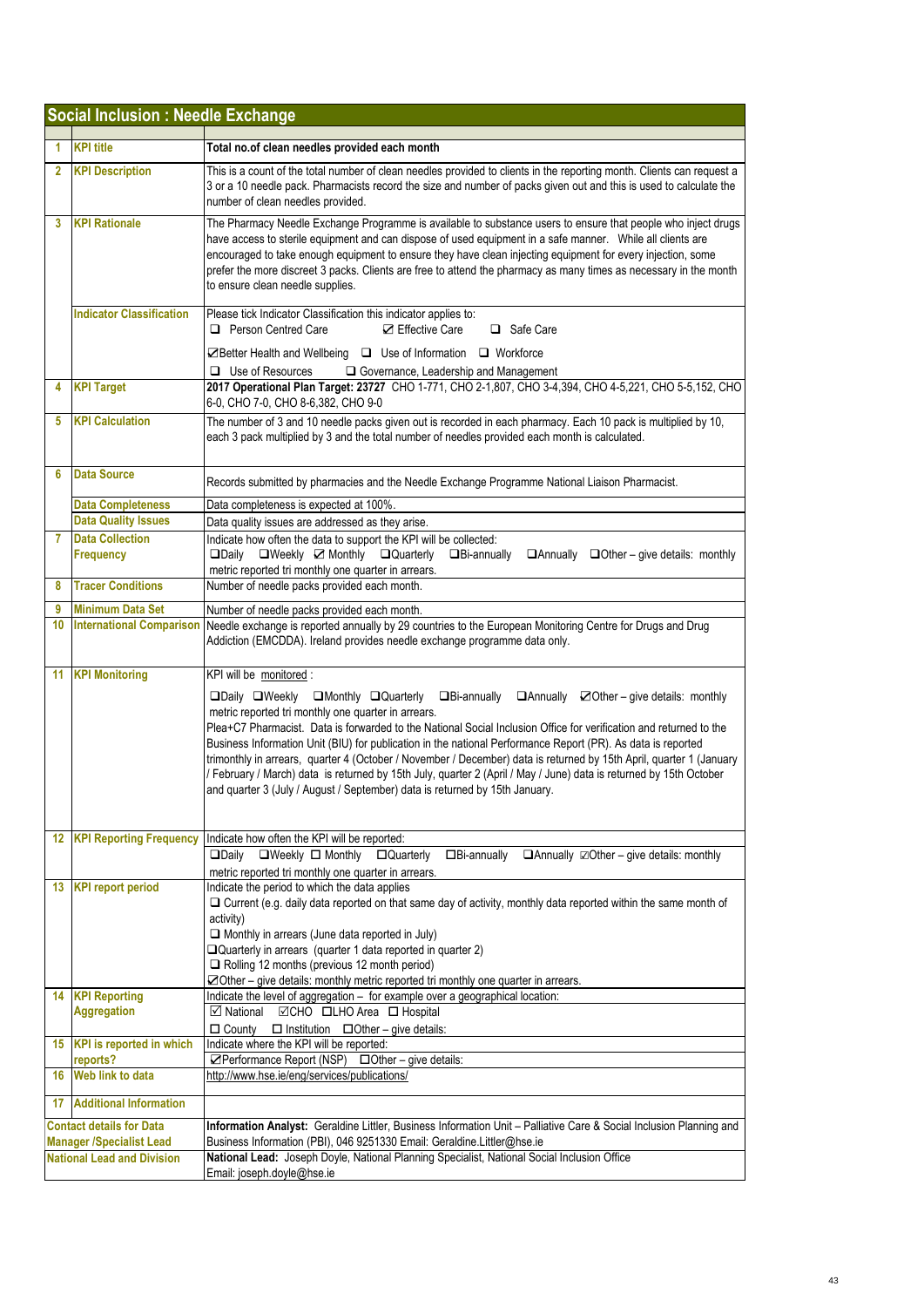|    | <b>Social Inclusion: Needle Exchange</b>               |                                                                                                                                                                                                                                                                                                                                                                                                                                                                                                                                                                                                                                                                                                                           |
|----|--------------------------------------------------------|---------------------------------------------------------------------------------------------------------------------------------------------------------------------------------------------------------------------------------------------------------------------------------------------------------------------------------------------------------------------------------------------------------------------------------------------------------------------------------------------------------------------------------------------------------------------------------------------------------------------------------------------------------------------------------------------------------------------------|
|    |                                                        |                                                                                                                                                                                                                                                                                                                                                                                                                                                                                                                                                                                                                                                                                                                           |
| 1  | <b>KPI</b> title                                       | Average no. of clean needles (and accompanying injecting paraphenilia) per unique individual each month                                                                                                                                                                                                                                                                                                                                                                                                                                                                                                                                                                                                                   |
| 2  | <b>KPI Description</b>                                 | This is a calculation of the average no. of clean needles (and anciliary injecting equipment) that each unique client is<br>provided with each month.                                                                                                                                                                                                                                                                                                                                                                                                                                                                                                                                                                     |
| 3  | <b>KPI Rationale</b>                                   | Clients are encouraged to take enough sterile injecting packs to ensure they have clean equpiment for each<br>injection. The greater number of packs given out the greater the likelihood of clean equipment being used for each<br>injection. Many variables can influence this metric such as: variation in frequency of injection (from multiple<br>injections daily to weekend use only); peer collection; on opiate substitution therapy; client willingness to carry<br>packs; and geography/distance from the service.                                                                                                                                                                                             |
|    | <b>Indicator Classification</b>                        | Please tick Indicator Classification this indicator applies to:<br>Person Centred Care<br><b>⊡Effective Care</b><br>□ Safe Care                                                                                                                                                                                                                                                                                                                                                                                                                                                                                                                                                                                           |
|    |                                                        | <b><math>\Box</math></b> Better Health and Wellbeing $\Box$ Use of Information $\Box$ Workforce                                                                                                                                                                                                                                                                                                                                                                                                                                                                                                                                                                                                                           |
| 4  | <b>KPI Target</b>                                      | $\Box$ Use of Resources<br>Governance, Leadership and Management<br>2017 Operational Plan Target: 14 CHO 1-14, CHO 2-14, CHO 3-14, CHO 4-14, CHO 5-14, CHO 6-0, CHO 7-0,<br>CHO 8-14, CHO 9-0                                                                                                                                                                                                                                                                                                                                                                                                                                                                                                                             |
| 5  | <b>KPI Calculation</b>                                 | The total number of needles provided each month is divided by the total number of unique individuals availing of the<br>service each month.                                                                                                                                                                                                                                                                                                                                                                                                                                                                                                                                                                               |
| 6  | <b>Data Source</b>                                     | Records submitted by pharmacies and the Needle Exchange Programme National Liaison Pharmacist.                                                                                                                                                                                                                                                                                                                                                                                                                                                                                                                                                                                                                            |
|    | <b>Data Completeness</b><br><b>Data Quality Issues</b> | Data completeness is expected at 100%.<br>Data quality issues are addressed as they arise.                                                                                                                                                                                                                                                                                                                                                                                                                                                                                                                                                                                                                                |
| 7  | <b>Data Collection</b><br><b>Frequency</b>             | Indicate how often the data to support the KPI will be collected:<br>□Daily □Weekly ☑Monthly □Quarterly □Bi-annually<br><b>Annually</b><br>$\Box$ Other - give details:<br>monthly metric reported tri monthly one quarter in arrears.                                                                                                                                                                                                                                                                                                                                                                                                                                                                                    |
| 8  | <b>Tracer Conditions</b>                               | Clean needles and accompanying paraphenilia provided to unique clients per month.                                                                                                                                                                                                                                                                                                                                                                                                                                                                                                                                                                                                                                         |
| 9  | <b>Minimum Data Set</b>                                | Clean needles and accompanying paraphenilia provided to unique clients per month.                                                                                                                                                                                                                                                                                                                                                                                                                                                                                                                                                                                                                                         |
| 10 | <b>International Comparison</b>                        | Needle exchange is reported annually by 29 countries to the European Monitoring Centre for Drugs and Drug<br>Addiction (EMCDDA). Ireland provides needle exchange programme data only.                                                                                                                                                                                                                                                                                                                                                                                                                                                                                                                                    |
|    | <b>11 KPI Monitoring</b>                               | KPI will be monitored :                                                                                                                                                                                                                                                                                                                                                                                                                                                                                                                                                                                                                                                                                                   |
|    |                                                        | $\Box$ Bi-annually<br>$\Box$ Annually $\Box$ Other – give details: monthly<br>$\square$ Daily<br>$\Box$ Weekly $\Box$ Monthly<br>□ Quarterly<br>metric reported tri monthly one quarter in arrears.                                                                                                                                                                                                                                                                                                                                                                                                                                                                                                                       |
|    |                                                        | Please indicate who is responsible for monitoring this KPI: Data is monitored by the Pharmacy Needle Exchange<br>Steering Group, Programme Lead & National Liaison Pharmacist. Data is forwarded to the National Social Inclusion<br>Office for verification and returned to the Business Information Unit (BIU) for publication in the national Performance<br>Report (PR). As data is reported trimonthly in arrears, quarter 4 (October / November / December) data is returned<br>by 15th April, quarter 1 (January / February / March) data is returned by 15th July, quarter 2 (April / May / June)<br>data is returned by 15th October and quarter 3 (July / August / September) data is returned by 15th January. |
|    |                                                        | 12   KPI Reporting Frequency   Indicate how often the KPI will be reported:                                                                                                                                                                                                                                                                                                                                                                                                                                                                                                                                                                                                                                               |
|    |                                                        | □Daily □Weekly □ Monthly □ Quarterly<br>$\Box$ Bi-annually<br>$\Box$ Annually $\Box$ Other – give details: monthly<br>metric reported tri monthly one quarter in arrears.                                                                                                                                                                                                                                                                                                                                                                                                                                                                                                                                                 |
|    | 13 KPI report period                                   | Indicate the period to which the data applies<br>$\Box$ Current (e.g. daily data reported on that same day of activity, monthly data reported within the same month of<br>activity)<br>Monthly in arrears (June data reported in July)<br>□ Quarterly in arrears (quarter 1 data reported in quarter 2)<br>$\Box$ Rolling 12 months (previous 12 month period)<br>$\blacktriangleright$ Other – give details: monthly metric reported tri monthly one quarter in arrears.                                                                                                                                                                                                                                                 |
|    | 14 KPI Reporting<br><b>Aggregation</b>                 | Indicate the level of aggregation - for example over a geographical location:<br><b>Ø National ØCHO OLHO Area O Hospital</b>                                                                                                                                                                                                                                                                                                                                                                                                                                                                                                                                                                                              |
|    |                                                        | $\Box$ County<br>$\Box$ Institution $\Box$ Other – give details:                                                                                                                                                                                                                                                                                                                                                                                                                                                                                                                                                                                                                                                          |
|    | 15 KPI is reported in which                            | Indicate where the KPI will be reported:                                                                                                                                                                                                                                                                                                                                                                                                                                                                                                                                                                                                                                                                                  |
| 16 | reports?<br>Web link to data                           | ☑ Performance Report (NSP) □ Other - give details:<br>http://www.hse.ie/eng/services/publications/                                                                                                                                                                                                                                                                                                                                                                                                                                                                                                                                                                                                                        |
| 17 | <b>Additional Information</b>                          |                                                                                                                                                                                                                                                                                                                                                                                                                                                                                                                                                                                                                                                                                                                           |
|    | <b>Contact details for Data</b>                        | Information Analyst: Geraldine Littler, Business Information Unit - Palliative Care & Social Inclusion Planning and                                                                                                                                                                                                                                                                                                                                                                                                                                                                                                                                                                                                       |
|    | <b>Manager /Specialist Lead</b>                        | Business Information (PBI), 046 9251330 Email: Geraldine.Littler@hse.ie                                                                                                                                                                                                                                                                                                                                                                                                                                                                                                                                                                                                                                                   |
|    | <b>National Lead and Division</b>                      | National Lead: Joseph Doyle, National Planning Specialist, National Social Inclusion Office<br>Email: joseph.doyle@hse.ie                                                                                                                                                                                                                                                                                                                                                                                                                                                                                                                                                                                                 |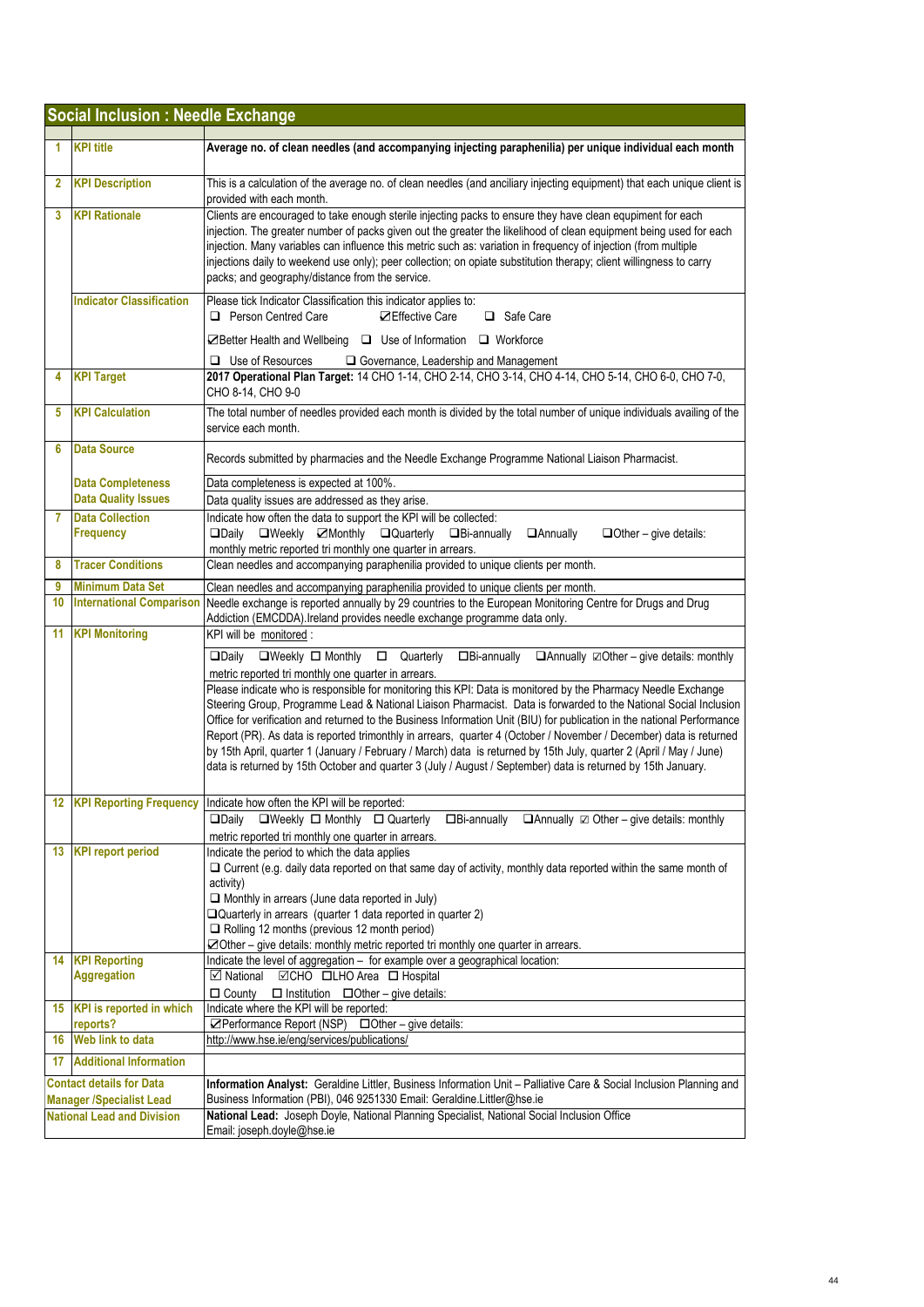|                | <b>Social Inclusion: Needle Exchange</b>               |                                                                                                                                                                                                                                                                                                                                                                                                                                                                                                                                                                                                                                                                                                                                                                                                                                                                                                              |
|----------------|--------------------------------------------------------|--------------------------------------------------------------------------------------------------------------------------------------------------------------------------------------------------------------------------------------------------------------------------------------------------------------------------------------------------------------------------------------------------------------------------------------------------------------------------------------------------------------------------------------------------------------------------------------------------------------------------------------------------------------------------------------------------------------------------------------------------------------------------------------------------------------------------------------------------------------------------------------------------------------|
| 1              | <b>KPI title</b>                                       | No. and % of needle / syringe packs returned                                                                                                                                                                                                                                                                                                                                                                                                                                                                                                                                                                                                                                                                                                                                                                                                                                                                 |
| $\overline{2}$ | <b>KPI Description</b>                                 | This is a count / calculation of the number and percentage of needle / syringe packs returned to pharmacies.<br>Personal sharps bins are also provided to clients in each injecting pack. The number of needle / syringe packs<br>provided and sealed personal sharps bins returned to the pharmacy for safe disposal is recorded.                                                                                                                                                                                                                                                                                                                                                                                                                                                                                                                                                                           |
| 3              | <b>KPI Rationale</b>                                   | Clients are encourged to bring back used injecting equipment in the personal sharps bins provided in the injecting<br>packs. If used equipment is not returned there is a risk that it will contribute to drug related litter which poses a<br>public health risk in terms of the transmission of blood borne viruses and also draws unwanted attention towards<br>street drug use. Clients are educated on these risks.                                                                                                                                                                                                                                                                                                                                                                                                                                                                                     |
|                | <b>Indicator Classification</b>                        | Please tick Indicator Classification this indicator applies to:<br><b>Q</b> Person Centred Care<br><b>⊡Effective Care</b><br>Safe Care<br>☑ Better Health and Wellbeing □ Use of Information □ Workforce<br>$\Box$ Use of Resources                                                                                                                                                                                                                                                                                                                                                                                                                                                                                                                                                                                                                                                                          |
| 4              | <b>KPI Target</b>                                      | $\Box$ Governance, $\Box$ Leadership and Management<br>2017 Operational Plan Target: 1,166 (30%) CHO 1-28 (30%), CHO 2-86 (30%), CHO 3-204 (30%), CHO 4-295<br>(30%), CHO 5-253 (30%), CHO 6-0 (30%), CHO 7-0 (30%), CHO 8-300 (30%), CHO 9-0 (30%)                                                                                                                                                                                                                                                                                                                                                                                                                                                                                                                                                                                                                                                          |
| 5              | <b>KPI Calculation</b>                                 | The total number of syringe packs (10 and 3 packs) provided is counted. The number of personal sharps bins<br>returned is recorded. The percentage returned is calculated by dividing the number of bins returned by the number<br>of packs provided and multiplied by 100.                                                                                                                                                                                                                                                                                                                                                                                                                                                                                                                                                                                                                                  |
| 6              | <b>Data Source</b>                                     | Records submitted by pharmacies and the Needle Exchange Programme National Liaison Pharmacist.                                                                                                                                                                                                                                                                                                                                                                                                                                                                                                                                                                                                                                                                                                                                                                                                               |
|                | <b>Data Completeness</b><br><b>Data Quality Issues</b> | Data completeness is expected at 100%.<br>Data quality issues are addressed as they arise.                                                                                                                                                                                                                                                                                                                                                                                                                                                                                                                                                                                                                                                                                                                                                                                                                   |
| 7              | <b>Data Collection</b><br><b>Frequency</b>             | Indicate how often the data to support the KPI will be collected:<br>□Daily □Weekly ☑Monthly □Quarterly<br>$\Box$ Bi-annually<br><b>Annually</b><br>$\Box$ Other – give details: monthly                                                                                                                                                                                                                                                                                                                                                                                                                                                                                                                                                                                                                                                                                                                     |
| 8              | <b>Tracer Conditions</b>                               | metric reported tri monthly one quarter in arrears.<br>Needle and syringe packs provided and personal sharps bins returned.                                                                                                                                                                                                                                                                                                                                                                                                                                                                                                                                                                                                                                                                                                                                                                                  |
| 9              | <b>Minimum Data Set</b>                                | Needle and syringe packs provided and personal sharps bins returned.                                                                                                                                                                                                                                                                                                                                                                                                                                                                                                                                                                                                                                                                                                                                                                                                                                         |
| 10             | <b>International Comparison</b>                        | Needle exchange is reported annually by 29 countries to the European Monitoring Centre for Drugs and Drug                                                                                                                                                                                                                                                                                                                                                                                                                                                                                                                                                                                                                                                                                                                                                                                                    |
| 11             | <b>KPI Monitoring</b>                                  | Addiction (EMCDDA). Ireland provides needle exchange programme data only.<br>KPI will be monitored :                                                                                                                                                                                                                                                                                                                                                                                                                                                                                                                                                                                                                                                                                                                                                                                                         |
|                |                                                        | □Daily □Weekly Monthly<br>$\Box$ Bi-annually<br>$\Box$ Annually $\Box$ Other – give details: monthly<br><b>Quarterly</b><br>metric reported tri monthly one quarter in arrears.<br>Please indicate who is responsible for monitoring this KPI: Data is monitored by the Pharmacy Needle Exchange<br>Steering Group, Programme Lead & National Liaison Pharmacist. Data is forwarded to the National Social Inclusion<br>Office for verification and returned to the Business Information Unit (BIU) for publication in the national Performance<br>Report (PR). As data is reported trimonthly in arrears, quarter 4 (October / November / December) data is returned<br>by 15th April, quarter 1 (January / February / March) data is returned by 15th July, quarter 2 (April / May / June)<br>data is returned by 15th October and quarter 3 (July / August / September) data is returned by 15th January. |
|                | <b>12 KPI Reporting Frequency</b>                      | Indicate how often the KPI will be reported:<br>$\Box$ Weekly $\Box$ Monthly<br><b>DQuarterly</b><br>$\Box$ Bi-annually<br>$\Box$ Annually $\Box$ Other – give details: monthly<br>$\square$ Dailv                                                                                                                                                                                                                                                                                                                                                                                                                                                                                                                                                                                                                                                                                                           |
| 13             | <b>KPI report period</b>                               | metric reported tri monthly one quarter in arrears.<br>Indicate the period to which the data applies<br>□ Current (e.g. daily data reported on that same day of activity, monthly data reported within the same month of<br>activity)<br>$\Box$ Monthly in arrears (June data reported in July)<br>□ Quarterly in arrears (quarter 1 data reported in quarter 2)<br>Rolling 12 months (previous 12 month period)<br>○ Other - give details: monthly metric reported tri monthly one quarter in arrears.                                                                                                                                                                                                                                                                                                                                                                                                      |
|                | 14 KPI Reporting<br><b>Aggregation</b>                 | Indicate the level of aggregation - for example over a geographical location:<br>$\boxtimes$ National<br><b>⊠CHO □LHO</b> Area □ Hospital                                                                                                                                                                                                                                                                                                                                                                                                                                                                                                                                                                                                                                                                                                                                                                    |
|                | 15 KPI is reported in which<br>reports?                | □ County<br>$\Box$ Institution $\Box$ Other – give details:<br>Indicate where the KPI will be reported:<br>☑ Performance Report (NSP) □ Other - give details:                                                                                                                                                                                                                                                                                                                                                                                                                                                                                                                                                                                                                                                                                                                                                |
| 16             | Web link to data                                       | http://www.hse.ie/eng/services/publications/                                                                                                                                                                                                                                                                                                                                                                                                                                                                                                                                                                                                                                                                                                                                                                                                                                                                 |
| 17             | <b>Additional Information</b>                          |                                                                                                                                                                                                                                                                                                                                                                                                                                                                                                                                                                                                                                                                                                                                                                                                                                                                                                              |
|                | <b>Contact details for Data</b>                        | Information Analyst: Geraldine Littler, Business Information Unit - Palliative Care & Social Inclusion Planning and                                                                                                                                                                                                                                                                                                                                                                                                                                                                                                                                                                                                                                                                                                                                                                                          |
|                | <b>Manager /Specialist Lead</b>                        | Business Information (PBI), 046 9251330 Email: Geraldine.Littler@hse.ie                                                                                                                                                                                                                                                                                                                                                                                                                                                                                                                                                                                                                                                                                                                                                                                                                                      |
|                | <b>National Lead and Division</b>                      | National Lead: Joseph Doyle, National Planning Specialist, National Social Inclusion Office<br>Email:<br>joseph.doyle@hse.ie                                                                                                                                                                                                                                                                                                                                                                                                                                                                                                                                                                                                                                                                                                                                                                                 |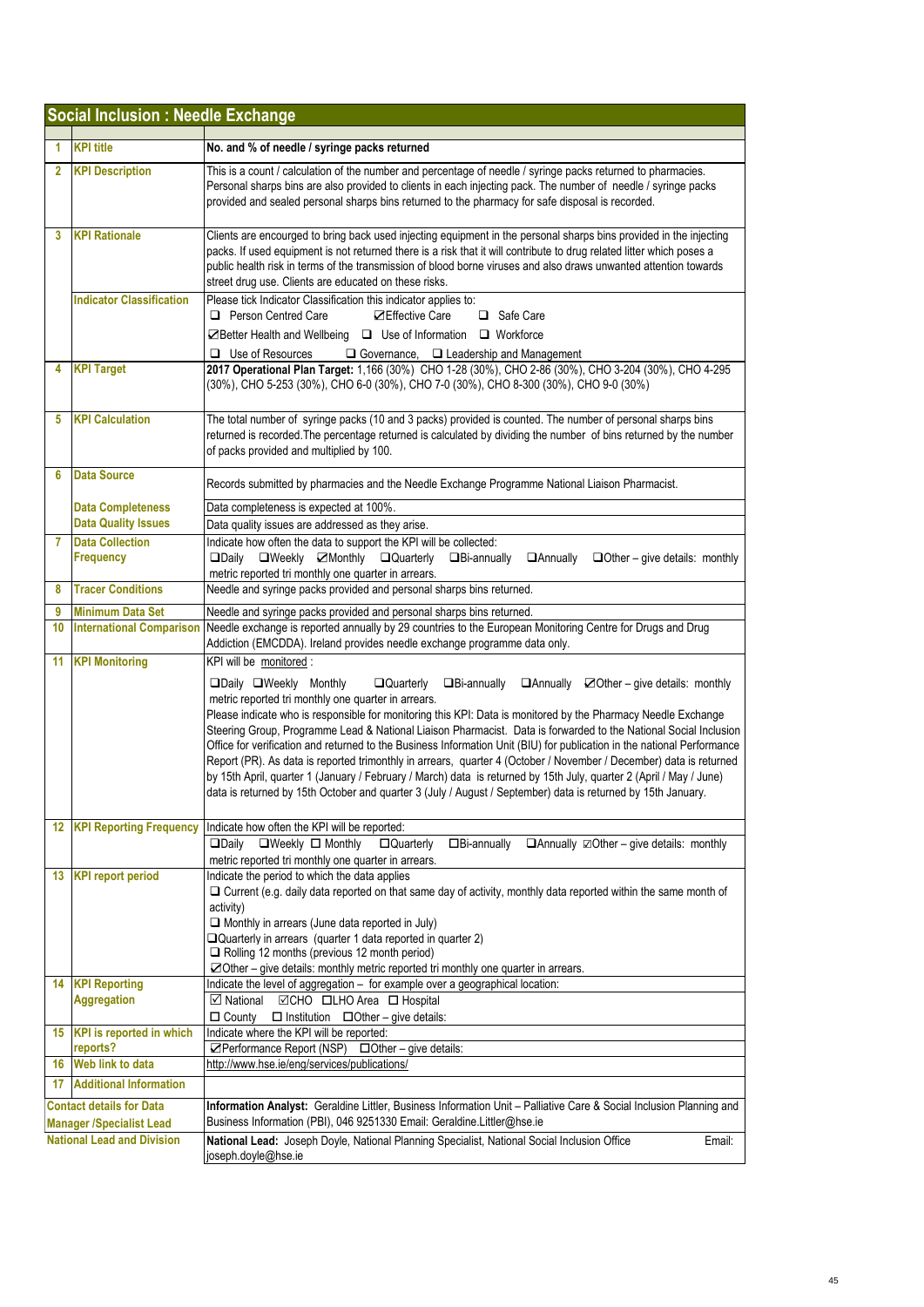|    | <b>Social Inclusion : Homeless Services</b>                       |                                                                                                                                                                                                                                                                                                                                                                                                                                                                                                                                                                                                                                                                                   |
|----|-------------------------------------------------------------------|-----------------------------------------------------------------------------------------------------------------------------------------------------------------------------------------------------------------------------------------------------------------------------------------------------------------------------------------------------------------------------------------------------------------------------------------------------------------------------------------------------------------------------------------------------------------------------------------------------------------------------------------------------------------------------------|
| 1  | <b>KPI Title</b>                                                  | No. and % of individual service users admitted to homeless emergency accommodation hostels / facilities who have<br>medical cards                                                                                                                                                                                                                                                                                                                                                                                                                                                                                                                                                 |
| 2  | <b>KPI Description</b>                                            | This is a count and a calculation of the number and percentage of service users (individuals who have been assessed as<br>being homeless) placed in an emergency accommodation hostel or facility (i.e. accommodation facility for short term /<br>emergency use for people experiencing homelessness) during the reporting quarter, that have a current medical card.                                                                                                                                                                                                                                                                                                            |
| 3  | <b>KPI Rationale</b>                                              | Health and well being may be severely compromised when an individual is homeless so it is critical that homeless people,<br>facilitated by a medical card, can access primary care services quickly and easily.                                                                                                                                                                                                                                                                                                                                                                                                                                                                   |
|    | <b>Indicator Classification</b>                                   | Please tick which Indicator Classification this indicator applies to, ideally choose one classification (in some cases you may<br>need to choose two).<br>⊡ Person Centred Care, □Effective Care □Safe Care, ⊡ Better Health and Wellbeing, □ Use of Information, □                                                                                                                                                                                                                                                                                                                                                                                                               |
| 4  | <b>KPI Target</b>                                                 | Workforce, OUse of Resources, O Governance, O Leadership and Management<br>2017 Operational Plan Target: 1,121 (75%) CHO 1-55 (75%), CHO 2-85 (75%), CHO 3-152 (75%), CHO 4-395 (75%),                                                                                                                                                                                                                                                                                                                                                                                                                                                                                            |
| 5  | <b>KPI Calculation</b>                                            | CHO 5-93 (75%), CHO 6-7 (75%), CHO 7-57 (75%), CHO 8-98 (75%), CHO 9-179 (75%)<br>(i) Count the number of service users admitted to emergency accommodation homeless services during the reporting quarter                                                                                                                                                                                                                                                                                                                                                                                                                                                                        |
|    |                                                                   | who had a medical card.<br>(ii) Count the total number of service users admitted to emergency accommodation homeless services during the reporting<br>quarter. Service users who are admitted more than once during the quarter should only be counted once for that quarter.<br>(iii) Calculate the percentage by dividing the number of service users admitted to emergency accommodation homeless<br>services during the reporting quarter who had a medical card by the total number of service users admitted to emergency<br>accommodation homeless services during the reporting quarter and multiply by 100.                                                              |
| 6  | <b>Data Source</b>                                                | Data is sourced from emergency accomodation providers who return it to Communtiy Healthcare Organisation (CHO) Social<br>Inclusion Services for verification/validation.                                                                                                                                                                                                                                                                                                                                                                                                                                                                                                          |
|    | <b>Data Completeness</b>                                          | Data completeness is expected at 100%.                                                                                                                                                                                                                                                                                                                                                                                                                                                                                                                                                                                                                                            |
|    | <b>Data Quality Issues</b>                                        | Data quality issues are addressed as they arise.                                                                                                                                                                                                                                                                                                                                                                                                                                                                                                                                                                                                                                  |
| 7  | <b>Data Collection Frequency</b>                                  | □Daily □Weekly □Monthly ⊠Quarterly □Bi-annually □Annually □Other-give details:                                                                                                                                                                                                                                                                                                                                                                                                                                                                                                                                                                                                    |
| 8  | <b>Tracer Conditions</b>                                          | People presenting as homeless who require emergency accomodation who have a medical card.                                                                                                                                                                                                                                                                                                                                                                                                                                                                                                                                                                                         |
| 9  | <b>Minimum Data Set</b>                                           | lindividual service users admitted to homeless emergency accommodation hostels / facilities with medical cards                                                                                                                                                                                                                                                                                                                                                                                                                                                                                                                                                                    |
| 10 | <b>International Comparison</b>                                   | No                                                                                                                                                                                                                                                                                                                                                                                                                                                                                                                                                                                                                                                                                |
| 11 | <b>KPI Monitoring</b>                                             | KPI will be monitored on a quarterly basis:<br>□Daily □Weekly □ Monthly ⊡ Quarterly □Bi-annually<br>$\Box$ Annually $\Box$ Other – give details:<br>Locally validated data is monitored by the CHO Primary Care Lead /Social Inclusion Manager, the Chief Officer and the<br>Primary Care Division Operational Team via performance meetings. The data is returned to the Business Information Unit<br>(BIU) for publication in the national Performance Report (PR). As the data is reported quarterly, quarter 1 data is returned by<br>15th April, quarter 2 data is returned by 15th July, quarter 3 data is returned by 15th Oct and quarter 4 data returned by 15th<br>Jan. |
| 12 | <b>KPI Reporting Frequency</b>                                    | $\Box$ Daily<br>□Weekly □Monthly<br>⊠Quarterly<br>$\Box$ Bi-annually<br>$\Box$ Annually $\Box$ Other – give details:                                                                                                                                                                                                                                                                                                                                                                                                                                                                                                                                                              |
| 13 | <b>KPI report period</b>                                          | □Current (e.g. daily data reported on that same day of activity, monthly data reported within the same month of activity)<br>□Monthly in arrears (June data reported in July)<br>⊠Quarterly<br>$\Box$ Quarterly in arrears (quarter 1 data reported in quarter 2)<br>□Rolling 12 months (previous 12 month period)                                                                                                                                                                                                                                                                                                                                                                |
|    | 14 KPI Reporting Aggregation                                      | ■ National <b>ØCHO OLHO</b> Area <b>O</b> Hospital<br>$\Box$ County $\Box$ Institution $\Box$ Other – give details:                                                                                                                                                                                                                                                                                                                                                                                                                                                                                                                                                               |
| 15 | <b>KPI</b> is reported in which<br>reports?                       | <b><i>I</i></b> Performance Report (NSP) IDCompStat IDOther - give details:                                                                                                                                                                                                                                                                                                                                                                                                                                                                                                                                                                                                       |
| 16 | Web link to data                                                  | http://www.hse.ie/eng/services/publications/                                                                                                                                                                                                                                                                                                                                                                                                                                                                                                                                                                                                                                      |
| 17 | <b>Additional Information</b>                                     |                                                                                                                                                                                                                                                                                                                                                                                                                                                                                                                                                                                                                                                                                   |
|    | <b>Contact details for Data Manager</b><br><b>Specialist Lead</b> | Information Analyst: Geraldine Littler, Business Information Unit - Palliative Care & Social Inclusion Planning and Business<br>Information (PBI), 046 9251330 Email: Geraldine.Littler@hse.ie<br>Specialist Lead: Joseph Doyle, National Planning Specialist, National Social Inclusion Office Email: joseph.doyle@hse.ie                                                                                                                                                                                                                                                                                                                                                        |
|    | <b>National Lead/Division</b>                                     | National Lead: Diane Nurse, National Social Inclusion Office Tel: 01 6201666                                                                                                                                                                                                                                                                                                                                                                                                                                                                                                                                                                                                      |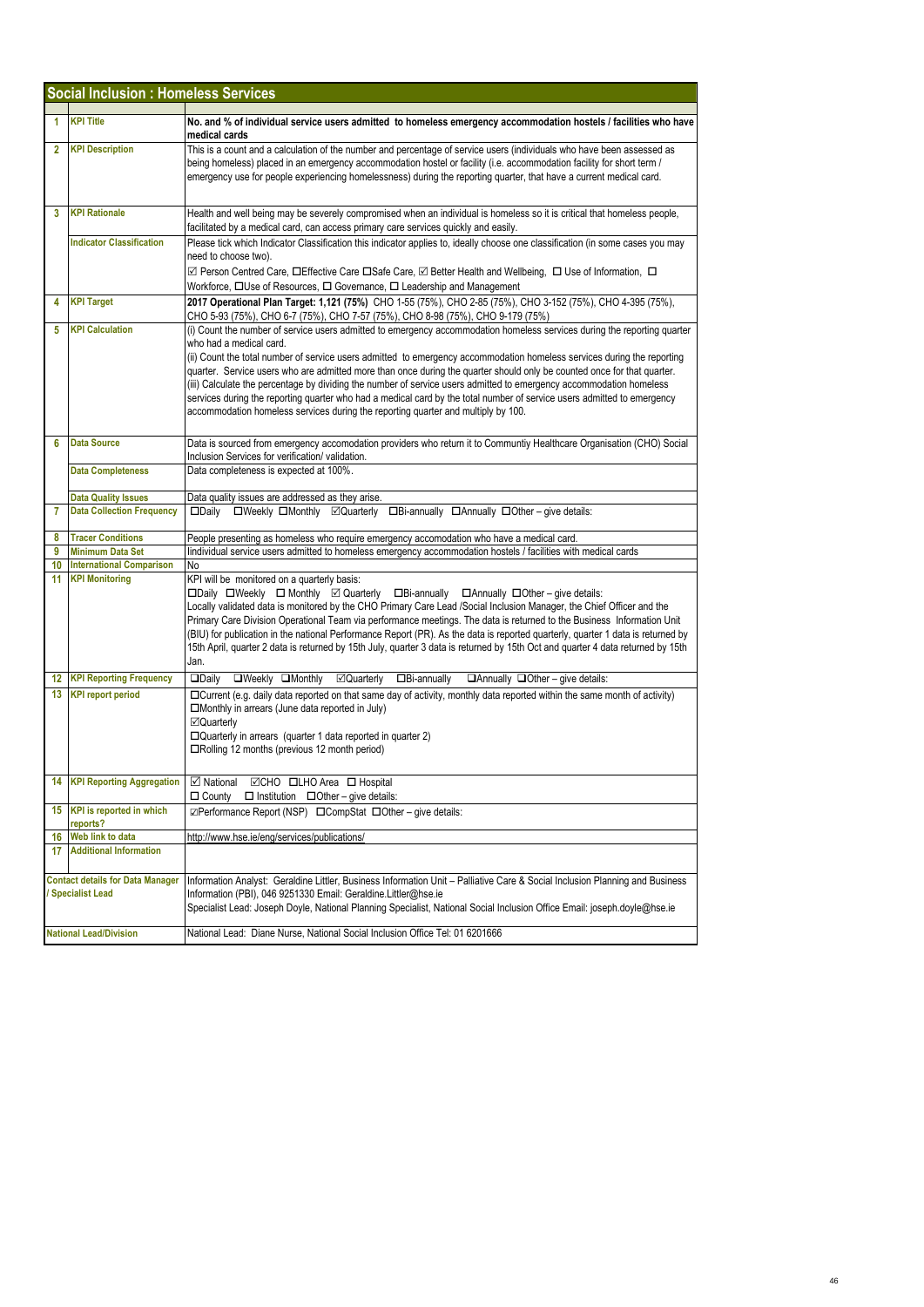|              | <b>Social Inclusion : Homeless Services</b>                       |                                                                                                                                                                                                                                                                                                                                                                                                                                                                                                                                                                                                                                                                                                                                                                                                                                                                                      |
|--------------|-------------------------------------------------------------------|--------------------------------------------------------------------------------------------------------------------------------------------------------------------------------------------------------------------------------------------------------------------------------------------------------------------------------------------------------------------------------------------------------------------------------------------------------------------------------------------------------------------------------------------------------------------------------------------------------------------------------------------------------------------------------------------------------------------------------------------------------------------------------------------------------------------------------------------------------------------------------------|
| 1            | <b>KPI Title</b>                                                  | No. and % of service users admitted during the quarter who did not have a valid medical card on admission and who<br>were assisted by hostel staff to acquire a medical card during the quarter                                                                                                                                                                                                                                                                                                                                                                                                                                                                                                                                                                                                                                                                                      |
| $\mathbf{2}$ | <b>KPI Description</b>                                            | This is a count and calculation of the number and percentage of service users (individuals who have been assessed as being<br>homeless) admitted to emergency accommodation homeless hostels / facilities (i.e. accommodation facility for short term /<br>emergency use for people experiencing homelessness) who did not have a current medical card on admission and who were<br>assisted by hostel staff to acquire one during the reporting quarter.                                                                                                                                                                                                                                                                                                                                                                                                                            |
| 3            | <b>KPI Rationale</b>                                              | Health and well being may be severely compromised when an individual is homeless so it is critical that homeless people,<br>facilitated by a medical card, can access primary care services quickly and easily.                                                                                                                                                                                                                                                                                                                                                                                                                                                                                                                                                                                                                                                                      |
|              | <b>Indicator Classification</b>                                   | Please tick which Indicator Classification this indicator applies to, ideally choose one classification (in some cases you may<br>need to choose two).<br>⊡ Person Centred Care, □Effective Care □Safe Care, ⊡ Better Health and Wellbeing, □ Use of Information, □<br>Workforce, □Use of Resources, □ Governance, □ Leadership and Management                                                                                                                                                                                                                                                                                                                                                                                                                                                                                                                                       |
| 4            | <b>KPI Target</b>                                                 | 2017 Operational Plan Target: 281 (70%) CHO 1-8 (70%), CHO 2-18 (70%), CHO 3-29 (70%), CHO 4-130 (70%), CHO 5-<br>17 (70%), CHO 6-2 (70%), CHO 7-8 (70%), CHO 8-24 (70%), CHO 9-45 (70%)                                                                                                                                                                                                                                                                                                                                                                                                                                                                                                                                                                                                                                                                                             |
| 5            | <b>KPI Calculation</b>                                            | (i) Count the number of service users admitted to emergency accommodation homeless services during the reporting quarter<br>who did not have a current medical card and who were assisted to acquire one during the quarter.<br>(ii) Count the total number of service users admitted to emergency accommodation homeless services during the reporting<br>quarter. Service users who were admitted more than once during the reporting quarter should only be counted once for that<br>quarter.<br>(iii)<br>Calculate the percentage by dividing the number of service users admitted to emergency accommodation homeless services<br>during the reporting quarter who did not have a medical card and were assisted to acquire one by the total number of service<br>users admitted to emergency accommodation homeless services during the reporting quarter and multiply by 100. |
| 6            | <b>Data Source</b>                                                | Data is sourced from emergency accomodation providers who return it to Communtiy Healthcare Organisation (CHO) Social<br>Inclusion Services for verification/validation.                                                                                                                                                                                                                                                                                                                                                                                                                                                                                                                                                                                                                                                                                                             |
|              | <b>Data Completeness</b>                                          | Data completeness is expected at 100%.                                                                                                                                                                                                                                                                                                                                                                                                                                                                                                                                                                                                                                                                                                                                                                                                                                               |
|              | <b>Data Quality Issues</b>                                        | Data quality issues are addressed as they arise.                                                                                                                                                                                                                                                                                                                                                                                                                                                                                                                                                                                                                                                                                                                                                                                                                                     |
| 7            | <b>Data Collection Frequency</b>                                  | □Weekly □Monthly ⊠Quarterly □Bi-annually □Annually □Other – give details:<br>$\square$ Daily                                                                                                                                                                                                                                                                                                                                                                                                                                                                                                                                                                                                                                                                                                                                                                                         |
| 8            | <b>Tracer Conditions</b>                                          | People presenting as homeless who require emergency accomodation who are assisted to acquire a medical card.                                                                                                                                                                                                                                                                                                                                                                                                                                                                                                                                                                                                                                                                                                                                                                         |
|              | <b>Minimum Data Set</b>                                           | Individual service users admitted to homeless emergency accommodation hostels / facilities assisted to acquire a medical<br>card.                                                                                                                                                                                                                                                                                                                                                                                                                                                                                                                                                                                                                                                                                                                                                    |
| 10           | <b>International Comparison</b>                                   | No                                                                                                                                                                                                                                                                                                                                                                                                                                                                                                                                                                                                                                                                                                                                                                                                                                                                                   |
| 11           | <b>KPI Monitoring</b>                                             | KPI will be monitored on a quarterly basis:<br>□Daily □Weekly □ Monthly □ Quarterly □Bi-annually □ Annually □ Other – give details:<br>Locally validated data is monitored by the CHO Primary Care Lead /Social Inclusion Manager, the Chief Officer and the<br>Primary Care Division Operational Team via performance meetings. The data is returned to the Business Information Unit<br>(BIU) for publication in the national Performance Report (PR). As the data is reported quarterly, quarter 1 data is returned by<br>15th April, quarter 2 data is returned by 15th July, quarter 3 data is returned by 15th Oct and quarter 4 data returned by 15th<br>Jan                                                                                                                                                                                                                  |
| $12 \,$      | <b>KPI Reporting Frequency</b>                                    | $\Box$ Daily<br>⊠Quarterly<br>$\Box$ Weekly $\Box$ Monthly<br>$\Box$ Bi-annually<br>$\Box$ Annually $\Box$ Other – give details:                                                                                                                                                                                                                                                                                                                                                                                                                                                                                                                                                                                                                                                                                                                                                     |
| 13           | <b>KPI report period</b>                                          | $\Box$ Current (e.g. daily data reported on that same day of activity, monthly data reported within the same month of activity)<br>□Monthly in arrears (June data reported in July),<br>⊠Quarterly<br>$\Box$ Quarterly in arrears (quarter 1 data reported in quarter 2)<br>□Rolling 12 months (previous 12 month period)                                                                                                                                                                                                                                                                                                                                                                                                                                                                                                                                                            |
| 14           | <b>KPI Reporting Aggregation</b>                                  | $\boxtimes$ National<br>$\Box$ CHO $\Box$ LHO Area $\Box$ Hospital<br>$\Box$ County<br>$\Box$ Institution $\Box$ Other – give details:                                                                                                                                                                                                                                                                                                                                                                                                                                                                                                                                                                                                                                                                                                                                               |
| 15           | <b>KPI</b> is reported in which<br>reports?                       | <b>Interformance Report (NSP)</b> □ CompStat □ Other - give details:                                                                                                                                                                                                                                                                                                                                                                                                                                                                                                                                                                                                                                                                                                                                                                                                                 |
| 16           | Web link to data                                                  | http://www.hse.ie/eng/services/publications/                                                                                                                                                                                                                                                                                                                                                                                                                                                                                                                                                                                                                                                                                                                                                                                                                                         |
| 17           | <b>Additional Information</b>                                     |                                                                                                                                                                                                                                                                                                                                                                                                                                                                                                                                                                                                                                                                                                                                                                                                                                                                                      |
|              | <b>Contact details for Data Manager</b><br><b>Specialist Lead</b> | Information Analyst: Geraldine Littler, Business Information Unit - Palliative Care & Social Inclusion Planning and Business<br>Information (PBI), 046 9251330 Email: Geraldine.Littler@hse.ie<br>Specialist Lead: Joseph Doyle, National Planning Specialist, National Social Inclusion Office Email: joseph.doyle@hse.ie                                                                                                                                                                                                                                                                                                                                                                                                                                                                                                                                                           |
|              | <b>National Lead/Division</b>                                     | National Lead: Diane Nurse, National Social Inclusion Office Tel: 01 6201666                                                                                                                                                                                                                                                                                                                                                                                                                                                                                                                                                                                                                                                                                                                                                                                                         |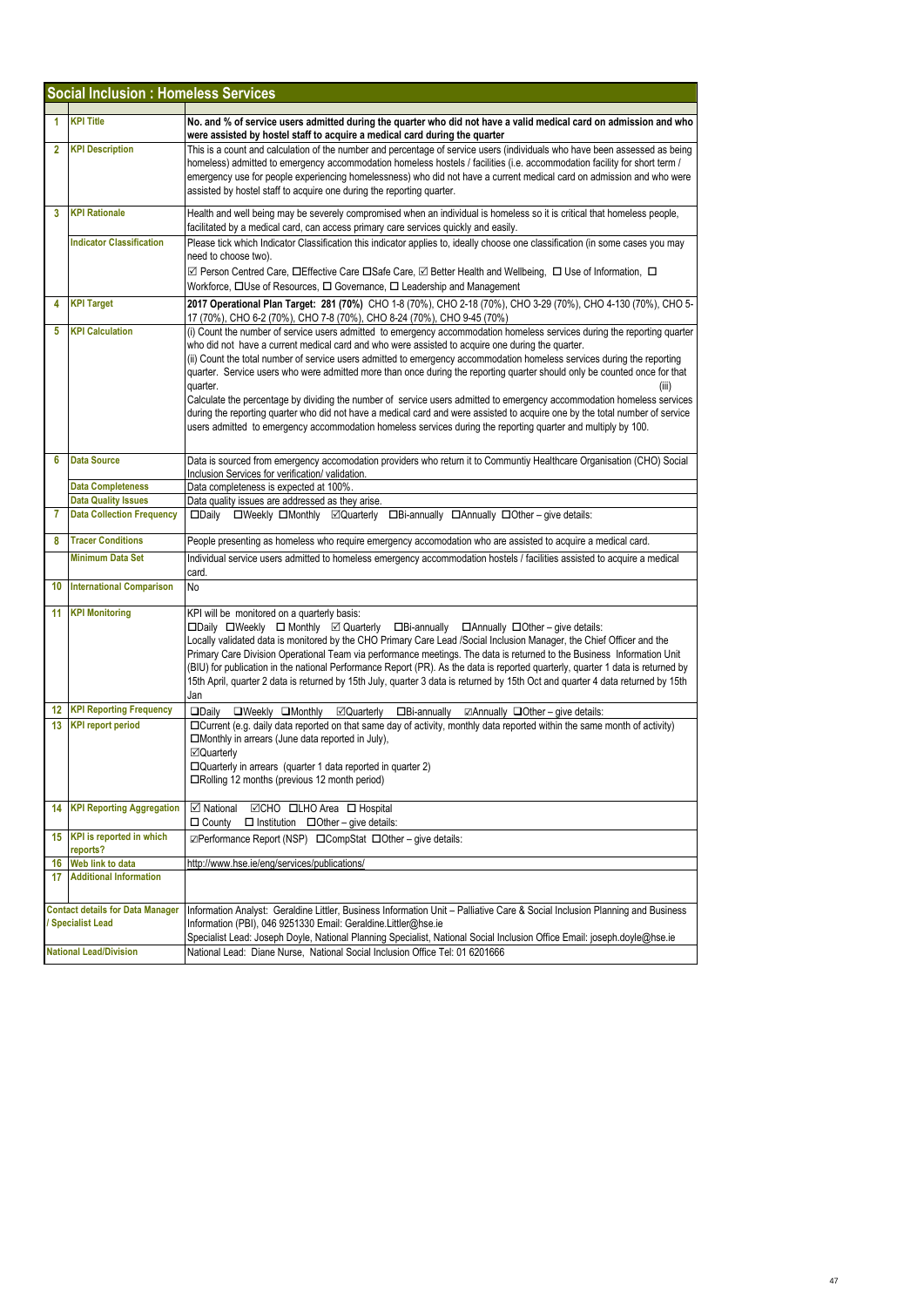|                | <b>Social Inclusion : Homeless Services</b>                       |                                                                                                                                                                                                                                                                                                                                                                                                                                                                                                                                                                                                                                                                                                                                                                                                                                                                                                          |
|----------------|-------------------------------------------------------------------|----------------------------------------------------------------------------------------------------------------------------------------------------------------------------------------------------------------------------------------------------------------------------------------------------------------------------------------------------------------------------------------------------------------------------------------------------------------------------------------------------------------------------------------------------------------------------------------------------------------------------------------------------------------------------------------------------------------------------------------------------------------------------------------------------------------------------------------------------------------------------------------------------------|
| 1              | <b>KPI Title</b>                                                  | No. and % of service users admitted to homeless emergency accommodation hostels / facilities whose health needs<br>have been assessed within two weeks of admission                                                                                                                                                                                                                                                                                                                                                                                                                                                                                                                                                                                                                                                                                                                                      |
| $\overline{2}$ | <b>KPI Description</b>                                            | This is a count and a calculation of the number and percentage of service users (individuals who have been assessed as<br>being homeless) admitted to emergency accommodation homeless hostels / facilities (i.e. accommodation facility for short<br>term / emergency use for people experiencing homelessness) whose health needs (health needs assessment is a detailed<br>assessment of an individual's health needs and is an integral part of an overall assessement process which is a<br>fundamental component of the care/support planning system. It is completed in co operation with the service users key<br>worker / project worker and should cover the full range of a person's health and care related needs including general<br>healthcare, mental health, and addiction issues) have been assessed within two weeks (14 calendar days) of the date of<br>their admission.            |
| 3              | <b>KPI Rationale</b>                                              | Under national homeless policy, the HSE is responsible for the health and in house care needs of homeless persons across<br>the hostel network. Completion of a health needs assessment is required to facilitate the effective operation of a care<br>planning system to address the health and care needs of homeless people. Care / support plans are prepared to enable<br>homeless persons to maximise their potential and return to independent living, where possible. This approach has proven<br>internationally to significantly improve outcomes for service users with varying support needs.                                                                                                                                                                                                                                                                                                |
|                | <b>Indicator Classification</b>                                   | Please tick which Indicator Classification this indicator applies to, ideally choose one classification (in some cases you may<br>need to choose two).<br>⊡ Person Centred Care, □Effective Care □Safe Care, ☑ Better Health and Wellbeing, □ Use of Information, □<br>Workforce, $\Box$ Use of Resources, $\Box$ Governance, $\Box$ Leadership and Management                                                                                                                                                                                                                                                                                                                                                                                                                                                                                                                                           |
| 4              | <b>KPI Target</b>                                                 | 2017 Operational Plan Target: 1,272 (85%) CHO 1-62 (85%), CHO 2-97 (85%), CHO 3-173 (85%), CHO 4-448 (85%),<br>CHO 5-105 (85%), CHO 6-8 (85%), CHO 7-65 (85%), CHO 8-111 (85%), CHO9 - 203 (85%)                                                                                                                                                                                                                                                                                                                                                                                                                                                                                                                                                                                                                                                                                                         |
| 5              | <b>KPI Calculation</b>                                            | (i) Count the number of service users admitted to homeless emergency accommodation hostels / facilities whose health<br>needs were assessed within two weeks of their date of admission, during the reporting quarter.<br>(ii) Count the total number of service users admitted to homeless emergency accommodation hostels / facilities during the<br>reporting quarter. The number is cumulative in the quarter and each person should be counted once only in each quarter.<br>(iii) Calculate the percentage by dividing the number of service users admitted to homeless emergency accommodation<br>hostels / facilities whose health needs were assessed within two weeks of their date of admission, during the reporting<br>quarter, by the total number of service users admitted to homeless emergency accommodation hostels / facilities during the<br>reporting quarter and multiply by 100. |
| 6              | <b>Data Source</b>                                                | Data is sourced from emergency accomodation providers who return it to Communtiy Healthcare Organisation (CHO) Social<br>Inclusion Services for verification/validation.                                                                                                                                                                                                                                                                                                                                                                                                                                                                                                                                                                                                                                                                                                                                 |
|                | <b>Data Completeness</b>                                          | Data completeness is expected at 100%.                                                                                                                                                                                                                                                                                                                                                                                                                                                                                                                                                                                                                                                                                                                                                                                                                                                                   |
|                | <b>Data Quality Issues</b>                                        | Data quality issues are addressed as they arise.                                                                                                                                                                                                                                                                                                                                                                                                                                                                                                                                                                                                                                                                                                                                                                                                                                                         |
| 7              | <b>Data Collection Frequency</b>                                  | □Daily □Weekly □Monthly □Quarterly □Bi-annually □Annually □Other - give details:                                                                                                                                                                                                                                                                                                                                                                                                                                                                                                                                                                                                                                                                                                                                                                                                                         |
| 8<br>9         | <b>Tracer Conditions</b><br><b>Minimum Data Set</b>               | Service users admitted to homeless accommodation whose health needs were assessed<br>Service users admitted to homeless emergency accommodation / facilities whose health needs were assessed within two                                                                                                                                                                                                                                                                                                                                                                                                                                                                                                                                                                                                                                                                                                 |
| 10             | <b>International Comparison</b>                                   | weeks of admission<br>No                                                                                                                                                                                                                                                                                                                                                                                                                                                                                                                                                                                                                                                                                                                                                                                                                                                                                 |
|                |                                                                   |                                                                                                                                                                                                                                                                                                                                                                                                                                                                                                                                                                                                                                                                                                                                                                                                                                                                                                          |
| 11             | <b>KPI Monitoring</b>                                             | KPI will be monitored on a quarterly basis:<br>$\Box$ Daily $\Box$ Weekly $\Box$ Monthly $\Box$ Quarterly $\Box$ Bi-annually $\Box$ Annually $\Box$ Other – give details:<br>Locally validated data is monitored by the CHO Primary Care Lead /Social Inclusion Manager, the Chief Officer and the<br>Primary Care Division Operational Team via performance meetings. The data is returned to the Business Information Unit<br>(BIU) for publication in the national Performance Report (PR). As the data is reported quarterly, quarter 1 data is returned by<br>15th April, quarter 2 data is returned by 15th July, quarter 3 data is returned by 15th Oct and quarter 4 data returned by 15th<br>Jan                                                                                                                                                                                                |
| 12<br>13.      | <b>KPI Reporting Frequency</b><br><b>KPI</b> report period        | $\Box$ Daily<br>$\Box$ Bi-annually<br>$\Box$ Annually $\Box$ Other – give details:<br>□Weekly □Monthly<br>⊠Quarterly<br>$\Box$ Current (e.g. daily data reported on that same day of activity, monthly data reported within the same month of activity)                                                                                                                                                                                                                                                                                                                                                                                                                                                                                                                                                                                                                                                  |
|                |                                                                   | □Monthly in arrears (June data reported in July),<br>☑Quarterly<br>$\Box$ Quarterly in arrears (quarter 1 data reported in quarter 2)<br>□Rolling 12 months (previous 12 month period)                                                                                                                                                                                                                                                                                                                                                                                                                                                                                                                                                                                                                                                                                                                   |
| 14             | <b>KPI Reporting Aggregation</b>                                  | $\boxtimes$ National<br><b>⊠CHO OLHO</b> Area <b>O</b> Hospital<br>$\Box$ County<br>$\Box$ Institution $\Box$ Other – give details:                                                                                                                                                                                                                                                                                                                                                                                                                                                                                                                                                                                                                                                                                                                                                                      |
|                | 15 KPI is reported in which<br>reports?                           | <b><i>⊠Performance Report (NSP)</i></b> □ CompStat □ Other – give details:                                                                                                                                                                                                                                                                                                                                                                                                                                                                                                                                                                                                                                                                                                                                                                                                                               |
| 16             | Web link to data                                                  | http://www.hse.ie/eng/services/publications/                                                                                                                                                                                                                                                                                                                                                                                                                                                                                                                                                                                                                                                                                                                                                                                                                                                             |
| 17             | <b>Additional Information</b>                                     |                                                                                                                                                                                                                                                                                                                                                                                                                                                                                                                                                                                                                                                                                                                                                                                                                                                                                                          |
|                | <b>Contact details for Data Manager</b><br><b>Specialist Lead</b> | Information Analyst: Geraldine Littler, Business Information Unit - Palliative Care & Social Inclusion Planning and Business<br>Information (PBI), 046 9251330 Email: Geraldine.Littler@hse.ie<br>Specialist Lead: Joseph Doyle, National Planning Specialist, National Social Inclusion Office<br>Email: joseph.doyle@hse.ie                                                                                                                                                                                                                                                                                                                                                                                                                                                                                                                                                                            |
|                | <b>National Lead/Division</b>                                     | National Lead: Diane Nurse, National Social Inclusion Office Tel: 01 6201666                                                                                                                                                                                                                                                                                                                                                                                                                                                                                                                                                                                                                                                                                                                                                                                                                             |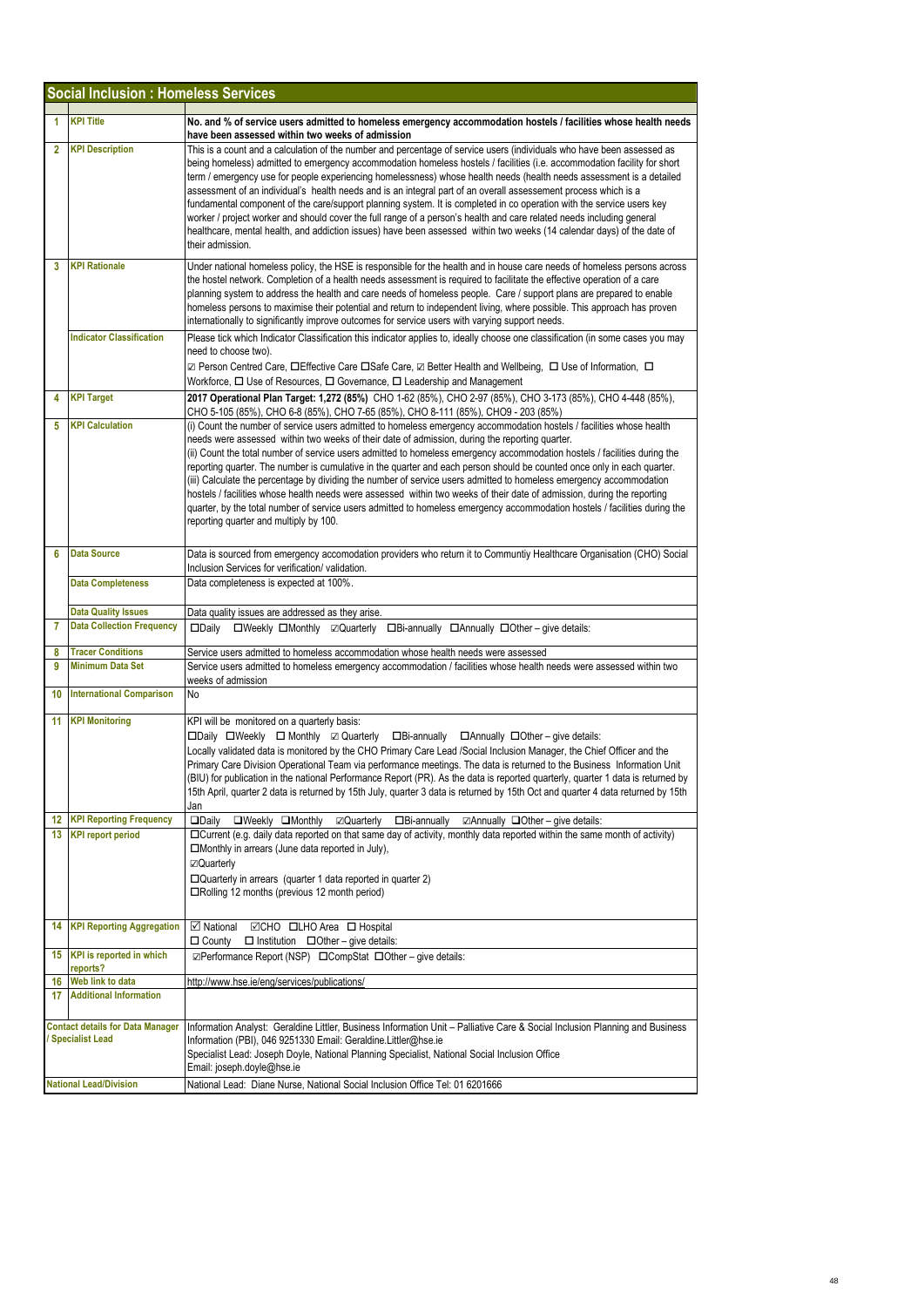| <b>Social Inclusion : Homeless Services</b>                         |                                                                                                                                                                                                                                                                                                                                                                                                                                                                                                                                                                                                                                                                                                                                                                                                                                                                                                                                                 |  |
|---------------------------------------------------------------------|-------------------------------------------------------------------------------------------------------------------------------------------------------------------------------------------------------------------------------------------------------------------------------------------------------------------------------------------------------------------------------------------------------------------------------------------------------------------------------------------------------------------------------------------------------------------------------------------------------------------------------------------------------------------------------------------------------------------------------------------------------------------------------------------------------------------------------------------------------------------------------------------------------------------------------------------------|--|
| <b>KPI Title</b><br>1                                               | No. and % of service users admitted to homeless emergency accommodation hostels / facilities whose health needs<br>have been assessed and are being supported to manage their physical / general health, mental health and addiction<br>issues as part of their care / support plan                                                                                                                                                                                                                                                                                                                                                                                                                                                                                                                                                                                                                                                             |  |
| $\overline{2}$<br><b>KPI Description</b>                            | This is a count and a calculation of the number and percentage of service users (individuals who have been assessed as<br>being homeless) admitted to emergency accommodation homeless hostels / facilities (i.e. accommodation facility for short<br>term / emergency use for people experiencing homelessness) whose health needs have been assessed and that person(s)<br>is being supported by hostel staff to manage their physical/general health, mental health and addiction issues, where required<br>as part of their care / support plan. This plan is an individualised plan formulated by a care worker in consultation with the<br>service user, his / her family and other appropriate professionals that describes what kind of services and care that person<br>should receive. It is a key component in the implementation of an effective care and case management approach.                                                 |  |
| <b>KPI Rationale</b><br>3                                           | Under national homeless policy, the HSE is responsible for the health and in house care needs of homeless persons. A<br>significant amount of HSE homeless funding is provided to meet the pay costs of care staff who work with and support<br>homeless persons across the hostel network. Support provided by hostel staff in addressing the health needs of homeless<br>persons is key to the effective operation of a care planning system which is crucial to enable them to maximise their<br>potential and return to independent living, where possible. This approach has proven internationally to significantly improve<br>outcomes for service users with varying support needs.                                                                                                                                                                                                                                                     |  |
| <b>Indicator Classification</b>                                     | Please tick which Indicator Classification this indicator applies to, ideally choose one classification (in some cases you may<br>need to choose two).<br>⊠ Person Centered Care, □Effective Care □Safe Care, ☑ Better Health and Wellbeing, □ Use of Information, □<br>Workforce, $\Box$ Use of Resources, $\Box$ Governance, $\Box$ Leadership and Management                                                                                                                                                                                                                                                                                                                                                                                                                                                                                                                                                                                 |  |
| <b>KPI Target</b><br>4                                              | 2017 Operational Plan Target: 1,017 (80%) CHO 1-50 (80%), CHO 2-78 (80%), CHO 3-138 (80%), CHO 4-358 (80%),<br>CHO 5-84 (80%), CHO 6-6 (80%), CHO 7-52 (80%), CHO 8-89 (80%), CHO 9-162 (80%)                                                                                                                                                                                                                                                                                                                                                                                                                                                                                                                                                                                                                                                                                                                                                   |  |
| <b>KPI Calculation</b><br>5                                         | (i) Count the number of people admitted to homeless emergency accommodation hostels/ facilities whose needs were<br>assessed and were supported to manage their physical/mental health as part of their care/support plan during the reporting<br>(ii) Count the total number<br>quarter.<br>of people admitted to homeless emergency accommodation hostels/ facilities during the reporting quarter. The number is<br>cumulative in the quarter and each person should be counted once only.<br>(iii) Calculate the percentage by dividing the number of people admitted to homeless emergency accommodation hostels/<br>facilities whose needs were assessed and were supported to manage their physical/mental health as part of their<br>care/support plan during the reporting quarter by the total number of people admitted to homeless emergency<br>accommodation hostels/ facilities during the reporting quarter and multiply by 100. |  |
| <b>Data Source</b><br>6                                             | Data is sourced from emergency accomodation providers who return it to Communtiy Healthcare Organisation (CHO) Social<br>Inclusion Services for verification/validation.                                                                                                                                                                                                                                                                                                                                                                                                                                                                                                                                                                                                                                                                                                                                                                        |  |
| <b>Data Completeness</b>                                            | Data completeness is expected at 100%.                                                                                                                                                                                                                                                                                                                                                                                                                                                                                                                                                                                                                                                                                                                                                                                                                                                                                                          |  |
| <b>Data Quality Issues</b><br><b>Data Collection Frequency</b><br>7 | Data quality issues are addressed as they arise.<br>□Weekly □Monthly □Quarterly □Bi-annually □Annually □Other – give details:<br>$\square$ Daily                                                                                                                                                                                                                                                                                                                                                                                                                                                                                                                                                                                                                                                                                                                                                                                                |  |
| <b>Tracer Conditions</b><br>8                                       | Service users presenting as homeless and admitted to emergency accommodation who had their needs assessed and were<br>being supported to manage their needs as part of their care plan.                                                                                                                                                                                                                                                                                                                                                                                                                                                                                                                                                                                                                                                                                                                                                         |  |
| 9<br><b>Minimum Data Set</b>                                        | Service users admitted to emergency accommodation who had their needs assessed and were being supported to manage<br>their needs as part of their care plan.                                                                                                                                                                                                                                                                                                                                                                                                                                                                                                                                                                                                                                                                                                                                                                                    |  |
| 10<br><b>International Comparison</b>                               | No                                                                                                                                                                                                                                                                                                                                                                                                                                                                                                                                                                                                                                                                                                                                                                                                                                                                                                                                              |  |
| <b>KPI Monitoring</b><br>11                                         | KPI will be monitored on a quarterly basis:<br>□Daily □Weekly □ Monthly 2 Quarterly □Bi-annually □ Annually □ Other - give details:<br>Locally<br>validated data is monitored by the CHO Primary Care Lead /Social Inclusion Manager, the Chief Officer and the Primary Care<br>Division Operational Team via performance meetings. The data is returned to the Business Information Unit (BIU) for<br>publication in the national Performance Report (PR). As the data is reported quarterly, quarter 1 data is returned by 15th April,<br>quarter 2 data is returned by 15th July, quarter 3 data is returned by 15th Oct and quarter 4 data returned by 15th Jan.                                                                                                                                                                                                                                                                            |  |
| <b>12 KPI Reporting Frequency</b><br>13<br><b>KPI report period</b> | $\Box$ Daily<br>$\Box$ Weekly $\Box$ Monthly<br><b>⊠Quarterly □Bi-annually</b><br>$\Box$ Annually $\Box$ Other – give details:<br>□Current (e.g. daily data reported on that same day of activity, monthly data reported within the same month of activity)<br>$\square$ Monthly in arrears (June data reported in July), $\square$ Quarterly<br>$\Box$ Quarterly in arrears (quarter 1 data reported in quarter 2)<br>□Rolling 12 months (previous 12 month period)                                                                                                                                                                                                                                                                                                                                                                                                                                                                            |  |
| <b>KPI Reporting Aggregation</b><br>14                              | <b>Ø</b> National ØCHO <b>□LHO</b> Area □ Hospital<br>$\Box$ County $\Box$ Institution $\Box$ Other – give details:                                                                                                                                                                                                                                                                                                                                                                                                                                                                                                                                                                                                                                                                                                                                                                                                                             |  |
| 15 KPI is reported in which<br>reports?                             | <b><i><b>⊡Performance Report (NSP)</b></i> □ CompStat □ Other – give details:</b>                                                                                                                                                                                                                                                                                                                                                                                                                                                                                                                                                                                                                                                                                                                                                                                                                                                               |  |
| Web link to data<br>16<br>17<br><b>Additional Information</b>       | http://www.hse.ie/eng/services/publications/                                                                                                                                                                                                                                                                                                                                                                                                                                                                                                                                                                                                                                                                                                                                                                                                                                                                                                    |  |
| <b>Contact details for Data Manager</b><br><b>Specialist Lead</b>   | Information Analyst: Geraldine Littler, Business Information Unit - Palliative Care & Social Inclusion Planning and Business<br>Information (PBI), 046 9251330 Email: Geraldine.Littler@hse.ie<br>Specialist Lead: Joseph Doyle, National Planning Specialist, National Social Inclusion Office Email: joseph.doyle@hse.ie                                                                                                                                                                                                                                                                                                                                                                                                                                                                                                                                                                                                                      |  |
| <b>National Lead/Division</b>                                       | National Lead: Diane Nurse, National Social Inclusion Office Tel: 01 6201666                                                                                                                                                                                                                                                                                                                                                                                                                                                                                                                                                                                                                                                                                                                                                                                                                                                                    |  |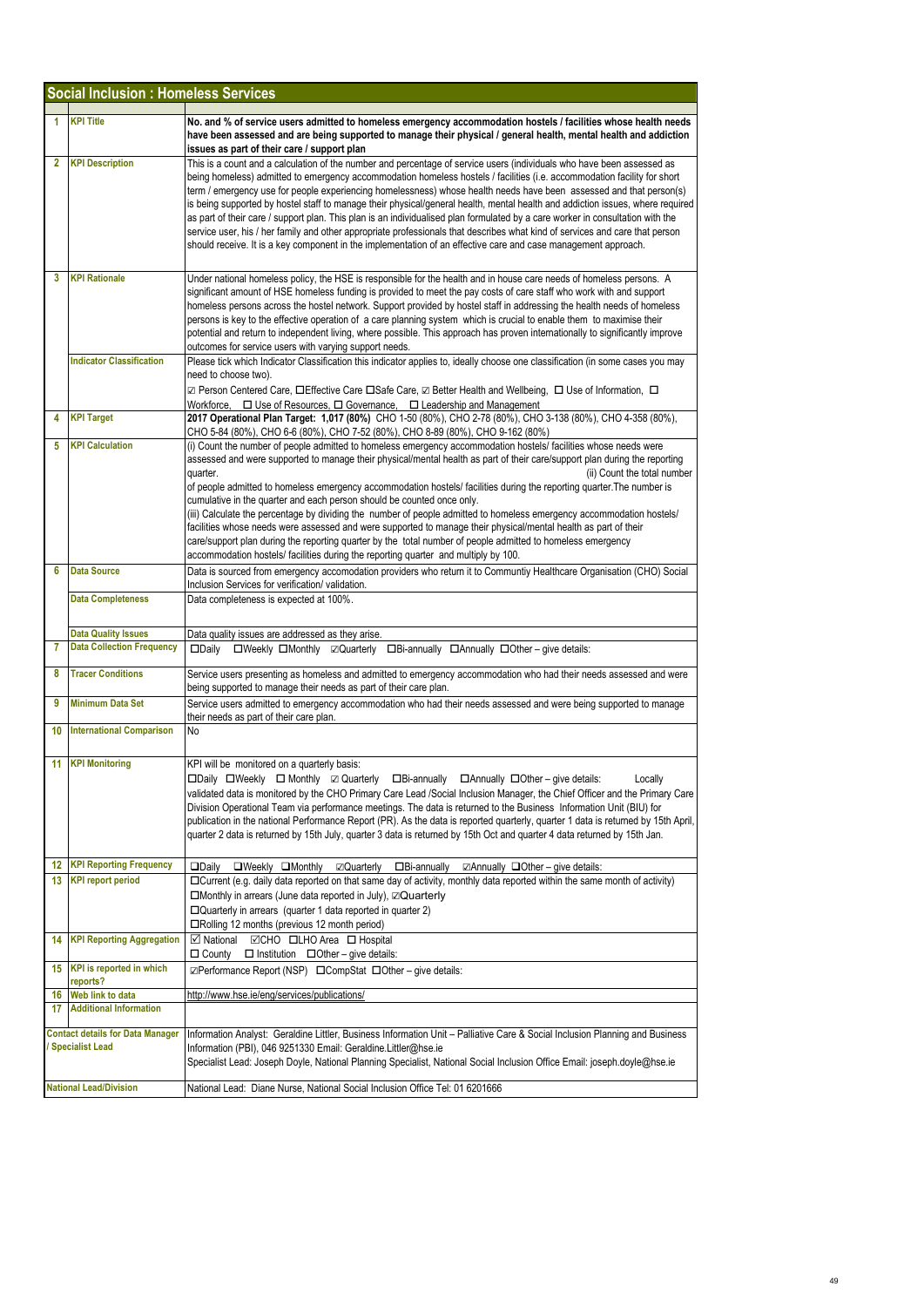| <b>Social Inclusion: Traveller Health</b>                           |                                         |                                                                                                                                                                                                                                                                                                                                                                                                                                                                                                                                                                                                                                                                                                                                                                             |  |
|---------------------------------------------------------------------|-----------------------------------------|-----------------------------------------------------------------------------------------------------------------------------------------------------------------------------------------------------------------------------------------------------------------------------------------------------------------------------------------------------------------------------------------------------------------------------------------------------------------------------------------------------------------------------------------------------------------------------------------------------------------------------------------------------------------------------------------------------------------------------------------------------------------------------|--|
|                                                                     |                                         |                                                                                                                                                                                                                                                                                                                                                                                                                                                                                                                                                                                                                                                                                                                                                                             |  |
| 1                                                                   | <b>KPI Title</b>                        | Number of people who received health information on type 2 diabetes and cardiovascular health                                                                                                                                                                                                                                                                                                                                                                                                                                                                                                                                                                                                                                                                               |  |
| $\overline{2}$                                                      | <b>KPI Description</b>                  | This is a count of the number of people (all ages), per Community Healthcare Organisation (CHO), who were<br>provided with health information on type 2 diabetes and cardiovascular health, on an individual (one to one) or group<br>basis and / or were signposted to appropriate services during the reporting quarter. Health information can include<br>verbal or written information. Information on type 2 diabetes may include iinformation on diet, exercise, weight<br>management, blood sugar monitoring, medication management etc. Information on cardio vascular health may include<br>information on diet, exercise, blood pressure monitoring, medication management etc.                                                                                   |  |
| 3                                                                   | <b>KPI Rationale</b>                    | The All Ireland Traveller Health Study - published in September 2010 - found that:<br>• 52% of Travellers aged 40 – 60 had been diagnosed with high blood pressure in the past 12 months compared to<br>35% of the general Irish Population.<br>• 25 % of Travellers died from Heart Disease / Stroke.<br>Provision of information on type 2 diabetes and cardiovascular health helps raise awareness of health conditions<br>prevalent among the Traveller population and to sign post people to appropriate services. Monitoring the number of<br>people, per CHO, who receive this information allows us to measure the level of awareness of these conditions and to<br>support those requiring further assessment / management to be referred to appropriate services. |  |
|                                                                     | <b>Indicator Classification</b>         | <b>⊠Person Centred Care</b><br>□Effective Care                                                                                                                                                                                                                                                                                                                                                                                                                                                                                                                                                                                                                                                                                                                              |  |
|                                                                     |                                         | ☑ Better Health and Wellbeing □ Use of Information<br>□Safe Care                                                                                                                                                                                                                                                                                                                                                                                                                                                                                                                                                                                                                                                                                                            |  |
|                                                                     |                                         | □Workforce □Use of Resources □Governance □Leadership and Management                                                                                                                                                                                                                                                                                                                                                                                                                                                                                                                                                                                                                                                                                                         |  |
| 4                                                                   | <b>KPI Target</b>                       | 2017 Operational Plan Target 3,481 (Annual target) CHO 1-246, CHO 2-697, CHO 3-351, CHO 4-321,<br>CHO 5-<br>396, CHO 6-130, CHO 7-477, CHO 8-587, CHO 9-276                                                                                                                                                                                                                                                                                                                                                                                                                                                                                                                                                                                                                 |  |
| 5                                                                   | <b>KPI Calculation</b>                  | Count the number of people (all ages), per CHO, who received health information on type 2 diabetes and<br>cardiovascular health and / or were signposted to appropriate services during the reporting quarter. The annual target<br>is calculated by adding the Quarter 1 to Quarter 4 activity.                                                                                                                                                                                                                                                                                                                                                                                                                                                                            |  |
| 6                                                                   | <b>Data Source</b>                      | Traveller Health Units (THUs), National Social Inclusion Office and the Business Information Unit (BIU).                                                                                                                                                                                                                                                                                                                                                                                                                                                                                                                                                                                                                                                                    |  |
|                                                                     | <b>Data Completeness</b>                | Data completeness is expected at 100%.                                                                                                                                                                                                                                                                                                                                                                                                                                                                                                                                                                                                                                                                                                                                      |  |
|                                                                     | <b>Data Quality Issues</b>              | Data quality issues are addressed as they arise.                                                                                                                                                                                                                                                                                                                                                                                                                                                                                                                                                                                                                                                                                                                            |  |
| 7                                                                   | <b>Data Collection</b><br>Frequency     | □Weekly □Monthly ⊠Quarterly Bi-annually □Annually □Other - give details:<br>$\square$ Daily                                                                                                                                                                                                                                                                                                                                                                                                                                                                                                                                                                                                                                                                                 |  |
| 8                                                                   | <b>Tracer Conditions</b>                | The number of people who received health information on type 2 diabetes and cardiovascular health and / or were<br>signposted to appropriate services.                                                                                                                                                                                                                                                                                                                                                                                                                                                                                                                                                                                                                      |  |
| 9                                                                   | <b>Minimum Data Set</b>                 | THU / CHO records of individual and group health information provision on type 2 diabetes and cardiovascular health<br>and signposting to appropriate services.                                                                                                                                                                                                                                                                                                                                                                                                                                                                                                                                                                                                             |  |
| 10                                                                  | <b>International Comparison</b>         | INo.                                                                                                                                                                                                                                                                                                                                                                                                                                                                                                                                                                                                                                                                                                                                                                        |  |
| 11                                                                  | <b>KPI Monitoring</b>                   | KPI will be monitored on a (please indicate below) basis:<br>□Daily □Weekly □ Monthly □ Quarterly □Bi-annually<br>$\Box$ Annually $\Box$ Other – give details:<br>Data is submitted to the designated person responsible for THU management within the CHO who in turn submits it to<br>the National Social Inclusion Office for onward forwarding to the BIU. This process is being reviewed in 2017 with a<br>view to establishing a direct submission process from the CHOs to the BIU.                                                                                                                                                                                                                                                                                  |  |
| 12                                                                  | <b>KPI Reporting Frequency</b>          | $\square$ Weekly $\square$ Monthly $\square$ Quarterly $\square$ Bi-annually $\square$ Annually $\square$ Other – give details:<br>$\square$ Daily                                                                                                                                                                                                                                                                                                                                                                                                                                                                                                                                                                                                                          |  |
| 13                                                                  | <b>KPI report period</b>                | □ Current (e.g. daily data reported on that same day of activity, monthly data reported within the same month of<br>activity)<br>□Monthly in arrears (June data reported in July)<br>$\boxtimes$ Quarterly in arrears (quarter 1 data reported in quarter 2)<br>□Rolling 12 months (previous 12 month period)                                                                                                                                                                                                                                                                                                                                                                                                                                                               |  |
| 14                                                                  | <b>KPI Reporting</b>                    | <b>⊠</b> National<br><b>⊠CHO □LHO</b> Area □ Hospital                                                                                                                                                                                                                                                                                                                                                                                                                                                                                                                                                                                                                                                                                                                       |  |
|                                                                     | <b>Aggregation</b>                      | $\Box$ County<br>$\Box$ Institution $\Box$ Other – give details:                                                                                                                                                                                                                                                                                                                                                                                                                                                                                                                                                                                                                                                                                                            |  |
|                                                                     | 15 KPI is reported in which<br>reports? | ⊠Performance Report (NSP) □ Other - give details:                                                                                                                                                                                                                                                                                                                                                                                                                                                                                                                                                                                                                                                                                                                           |  |
| 16                                                                  | <b>Web link to data</b>                 | http://www.hse.ie/eng/services/publications/                                                                                                                                                                                                                                                                                                                                                                                                                                                                                                                                                                                                                                                                                                                                |  |
| <b>Additional Information</b><br>17                                 |                                         |                                                                                                                                                                                                                                                                                                                                                                                                                                                                                                                                                                                                                                                                                                                                                                             |  |
| <b>Contact details for Data</b><br><b>Manager / Specialist Lead</b> |                                         | Information Analyst: Geraldine Littler, Business Information Unit -Palliative Care & Social Inclusion Planning and<br>Business Information (PBI), 046 9251330 Email: Geraldine.Littler@hse.ie                                                                                                                                                                                                                                                                                                                                                                                                                                                                                                                                                                               |  |
|                                                                     |                                         | National Lead: Diane Nurse, National Social Inclusion Lead, National Social Inclusion Office<br>Email:Diane.Nurse@hse.ie                                                                                                                                                                                                                                                                                                                                                                                                                                                                                                                                                                                                                                                    |  |